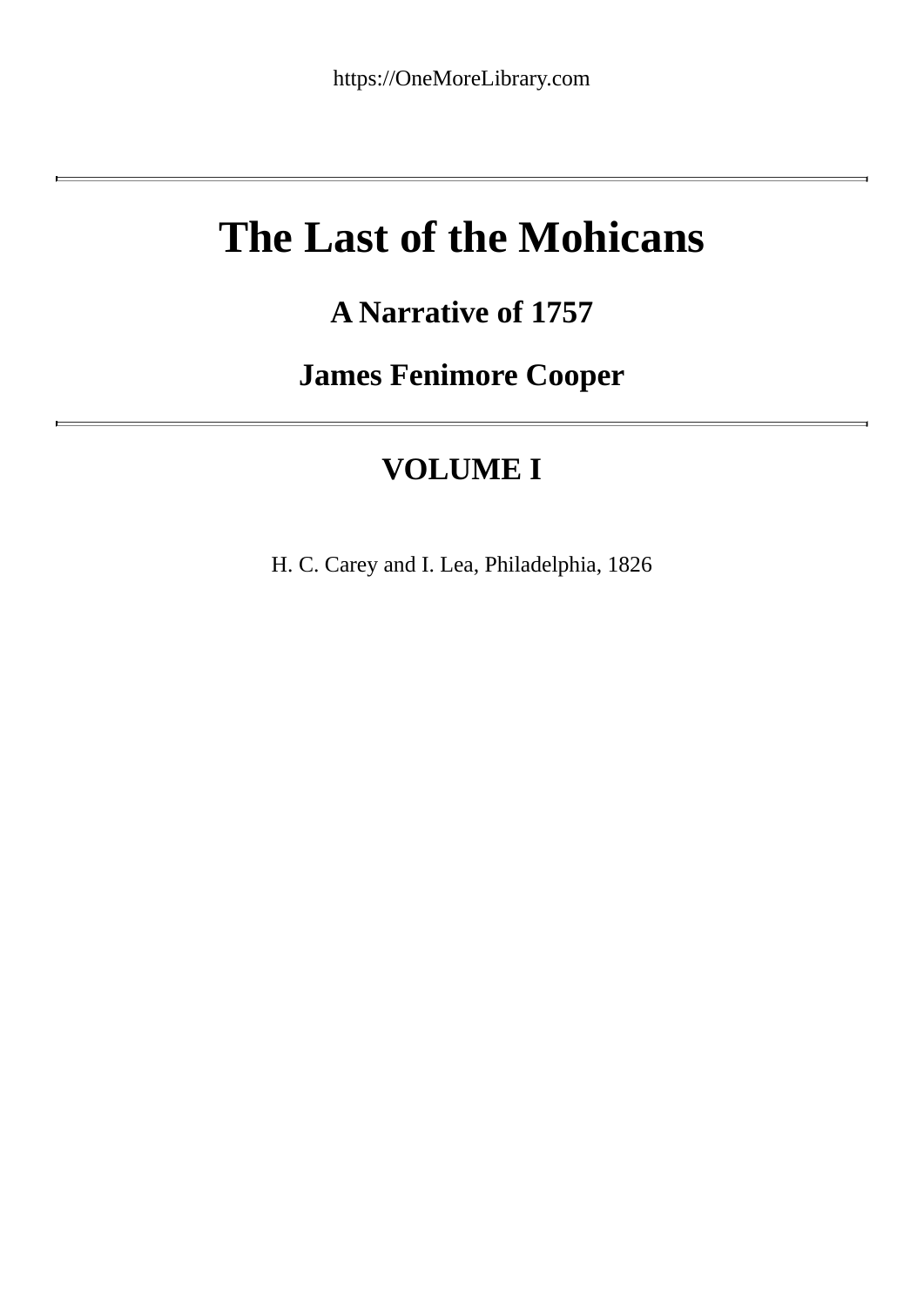<span id="page-1-0"></span>**CONTENTS** CHAPTER 1 CHAPTER 2 [CHAPTER](#page-1-0) 3 [CHAPTER](#page-9-0) 4 [CHAPTER](#page-16-0) 5 [CHAPTER](#page-24-0) 6 [CHAPTER](#page-32-0) 7 [CHAPTER](#page-40-0) 8 [CHAPTER](#page-50-0) 9 [CHAPTER](#page-59-0) 10 [CHAPTER](#page-67-0) 11 [CHAPTER](#page-74-0) 12 [CHAPTER](#page-83-0) 13 [CHAPTER](#page-95-0) 14 [CHAPTER](#page-106-0) 15 [CHAPTER](#page-115-0) 16 [CHAPTER](#page-126-0) 17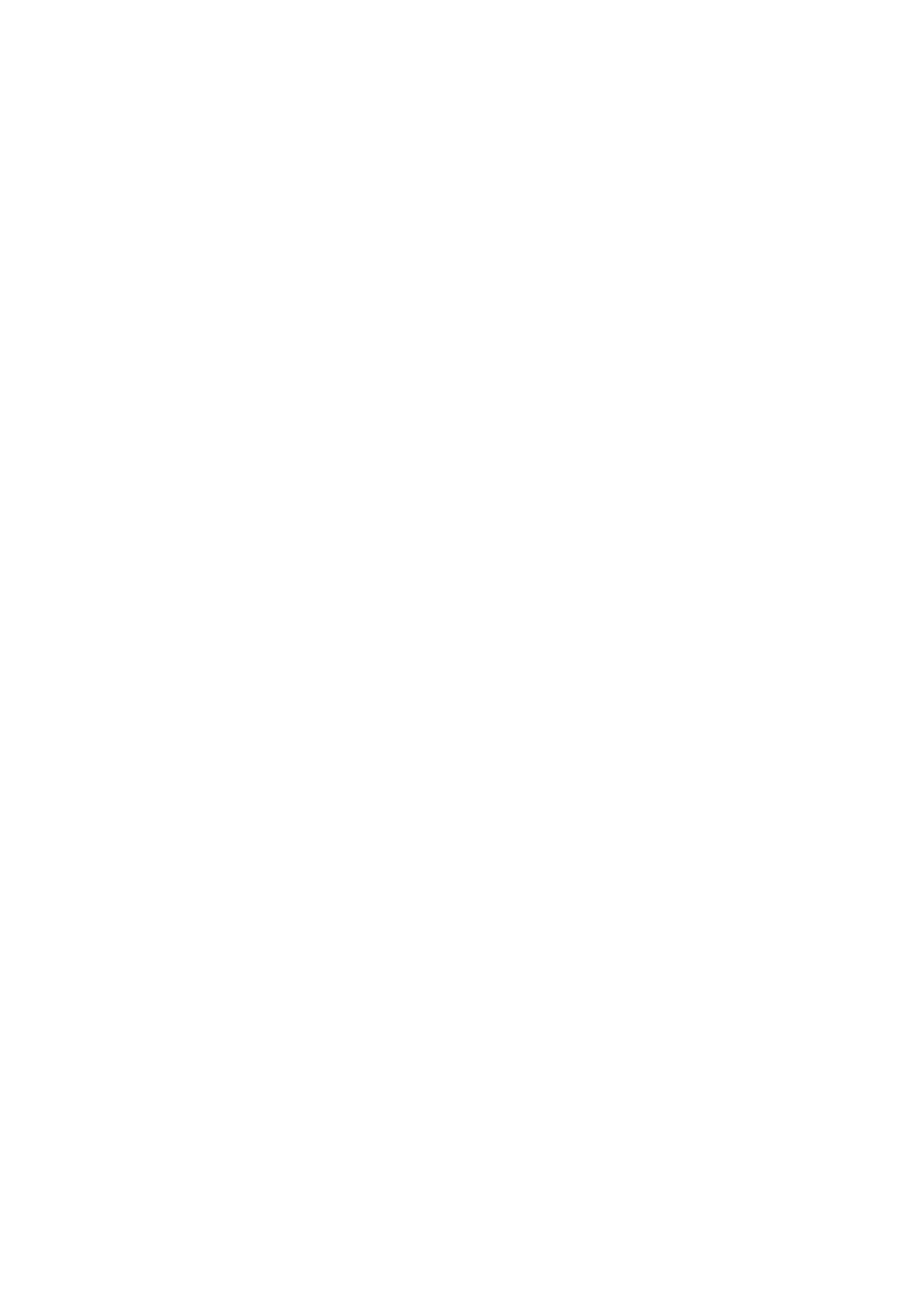#### **CHAPTER 1**

"Mine ear is open, and my heart prepared: The worst is wordly loss thou canst unfold:-Say, is my kingdom lost?"—Shakespeare

It was a feature peculiar to the colonial wars of North America, that the toils and dangers of the wilderness were to be encountered before the adverse hosts could meet. A wide and apparently an impervious boundary of forests severed the possessions of the hostile provinces of France and England. The hardy colonist, and the trained European who fought at his side, frequently expended months in struggling against the rapids of the streams, or in effecting the rugged passes of the mountains, in quest of an opportunity to exhibit their courage in a more martial conflict. But, emulating the patience and self-denial of the practiced native warriors, they learned to overcome every difficulty; and it would seem that, in time, there was no recess of the woods so dark, nor any secret place so lovely, that it might claim exemption from the inroads of those who had pledged their blood to satiate their vengeance, or to uphold the cold and selfish policy of the distant monarchs of Europe.

Perhaps no district throughout the wide extent of the intermediate frontiers can furnish a livelier picture of the cruelty and fierceness of the savage warfare of those periods than the country which lies between the head waters of the Hudson and the adjacent lakes.

The facilities which nature had there offered to the march of the combatants were too obvious to be neglected. The lengthened sheet of the Champlain stretched from the frontiers of Canada, deep within the borders of the neighboring province of New York, forming a natural passage across half the distance that the French were compelled to master in order to strike their enemies. Near its southern termination, it received the contributions of another lake, whose waters were so limpid as to have been exclusively selected by the Jesuit missionaries to perform the typical purification of baptism, and to obtain for it the title of lake "du Saint Sacrement." The less zealous English thought they conferred a sufficient honor on its unsullied fountains, when they bestowed the name of their reigning prince, the second of the house of Hanover. The two united to rob the untutored possessors of its wooded scenery of their native right to perpetuate its original appellation of "Horican." \*

\* As each nation of the Indians had its language or its dialect, they usually gave different names to the same places, though nearly all of their appellations were descriptive of the object. Thus a literal translation of the name of this beautiful sheet of water, used by the tribe that dwelt on its banks, would be "The Tail of the Lake." Lake George, as it is vulgarly, and now, indeed, legally, called, forms a sort of tail to Lake Champlain, when viewed on the map. Hence, the name.

Winding its way among countless islands, and imbedded in mountains, the "holy lake" extended a dozen leagues still further to the south. With the high plain that there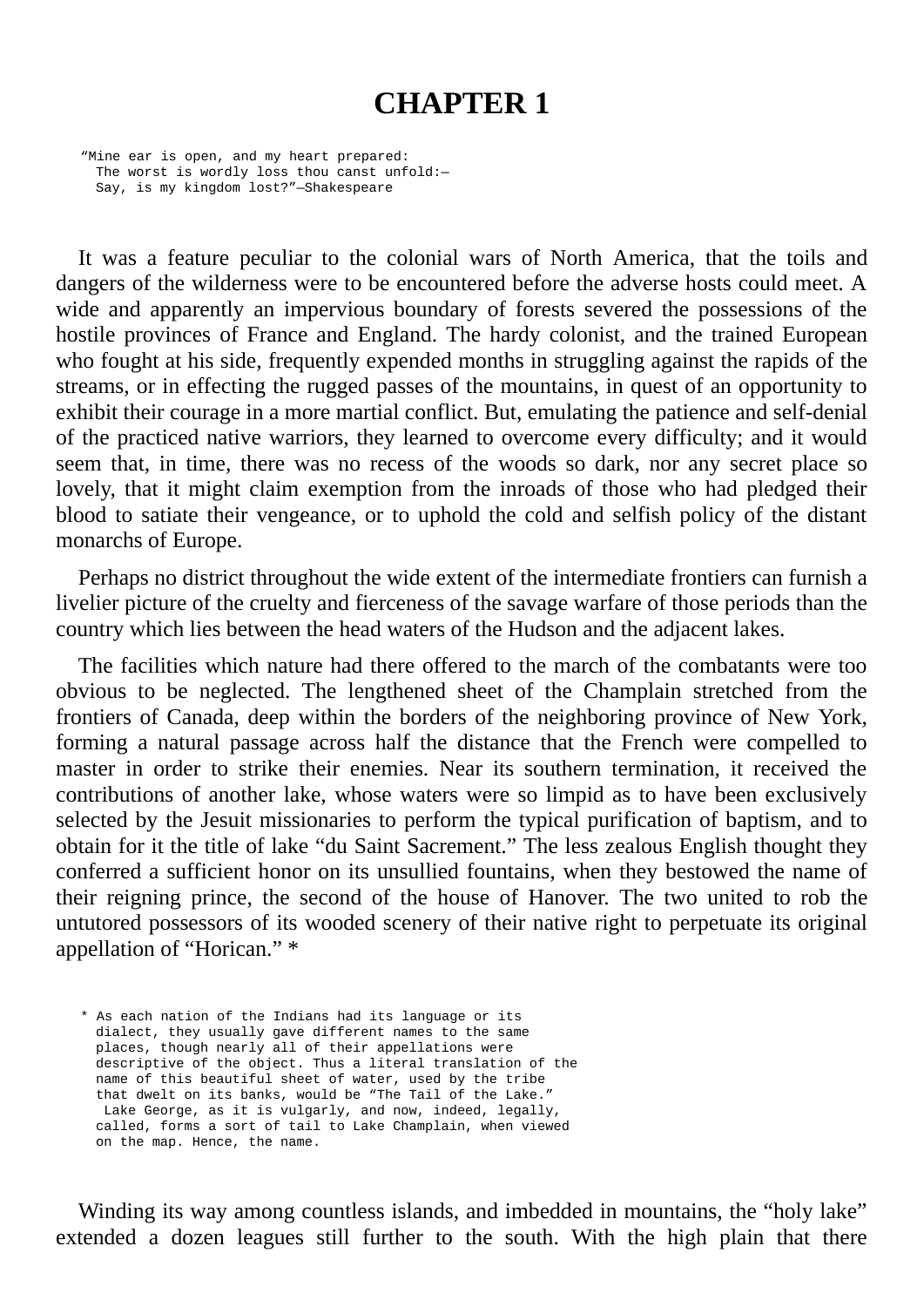interposed itself to the further passage of the water, commenced a portage of as many miles, which conducted the adventurer to the banks of the Hudson, at a point where, with the usual obstructions of the rapids, or rifts, as they were then termed in the language of the country, the river became navigable to the tide.

While, in the pursuit of their daring plans of annoyance, the restless enterprise of the French even attempted the distant and difficult gorges of the Alleghany, it may easily be imagined that their proverbial acuteness would not overlook the natural advantages of the district we have just described. It became, emphatically, the bloody arena, in which most of the battles for the mastery of the colonies were contested. Forts were erected at the different points that commanded the facilities of the route, and were taken and retaken, razed and rebuilt, as victory alighted on the hostile banners. While the husbandman shrank back from the dangerous passes, within the safer boundaries of the more ancient settlements, armies larger than those that had often disposed of the scepters of the mother countries, were seen to bury themselves in these forests, whence they rarely returned but in skeleton bands, that were haggard with care or dejected by defeat. Though the arts of peace were unknown to this fatal region, its forests were alive with men; its shades and glens rang with the sounds of martial music, and the echoes of its mountains threw back the laugh, or repeated the wanton cry, of many a gallant and reckless youth, as he hurried by them, in the noontide of his spirits, to slumber in a long night of forgetfulness.

It was in this scene of strife and bloodshed that the incidents we shall attempt to relate occurred, during the third year of the war which England and France last waged for the possession of a country that neither was destined to retain.

The imbecility of her military leaders abroad, and the fatal want of energy in her councils at home, had lowered the character of Great Britain from the proud elevation on which it had been placed by the talents and enterprise of her former warriors and statesmen. No longer dreaded by her enemies, her servants were fast losing the confidence of self-respect. In this mortifying abasement, the colonists, though innocent of her imbecility, and too humble to be the agents of her blunders, were but the natural participators. They had recently seen a chosen army from that country, which, reverencing as a mother, they had blindly believed invincible—an army led by a chief who had been selected from a crowd of trained warriors, for his rare military endowments, disgracefully routed by a handful of French and Indians, and only saved from annihilation by the coolness and spirit of a Virginian boy, whose riper fame has since diffused itself, with the steady influence of moral truth, to the uttermost confines of Christendom.\* A wide frontier had been laid naked by this unexpected disaster, and more substantial evils were preceded by a thousand fanciful and imaginary dangers. The alarmed colonists believed that the yells of the savages mingled with every fitful gust of wind that issued from the interminable forests of the west. The terrific character of their merciless enemies increased immeasurably the natural horrors of warfare. Numberless recent massacres were still vivid in their recollections; nor was there any ear in the provinces so deaf as not to have drunk in with avidity the narrative of some fearful tale of midnight murder, in which the natives of the forests were the principal and barbarous actors. As the credulous and excited traveler related the hazardous chances of the wilderness, the blood of the timid curdled with terror, and mothers cast anxious glances even at those children which slumbered within the security of the largest towns. In short, the magnifying influence of fear began to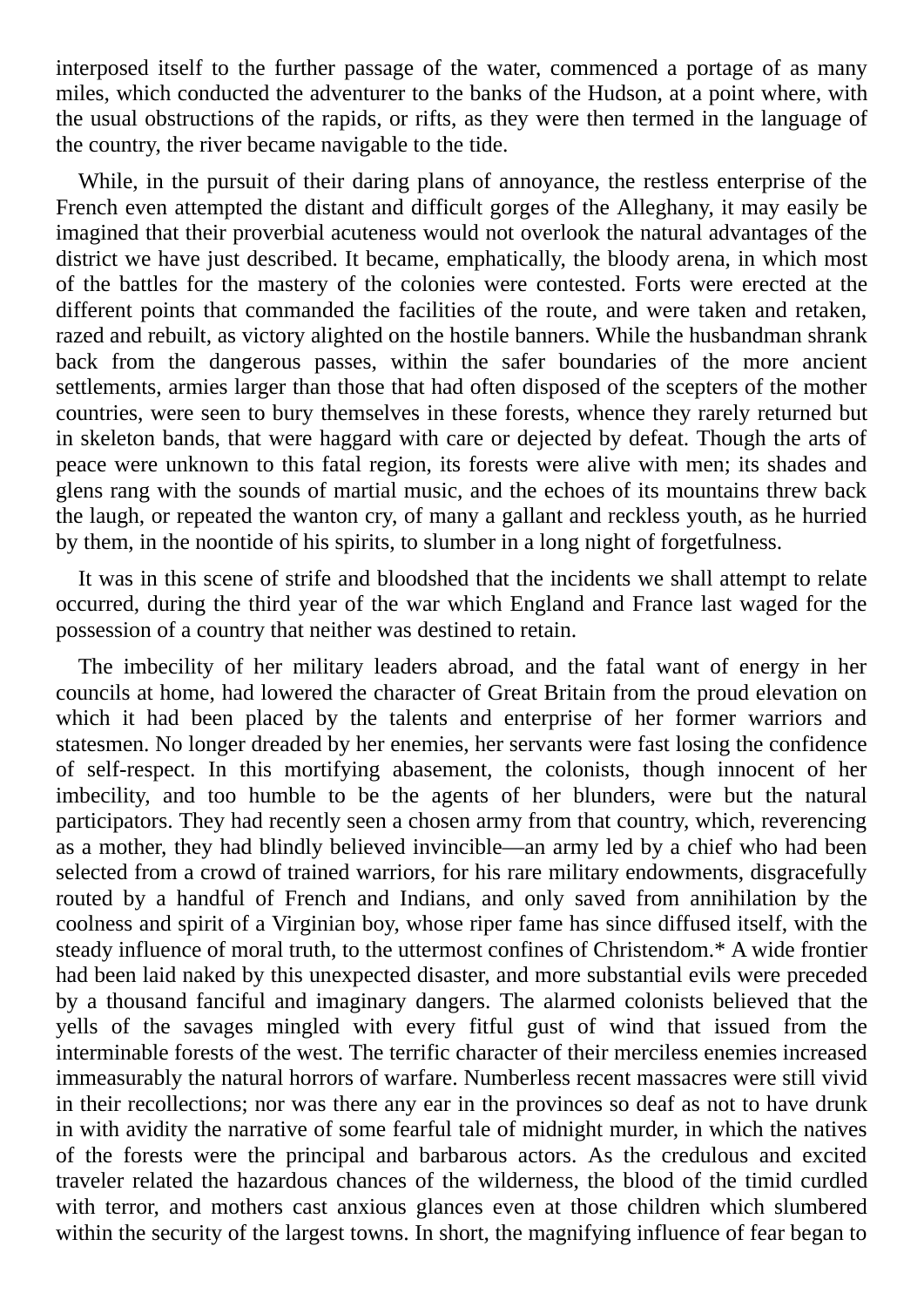set at naught the calculations of reason, and to render those who should have remembered their manhood, the slaves of the basest passions. Even the most confident and the stoutest hearts began to think the issue of the contest was becoming doubtful; and that abject class was hourly increasing in numbers, who thought they foresaw all the possessions of the English crown in America subdued by their Christian foes, or laid waste by the inroads of their relentless allies.

\* Washington, who, after uselessly admonishing the European general of the danger into which he was heedlessly running, saved the remnants of the British army, on this occasion, by his decision and courage. The reputation earned by Washington in this battle was the principal cause of his being selected to command the American armies at a later day. It is a circumstance worthy of observation, that while all America rang with his well-merited reputation, his name does not occur in any European account of the battle; at least the author has searched for it without success. In this manner does the mother country absorb even the fame, under that system of rule.

When, therefore, intelligence was received at the fort which covered the southern termination of the portage between the Hudson and the lakes, that Montcalm had been seen moving up the Champlain, with an army "numerous as the leaves on the trees," its truth was admitted with more of the craven reluctance of fear than with the stern joy that a warrior should feel, in finding an enemy within reach of his blow. The news had been brought, toward the decline of a day in midsummer, by an Indian runner, who also bore an urgent request from Munro, the commander of a work on the shore of the "holy lake," for a speedy and powerful reinforcement. It has already been mentioned that the distance between these two posts was less than five leagues. The rude path, which originally formed their line of communication, had been widened for the passage of wagons; so that the distance which had been traveled by the son of the forest in two hours, might easily be effected by a detachment of troops, with their necessary baggage, between the rising and setting of a summer sun. The loyal servants of the British crown had given to one of these forest-fastnesses the name of William Henry, and to the other that of Fort Edward, calling each after a favorite prince of the reigning family. The veteran Scotchman just named held the first, with a regiment of regulars and a few provincials; a force really by far too small to make head against the formidable power that Montcalm was leading to the foot of his earthen mounds. At the latter, however, lay General Webb, who commanded the armies of the king in the northern provinces, with a body of more than five thousand men. By uniting the several detachments of his command, this officer might have arrayed nearly double that number of combatants against the enterprising Frenchman, who had ventured so far from his reinforcements, with an army but little superior in numbers.

But under the influence of their degraded fortunes, both officers and men appeared better disposed to await the approach of their formidable antagonists, within their works, than to resist the progress of their march, by emulating the successful example of the French at Fort du Quesne, and striking a blow on their advance.

After the first surprise of the intelligence had a little abated, a rumor was spread through the entrenched camp, which stretched along the margin of the Hudson, forming a chain of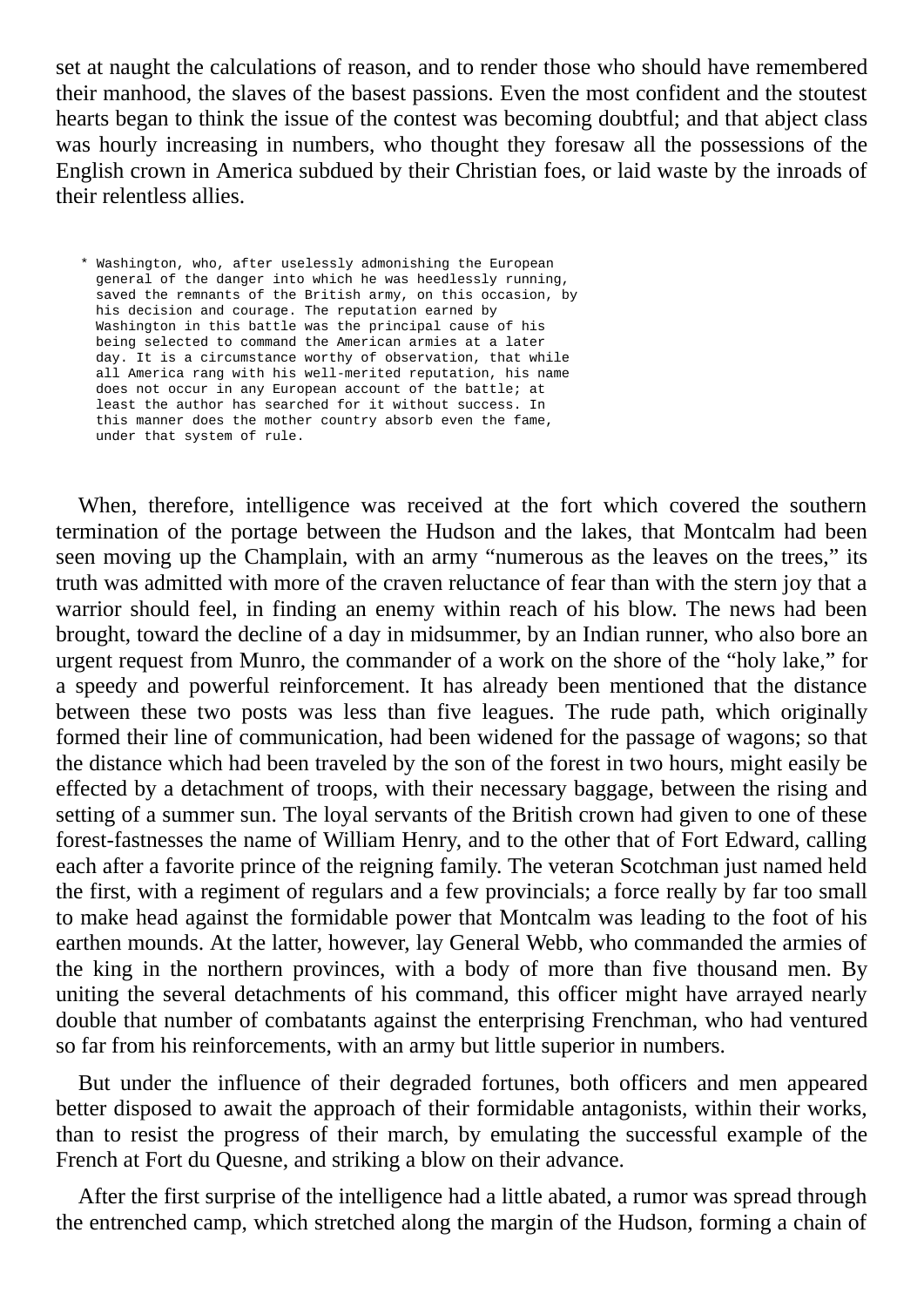outworks to the body of the fort itself, that a chosen detachment of fifteen hundred men was to depart, with the dawn, for William Henry, the post at the northern extremity of the portage. That which at first was only rumor, soon became certainty, as orders passed from the quarters of the commander-in-chief to the several corps he had selected for this service, to prepare for their speedy departure. All doubts as to the intention of Webb now vanished, and an hour or two of hurried footsteps and anxious faces succeeded. The novice in the military art flew from point to point, retarding his own preparations by the excess of his violent and somewhat distempered zeal; while the more practiced veteran made his arrangements with a deliberation that scorned every appearance of haste; though his sober lineaments and anxious eye sufficiently betrayed that he had no very strong professional relish for the, as yet, untried and dreaded warfare of the wilderness. At length the sun set in a flood of glory, behind the distant western hills, and as darkness drew its veil around the secluded spot the sounds of preparation diminished; the last light finally disappeared from the log cabin of some officer; the trees cast their deeper shadows over the mounds and the rippling stream, and a silence soon pervaded the camp, as deep as that which reigned in the vast forest by which it was environed.

According to the orders of the preceding night, the heavy sleep of the army was broken by the rolling of the warning drums, whose rattling echoes were heard issuing, on the damp morning air, out of every vista of the woods, just as day began to draw the shaggy outlines of some tall pines of the vicinity, on the opening brightness of a soft and cloudless eastern sky. In an instant the whole camp was in motion; the meanest soldier arousing from his lair to witness the departure of his comrades, and to share in the excitement and incidents of the hour. The simple array of the chosen band was soon completed. While the regular and trained hirelings of the king marched with haughtiness to the right of the line, the less pretending colonists took their humbler position on its left, with a docility that long practice had rendered easy. The scouts departed; strong guards preceded and followed the lumbering vehicles that bore the baggage; and before the gray light of the morning was mellowed by the rays of the sun, the main body of the combatants wheeled into column, and left the encampment with a show of high military bearing, that served to drown the slumbering apprehensions of many a novice, who was now about to make his first essay in arms. While in view of their admiring comrades, the same proud front and ordered array was observed, until the notes of their fifes growing fainter in distance, the forest at length appeared to swallow up the living mass which had slowly entered its bosom.

The deepest sounds of the retiring and invisible column had ceased to be borne on the breeze to the listeners, and the latest straggler had already disappeared in pursuit; but there still remained the signs of another departure, before a log cabin of unusual size and accommodations, in front of which those sentinels paced their rounds, who were known to guard the person of the English general. At this spot were gathered some half dozen horses, caparisoned in a manner which showed that two, at least, were destined to bear the persons of females, of a rank that it was not usual to meet so far in the wilds of the country. A third wore trappings and arms of an officer of the staff; while the rest, from the plainness of the housings, and the traveling mails with which they were encumbered, were evidently fitted for the reception of as many menials, who were, seemingly, already waiting the pleasure of those they served. At a respectful distance from this unusual show,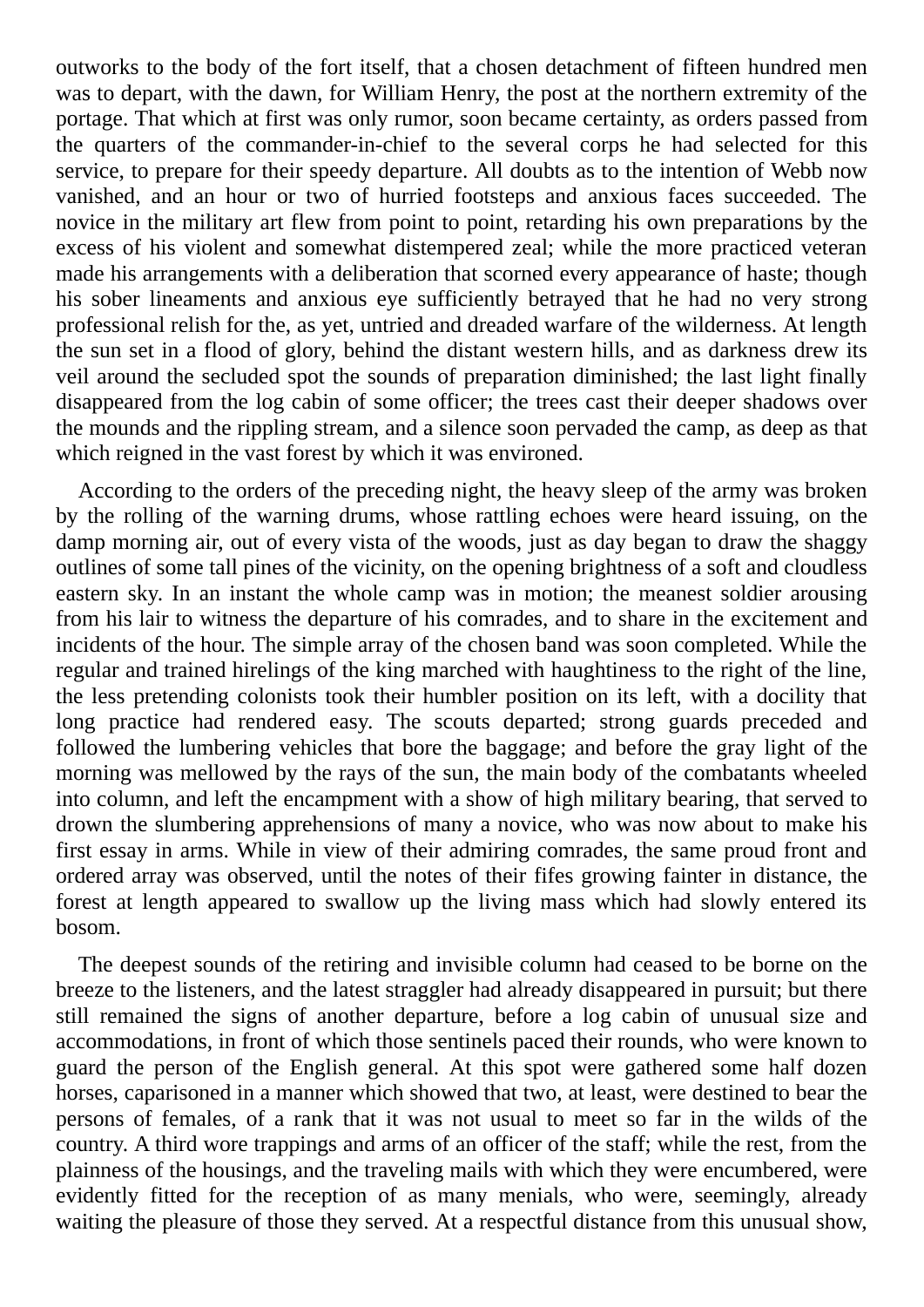were gathered divers groups of curious idlers; some admiring the blood and bone of the high-mettled military charger, and others gazing at the preparations, with the dull wonder of vulgar curiosity. There was one man, however, who, by his countenance and actions, formed a marked exception to those who composed the latter class of spectators, being neither idle, nor seemingly very ignorant.

The person of this individual was to the last degree ungainly, without being in any particular manner deformed. He had all the bones and joints of other men, without any of their proportions. Erect, his stature surpassed that of his fellows; though seated, he appeared reduced within the ordinary limits of the race. The same contrariety in his members seemed to exist throughout the whole man. His head was large; his shoulders narrow; his arms long and dangling; while his hands were small, if not delicate. His legs and thighs were thin, nearly to emaciation, but of extraordinary length; and his knees would have been considered tremendous, had they not been outdone by the broader foundations on which this false superstructure of blended human orders was so profanely reared. The ill-assorted and injudicious attire of the individual only served to render his awkwardness more conspicuous. A sky-blue coat, with short and broad skirts and low cape, exposed a long, thin neck, and longer and thinner legs, to the worst animadversions of the evil-disposed. His nether garment was a yellow nankeen, closely fitted to the shape, and tied at his bunches of knees by large knots of white ribbon, a good deal sullied by use. Clouded cotton stockings, and shoes, on one of the latter of which was a plated spur, completed the costume of the lower extremity of this figure, no curve or angle of which was concealed, but, on the other hand, studiously exhibited, through the vanity or simplicity of its owner.

From beneath the flap of an enormous pocket of a soiled vest of embossed silk, heavily ornamented with tarnished silver lace, projected an instrument, which, from being seen in such martial company, might have been easily mistaken for some mischievous and unknown implement of war. Small as it was, this uncommon engine had excited the curiosity of most of the Europeans in the camp, though several of the provincials were seen to handle it, not only without fear, but with the utmost familiarity. A large, civil cocked hat, like those worn by clergymen within the last thirty years, surmounted the whole, furnishing dignity to a good-natured and somewhat vacant countenance, that apparently needed such artificial aid, to support the gravity of some high and extraordinary trust.

While the common herd stood aloof, in deference to the quarters of Webb, the figure we have described stalked into the center of the domestics, freely expressing his censures or commendations on the merits of the horses, as by chance they displeased or satisfied his judgment.

"This beast, I rather conclude, friend, is not of home raising, but is from foreign lands, or perhaps from the little island itself over the blue water?" he said, in a voice as remarkable for the softness and sweetness of its tones, as was his person for its rare proportions; "I may speak of these things, and be no braggart; for I have been down at both havens; that which is situate at the mouth of Thames, and is named after the capital of Old England, and that which is called 'Haven', with the addition of the word 'New'; and have seen the scows and brigantines collecting their droves, like the gathering to the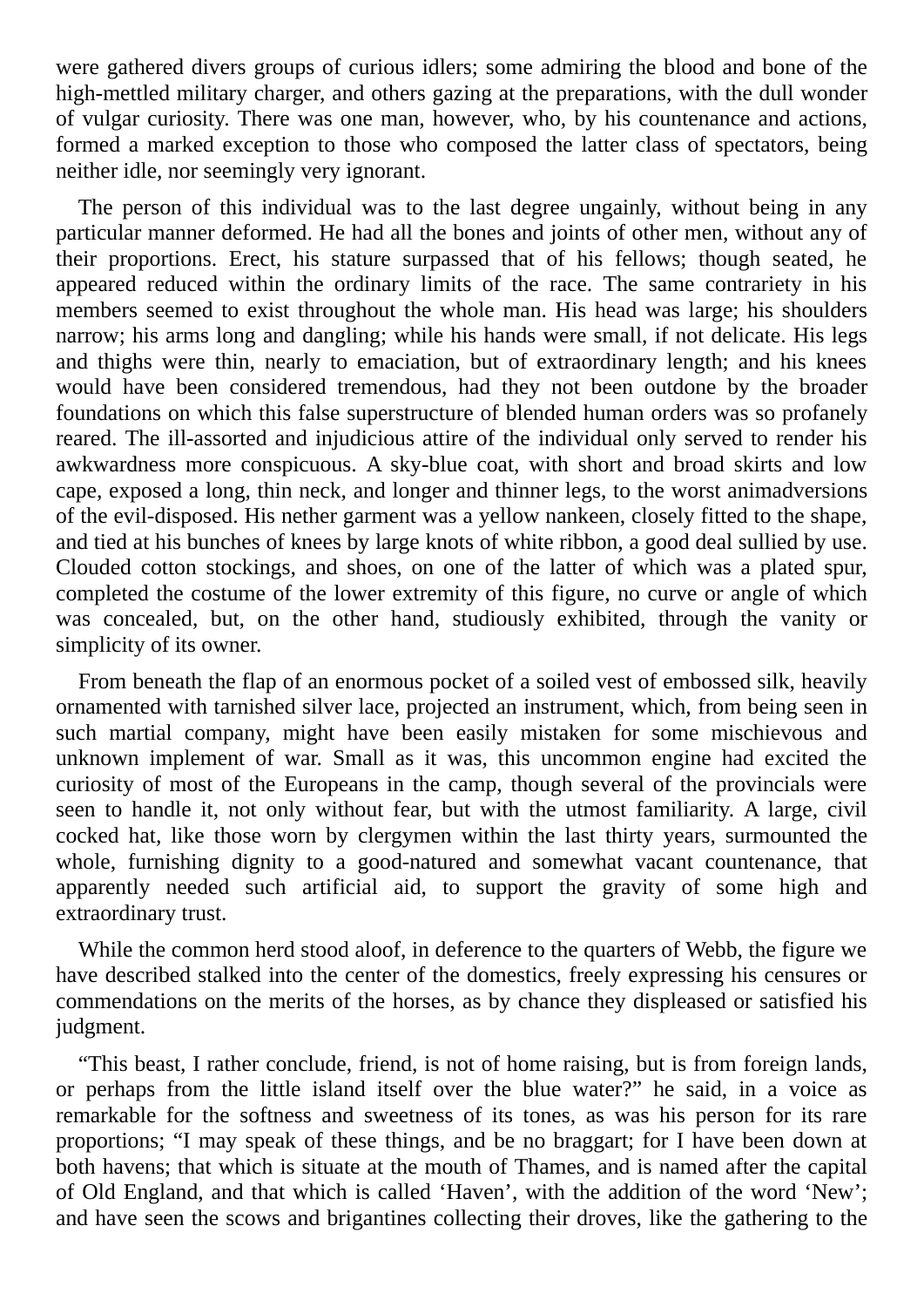ark, being outward bound to the Island of Jamaica, for the purpose of barter and traffic in four-footed animals; but never before have I beheld a beast which verified the true scripture war-horse like this: 'He paweth in the valley, and rejoiceth in his strength; he goeth on to meet the armed men. He saith among the trumpets, Ha, ha; and he smelleth the battle afar off, the thunder of the captains, and the shouting' It would seem that the stock of the horse of Israel had descended to our own time; would it not, friend?"

Receiving no reply to this extraordinary appeal, which in truth, as it was delivered with the vigor of full and sonorous tones, merited some sort of notice, he who had thus sung forth the language of the holy book turned to the silent figure to whom he had unwittingly addressed himself, and found a new and more powerful subject of admiration in the object that encountered his gaze. His eyes fell on the still, upright, and rigid form of the "Indian runner," who had borne to the camp the unwelcome tidings of the preceding evening. Although in a state of perfect repose, and apparently disregarding, with characteristic stoicism, the excitement and bustle around him, there was a sullen fierceness mingled with the quiet of the savage, that was likely to arrest the attention of much more experienced eyes than those which now scanned him, in unconcealed amazement. The native bore both the tomahawk and knife of his tribe; and yet his appearance was not altogether that of a warrior. On the contrary, there was an air of neglect about his person, like that which might have proceeded from great and recent exertion, which he had not yet found leisure to repair. The colors of the war-paint had blended in dark confusion about his fierce countenance, and rendered his swarthy lineaments still more savage and repulsive than if art had attempted an effect which had been thus produced by chance. His eye, alone, which glistened like a fiery star amid lowering clouds, was to be seen in its state of native wildness. For a single instant his searching and yet wary glance met the wondering look of the other, and then changing its direction, partly in cunning, and partly in disdain, it remained fixed, as if penetrating the distant air.

It is impossible to say what unlooked-for remark this short and silent communication, between two such singular men, might have elicited from the white man, had not his active curiosity been again drawn to other objects. A general movement among the domestics, and a low sound of gentle voices, announced the approach of those whose presence alone was wanted to enable the cavalcade to move. The simple admirer of the war-horse instantly fell back to a low, gaunt, switch-tailed mare, that was unconsciously gleaning the faded herbage of the camp nigh by; where, leaning with one elbow on the blanket that concealed an apology for a saddle, he became a spectator of the departure, while a foal was quietly making its morning repast, on the opposite side of the same animal.

A young man, in the dress of an officer, conducted to their steeds two females, who, as it was apparent by their dresses, were prepared to encounter the fatigues of a journey in the woods. One, and she was the more juvenile in her appearance, though both were young, permitted glimpses of her dazzling complexion, fair golden hair, and bright blue eyes, to be caught, as she artlessly suffered the morning air to blow aside the green veil which descended low from her beaver.

The flush which still lingered above the pines in the western sky was not more bright nor delicate than the bloom on her cheek; nor was the opening day more cheering than the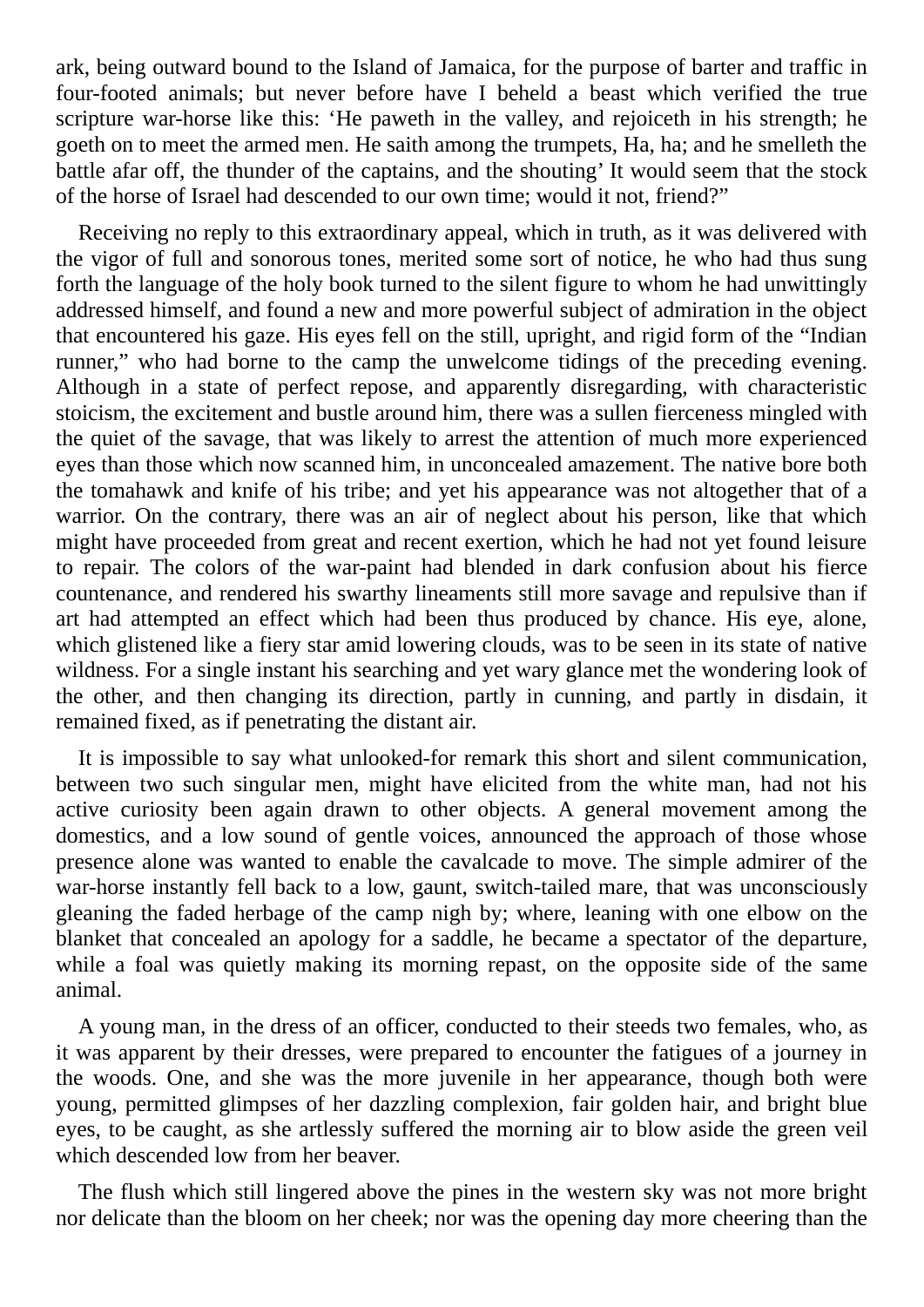animated smile which she bestowed on the youth, as he assisted her into the saddle. The other, who appeared to share equally in the attention of the young officer, concealed her charms from the gaze of the soldiery with a care that seemed better fitted to the experience of four or five additional years. It could be seen, however, that her person, though molded with the same exquisite proportions, of which none of the graces were lost by the traveling dress she wore, was rather fuller and more mature than that of her companion.

<span id="page-9-0"></span>No sooner were these females seated, than their attendant sprang lightly into the saddle of the war-horse, when the whole three bowed to Webb, who in courtesy, awaited their parting on the threshold of his cabin and turning their horses' heads, they proceeded at a slow amble, followed by their train, toward the northern entrance of the encampment. As they traversed that short distance, not a voice was heard among them; but a slight exclamation proceeded from the younger of the females, as the Indian runner glided by her, unexpectedly, and led the way along the military road in her front. Though this sudden and startling movement of the Indian produced no sound from the other, in the surprise her veil also was allowed to open its folds, and betrayed an indescribable look of pity, admiration, and horror, as her dark eye followed the easy motions of the savage. The tresses of this lady were shining and black, like the plumage of the raven. Her complexion was not brown, but it rather appeared charged with the color of the rich blood, that seemed ready to burst its bounds. And yet there was neither coarseness nor want of shadowing in a countenance that was exquisitely regular, and dignified and surpassingly beautiful. She smiled, as if in pity at her own momentary forgetfulness, discovering by the act a row of teeth that would have shamed the purest ivory; when, replacing the veil, she bowed her face, and rode in silence, like one whose thoughts were abstracted from the scene around her.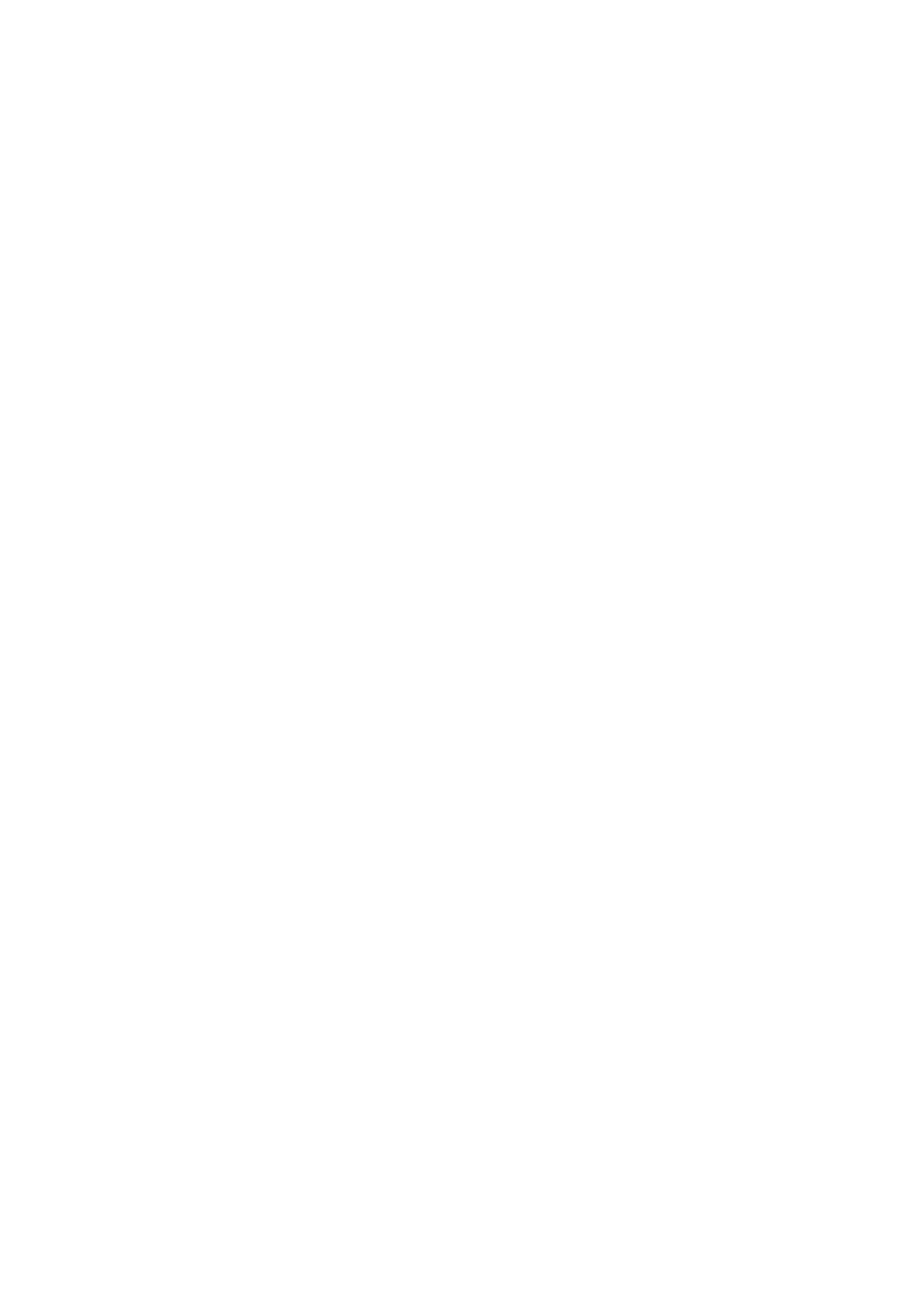#### **CHAPTER 2**

"Sola, sola, wo ha, ho, sola!" —Shakespeare

While one of the lovely beings we have so cursorily presented to the reader was thus lost in thought, the other quickly recovered from the alarm which induced the exclamation, and, laughing at her own weakness, she inquired of the youth who rode by her side:

"Are such specters frequent in the woods, Heyward, or is this sight an especial entertainment ordered on our behalf? If the latter, gratitude must close our mouths; but if the former, both Cora and I shall have need to draw largely on that stock of hereditary courage which we boast, even before we are made to encounter the redoubtable Montcalm."

"Yon Indian is a 'runner' of the army; and, after the fashion of his people, he may be accounted a hero," returned the officer. "He has volunteered to guide us to the lake, by a path but little known, sooner than if we followed the tardy movements of the column; and, by consequence, more agreeably."

"I like him not," said the lady, shuddering, partly in assumed, yet more in real terror. "You know him, Duncan, or you would not trust yourself so freely to his keeping?"

"Say, rather, Alice, that I would not trust you. I do know him, or he would not have my confidence, and least of all at this moment. He is said to be a Canadian too; and yet he served with our friends the Mohawks, who, as you know, are one of the six allied nations. He was brought among us, as I have heard, by some strange accident in which your father was interested, and in which the savage was rigidly dealt by; but I forget the idle tale, it is enough, that he is now our friend."

"If he has been my father's enemy, I like him still less!" exclaimed the now really anxious girl. "Will you not speak to him, Major Heyward, that I may hear his tones? Foolish though it may be, you have often heard me avow my faith in the tones of the human voice!"

"It would be in vain; and answered, most probably, by an ejaculation. Though he may understand it, he affects, like most of his people, to be ignorant of the English; and least of all will he condescend to speak it, now that the war demands the utmost exercise of his dignity. But he stops; the private path by which we are to journey is, doubtless, at hand."

The conjecture of Major Heyward was true. When they reached the spot where the Indian stood, pointing into the thicket that fringed the military road; a narrow and blind path, which might, with some little inconvenience, receive one person at a time, became visible.

"Here, then, lies our way," said the young man, in a low voice. "Manifest no distrust, or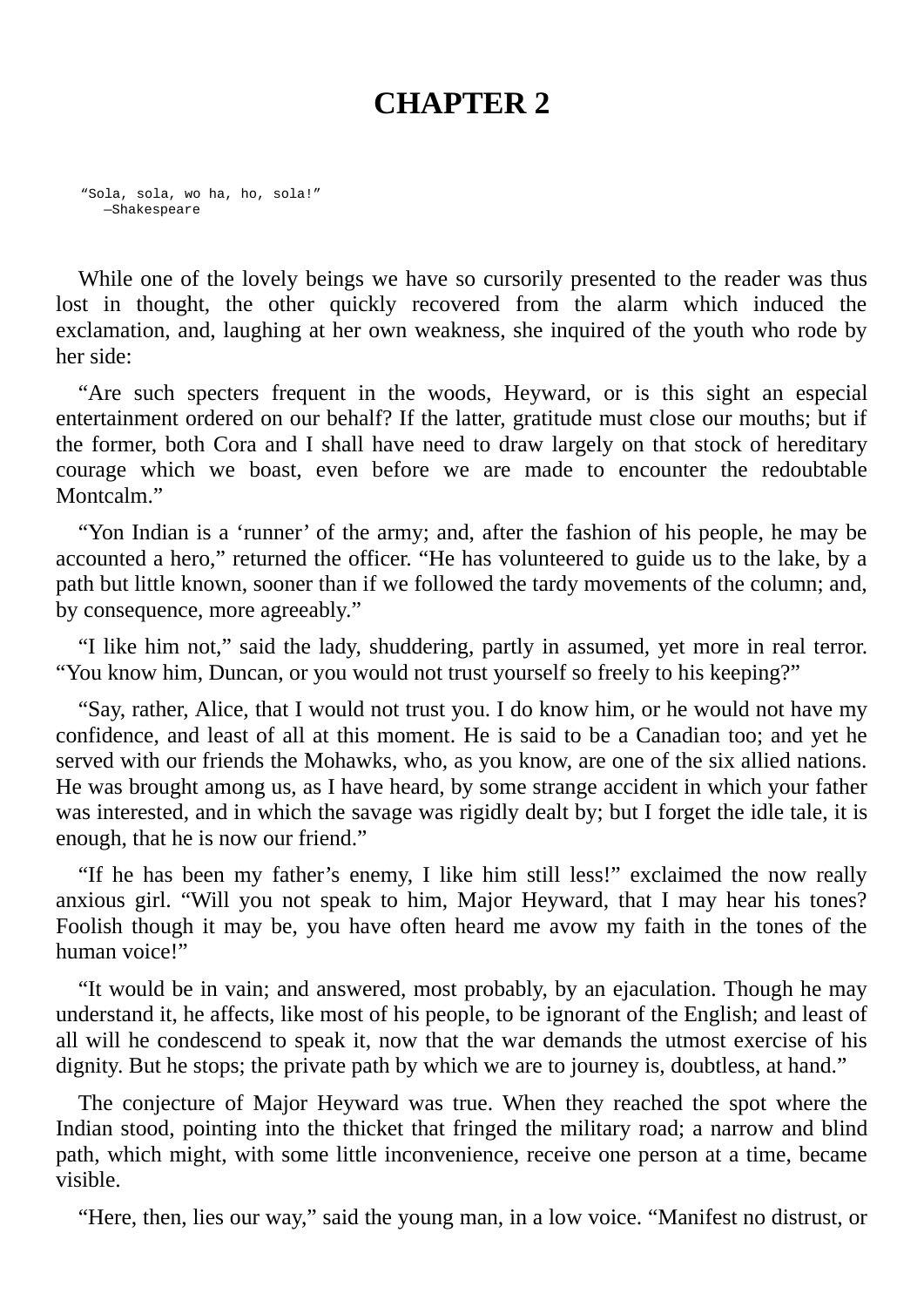you may invite the danger you appear to apprehend."

"Cora, what think you?" asked the reluctant fair one. "If we journey with the troops, though we may find their presence irksome, shall we not feel better assurance of our safety?"

"Being little accustomed to the practices of the savages, Alice, you mistake the place of real danger," said Heyward. "If enemies have reached the portage at all, a thing by no means probable, as our scouts are abroad, they will surely be found skirting the column, where scalps abound the most. The route of the detachment is known, while ours, having been determined within the hour, must still be secret."

"Should we distrust the man because his manners are not our manners, and that his skin is dark?" coldly asked Cora.

Alice hesitated no longer; but giving her Narrangansett\* a smart cut of the whip, she was the first to dash aside the slight branches of the bushes, and to follow the runner along the dark and tangled pathway. The young man regarded the last speaker in open admiration, and even permitted her fairer, though certainly not more beautiful companion, to proceed unattended, while he sedulously opened the way himself for the passage of her who has been called Cora. It would seem that the domestics had been previously instructed; for, instead of penetrating the thicket, they followed the route of the column; a measure which Heyward stated had been dictated by the sagacity of their guide, in order to diminish the marks of their trail, if, haply, the Canadian savages should be lurking so far in advance of their army. For many minutes the intricacy of the route admitted of no further dialogue; after which they emerged from the broad border of underbrush which grew along the line of the highway, and entered under the high but dark arches of the forest. Here their progress was less interrupted; and the instant the guide perceived that the females could command their steeds, he moved on, at a pace between a trot and a walk, and at a rate which kept the sure-footed and peculiar animals they rode at a fast yet easy amble. The youth had turned to speak to the dark-eyed Cora, when the distant sound of horses hoofs, clattering over the roots of the broken way in his rear, caused him to check his charger; and, as his companions drew their reins at the same instant, the whole party came to a halt, in order to obtain an explanation of the unlooked-for interruption.

\* In the state of Rhode Island there is a bay called Narragansett, so named after a powerful tribe of Indians, which formerly dwelt on its banks. Accident, or one of those unaccountable freaks which nature sometimes plays in the animal world, gave rise to a breed of horses which were once well known in America, and distinguished by their habit of pacing. Horses of this race were, and are still, in much request as saddle horses, on account of their hardiness and the ease of their movements. As they were also sure of foot, the Narragansetts were greatly sought for by females who were obliged to travel over the roots and holes in the "new countries."

In a few moments a colt was seen gliding, like a fallow deer, among the straight trunks of the pines; and, in another instant, the person of the ungainly man, described in the preceding chapter, came into view, with as much rapidity as he could excite his meager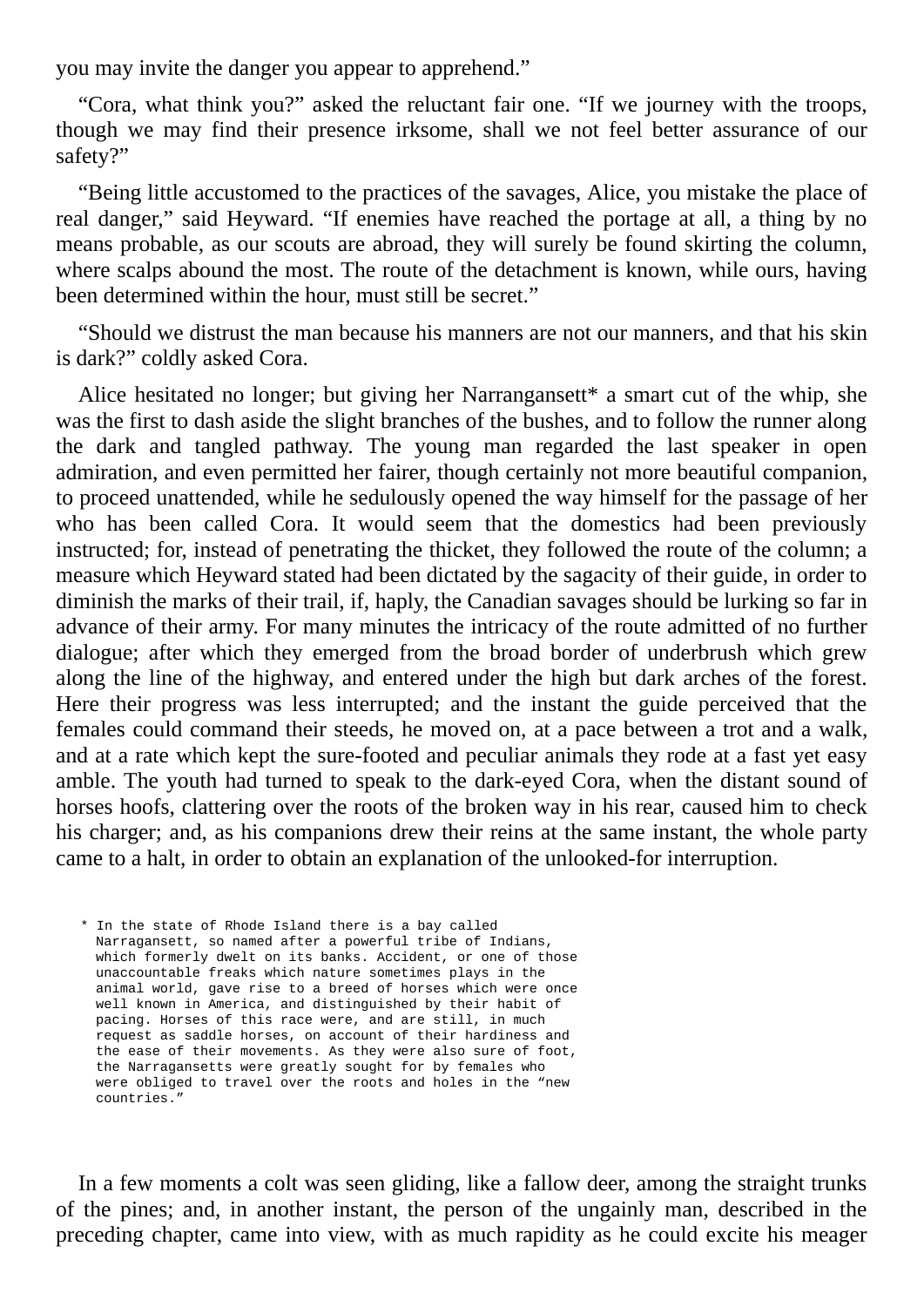beast to endure without coming to an open rupture. Until now this personage had escaped the observation of the travelers. If he possessed the power to arrest any wandering eye when exhibiting the glories of his altitude on foot, his equestrian graces were still more likely to attract attention.

Notwithstanding a constant application of his one armed heel to the flanks of the mare, the most confirmed gait that he could establish was a Canterbury gallop with the hind legs, in which those more forward assisted for doubtful moments, though generally content to maintain a loping trot. Perhaps the rapidity of the changes from one of these paces to the other created an optical illusion, which might thus magnify the powers of the beast; for it is certain that Heyward, who possessed a true eye for the merits of a horse, was unable, with his utmost ingenuity, to decide by what sort of movement his pursuer worked his sinuous way on his footsteps with such persevering hardihood.

The industry and movements of the rider were not less remarkable than those of the ridden. At each change in the evolutions of the latter, the former raised his tall person in the stirrups; producing, in this manner, by the undue elongation of his legs, such sudden growths and diminishings of the stature, as baffled every conjecture that might be made as to his dimensions. If to this be added the fact that, in consequence of the ex parte application of the spur, one side of the mare appeared to journey faster than the other; and that the aggrieved flank was resolutely indicated by unremitted flourishes of a bushy tail, we finish the picture of both horse and man.

The frown which had gathered around the handsome, open, and manly brow of Heyward, gradually relaxed, and his lips curled into a slight smile, as he regarded the stranger. Alice made no very powerful effort to control her merriment; and even the dark, thoughtful eye of Cora lighted with a humor that it would seem, the habit, rather than the nature, of its mistress repressed.

"Seek you any here?" demanded Heyward, when the other had arrived sufficiently nigh to abate his speed; "I trust you are no messenger of evil tidings?"

"Even so," replied the stranger, making diligent use of his triangular castor, to produce a circulation in the close air of the woods, and leaving his hearers in doubt to which of the young man's questions he responded; when, however, he had cooled his face, and recovered his breath, he continued, "I hear you are riding to William Henry; as I am journeying thitherward myself, I concluded good company would seem consistent to the wishes of both parties."

"You appear to possess the privilege of a casting vote," returned Heyward; "we are three, while you have consulted no one but yourself."

"Even so. The first point to be obtained is to know one's own mind. Once sure of that, and where women are concerned it is not easy, the next is, to act up to the decision. I have endeavored to do both, and here I am."

"If you journey to the lake, you have mistaken your route," said Heyward, haughtily; "the highway thither is at least half a mile behind you."

"Even so," returned the stranger, nothing daunted by this cold reception; "I have tarried at 'Edward' a week, and I should be dumb not to have inquired the road I was to journey;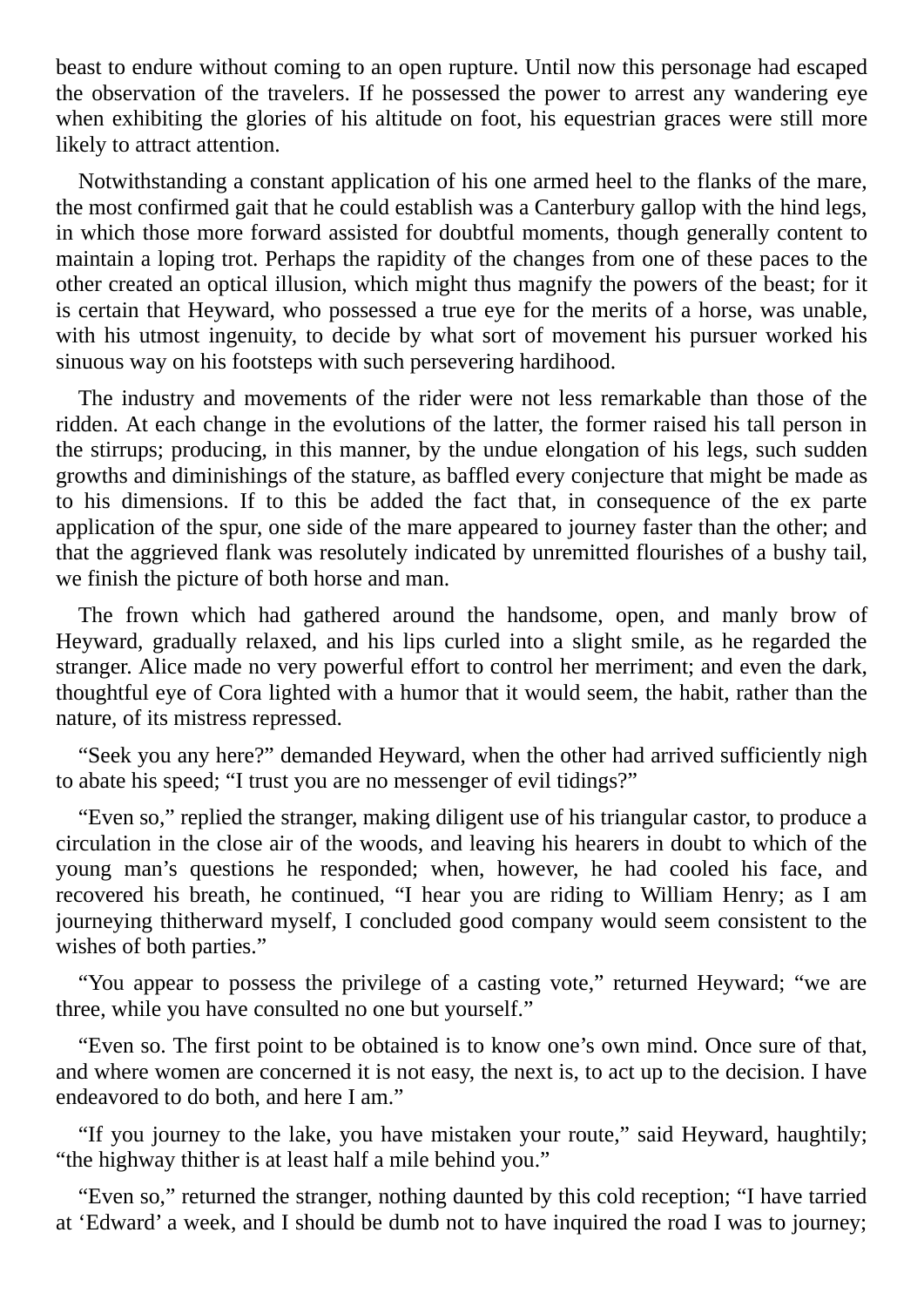and if dumb there would be an end to my calling." After simpering in a small way, like one whose modesty prohibited a more open expression of his admiration of a witticism that was perfectly unintelligible to his hearers, he continued, "It is not prudent for any one of my profession to be too familiar with those he has to instruct; for which reason I follow not the line of the army; besides which, I conclude that a gentleman of your character has the best judgment in matters of wayfaring; I have, therefore, decided to join company, in order that the ride may be made agreeable, and partake of social communion."

"A most arbitrary, if not a hasty decision!" exclaimed Heyward, undecided whether to give vent to his growing anger, or to laugh in the other's face. "But you speak of instruction, and of a profession; are you an adjunct to the provincial corps, as a master of the noble science of defense and offense; or, perhaps, you are one who draws lines and angles, under the pretense of expounding the mathematics?"

The stranger regarded his interrogator a moment in wonder; and then, losing every mark of self-satisfaction in an expression of solemn humility, he answered:

"Of offense, I hope there is none, to either party: of defense, I make none—by God's good mercy, having committed no palpable sin since last entreating his pardoning grace. I understand not your allusions about lines and angles; and I leave expounding to those who have been called and set apart for that holy office. I lay claim to no higher gift than a small insight into the glorious art of petitioning and thanksgiving, as practiced in psalmody."

"The man is, most manifestly, a disciple of Apollo," cried the amused Alice, "and I take him under my own especial protection. Nay, throw aside that frown, Heyward, and in pity to my longing ears, suffer him to journey in our train. Besides," she added, in a low and hurried voice, casting a glance at the distant Cora, who slowly followed the footsteps of their silent, but sullen guide, "it may be a friend added to our strength, in time of need."

"Think you, Alice, that I would trust those I love by this secret path, did I imagine such need could happen?"

"Nay, nay, I think not of it now; but this strange man amuses me; and if he 'hath music in his soul', let us not churlishly reject his company." She pointed persuasively along the path with her riding whip, while their eyes met in a look which the young man lingered a moment to prolong; then, yielding to her gentle influence, he clapped his spurs into his charger, and in a few bounds was again at the side of Cora.

"I am glad to encounter thee, friend," continued the maiden, waving her hand to the stranger to proceed, as she urged her Narragansett to renew its amble. "Partial relatives have almost persuaded me that I am not entirely worthless in a duet myself; and we may enliven our wayfaring by indulging in our favorite pursuit. It might be of signal advantage to one, ignorant as I, to hear the opinions and experience of a master in the art."

"It is refreshing both to the spirits and to the body to indulge in psalmody, in befitting seasons," returned the master of song, unhesitatingly complying with her intimation to follow; "and nothing would relieve the mind more than such a consoling communion. But four parts are altogether necessary to the perfection of melody. You have all the manifestations of a soft and rich treble; I can, by especial aid, carry a full tenor to the highest letter; but we lack counter and bass! Yon officer of the king, who hesitated to admit me to his company, might fill the latter, if one may judge from the intonations of his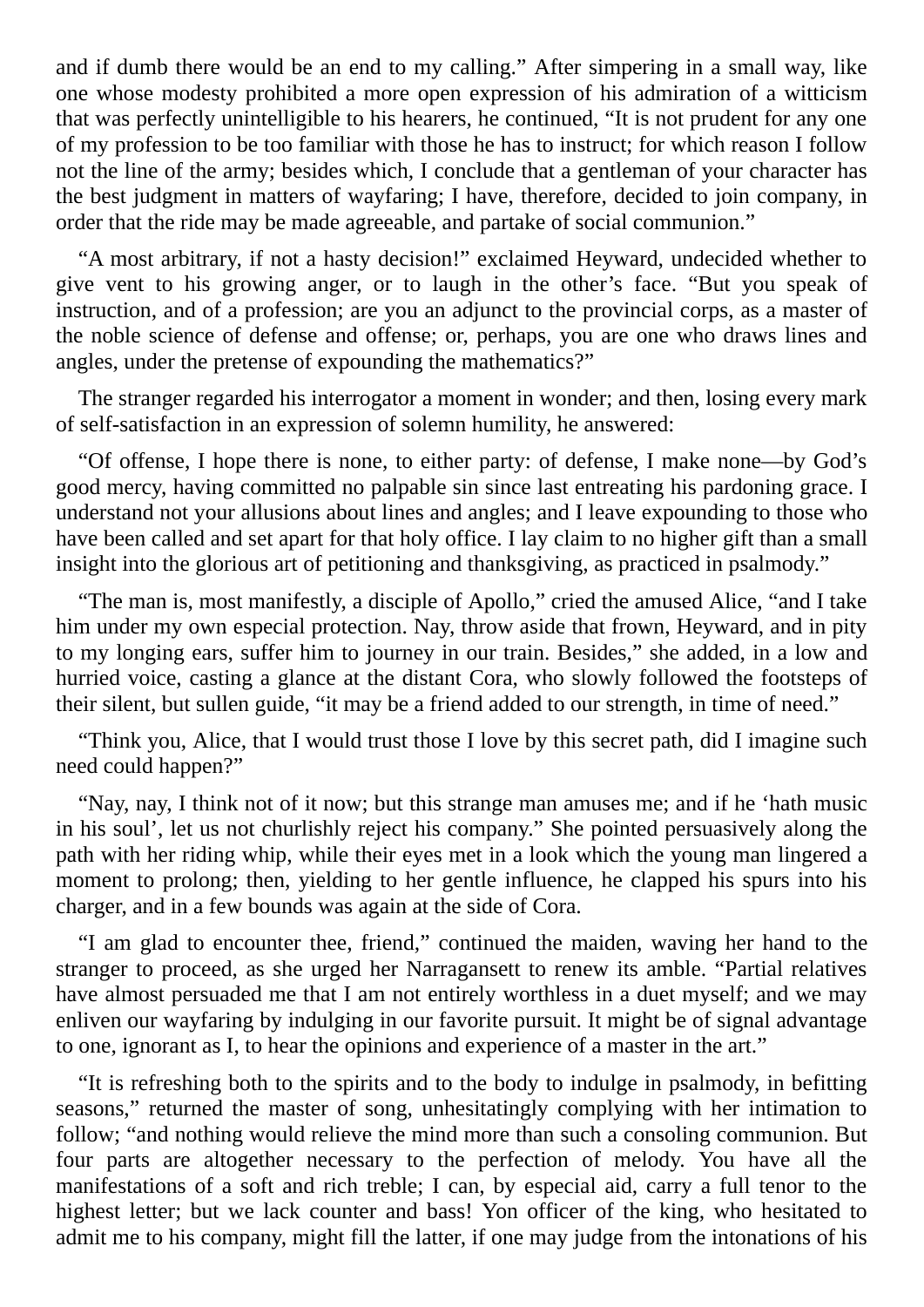voice in common dialogue."

"Judge not too rashly from hasty and deceptive appearances," said the lady, smiling; "though Major Heyward can assume such deep notes on occasion, believe me, his natural tones are better fitted for a mellow tenor than the bass you heard."

"Is he, then, much practiced in the art of psalmody?" demanded her simple companion.

Alice felt disposed to laugh, though she succeeded in suppressing her merriment, ere she answered:

"I apprehend that he is rather addicted to profane song. The chances of a soldier's life are but little fitted for the encouragement of more sober inclinations."

"Man's voice is given to him, like his other talents, to be used, and not to be abused. None can say they have ever known me to neglect my gifts! I am thankful that, though my boyhood may be said to have been set apart, like the youth of the royal David, for the purposes of music, no syllable of rude verse has ever profaned my lips."

"You have, then, limited your efforts to sacred song?"

"Even so. As the psalms of David exceed all other language, so does the psalmody that has been fitted to them by the divines and sages of the land, surpass all vain poetry. Happily, I may say that I utter nothing but the thoughts and the wishes of the King of Israel himself; for though the times may call for some slight changes, yet does this version which we use in the colonies of New England so much exceed all other versions, that, by its richness, its exactness, and its spiritual simplicity, it approacheth, as near as may be, to the great work of the inspired writer. I never abide in any place, sleeping or waking, without an example of this gifted work. 'Tis the six-and-twentieth edition, promulgated at Boston, Anno Domini 1744; and is entitled, 'The Psalms, Hymns, and Spiritual Songs of the Old and New Testaments; faithfully translated into English Metre, for the Use, Edification, and Comfort of the Saints, in Public and Private, especially in New England'."

During this eulogium on the rare production of his native poets, the stranger had drawn the book from his pocket, and fitting a pair of iron-rimmed spectacles to his nose, opened the volume with a care and veneration suited to its sacred purposes. Then, without circumlocution or apology, first pronounced the word "Standish," and placing the unknown engine, already described, to his mouth, from which he drew a high, shrill sound, that was followed by an octave below, from his own voice, he commenced singing the following words, in full, sweet, and melodious tones, that set the music, the poetry, and even the uneasy motion of his ill-trained beast at defiance; "How good it is, O see, And how it pleaseth well, Together e'en in unity, For brethren so to dwell. It's like the choice ointment, From the head to the beard did go; Down Aaron's head, that downward went His garment's skirts unto."

The delivery of these skillful rhymes was accompanied, on the part of the stranger, by a regular rise and fall of his right hand, which terminated at the descent, by suffering the fingers to dwell a moment on the leaves of the little volume; and on the ascent, by such a flourish of the member as none but the initiated may ever hope to imitate. It would seem long practice had rendered this manual accompaniment necessary; for it did not cease until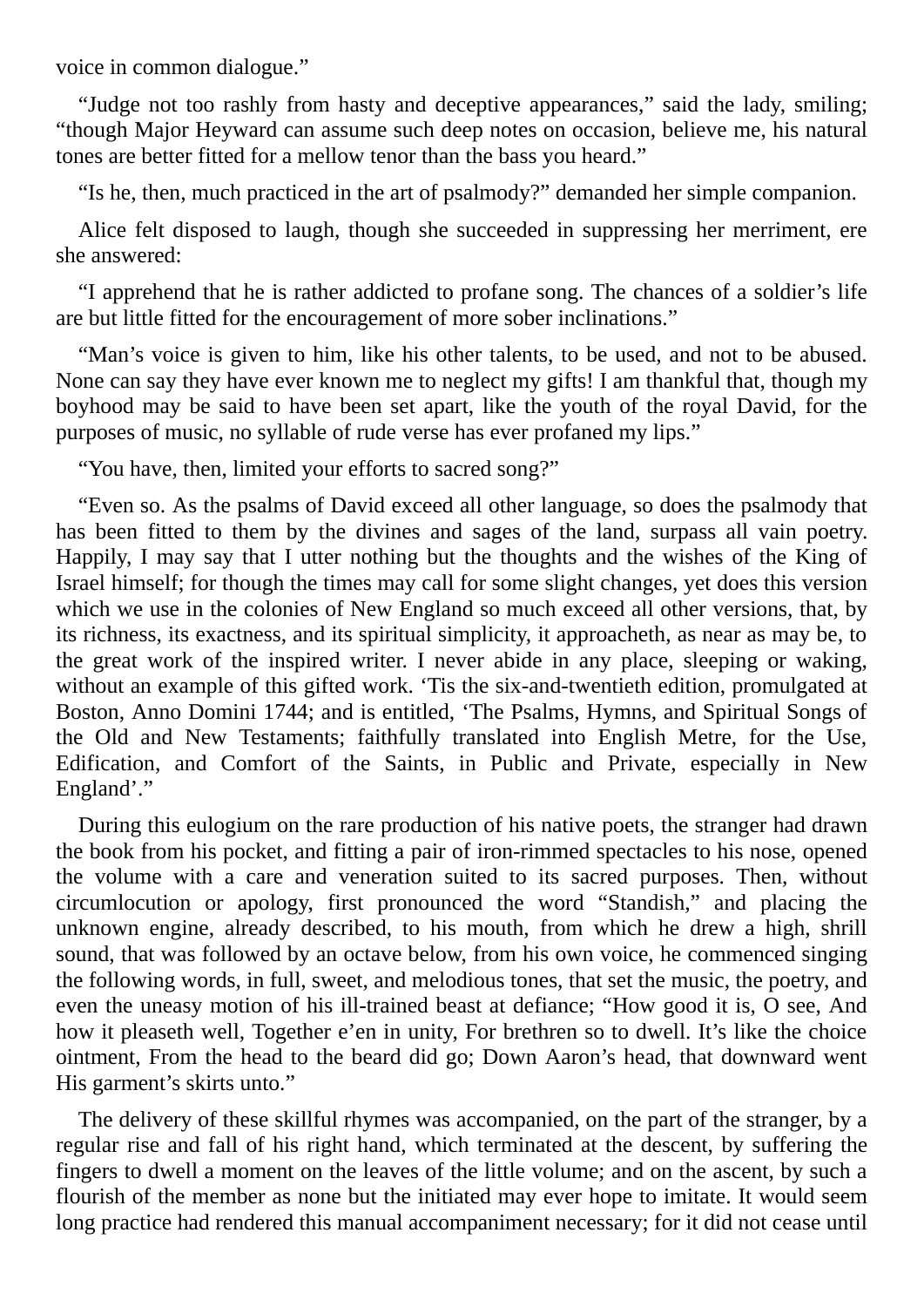the preposition which the poet had selected for the close of his verse had been duly delivered like a word of two syllables.

Such an innovation on the silence and retirement of the forest could not fail to enlist the ears of those who journeyed at so short a distance in advance. The Indian muttered a few words in broken English to Heyward, who, in his turn, spoke to the stranger; at once interrupting, and, for the time, closing his musical efforts.

"Though we are not in danger, common prudence would teach us to journey through this wilderness in as quiet a manner as possible. You will then, pardon me, Alice, should I diminish your enjoyments, by requesting this gentleman to postpone his chant until a safer opportunity."

"You will diminish them, indeed," returned the arch girl; "for never did I hear a more unworthy conjunction of execution and language than that to which I have been listening; and I was far gone in a learned inquiry into the causes of such an unfitness between sound and sense, when you broke the charm of my musings by that bass of yours, Duncan!"

"I know not what you call my bass," said Heyward, piqued at her remark, "but I know that your safety, and that of Cora, is far dearer to me than could be any orchestra of Handel's music." He paused and turned his head quickly toward a thicket, and then bent his eyes suspiciously on their guide, who continued his steady pace, in undisturbed gravity. The young man smiled to himself, for he believed he had mistaken some shining berry of the woods for the glistening eyeballs of a prowling savage, and he rode forward, continuing the conversation which had been interrupted by the passing thought.

<span id="page-16-0"></span>Major Heyward was mistaken only in suffering his youthful and generous pride to suppress his active watchfulness. The cavalcade had not long passed, before the branches of the bushes that formed the thicket were cautiously moved asunder, and a human visage, as fiercely wild as savage art and unbridled passions could make it, peered out on the retiring footsteps of the travelers. A gleam of exultation shot across the darkly-painted lineaments of the inhabitant of the forest, as he traced the route of his intended victims, who rode unconsciously onward, the light and graceful forms of the females waving among the trees, in the curvatures of their path, followed at each bend by the manly figure of Heyward, until, finally, the shapeless person of the singing master was concealed behind the numberless trunks of trees, that rose, in dark lines, in the intermediate space.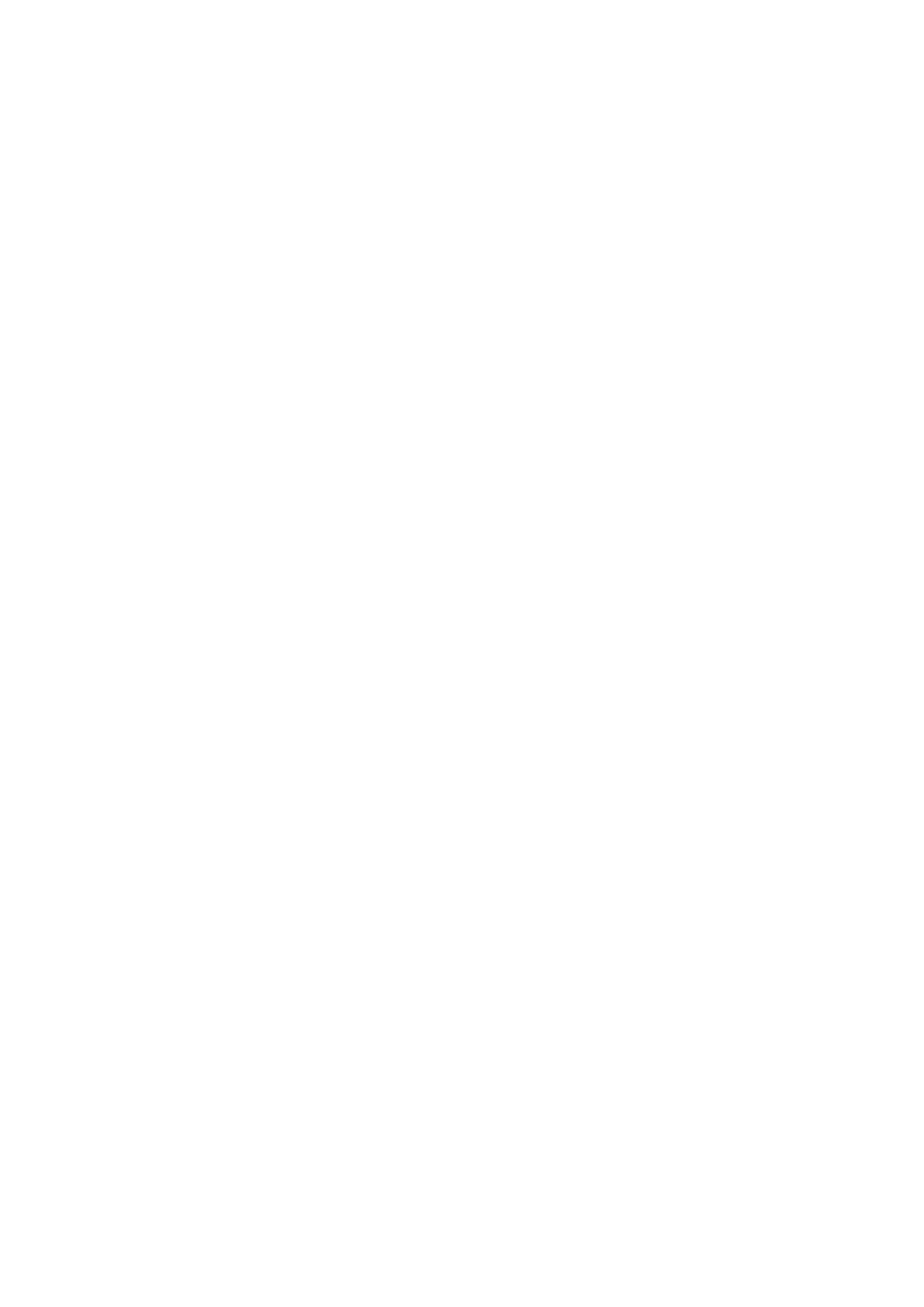#### **CHAPTER 3**

"Before these fields were shorn and till'd, Full to the brim our rivers flow'd; The melody of waters fill'd The fresh and boundless wood; And torrents dash'd, and rivulets play'd, And fountains spouted in the shade."—Bryant

Leaving the unsuspecting Heyward and his confiding companions to penetrate still deeper into a forest that contained such treacherous inmates, we must use an author's privilege, and shift the scene a few miles to the westward of the place where we have last seen them.

On that day, two men were lingering on the banks of a small but rapid stream, within an hour's journey of the encampment of Webb, like those who awaited the appearance of an absent person, or the approach of some expected event. The vast canopy of woods spread itself to the margin of the river, overhanging the water, and shadowing its dark current with a deeper hue. The rays of the sun were beginning to grow less fierce, and the intense heat of the day was lessened, as the cooler vapors of the springs and fountains rose above their leafy beds, and rested in the atmosphere. Still that breathing silence, which marks the drowsy sultriness of an American landscape in July, pervaded the secluded spot, interrupted only by the low voices of the men, the occasional and lazy tap of a woodpecker, the discordant cry of some gaudy jay, or a swelling on the ear, from the dull roar of a distant waterfall. These feeble and broken sounds were, however, too familiar to the foresters to draw their attention from the more interesting matter of their dialogue. While one of these loiterers showed the red skin and wild accouterments of a native of the woods, the other exhibited, through the mask of his rude and nearly savage equipments, the brighter, though sun-burned and long-faced complexion of one who might claim descent from a European parentage. The former was seated on the end of a mossy log, in a posture that permitted him to heighten the effect of his earnest language, by the calm but expressive gestures of an Indian engaged in debate. His body, which was nearly naked, presented a terrific emblem of death, drawn in intermingled colors of white and black. His closely-shaved head, on which no other hair than the well-known and chivalrous scalping tuft\* was preserved, was without ornament of any kind, with the exception of a solitary eagle's plume, that crossed his crown, and depended over the left shoulder. A tomahawk and scalping knife, of English manufacture, were in his girdle; while a short military rifle, of that sort with which the policy of the whites armed their savage allies, lay carelessly across his bare and sinewy knee. The expanded chest, full formed limbs, and grave countenance of this warrior, would denote that he had reached the vigor of his days, though no symptoms of decay appeared to have yet weakened his manhood.

The North American warrior caused the hair to be plucked from his whole body; a small tuft was left on the crown of his head, in order that his enemy might avail himself of it, in wrenching off the scalp in the event of his fall. The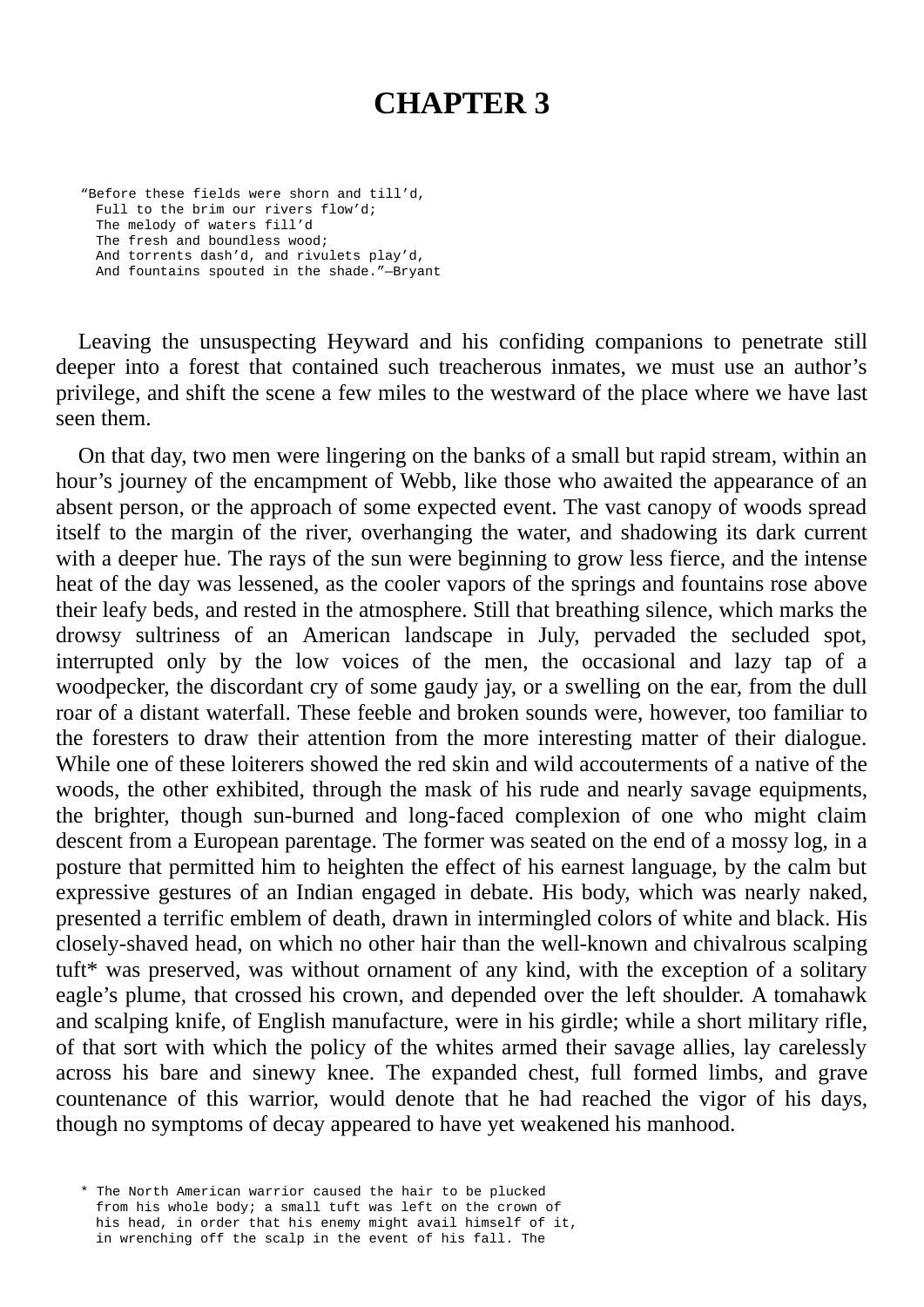scalp was the only admissible trophy of victory. Thus, it was deemed more important to obtain the scalp than to kill the man. Some tribes lay great stress on the honor of striking a dead body. These practices have nearly disappeared among the Indians of the Atlantic states.

The frame of the white man, judging by such parts as were not concealed by his clothes, was like that of one who had known hardships and exertion from his earliest youth. His person, though muscular, was rather attenuated than full; but every nerve and muscle appeared strung and indurated by unremitted exposure and toil. He wore a hunting shirt of forest-green, fringed with faded yellow\*, and a summer cap of skins which had been shorn of their fur. He also bore a knife in a girdle of wampum, like that which confined the scanty garments of the Indian, but no tomahawk. His moccasins were ornamented after the gay fashion of the natives, while the only part of his under dress which appeared below the hunting-frock was a pair of buckskin leggings, that laced at the sides, and which were gartered above the knees, with the sinews of a deer. A pouch and horn completed his personal accouterments, though a rifle of great length\*\*, which the theory of the more ingenious whites had taught them was the most dangerous of all firearms, leaned against a neighboring sapling. The eye of the hunter, or scout, whichever he might be, was small, quick, keen, and restless, roving while he spoke, on every side of him, as if in quest of game, or distrusting the sudden approach of some lurking enemy. Notwithstanding the symptoms of habitual suspicion, his countenance was not only without guile, but at the moment at which he is introduced, it was charged with an expression of sturdy honesty.

\* The hunting-shirt is a picturesque smock-frock, being shorter, and ornamented with fringes and tassels. The colors are intended to imitate the hues of the wood, with a view to concealment. Many corps of American riflemen have been thus attired, and the dress is one of the most striking of modern times. The hunting-shirt is frequently white.

\*\* The rifle of the army is short; that of the hunter is always long.

"Even your traditions make the case in my favor, Chingachgook," he said, speaking in the tongue which was known to all the natives who formerly inhabited the country between the Hudson and the Potomac, and of which we shall give a free translation for the benefit of the reader; endeavoring, at the same time, to preserve some of the peculiarities, both of the individual and of the language. "Your fathers came from the setting sun, crossed the big river\*, fought the people of the country, and took the land; and mine came from the red sky of the morning, over the salt lake, and did their work much after the fashion that had been set them by yours; then let God judge the matter between us, and friends spare their words!"

<sup>\*</sup> The Mississippi. The scout alludes to a tradition which is very popular among the tribes of the Atlantic states. Evidence of their Asiatic origin is deduced from the circumstances, though great uncertainty hangs over the whole history of the Indians.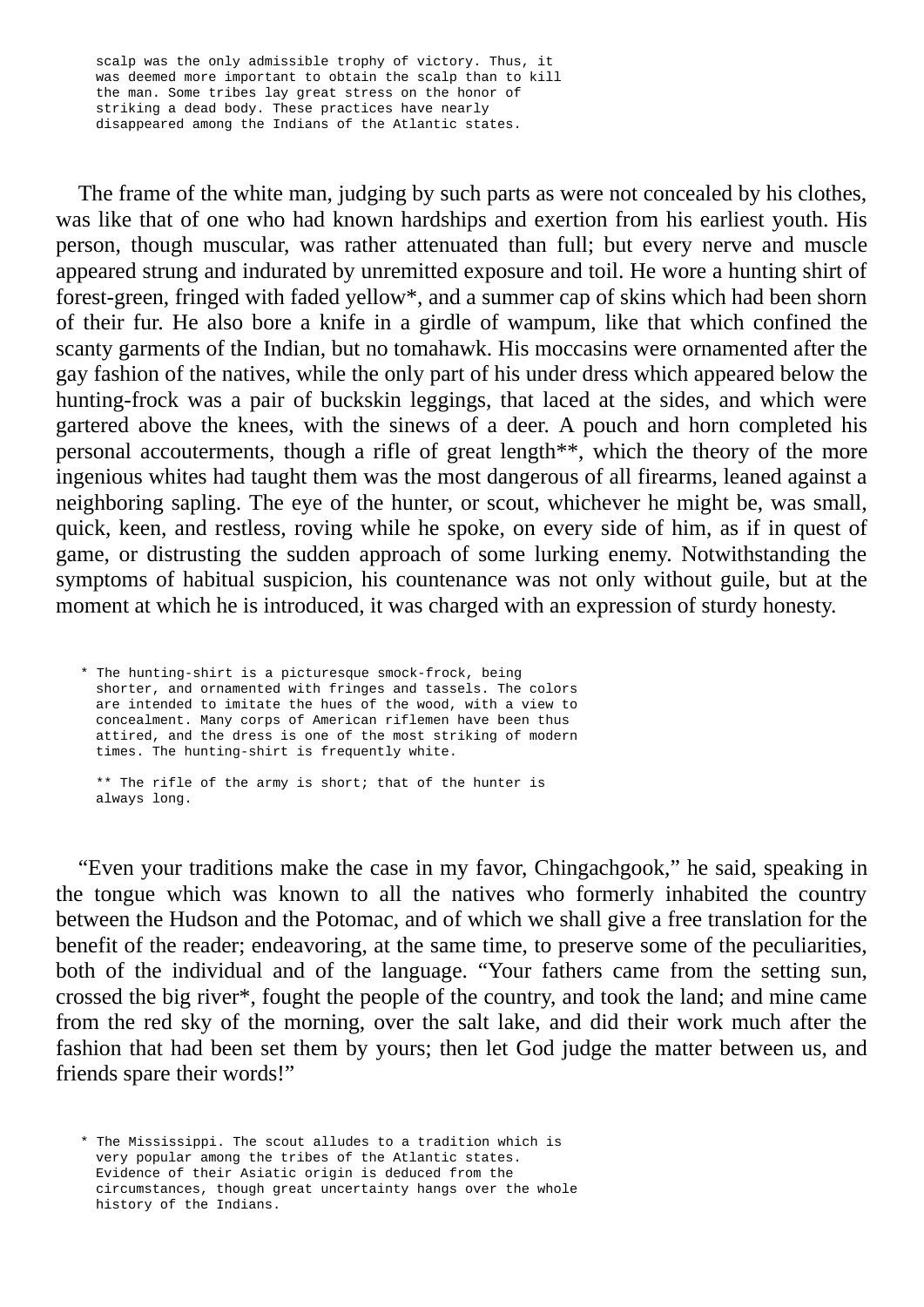"My fathers fought with the naked red man!" returned the Indian, sternly, in the same language. "Is there no difference, Hawkeye, between the stone-headed arrow of the warrior, and the leaden bullet with which you kill?"

"There is reason in an Indian, though nature has made him with a red skin!" said the white man, shaking his head like one on whom such an appeal to his justice was not thrown away. For a moment he appeared to be conscious of having the worst of the argument, then, rallying again, he answered the objection of his antagonist in the best manner his limited information would allow:

"I am no scholar, and I care not who knows it; but, judging from what I have seen, at deer chases and squirrel hunts, of the sparks below, I should think a rifle in the hands of their grandfathers was not so dangerous as a hickory bow and a good flint-head might be, if drawn with Indian judgment, and sent by an Indian eye."

"You have the story told by your fathers," returned the other, coldly waving his hand. "What say your old men? Do they tell the young warriors that the pale faces met the red men, painted for war and armed with the stone hatchet and wooden gun?"

"I am not a prejudiced man, nor one who vaunts himself on his natural privileges, though the worst enemy I have on earth, and he is an Iroquois, daren't deny that I am genuine white," the scout replied, surveying, with secret satisfaction, the faded color of his bony and sinewy hand, "and I am willing to own that my people have many ways, of which, as an honest man, I can't approve. It is one of their customs to write in books what they have done and seen, instead of telling them in their villages, where the lie can be given to the face of a cowardly boaster, and the brave soldier can call on his comrades to witness for the truth of his words. In consequence of this bad fashion, a man, who is too conscientious to misspend his days among the women, in learning the names of black marks, may never hear of the deeds of his fathers, nor feel a pride in striving to outdo them. For myself, I conclude the Bumppos could shoot, for I have a natural turn with a rifle, which must have been handed down from generation to generation, as, our holy commandments tell us, all good and evil gifts are bestowed; though I should be loath to answer for other people in such a matter. But every story has its two sides; so I ask you, Chingachgook, what passed, according to the traditions of the red men, when our fathers first met?"

A silence of a minute succeeded, during which the Indian sat mute; then, full of the dignity of his office, he commenced his brief tale, with a solemnity that served to heighten its appearance of truth.

"Listen, Hawkeye, and your ear shall drink no lie. 'Tis what my fathers have said, and what the Mohicans have done." He hesitated a single instant, and bending a cautious glance toward his companion, he continued, in a manner that was divided between interrogation and assertion. "Does not this stream at our feet run toward the summer, until its waters grow salt, and the current flows upward?"

"It can't be denied that your traditions tell you true in both these matters," said the white man; "for I have been there, and have seen them, though why water, which is so sweet in the shade, should become bitter in the sun, is an alteration for which I have never been able to account."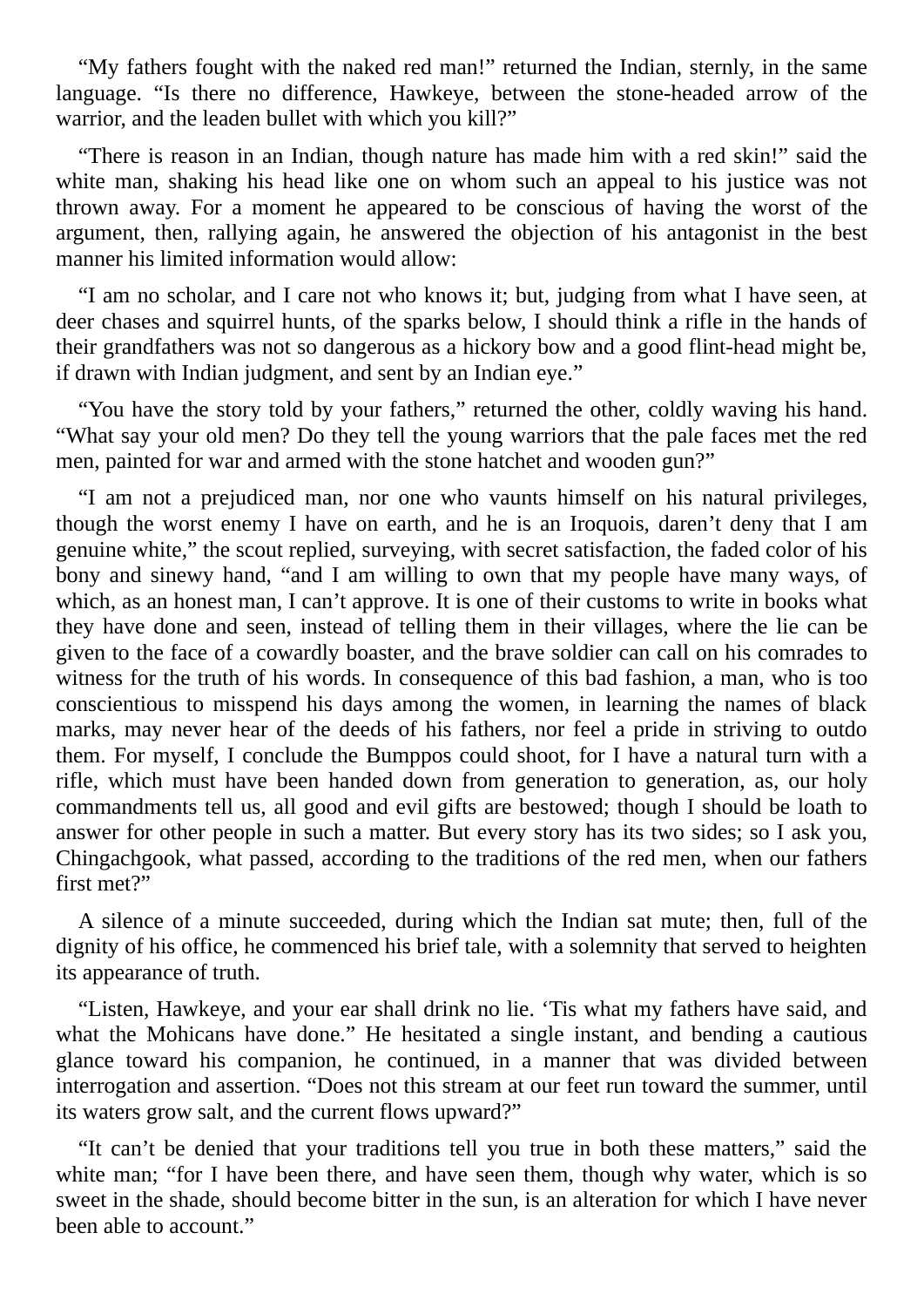"And the current!" demanded the Indian, who expected his reply with that sort of interest that a man feels in the confirmation of testimony, at which he marvels even while he respects it; "the fathers of Chingachgook have not lied!"

"The holy Bible is not more true, and that is the truest thing in nature. They call this upstream current the tide, which is a thing soon explained, and clear enough. Six hours the waters run in, and six hours they run out, and the reason is this: when there is higher water in the sea than in the river, they run in until the river gets to be highest, and then it runs out again."

"The waters in the woods, and on the great lakes, run downward until they lie like my hand," said the Indian, stretching the limb horizontally before him, "and then they run no more."

"No honest man will deny it," said the scout, a little nettled at the implied distrust of his explanation of the mystery of the tides; "and I grant that it is true on the small scale, and where the land is level. But everything depends on what scale you look at things. Now, on the small scale, the 'arth is level; but on the large scale it is round. In this manner, pools and ponds, and even the great fresh-water lakes, may be stagnant, as you and I both know they are, having seen them; but when you come to spread water over a great tract, like the sea, where the earth is round, how in reason can the water be quiet? You might as well expect the river to lie still on the brink of those black rocks a mile above us, though your own ears tell you that it is tumbling over them at this very moment."

If unsatisfied by the philosophy of his companion, the Indian was far too dignified to betray his unbelief. He listened like one who was convinced, and resumed his narrative in his former solemn manner.

"We came from the place where the sun is hid at night, over great plains where the buffaloes live, until we reached the big river. There we fought the Alligewi, till the ground was red with their blood. From the banks of the big river to the shores of the salt lake, there was none to meet us. The Maquas followed at a distance. We said the country should be ours from the place where the water runs up no longer on this stream, to a river twenty sun's journey toward the summer. We drove the Maquas into the woods with the bears. They only tasted salt at the licks; they drew no fish from the great lake; we threw them the bones."

"All this I have heard and believe," said the white man, observing that the Indian paused; "but it was long before the English came into the country."

"A pine grew then where this chestnut now stands. The first pale faces who came among us spoke no English. They came in a large canoe, when my fathers had buried the tomahawk with the red men around them. Then, Hawkeye," he continued, betraying his deep emotion, only by permitting his voice to fall to those low, guttural tones, which render his language, as spoken at times, so very musical; "then, Hawkeye, we were one people, and we were happy. The salt lake gave us its fish, the wood its deer, and the air its birds. We took wives who bore us children; we worshipped the Great Spirit; and we kept the Maquas beyond the sound of our songs of triumph."

"Know you anything of your own family at that time?" demanded the white. "But you are just a man, for an Indian; and as I suppose you hold their gifts, your fathers must have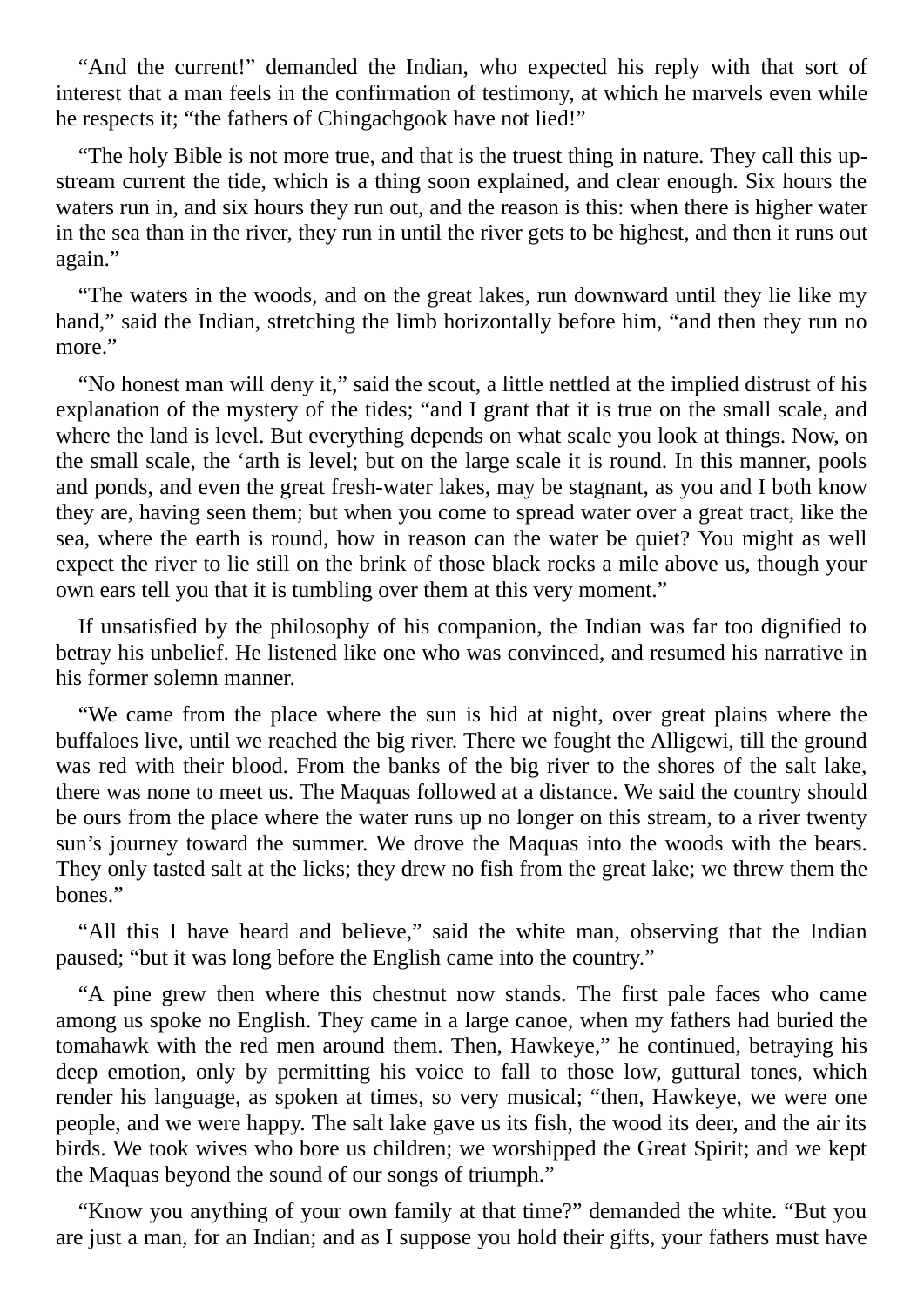been brave warriors, and wise men at the council-fire."

"My tribe is the grandfather of nations, but I am an unmixed man. The blood of chiefs is in my veins, where it must stay forever. The Dutch landed, and gave my people the firewater; they drank until the heavens and the earth seemed to meet, and they foolishly thought they had found the Great Spirit. Then they parted with their land. Foot by foot, they were driven back from the shores, until I, that am a chief and a Sagamore, have never seen the sun shine but through the trees, and have never visited the graves of my fathers."

"Graves bring solemn feelings over the mind," returned the scout, a good deal touched at the calm suffering of his companion; "and they often aid a man in his good intentions; though, for myself, I expect to leave my own bones unburied, to bleach in the woods, or to be torn asunder by the wolves. But where are to be found those of your race who came to their kin in the Delaware country, so many summers since?"

"Where are the blossoms of those summers!—fallen, one by one; so all of my family departed, each in his turn, to the land of spirits. I am on the hilltop and must go down into the valley; and when Uncas follows in my footsteps there will no longer be any of the blood of the Sagamores, for my boy is the last of the Mohicans."

"Uncas is here," said another voice, in the same soft, guttural tones, near his elbow; "who speaks to Uncas?"

The white man loosened his knife in his leathern sheath, and made an involuntary movement of the hand toward his rifle, at this sudden interruption; but the Indian sat composed, and without turning his head at the unexpected sounds.

At the next instant, a youthful warrior passed between them, with a noiseless step, and seated himself on the bank of the rapid stream. No exclamation of surprise escaped the father, nor was any question asked, or reply given, for several minutes; each appearing to await the moment when he might speak, without betraying womanish curiosity or childish impatience. The white man seemed to take counsel from their customs, and, relinquishing his grasp of the rifle, he also remained silent and reserved. At length Chingachgook turned his eyes slowly toward his son, and demanded:

"Do the Maquas dare to leave the print of their moccasins in these woods?"

"I have been on their trail," replied the young Indian, "and know that they number as many as the fingers of my two hands; but they lie hid like cowards."

"The thieves are outlying for scalps and plunder," said the white man, whom we shall call Hawkeye, after the manner of his companions. "That busy Frenchman, Montcalm, will send his spies into our very camp, but he will know what road we travel!"

"'Tis enough," returned the father, glancing his eye toward the setting sun; "they shall be driven like deer from their bushes. Hawkeye, let us eat to-night, and show the Maquas that we are men to-morrow."

"I am as ready to do the one as the other; but to fight the Iroquois 'tis necessary to find the skulkers; and to eat, 'tis necessary to get the game—talk of the devil and he will come; there is a pair of the biggest antlers I have seen this season, moving the bushes below the hill! Now, Uncas," he continued, in a half whisper, and laughing with a kind of inward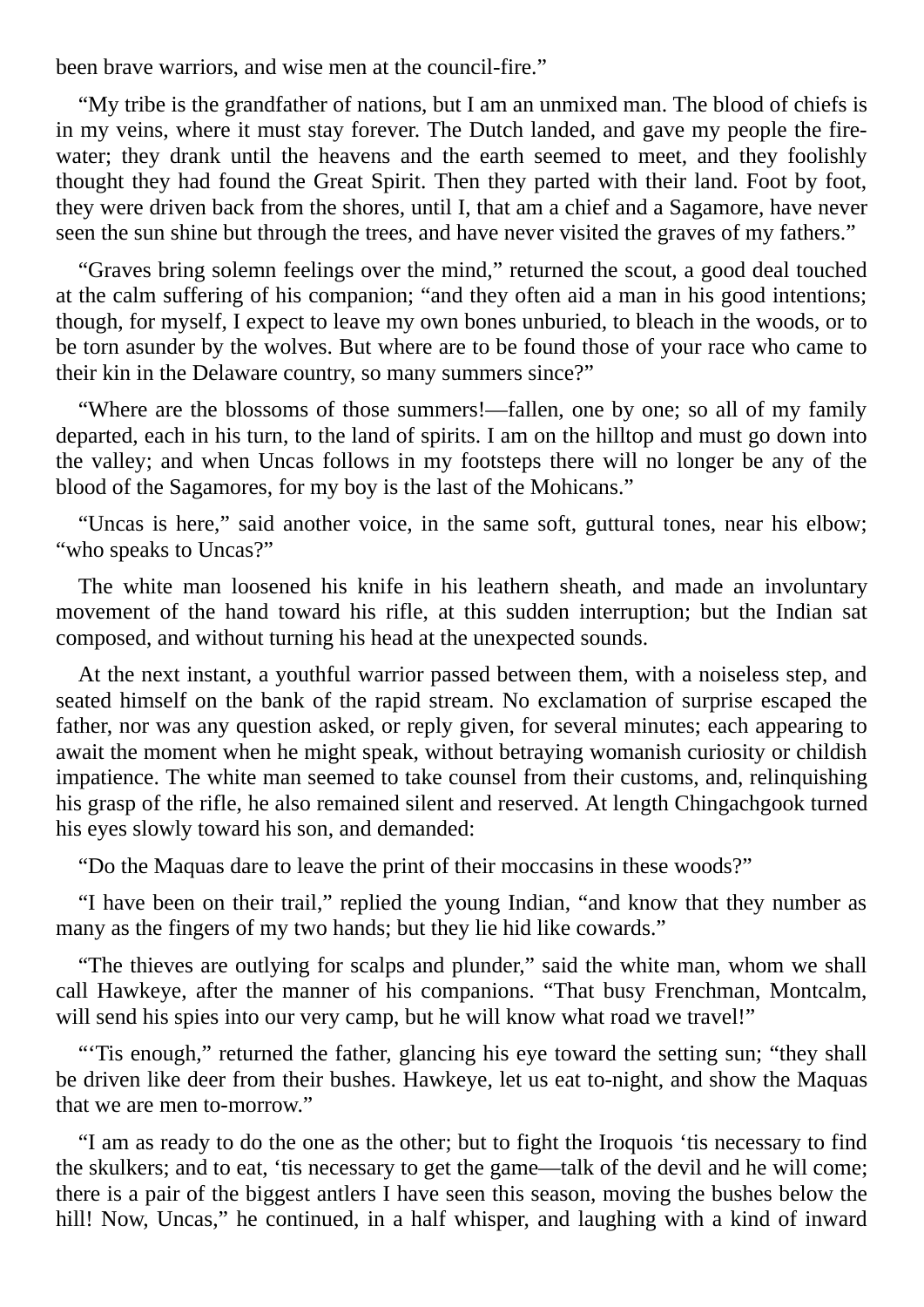sound, like one who had learned to be watchful, "I will bet my charger three times full of powder, against a foot of wampum, that I take him atwixt the eyes, and nearer to the right than to the left."

"It cannot be!" said the young Indian, springing to his feet with youthful eagerness; "all but the tips of his horns are hid!"

"He's a boy!" said the white man, shaking his head while he spoke, and addressing the father. "Does he think when a hunter sees a part of the creature', he can't tell where the rest of him should be!"

Adjusting his rifle, he was about to make an exhibition of that skill on which he so much valued himself, when the warrior struck up the piece with his hand, saying:

"Hawkeye! will you fight the Maquas?"

"These Indians know the nature of the woods, as it might be by instinct!" returned the scout, dropping his rifle, and turning away like a man who was convinced of his error. "I must leave the buck to your arrow, Uncas, or we may kill a deer for them thieves, the Iroquois, to eat."

The instant the father seconded this intimation by an expressive gesture of the hand, Uncas threw himself on the ground, and approached the animal with wary movements. When within a few yards of the cover, he fitted an arrow to his bow with the utmost care, while the antlers moved, as if their owner snuffed an enemy in the tainted air. In another moment the twang of the cord was heard, a white streak was seen glancing into the bushes, and the wounded buck plunged from the cover, to the very feet of his hidden enemy. Avoiding the horns of the infuriated animal, Uncas darted to his side, and passed his knife across the throat, when bounding to the edge of the river it fell, dyeing the waters with its blood.

"'Twas done with Indian skill," said the scout laughing inwardly, but with vast satisfaction; "and 'twas a pretty sight to behold! Though an arrow is a near shot, and needs a knife to finish the work."

"Hugh!" ejaculated his companion, turning quickly, like a hound who scented game.

"By the Lord, there is a drove of them!" exclaimed the scout, whose eyes began to glisten with the ardor of his usual occupation; "if they come within range of a bullet I will drop one, though the whole Six Nations should be lurking within sound! What do you hear, Chingachgook? for to my ears the woods are dumb."

"There is but one deer, and he is dead," said the Indian, bending his body till his ear nearly touched the earth. "I hear the sounds of feet!"

"Perhaps the wolves have driven the buck to shelter, and are following on his trail."

"No. The horses of white men are coming!" returned the other, raising himself with dignity, and resuming his seat on the log with his former composure. "Hawkeye, they are your brothers; speak to them."

"That I will, and in English that the king needn't be ashamed to answer," returned the hunter, speaking in the language of which he boasted; "but I see nothing, nor do I hear the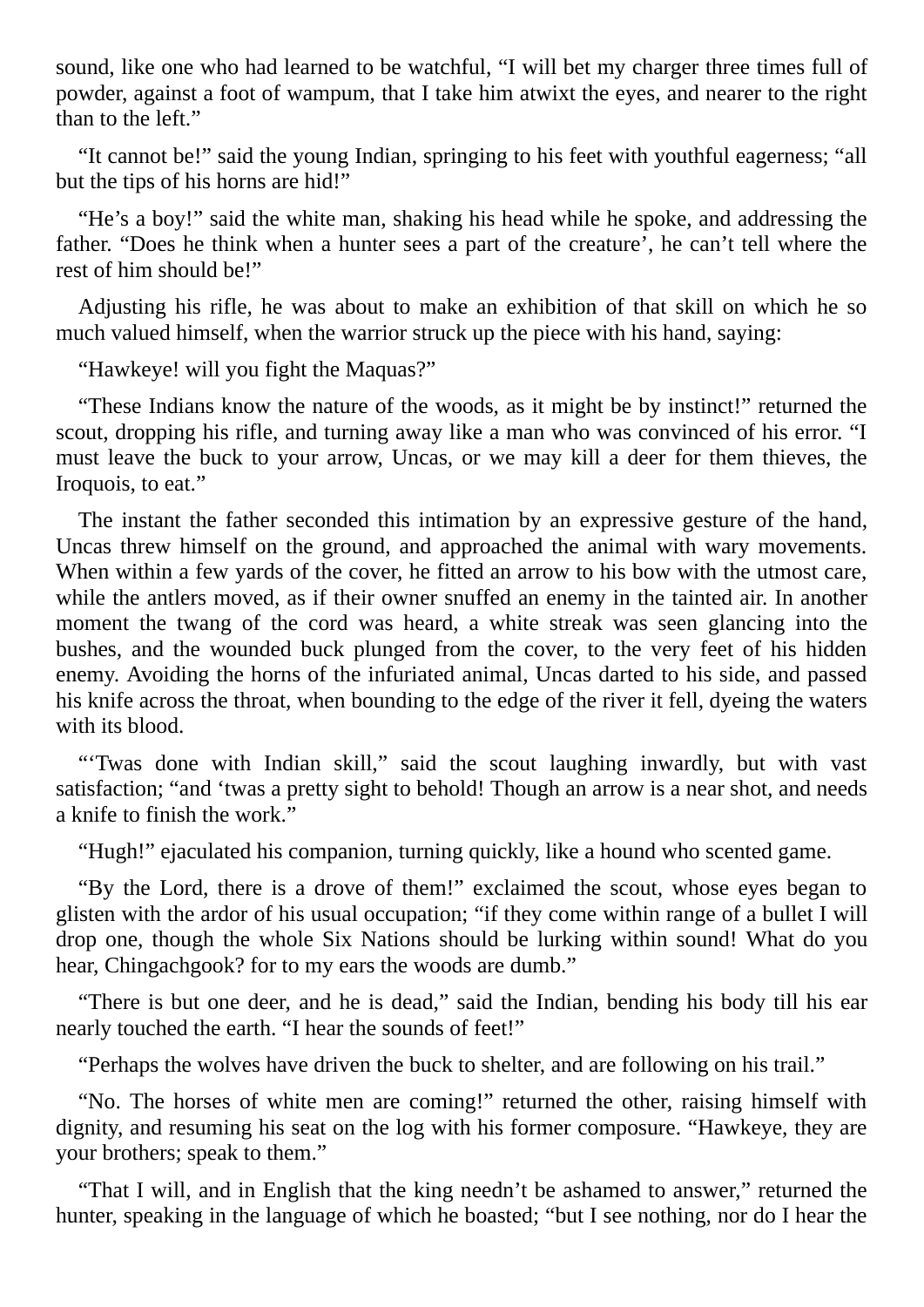<span id="page-24-0"></span>sounds of man or beast; 'tis strange that an Indian should understand white sounds better than a man who, his very enemies will own, has no cross in his blood, although he may have lived with the red skins long enough to be suspected! Ha! there goes something like the cracking of a dry stick, too—now I hear the bushes move—yes, yes, there is a trampling that I mistook for the falls—and—but here they come themselves; God keep them from the Iroquois!"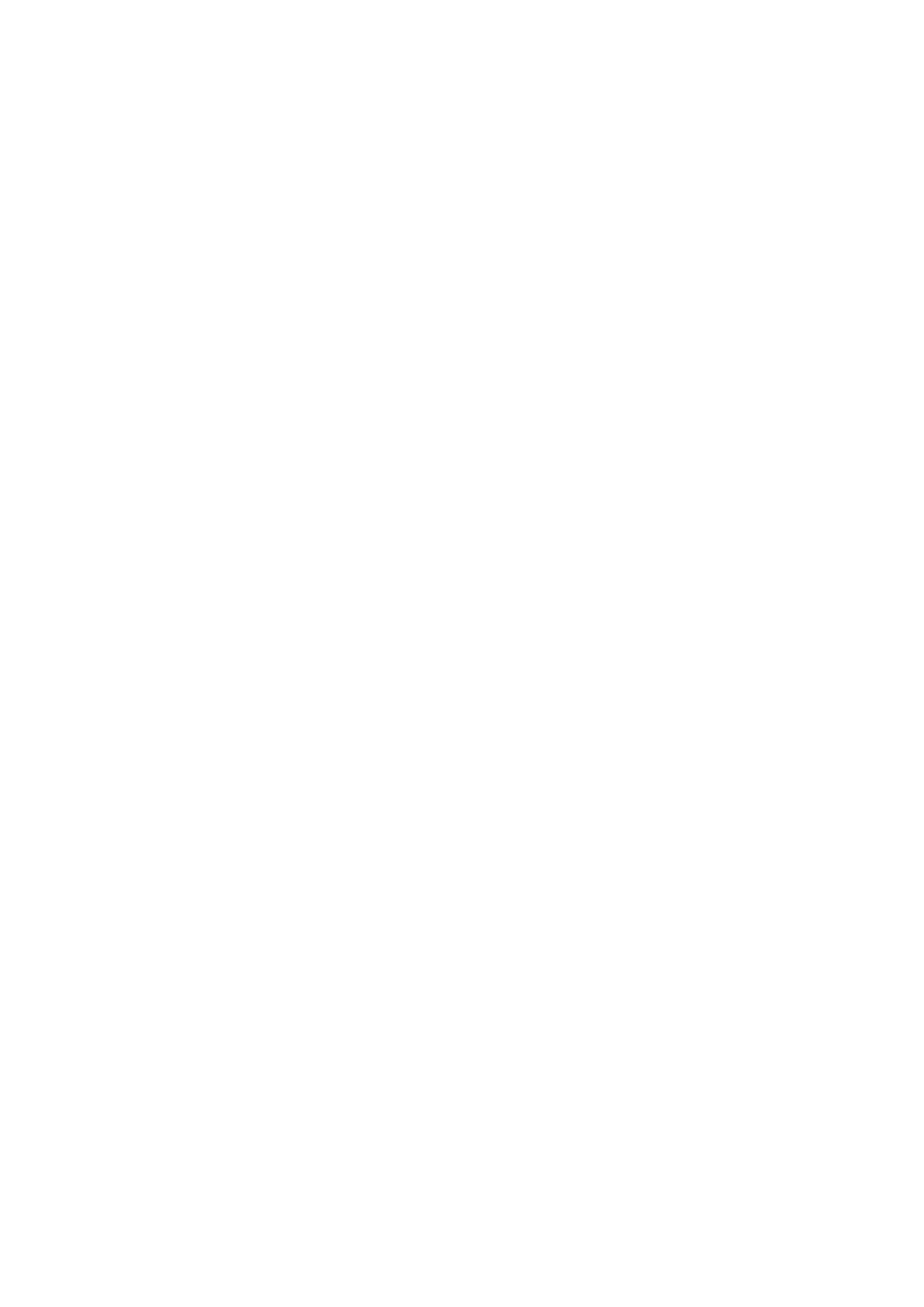#### **CHAPTER 4**

"Well go thy way: thou shalt not from this grove Till I torment thee for this injury."—Midsummer Night's Dream.

The words were still in the mouth of the scout, when the leader of the party, whose approaching footsteps had caught the vigilant ear of the Indian, came openly into view. A beaten path, such as those made by the periodical passage of the deer, wound through a little glen at no great distance, and struck the river at the point where the white man and his red companions had posted themselves. Along this track the travelers, who had produced a surprise so unusual in the depths of the forest, advanced slowly toward the hunter, who was in front of his associates, in readiness to receive them.

"Who comes?" demanded the scout, throwing his rifle carelessly across his left arm, and keeping the forefinger of his right hand on the trigger, though he avoided all appearance of menace in the act. "Who comes hither, among the beasts and dangers of the wilderness?"

"Believers in religion, and friends to the law and to the king," returned he who rode foremost. "Men who have journeyed since the rising sun, in the shades of this forest, without nourishment, and are sadly tired of their wayfaring."

"You are, then, lost," interrupted the hunter, "and have found how helpless 'tis not to know whether to take the right hand or the left?"

"Even so; sucking babes are not more dependent on those who guide them than we who are of larger growth, and who may now be said to possess the stature without the knowledge of men. Know you the distance to a post of the crown called William Henry?"

"Hoot!" shouted the scout, who did not spare his open laughter, though instantly checking the dangerous sounds he indulged his merriment at less risk of being overheard by any lurking enemies. "You are as much off the scent as a hound would be, with Horican atwixt him and the deer! William Henry, man! if you are friends to the king and have business with the army, your way would be to follow the river down to Edward, and lay the matter before Webb, who tarries there, instead of pushing into the defiles, and driving this saucy Frenchman back across Champlain, into his den again."

Before the stranger could make any reply to this unexpected proposition, another horseman dashed the bushes aside, and leaped his charger into the pathway, in front of his companion.

"What, then, may be our distance from Fort Edward?" demanded a new speaker; "the place you advise us to seek we left this morning, and our destination is the head of the lake."

"Then you must have lost your eyesight afore losing your way, for the road across the portage is cut to a good two rods, and is as grand a path, I calculate, as any that runs into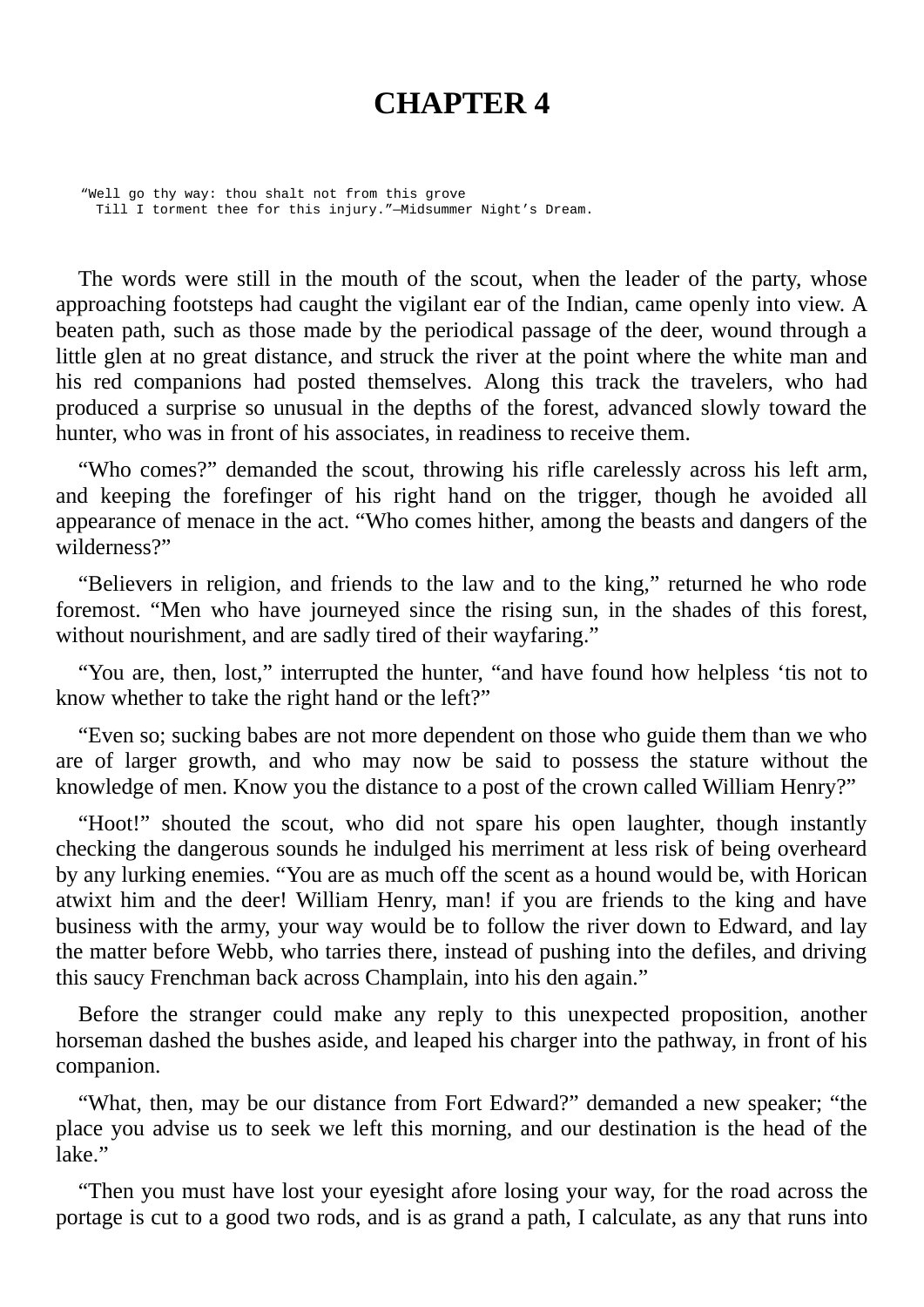London, or even before the palace of the king himself."

"We will not dispute concerning the excellence of the passage," returned Heyward, smiling; for, as the reader has anticipated, it was he. "It is enough, for the present, that we trusted to an Indian guide to take us by a nearer, though blinder path, and that we are deceived in his knowledge. In plain words, we know not where we are."

"An Indian lost in the woods!" said the scout, shaking his head doubtingly; "When the sun is scorching the tree tops, and the water courses are full; when the moss on every beech he sees will tell him in what quarter the north star will shine at night. The woods are full of deer-paths which run to the streams and licks, places well known to everybody; nor have the geese done their flight to the Canada waters altogether! 'Tis strange that an Indian should be lost atwixt Horican and the bend in the river! Is he a Mohawk?"

"Not by birth, though adopted in that tribe; I think his birthplace was farther north, and he is one of those you call a Huron."

"Hugh!" exclaimed the two companions of the scout, who had continued until this part of the dialogue, seated immovable, and apparently indifferent to what passed, but who now sprang to their feet with an activity and interest that had evidently got the better of their reserve by surprise.

"A Huron!" repeated the sturdy scout, once more shaking his head in open distrust; "they are a thievish race, nor do I care by whom they are adopted; you can never make anything of them but skulks and vagabonds. Since you trusted yourself to the care of one of that nation, I only wonder that you have not fallen in with more."

"Of that there is little danger, since William Henry is so many miles in our front. You forget that I have told you our guide is now a Mohawk, and that he serves with our forces as a friend."

"And I tell you that he who is born a Mingo will die a Mingo," returned the other positively. "A Mohawk! No, give me a Delaware or a Mohican for honesty; and when they will fight, which they won't all do, having suffered their cunning enemies, the Maquas, to make them women—but when they will fight at all, look to a Delaware, or a Mohican, for a warrior!"

"Enough of this," said Heyward, impatiently; "I wish not to inquire into the character of a man that I know, and to whom you must be a stranger. You have not yet answered my question; what is our distance from the main army at Edward?"

"It seems that may depend on who is your guide. One would think such a horse as that might get over a good deal of ground atwixt sun-up and sun-down."

"I wish no contention of idle words with you, friend," said Heyward, curbing his dissatisfied manner, and speaking in a more gentle voice; "if you will tell me the distance to Fort Edward, and conduct me thither, your labor shall not go without its reward."

"And in so doing, how know I that I don't guide an enemy and a spy of Montcalm, to the works of the army? It is not every man who can speak the English tongue that is an honest subject."

"If you serve with the troops, of whom I judge you to be a scout, you should know of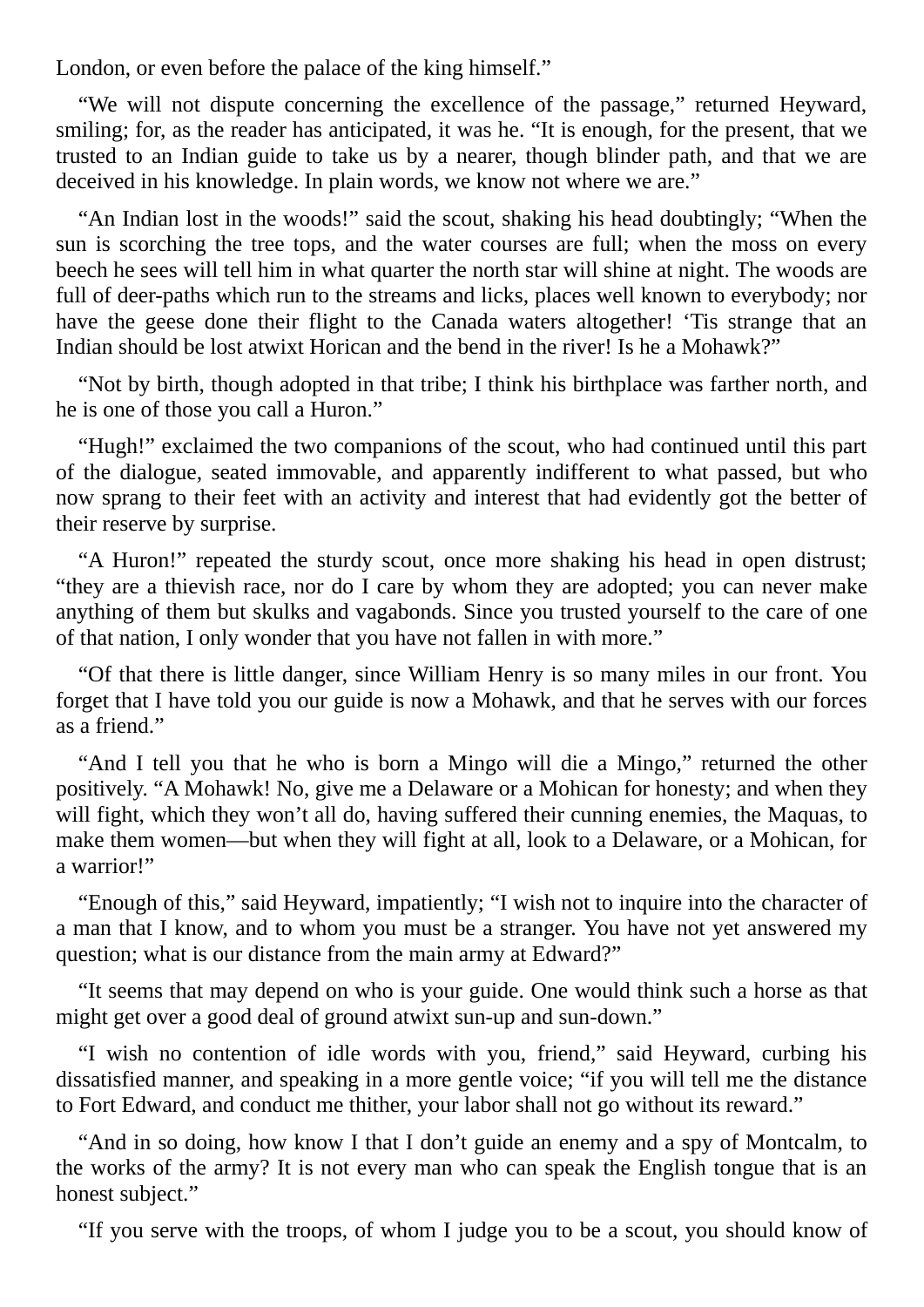such a regiment of the king as the Sixtieth."

"The Sixtieth! you can tell me little of the Royal Americans that I don't know, though I do wear a hunting-shirt instead of a scarlet jacket."

"Well, then, among other things, you may know the name of its major?"

"Its major!" interrupted the hunter, elevating his body like one who was proud of his trust. "If there is a man in the country who knows Major Effingham, he stands before you."

"It is a corps which has many majors; the gentleman you name is the senior, but I speak of the junior of them all; he who commands the companies in garrison at William Henry."

"Yes, yes, I have heard that a young gentleman of vast riches, from one of the provinces far south, has got the place. He is over young, too, to hold such rank, and to be put above men whose heads are beginning to bleach; and yet they say he is a soldier in his knowledge, and a gallant gentleman!"

"Whatever he may be, or however he may be qualified for his rank, he now speaks to you and, of course, can be no enemy to dread."

The scout regarded Heyward in surprise, and then lifting his cap, he answered, in a tone less confident than before—though still expressing doubt.

"I have heard a party was to leave the encampment this morning for the lake shore?"

"You have heard the truth; but I preferred a nearer route, trusting to the knowledge of the Indian I mentioned."

"And he deceived you, and then deserted?"

"Neither, as I believe; certainly not the latter, for he is to be found in the rear."

"I should like to look at the creature; if it is a true Iroquois I can tell him by his knavish look, and by his paint," said the scout; stepping past the charger of Heyward, and entering the path behind the mare of the singing master, whose foal had taken advantage of the halt to exact the maternal contribution. After shoving aside the bushes, and proceeding a few paces, he encountered the females, who awaited the result of the conference with anxiety, and not entirely without apprehension. Behind these, the runner leaned against a tree, where he stood the close examination of the scout with an air unmoved, though with a look so dark and savage, that it might in itself excite fear. Satisfied with his scrutiny, the hunter soon left him. As he repassed the females, he paused a moment to gaze upon their beauty, answering to the smile and nod of Alice with a look of open pleasure. Thence he went to the side of the motherly animal, and spending a minute in a fruitless inquiry into the character of her rider, he shook his head and returned to Heyward.

"A Mingo is a Mingo, and God having made him so, neither the Mohawks nor any other tribe can alter him," he said, when he had regained his former position. "If we were alone, and you would leave that noble horse at the mercy of the wolves to-night, I could show you the way to Edward myself, within an hour, for it lies only about an hour's journey hence; but with such ladies in your company 'tis impossible!"

"And why? They are fatigued, but they are quite equal to a ride of a few more miles."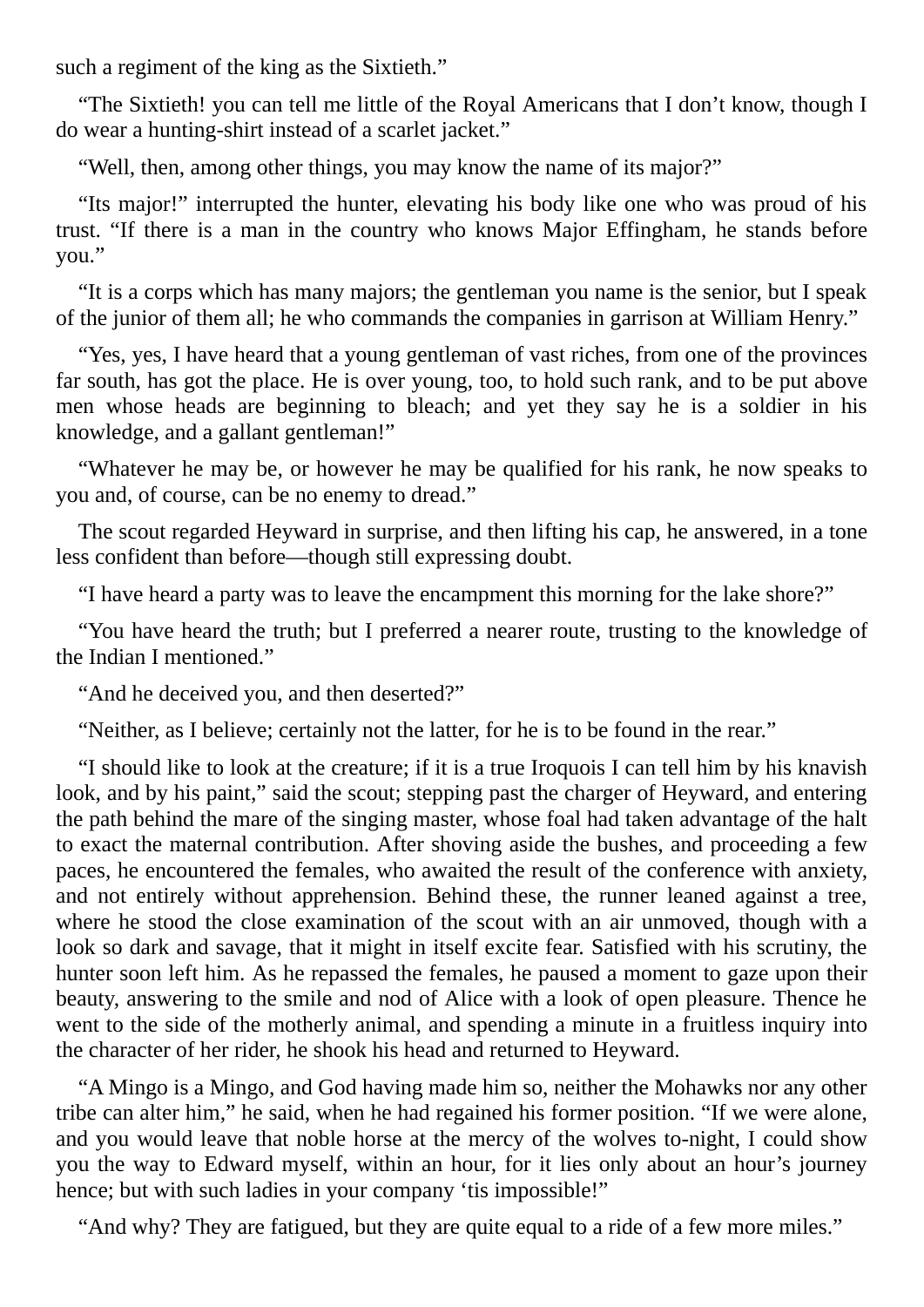"'Tis a natural impossibility!" repeated the scout; "I wouldn't walk a mile in these woods after night gets into them, in company with that runner, for the best rifle in the colonies. They are full of outlying Iroquois, and your mongrel Mohawk knows where to find them too well to be my companion."

"Think you so?" said Heyward, leaning forward in the saddle, and dropping his voice nearly to a whisper; "I confess I have not been without my own suspicions, though I have endeavored to conceal them, and affected a confidence I have not always felt, on account of my companions. It was because I suspected him that I would follow no longer; making him, as you see, follow me."

"I knew he was one of the cheats as soon as I laid eyes on him!" returned the scout, placing a finger on his nose, in sign of caution.

"The thief is leaning against the foot of the sugar sapling, that you can see over them bushes; his right leg is in a line with the bark of the tree, and," tapping his rifle, "I can take him from where I stand, between the angle and the knee, with a single shot, putting an end to his tramping through the woods, for at least a month to come. If I should go back to him, the cunning varmint would suspect something, and be dodging through the trees like a frightened deer."

"It will not do. He may be innocent, and I dislike the act. Though, if I felt confident of his treachery—"

"'Tis a safe thing to calculate on the knavery of an Iroquois," said the scout, throwing his rifle forward, by a sort of instinctive movement.

"Hold!" interrupted Heyward, "it will not do—we must think of some other scheme and yet, I have much reason to believe the rascal has deceived me."

The hunter, who had already abandoned his intention of maiming the runner, mused a moment, and then made a gesture, which instantly brought his two red companions to his side. They spoke together earnestly in the Delaware language, though in an undertone; and by the gestures of the white man, which were frequently directed towards the top of the sapling, it was evident he pointed out the situation of their hidden enemy. His companions were not long in comprehending his wishes, and laying aside their firearms, they parted, taking opposite sides of the path, and burying themselves in the thicket, with such cautious movements, that their steps were inaudible.

"Now, go you back," said the hunter, speaking again to Heyward, "and hold the imp in talk; these Mohicans here will take him without breaking his paint."

"Nay," said Heyward, proudly, "I will seize him myself."

"Hist! what could you do, mounted, against an Indian in the bushes!"

"I will dismount."

"And, think you, when he saw one of your feet out of the stirrup, he would wait for the other to be free? Whoever comes into the woods to deal with the natives, must use Indian fashions, if he would wish to prosper in his undertakings. Go, then; talk openly to the miscreant, and seem to believe him the truest friend you have on 'arth."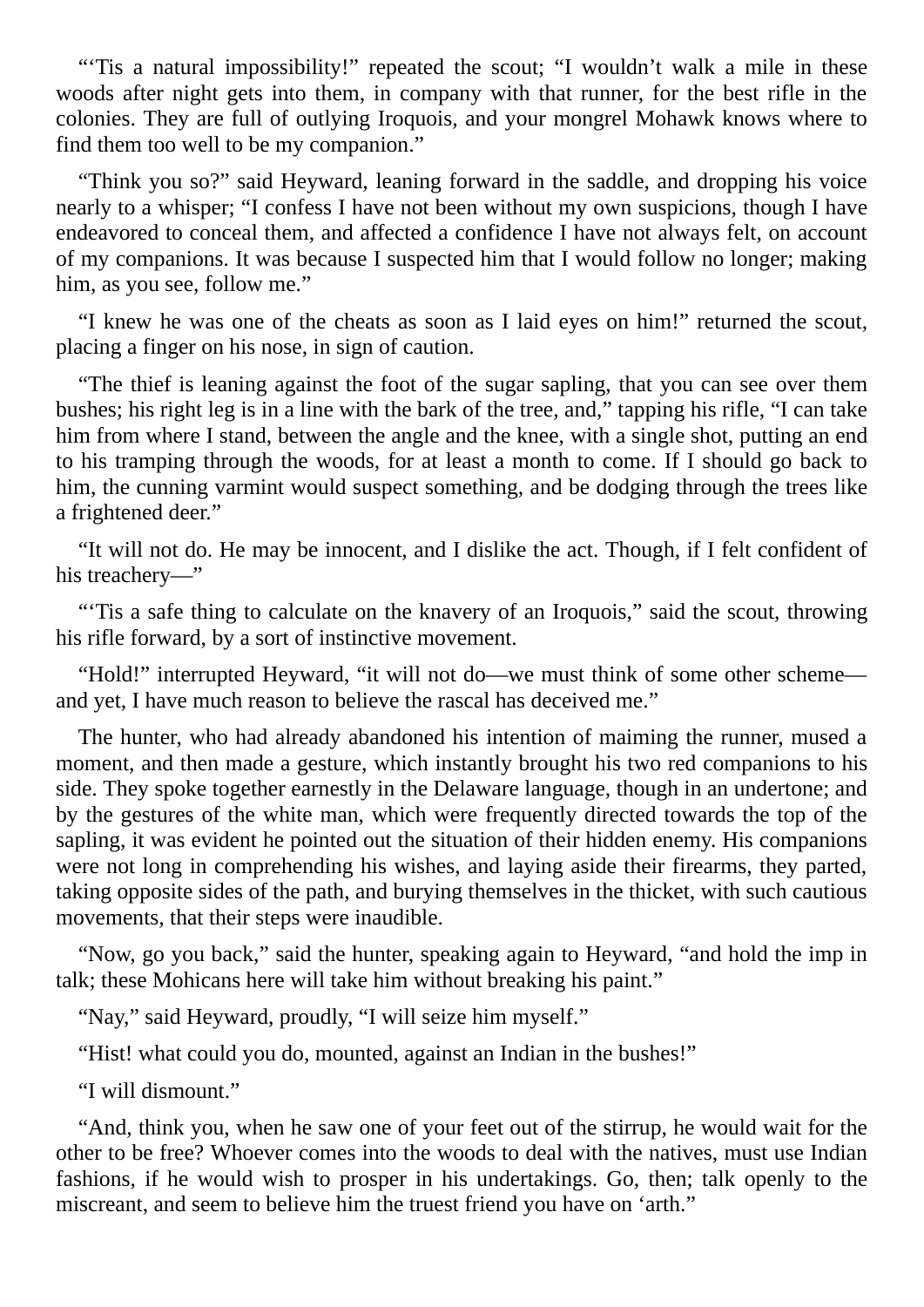Heyward prepared to comply, though with strong disgust at the nature of the office he was compelled to execute. Each moment, however, pressed upon him a conviction of the critical situation in which he had suffered his invaluable trust to be involved through his own confidence. The sun had already disappeared, and the woods, suddenly deprived of his light\*, were assuming a dusky hue, which keenly reminded him that the hour the savage usually chose for his most barbarous and remorseless acts of vengeance or hostility, was speedily drawing near. Stimulated by apprehension, he left the scout, who immediately entered into a loud conversation with the stranger that had so unceremoniously enlisted himself in the party of travelers that morning. In passing his gentler companions Heyward uttered a few words of encouragement, and was pleased to find that, though fatigued with the exercise of the day, they appeared to entertain no suspicion that their present embarrassment was other than the result of accident. Giving them reason to believe he was merely employed in a consultation concerning the future route, he spurred his charger, and drew the reins again when the animal had carried him within a few yards of the place where the sullen runner still stood, leaning against the tree.

\* The scene of this tale was in the 42d degree of latitude, where the twilight is never of long continuation.

"You may see, Magua," he said, endeavoring to assume an air of freedom and confidence, "that the night is closing around us, and yet we are no nearer to William Henry than when we left the encampment of Webb with the rising sun.

"You have missed the way, nor have I been more fortunate. But, happily, we have fallen in with a hunter, he whom you hear talking to the singer, that is acquainted with the deerpaths and by-ways of the woods, and who promises to lead us to a place where we may rest securely till the morning."

The Indian riveted his glowing eyes on Heyward as he asked, in his imperfect English, "Is he alone?"

"Alone!" hesitatingly answered Heyward, to whom deception was too new to be assumed without embarrassment. "Oh! not alone, surely, Magua, for you know that we are with him."

"Then Le Renard Subtil will go," returned the runner, coolly raising his little wallet from the place where it had lain at his feet; "and the pale faces will see none but their own color."

"Go! Whom call you Le Renard?"

"'Tis the name his Canada fathers have given to Magua," returned the runner, with an air that manifested his pride at the distinction. "Night is the same as day to Le Subtil, when Munro waits for him."

"And what account will Le Renard give the chief of William Henry concerning his daughters? Will he dare to tell the hot-blooded Scotsman that his children are left without a guide, though Magua promised to be one?"

"Though the gray head has a loud voice, and a long arm, Le Renard will not hear him,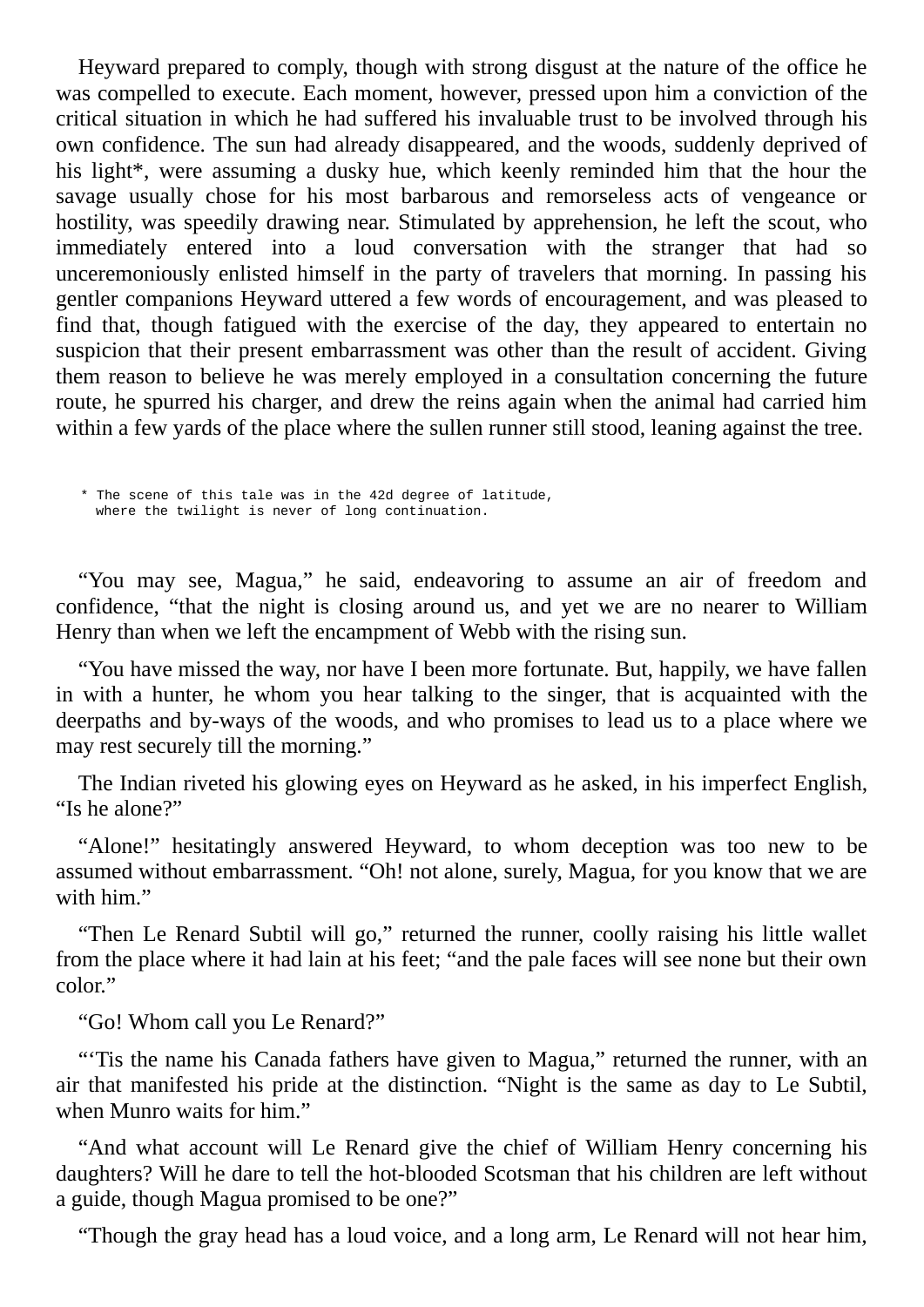nor feel him, in the woods."

"But what will the Mohawks say? They will make him petticoats, and bid him stay in the wigwam with the women, for he is no longer to be trusted with the business of a man."

"Le Subtil knows the path to the great lakes, and he can find the bones of his fathers," was the answer of the unmoved runner.

"Enough, Magua," said Heyward; "are we not friends? Why should there be bitter words between us? Munro has promised you a gift for your services when performed, and I shall be your debtor for another. Rest your weary limbs, then, and open your wallet to eat. We have a few moments to spare; let us not waste them in talk like wrangling women. When the ladies are refreshed we will proceed."

"The pale faces make themselves dogs to their women," muttered the Indian, in his native language, "and when they want to eat, their warriors must lay aside the tomahawk to feed their laziness."

"What say you, Renard?"

"Le Subtil says it is good."

The Indian then fastened his eyes keenly on the open countenance of Heyward, but meeting his glance, he turned them quickly away, and seating himself deliberately on the ground, he drew forth the remnant of some former repast, and began to eat, though not without first bending his looks slowly and cautiously around him.

"This is well," continued Heyward; "and Le Renard will have strength and sight to find the path in the morning"; he paused, for sounds like the snapping of a dried stick, and the rustling of leaves, rose from the adjacent bushes, but recollecting himself instantly, he continued, "we must be moving before the sun is seen, or Montcalm may lie in our path, and shut us out from the fortress."

The hand of Magua dropped from his mouth to his side, and though his eyes were fastened on the ground, his head was turned aside, his nostrils expanded, and his ears seemed even to stand more erect than usual, giving to him the appearance of a statue that was made to represent intense attention.

Heyward, who watched his movements with a vigilant eye, carelessly extricated one of his feet from the stirrup, while he passed a hand toward the bear-skin covering of his holsters.

Every effort to detect the point most regarded by the runner was completely frustrated by the tremulous glances of his organs, which seemed not to rest a single instant on any particular object, and which, at the same time, could be hardly said to move. While he hesitated how to proceed, Le Subtil cautiously raised himself to his feet, though with a motion so slow and guarded, that not the slightest noise was produced by the change. Heyward felt it had now become incumbent on him to act. Throwing his leg over the saddle, he dismounted, with a determination to advance and seize his treacherous companion, trusting the result to his own manhood. In order, however, to prevent unnecessary alarm, he still preserved an air of calmness and friendship.

"Le Renard Subtil does not eat," he said, using the appellation he had found most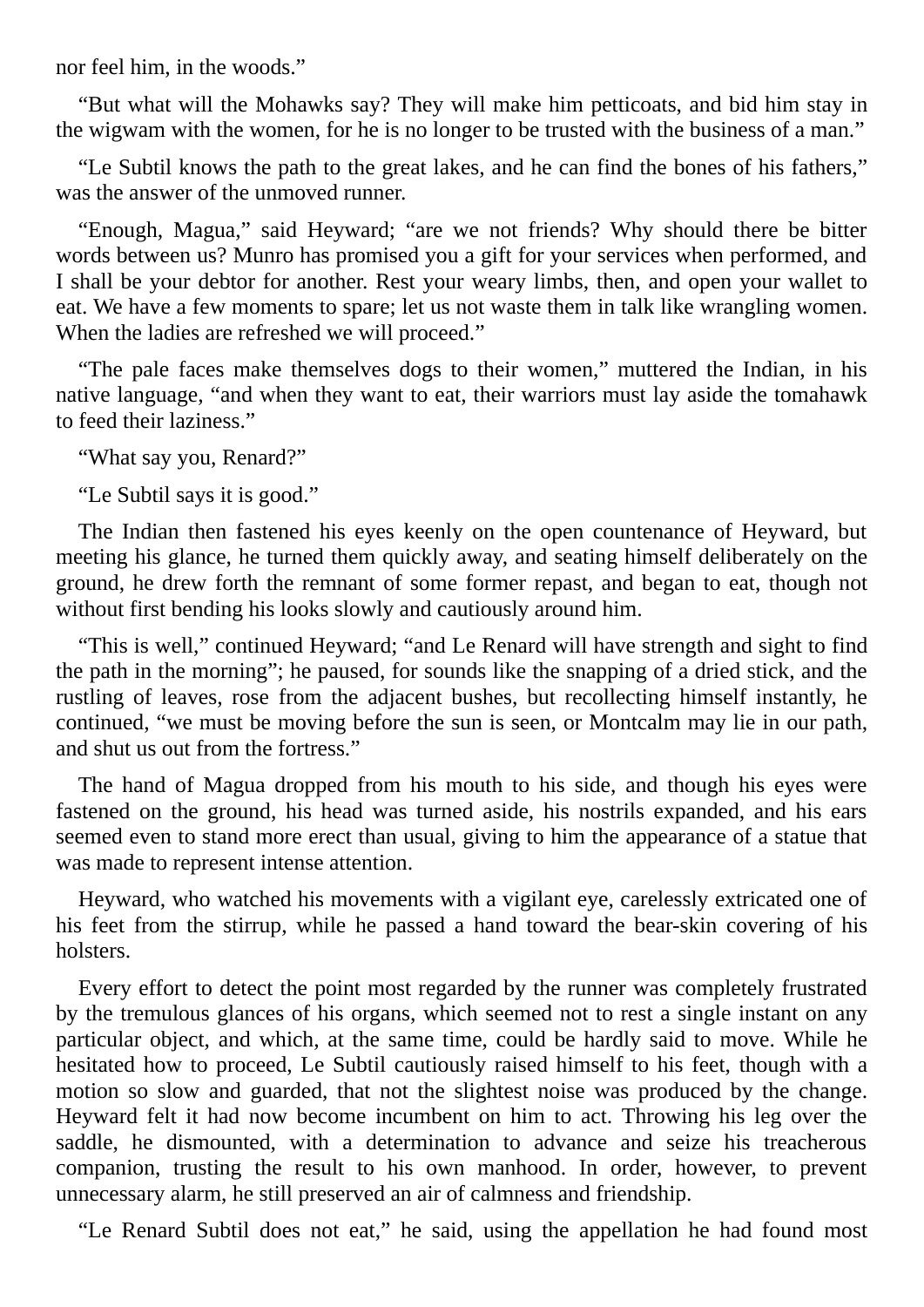flattering to the vanity of the Indian. "His corn is not well parched, and it seems dry. Let me examine; perhaps something may be found among my own provisions that will help his appetite."

<span id="page-32-0"></span>Magua held out the wallet to the proffer of the other. He even suffered their hands to meet, without betraying the least emotion, or varying his riveted attitude of attention. But when he felt the fingers of Heyward moving gently along his own naked arm, he struck up the limb of the young man, and, uttering a piercing cry, he darted beneath it, and plunged, at a single bound, into the opposite thicket. At the next instant the form of Chingachgook appeared from the bushes, looking like a specter in its paint, and glided across the path in swift pursuit. Next followed the shout of Uncas, when the woods were lighted by a sudden flash, that was accompanied by the sharp report of the hunter's rifle.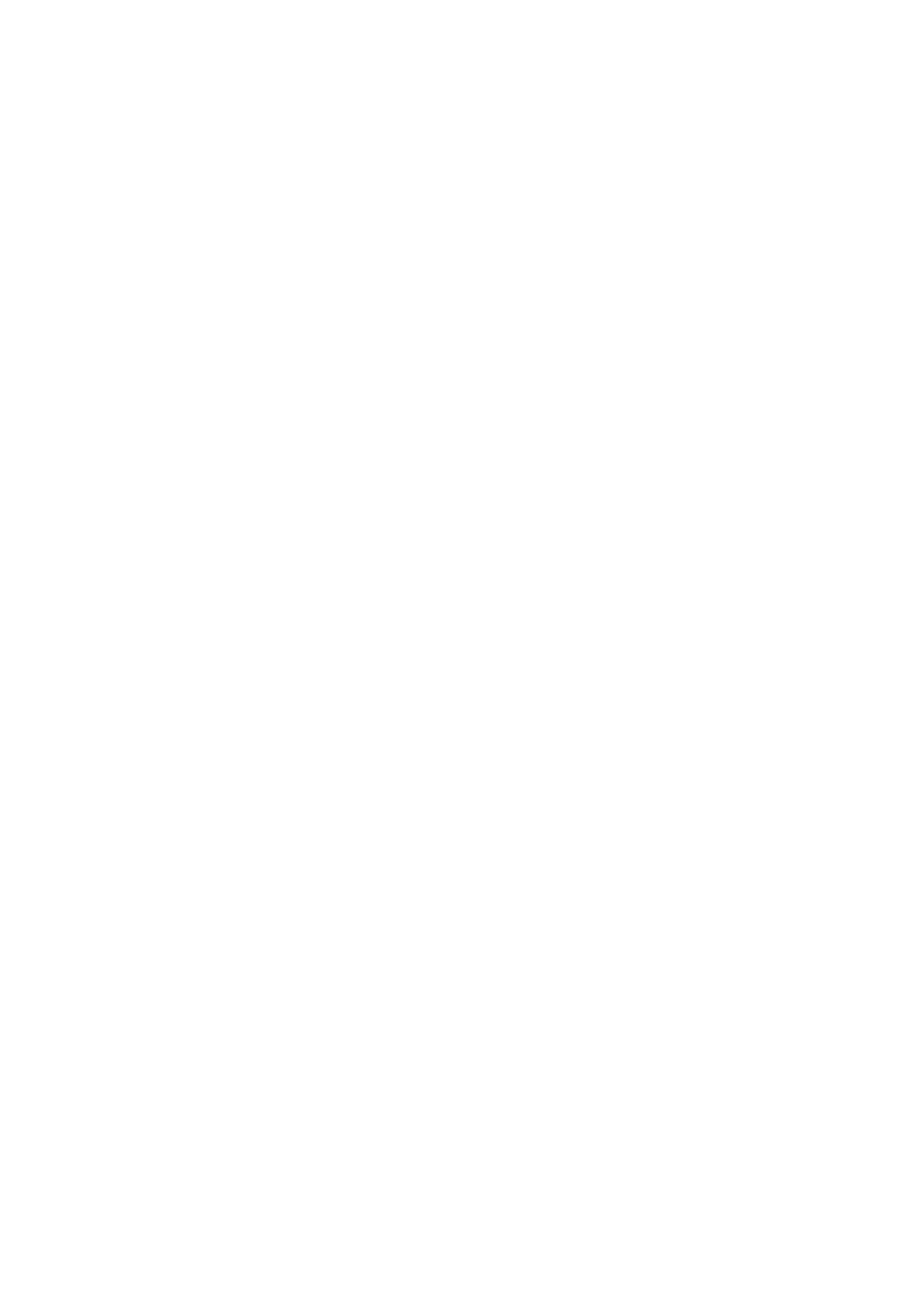#### **CHAPTER 5**

…"In such a night Did This be fearfully o'ertrip the dew; And saw the lion's shadow ere himself."—Merchant of Venice

The suddenness of the flight of his guide, and the wild cries of the pursuers, caused Heyward to remain fixed, for a few moments, in inactive surprise. Then recollecting the importance of securing the fugitive, he dashed aside the surrounding bushes, and pressed eagerly forward to lend his aid in the chase. Before he had, however, proceeded a hundred yards, he met the three foresters already returning from their unsuccessful pursuit.

"Why so soon disheartened!" he exclaimed; "the scoundrel must be concealed behind some of these trees, and may yet be secured. We are not safe while he goes at large."

"Would you set a cloud to chase the wind?" returned the disappointed scout; "I heard the imp brushing over the dry leaves, like a black snake, and blinking a glimpse of him, just over ag'in yon big pine, I pulled as it might be on the scent; but 'twouldn't do! and yet for a reasoning aim, if anybody but myself had touched the trigger, I should call it a quick sight; and I may be accounted to have experience in these matters, and one who ought to know. Look at this sumach; its leaves are red, though everybody knows the fruit is in the yellow blossom in the month of July!"

"'Tis the blood of Le Subtil! he is hurt, and may yet fall!"

"No, no," returned the scout, in decided disapprobation of this opinion, "I rubbed the bark off a limb, perhaps, but the creature leaped the longer for it. A rifle bullet acts on a running animal, when it barks him, much the same as one of your spurs on a horse; that is, it quickens motion, and puts life into the flesh, instead of taking it away. But when it cuts the ragged hole, after a bound or two, there is, commonly, a stagnation of further leaping, be it Indian or be it deer!"

"We are four able bodies, to one wounded man!"

"Is life grievous to you?" interrupted the scout. "Yonder red devil would draw you within swing of the tomahawks of his comrades, before you were heated in the chase. It was an unthoughtful act in a man who has so often slept with the war-whoop ringing in the air, to let off his piece within sound of an ambushment! But then it was a natural temptation! 'twas very natural! Come, friends, let us move our station, and in such fashion, too, as will throw the cunning of a Mingo on a wrong scent, or our scalps will be drying in the wind in front of Montcalm's marquee, ag'in this hour to-morrow."

This appalling declaration, which the scout uttered with the cool assurance of a man who fully comprehended, while he did not fear to face the danger, served to remind Heyward of the importance of the charge with which he himself had been intrusted. Glancing his eyes around, with a vain effort to pierce the gloom that was thickening beneath the leafy arches of the forest, he felt as if, cut off from human aid, his unresisting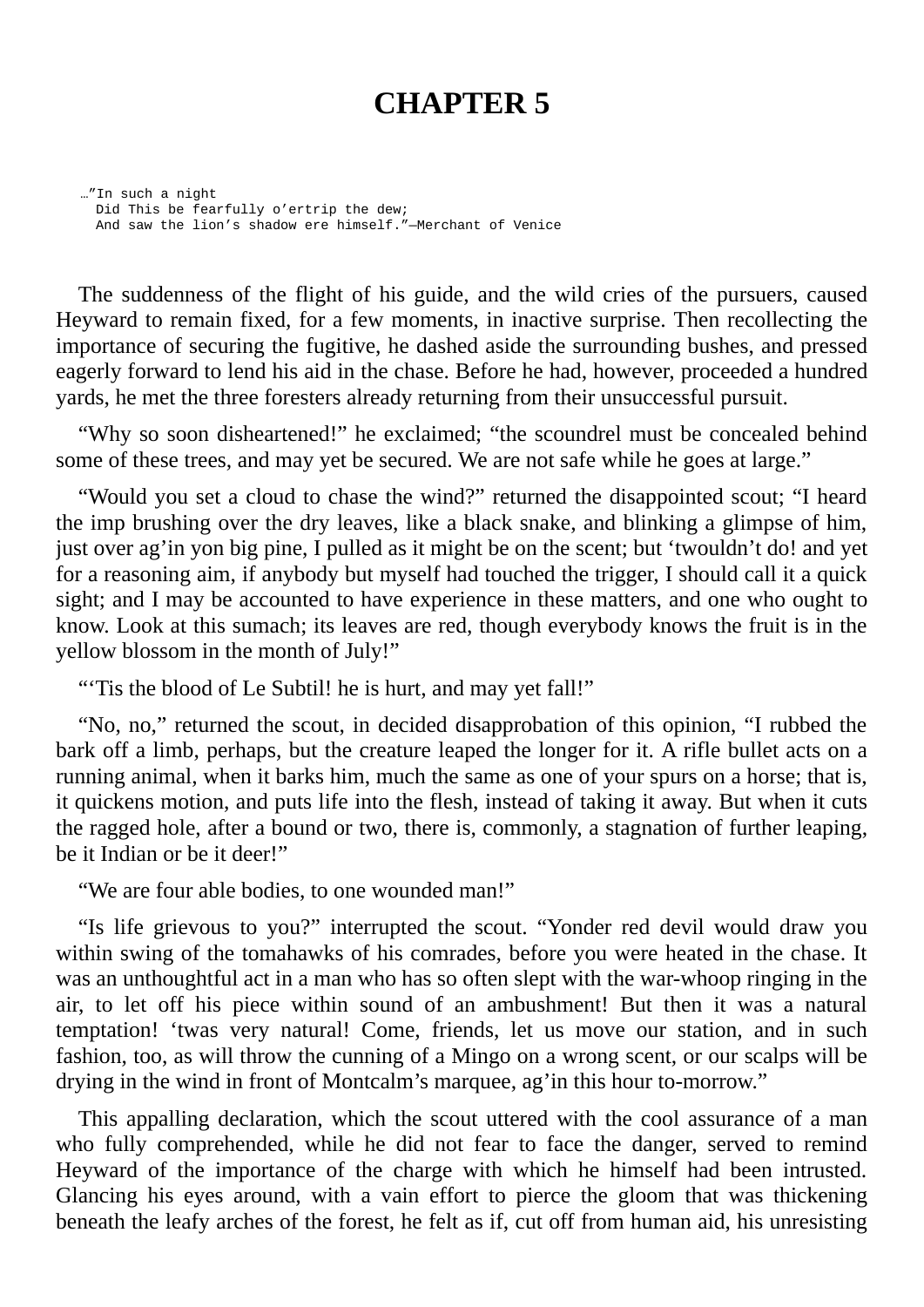companions would soon lie at the entire mercy of those barbarous enemies, who, like beasts of prey, only waited till the gathering darkness might render their blows more fatally certain. His awakened imagination, deluded by the deceptive light, converted each waving bush, or the fragment of some fallen tree, into human forms, and twenty times he fancied he could distinguish the horrid visages of his lurking foes, peering from their hiding places, in never ceasing watchfulness of the movements of his party. Looking upward, he found that the thin fleecy clouds, which evening had painted on the blue sky, were already losing their faintest tints of rose-color, while the imbedded stream, which glided past the spot where he stood, was to be traced only by the dark boundary of its wooded banks.

"What is to be done!" he said, feeling the utter helplessness of doubt in such a pressing strait; "desert me not, for God's sake! remain to defend those I escort, and freely name your own reward!"

His companions, who conversed apart in the language of their tribe, heeded not this sudden and earnest appeal. Though their dialogue was maintained in low and cautious sounds, but little above a whisper, Heyward, who now approached, could easily distinguish the earnest tones of the younger warrior from the more deliberate speeches of his seniors. It was evident that they debated on the propriety of some measure, that nearly concerned the welfare of the travelers. Yielding to his powerful interest in the subject, and impatient of a delay that seemed fraught with so much additional danger, Heyward drew still nigher to the dusky group, with an intention of making his offers of compensation more definite, when the white man, motioning with his hand, as if he conceded the disputed point, turned away, saying in a sort of soliloquy, and in the English tongue:

"Uncas is right! it would not be the act of men to leave such harmless things to their fate, even though it breaks up the harboring place forever. If you would save these tender blossoms from the fangs of the worst of serpents, gentleman, you have neither time to lose nor resolution to throw away!"

"How can such a wish be doubted! Have I not already offered—"

"Offer your prayers to Him who can give us wisdom to circumvent the cunning of the devils who fill these woods," calmly interrupted the scout, "but spare your offers of money, which neither you may live to realize, nor I to profit by. These Mohicans and I will do what man's thoughts can invent, to keep such flowers, which, though so sweet, were never made for the wilderness, from harm, and that without hope of any other recompense but such as God always gives to upright dealings. First, you must promise two things, both in your own name and for your friends, or without serving you we shall only injure ourselves!"

"Name them."

"The one is, to be still as these sleeping woods, let what will happen and the other is, to keep the place where we shall take you, forever a secret from all mortal men."

"I will do my utmost to see both these conditions fulfilled."

"Then follow, for we are losing moments that are as precious as the heart's blood to a stricken deer!"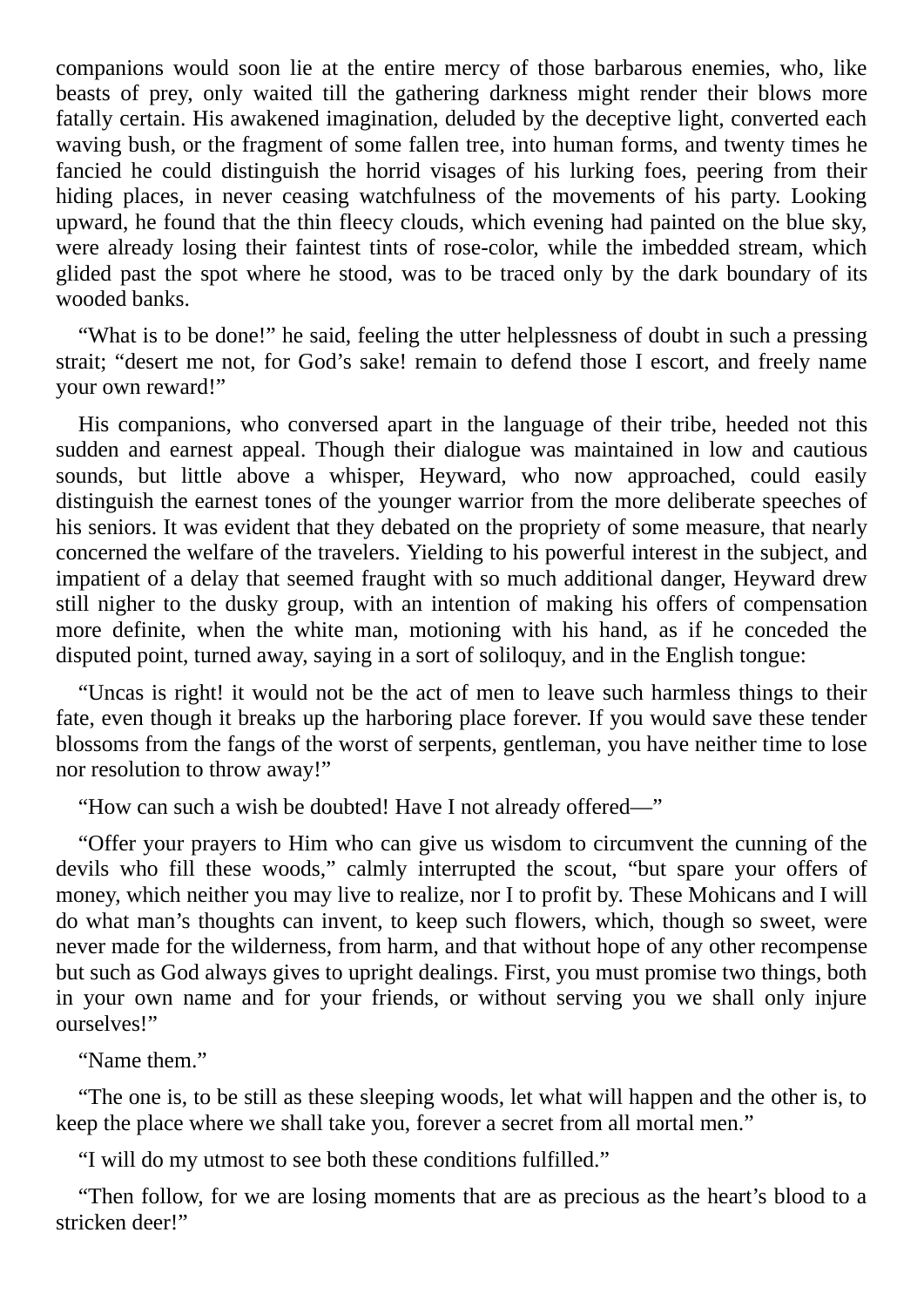Heyward could distinguish the impatient gesture of the scout, through the increasing shadows of the evening, and he moved in his footsteps, swiftly, toward the place where he had left the remainder of the party. When they rejoined the expecting and anxious females, he briefly acquainted them with the conditions of their new guide, and with the necessity that existed for their hushing every apprehension in instant and serious exertions. Although his alarming communication was not received without much secret terror by the listeners, his earnest and impressive manner, aided perhaps by the nature of the danger, succeeded in bracing their nerves to undergo some unlooked-for and unusual trial. Silently, and without a moment's delay, they permitted him to assist them from their saddles, and when they descended quickly to the water's edge, where the scout had collected the rest of the party, more by the agency of expressive gestures than by any use of words.

"What to do with these dumb creatures!" muttered the white man, on whom the sole control of their future movements appeared to devolve; "it would be time lost to cut their throats, and cast them into the river; and to leave them here would be to tell the Mingoes that they have not far to seek to find their owners!"

"Then give them their bridles, and let them range the woods," Heyward ventured to suggest.

"No; it would be better to mislead the imps, and make them believe they must equal a horse's speed to run down their chase. Ay, ay, that will blind their fireballs of eyes! Chingach—Hist! what stirs the bush?"

"The colt."

"That colt, at least, must die," muttered the scout, grasping at the mane of the nimble beast, which easily eluded his hand; "Uncas, your arrows!"

"Hold!" exclaimed the proprietor of the condemned animal, aloud, without regard to the whispering tones used by the others: "spare the foal of Miriam! it is the comely offspring of a faithful dam, and would willingly injure naught."

"When men struggle for the single life God has given them," said the scout, sternly, "even their own kind seem no more than the beasts of the wood. If you speak again, I shall leave you to the mercy of the Maquas! Draw to your arrow's head, Uncas; we have no time for second blows."

The low, muttering sounds of his threatening voice were still audible, when the wounded foal, first rearing on its hinder legs, plunged forward to its knees. It was met by Chingachgook, whose knife passed across its throat quicker than thought, and then precipitating the motions of the struggling victim, he dashed into the river, down whose stream it glided away, gasping audibly for breath with its ebbing life. This deed of apparent cruelty, but of real necessity, fell upon the spirits of the travelers like a terrific warning of the peril in which they stood, heightened as it was by the calm though steady resolution of the actors in the scene. The sisters shuddered and clung closer to each other, while Heyward instinctively laid his hand on one of the pistols he had just drawn from their holsters, as he placed himself between his charge and those dense shadows that seemed to draw an impenetrable veil before the bosom of the forest.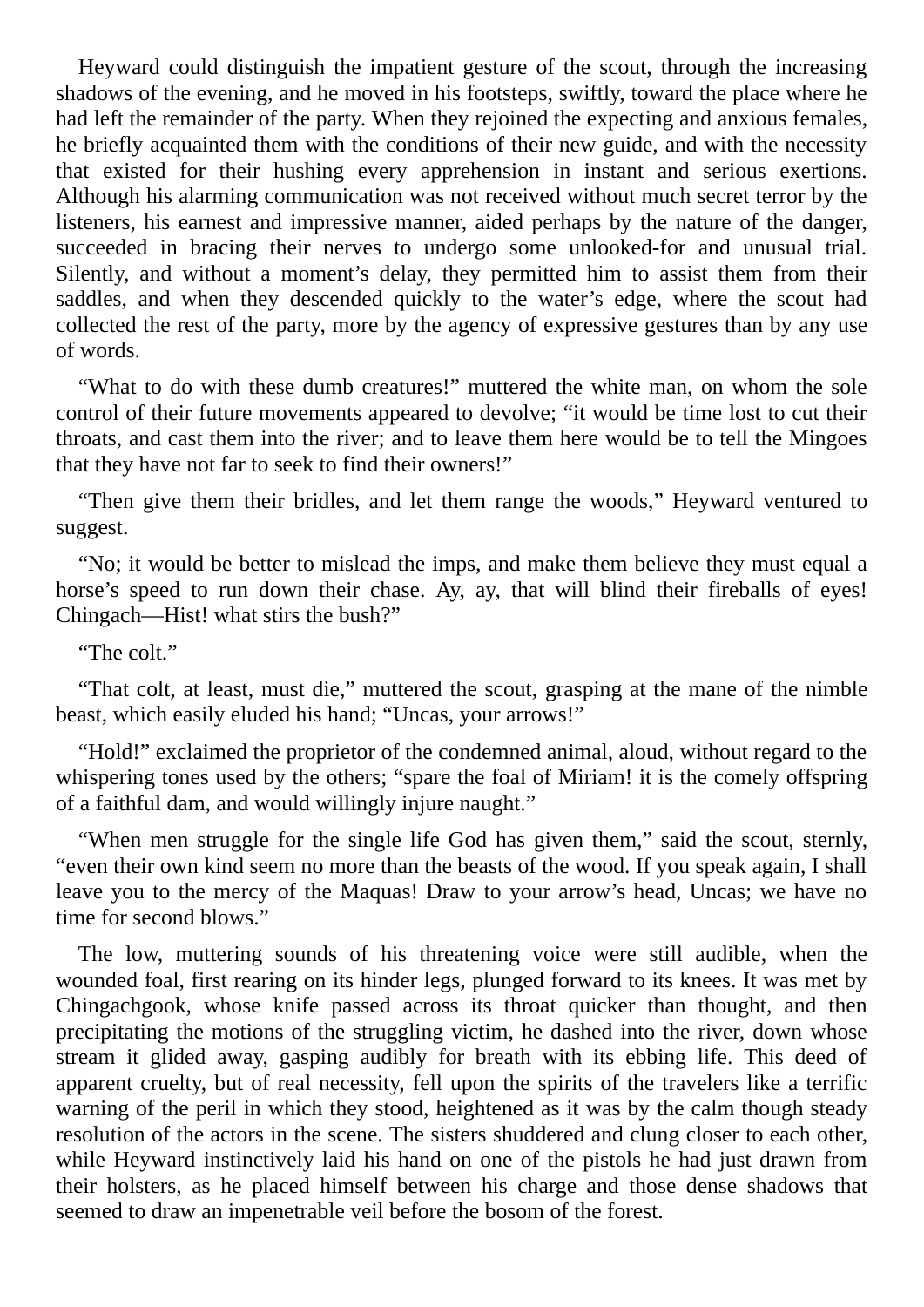The Indians, however, hesitated not a moment, but taking the bridles, they led the frightened and reluctant horses into the bed of the river.

At a short distance from the shore they turned, and were soon concealed by the projection of the bank, under the brow of which they moved, in a direction opposite to the course of the waters. In the meantime, the scout drew a canoe of bark from its place of concealment beneath some low bushes, whose branches were waving with the eddies of the current, into which he silently motioned for the females to enter. They complied without hesitation, though many a fearful and anxious glance was thrown behind them, toward the thickening gloom, which now lay like a dark barrier along the margin of the stream.

So soon as Cora and Alice were seated, the scout, without regarding the element, directed Heyward to support one side of the frail vessel, and posting himself at the other, they bore it up against the stream, followed by the dejected owner of the dead foal. In this manner they proceeded, for many rods, in a silence that was only interrupted by the rippling of the water, as its eddies played around them, or the low dash made by their own cautious footsteps. Heyward yielded the guidance of the canoe implicitly to the scout, who approached or receded from the shore, to avoid the fragments of rocks, or deeper parts of the river, with a readiness that showed his knowledge of the route they held. Occasionally he would stop; and in the midst of a breathing stillness, that the dull but increasing roar of the waterfall only served to render more impressive, he would listen with painful intenseness, to catch any sounds that might arise from the slumbering forest. When assured that all was still, and unable to detect, even by the aid of his practiced senses, any sign of his approaching foes, he would deliberately resume his slow and guarded progress. At length they reached a point in the river where the roving eye of Heyward became riveted on a cluster of black objects, collected at a spot where the high bank threw a deeper shadow than usual on the dark waters. Hesitating to advance, he pointed out the place to the attention of his companion.

"Ay," returned the composed scout, "the Indians have hid the beasts with the judgment of natives! Water leaves no trail, and an owl's eyes would be blinded by the darkness of such a hole."

The whole party was soon reunited, and another consultation was held between the scout and his new comrades, during which, they, whose fates depended on the faith and ingenuity of these unknown foresters, had a little leisure to observe their situation more minutely.

The river was confined between high and cragged rocks, one of which impended above the spot where the canoe rested. As these, again, were surmounted by tall trees, which appeared to totter on the brows of the precipice, it gave the stream the appearance of running through a deep and narrow dell. All beneath the fantastic limbs and ragged tree tops, which were, here and there, dimly painted against the starry zenith, lay alike in shadowed obscurity. Behind them, the curvature of the banks soon bounded the view by the same dark and wooded outline; but in front, and apparently at no great distance, the water seemed piled against the heavens, whence it tumbled into caverns, out of which issued those sullen sounds that had loaded the evening atmosphere. It seemed, in truth, to be a spot devoted to seclusion, and the sisters imbibed a soothing impression of security,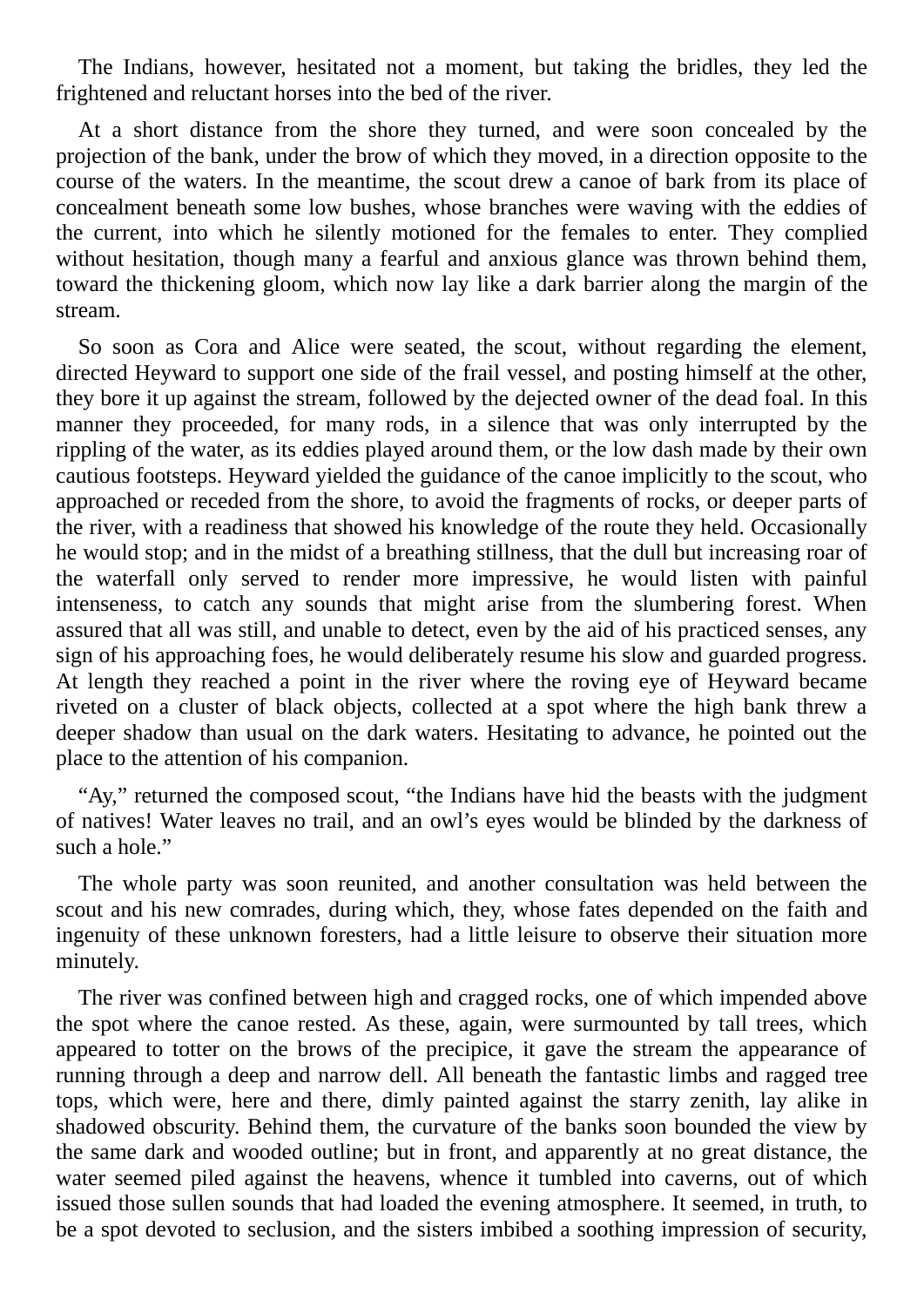as they gazed upon its romantic though not unappalling beauties. A general movement among their conductors, however, soon recalled them from a contemplation of the wild charms that night had assisted to lend the place to a painful sense of their real peril.

The horses had been secured to some scattering shrubs that grew in the fissures of the rocks, where, standing in the water, they were left to pass the night. The scout directed Heyward and his disconsolate fellow travelers to seat themselves in the forward end of the canoe, and took possession of the other himself, as erect and steady as if he floated in a vessel of much firmer materials. The Indians warily retraced their steps toward the place they had left, when the scout, placing his pole against a rock, by a powerful shove, sent his frail bark directly into the turbulent stream. For many minutes the struggle between the light bubble in which they floated and the swift current was severe and doubtful. Forbidden to stir even a hand, and almost afraid to breath, lest they should expose the frail fabric to the fury of the stream, the passengers watched the glancing waters in feverish suspense. Twenty times they thought the whirling eddies were sweeping them to destruction, when the master-hand of their pilot would bring the bows of the canoe to stem the rapid. A long, a vigorous, and, as it appeared to the females, a desperate effort, closed the struggle. Just as Alice veiled her eyes in horror, under the impression that they were about to be swept within the vortex at the foot of the cataract, the canoe floated, stationary, at the side of a flat rock, that lay on a level with the water.

"Where are we, and what is next to be done!" demanded Heyward, perceiving that the exertions of the scout had ceased.

"You are at the foot of Glenn's," returned the other, speaking aloud, without fear of consequences within the roar of the cataract; "and the next thing is to make a steady landing, lest the canoe upset, and you should go down again the hard road we have traveled faster than you came up; 'tis a hard rift to stem, when the river is a little swelled; and five is an unnatural number to keep dry, in a hurry-skurry, with a little birchen bark and gum. There, go you all on the rock, and I will bring up the Mohicans with the venison. A man had better sleep without his scalp, than famish in the midst of plenty."

His passengers gladly complied with these directions. As the last foot touched the rock, the canoe whirled from its station, when the tall form of the scout was seen, for an instant, gliding above the waters, before it disappeared in the impenetrable darkness that rested on the bed of the river. Left by their guide, the travelers remained a few minutes in helpless ignorance, afraid even to move along the broken rocks, lest a false step should precipitate them down some one of the many deep and roaring caverns, into which the water seemed to tumble, on every side of them. Their suspense, however, was soon relieved; for, aided by the skill of the natives, the canoe shot back into the eddy, and floated again at the side of the low rock, before they thought the scout had even time to rejoin his companions.

"We are now fortified, garrisoned, and provisioned," cried Heyward cheerfully, "and may set Montcalm and his allies at defiance. How, now, my vigilant sentinel, can see anything of those you call the Iroquois, on the main land!"

"I call them Iroquois, because to me every native, who speaks a foreign tongue, is accounted an enemy, though he may pretend to serve the king! If Webb wants faith and honesty in an Indian, let him bring out the tribes of the Delawares, and send these greedy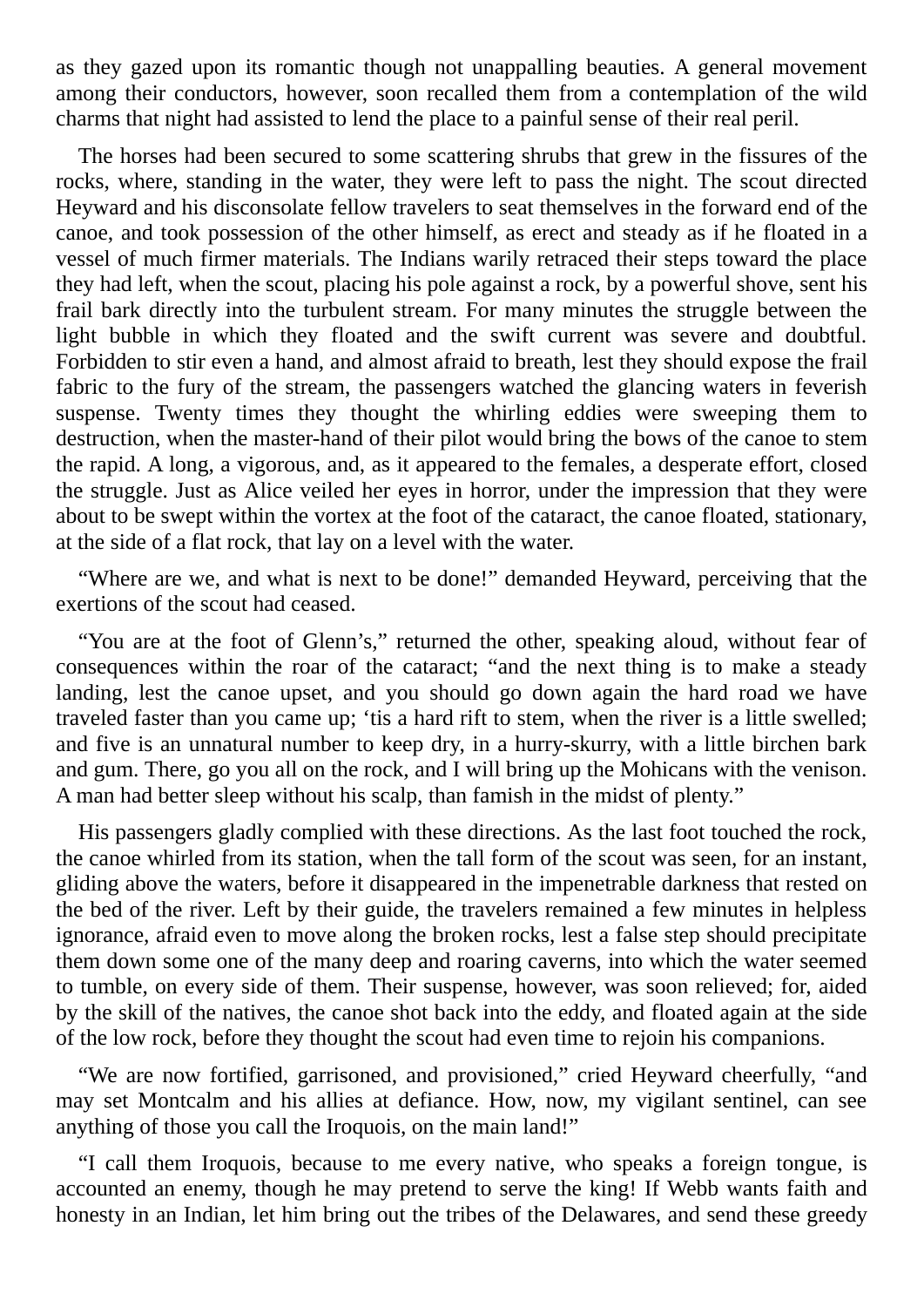and lying Mohawks and Oneidas, with their six nations of varlets, where in nature they belong, among the French!"

"We should then exchange a warlike for a useless friend! I have heard that the Delawares have laid aside the hatchet, and are content to be called women!"

"Aye, shame on the Hollanders and Iroquois, who circumvented them by their deviltries, into such a treaty! But I have known them for twenty years, and I call him liar that says cowardly blood runs in the veins of a Delaware. You have driven their tribes from the seashore, and would now believe what their enemies say, that you may sleep at night upon an easy pillow. No, no; to me, every Indian who speaks a foreign tongue is an Iroquois, whether the castle\* of his tribe be in Canada, or be in York."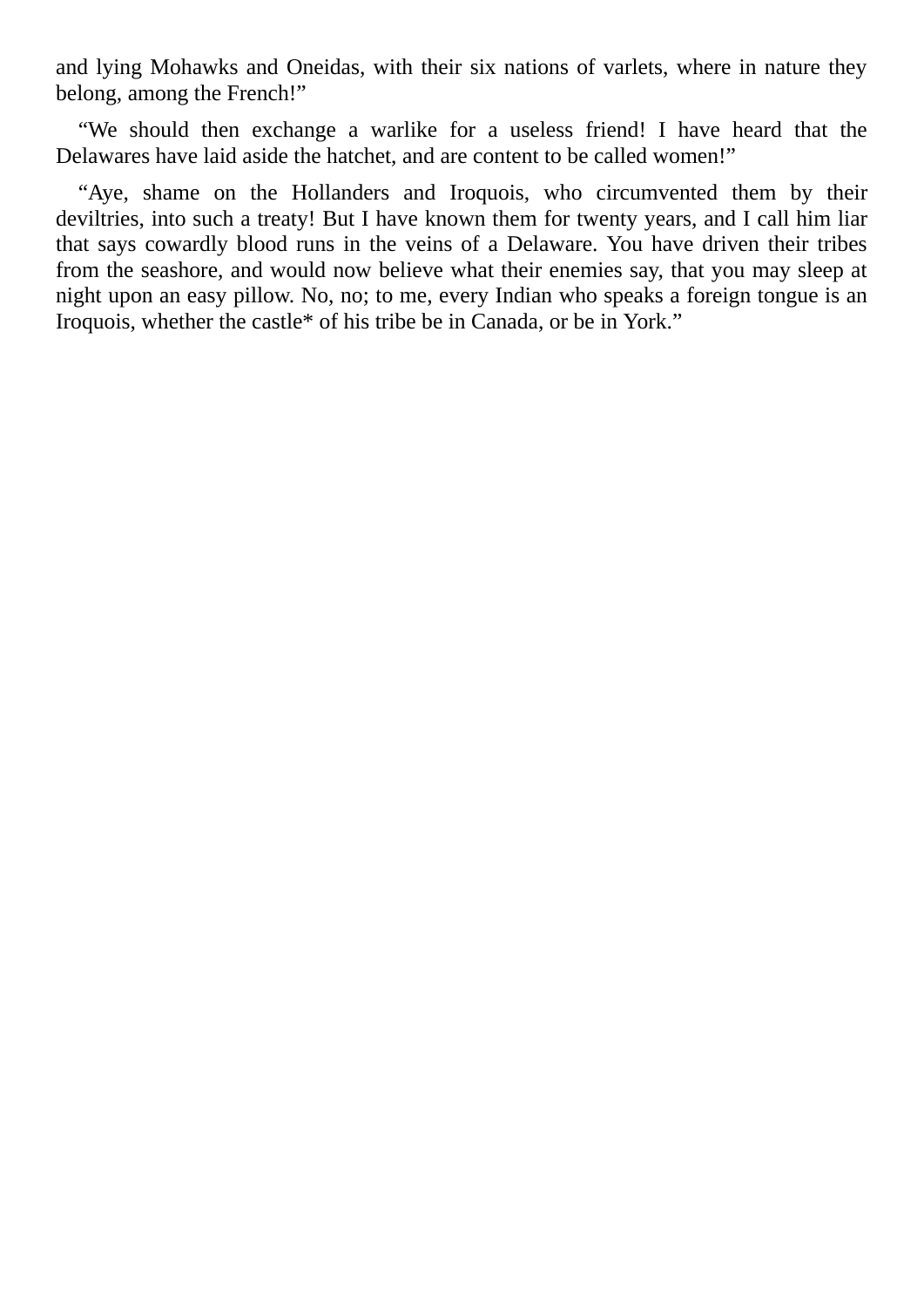\* The principal villages of the Indians are still called "castles" by the whites of New York. "Oneida castle" is no more than a scattered hamlet; but the name is in general use.

Heyward, perceiving that the stubborn adherence of the scout to the cause of his friends the Delawares, or Mohicans, for they were branches of the same numerous people, was likely to prolong a useless discussion, changed the subject.

"Treaty or no treaty, I know full well that your two companions are brave and cautious warriors! have they heard or seen anything of our enemies!"

"An Indian is a mortal to be felt afore he is seen," returned the scout, ascending the rock, and throwing the deer carelessly down. "I trust to other signs than such as come in at the eye, when I am outlying on the trail of the Mingoes."

"Do your ears tell you that they have traced our retreat?"

"I should be sorry to think they had, though this is a spot that stout courage might hold for a smart scrimmage. I will not deny, however, but the horses cowered when I passed them, as though they scented the wolves; and a wolf is a beast that is apt to hover about an Indian ambushment, craving the offals of the deer the savages kill."

"You forget the buck at your feet! or, may we not owe their visit to the dead colt? Ha! what noise is that?"

"Poor Miriam!" murmured the stranger; "thy foal was foreordained to become a prey to ravenous beasts!" Then, suddenly lifting up his voice, amid the eternal din of the waters, he sang aloud: "First born of Egypt, smite did he, Of mankind, and of beast also: O, Egypt! wonders sent 'midst thee, On Pharaoh and his servants too!"

"The death of the colt sits heavy on the heart of its owner," said the scout; "but it's a good sign to see a man account upon his dumb friends. He has the religion of the matter, in believing what is to happen will happen; and with such a consolation, it won't be long afore he submits to the rationality of killing a four-footed beast to save the lives of human men. It may be as you say," he continued, reverting to the purport of Heyward's last remark; "and the greater the reason why we should cut our steaks, and let the carcass drive down the stream, or we shall have the pack howling along the cliffs, begrudging every mouthful we swallow. Besides, though the Delaware tongue is the same as a book to the Iroquois, the cunning varlets are quick enough at understanding the reason of a wolf's howl."

The scout, while making his remarks, was busied in collecting certain necessary implements; as he concluded, he moved silently by the group of travelers, accompanied by the Mohicans, who seemed to comprehend his intentions with instinctive readiness, when the whole three disappeared in succession, seeming to vanish against the dark face of a perpendicular rock that rose to the height of a few yards, within as many feet of the water's edge.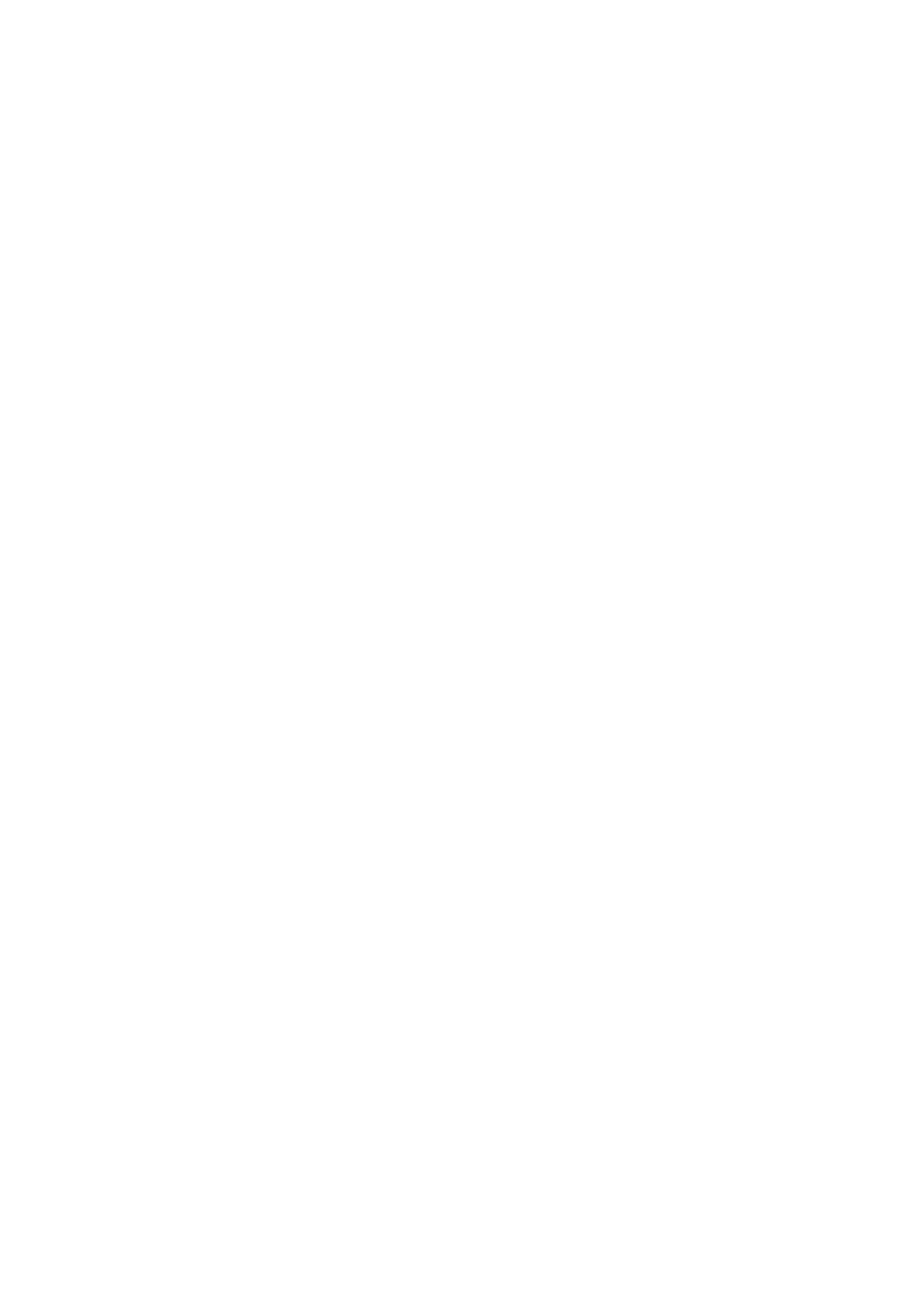## **CHAPTER 6**

"Those strains that once did sweet in Zion glide; He wales a portion with judicious care; And 'Let us worship God', he says, with solemn air."—Burns

Heyward and his female companions witnessed this mysterious movement with secret uneasiness; for, though the conduct of the white man had hitherto been above reproach, his rude equipments, blunt address, and strong antipathies, together with the character of his silent associates, were all causes for exciting distrust in minds that had been so recently alarmed by Indian treachery.

The stranger alone disregarded the passing incidents. He seated himself on a projection of the rocks, whence he gave no other signs of consciousness than by the struggles of his spirit, as manifested in frequent and heavy sighs. Smothered voices were next heard, as though men called to each other in the bowels of the earth, when a sudden light flashed upon those without, and laid bare the much-prized secret of the place.

At the further extremity of a narrow, deep cavern in the rock, whose length appeared much extended by the perspective and the nature of the light by which it was seen, was seated the scout, holding a blazing knot of pine. The strong glare of the fire fell full upon his sturdy, weather-beaten countenance and forest attire, lending an air of romantic wildness to the aspect of an individual, who, seen by the sober light of day, would have exhibited the peculiarities of a man remarkable for the strangeness of his dress, the ironlike inflexibility of his frame, and the singular compound of quick, vigilant sagacity, and of exquisite simplicity, that by turns usurped the possession of his muscular features. At a little distance in advance stood Uncas, his whole person thrown powerfully into view. The travelers anxiously regarded the upright, flexible figure of the young Mohican, graceful and unrestrained in the attitudes and movements of nature. Though his person was more than usually screened by a green and fringed hunting-shirt, like that of the white man, there was no concealment to his dark, glancing, fearless eye, alike terrible and calm; the bold outline of his high, haughty features, pure in their native red; or to the dignified elevation of his receding forehead, together with all the finest proportions of a noble head, bared to the generous scalping tuft. It was the first opportunity possessed by Duncan and his companions to view the marked lineaments of either of their Indian attendants, and each individual of the party felt relieved from a burden of doubt, as the proud and determined, though wild expression of the features of the young warrior forced itself on their notice. They felt it might be a being partially benighted in the vale of ignorance, but it could not be one who would willingly devote his rich natural gifts to the purposes of wanton treachery. The ingenuous Alice gazed at his free air and proud carriage, as she would have looked upon some precious relic of the Grecian chisel, to which life had been imparted by the intervention of a miracle; while Heyward, though accustomed to see the perfection of form which abounds among the uncorrupted natives, openly expressed his admiration at such an unblemished specimen of the noblest proportions of man.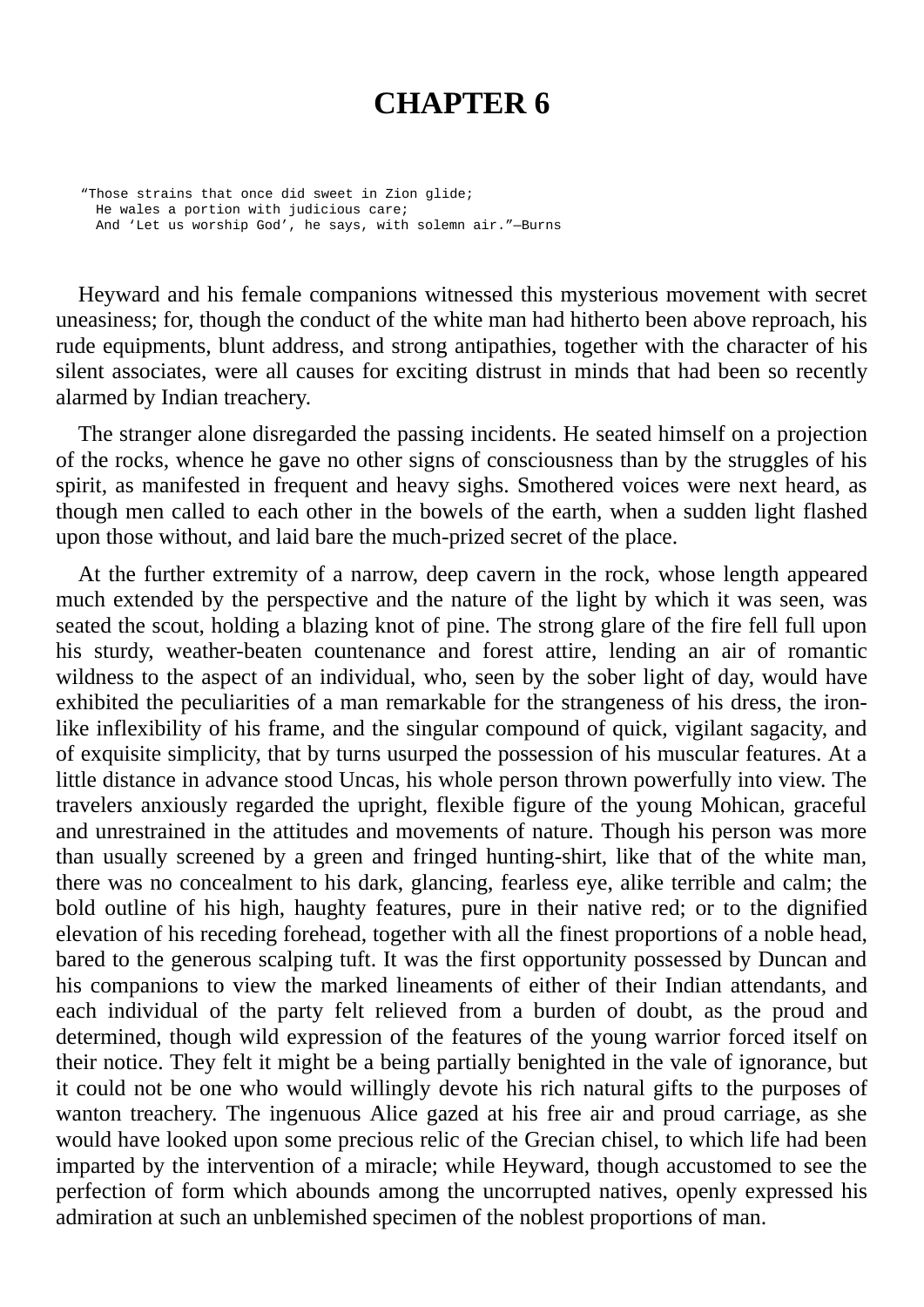"I could sleep in peace," whispered Alice, in reply, "with such a fearless and generouslooking youth for my sentinel. Surely, Duncan, those cruel murders, those terrific scenes of torture, of which we read and hear so much, are never acted in the presence of such as he!"

"This certainly is a rare and brilliant instance of those natural qualities in which these peculiar people are said to excel," he answered. "I agree with you, Alice, in thinking that such a front and eye were formed rather to intimidate than to deceive; but let us not practice a deception upon ourselves, by expecting any other exhibition of what we esteem virtue than according to the fashion of the savage. As bright examples of great qualities are but too uncommon among Christians, so are they singular and solitary with the Indians; though, for the honor of our common nature, neither are incapable of producing them. Let us then hope that this Mohican may not disappoint our wishes, but prove what his looks assert him to be, a brave and constant friend."

"Now Major Heyward speaks as Major Heyward should," said Cora; "who that looks at this creature of nature, remembers the shade of his skin?"

A short and apparently an embarrassed silence succeeded this remark, which was interrupted by the scout calling to them, aloud, to enter.

"This fire begins to show too bright a flame," he continued, as they complied, "and might light the Mingoes to our undoing. Uncas, drop the blanket, and show the knaves its dark side. This is not such a supper as a major of the Royal Americans has a right to expect, but I've known stout detachments of the corps glad to eat their venison raw, and without a relish, too\*. Here, you see, we have plenty of salt, and can make a quick broil. There's fresh sassafras boughs for the ladies to sit on, which may not be as proud as their my-hog-guinea chairs, but which sends up a sweeter flavor, than the skin of any hog can do, be it of Guinea, or be it of any other land. Come, friend, don't be mournful for the colt; 'twas an innocent thing, and had not seen much hardship. Its death will save the creature many a sore back and weary foot!"

\* In vulgar parlance the condiments of a repast are called by the American "a relish," substituting the thing for its effect. These provincial terms are frequently put in the mouths of the speakers, according to their several conditions in life. Most of them are of local use, and others quite peculiar to the particular class of men to which the character belongs. In the present instance, the scout uses the word with immediate reference to the "salt," with which his own party was so fortunate as to be provided.

Uncas did as the other had directed, and when the voice of Hawkeye ceased, the roar of the cataract sounded like the rumbling of distant thunder.

"Are we quite safe in this cavern?" demanded Heyward. "Is there no danger of surprise? A single armed man, at its entrance, would hold us at his mercy."

A spectral-looking figure stalked from out of the darkness behind the scout, and seizing a blazing brand, held it toward the further extremity of their place of retreat. Alice uttered a faint shriek, and even Cora rose to her feet, as this appalling object moved into the light;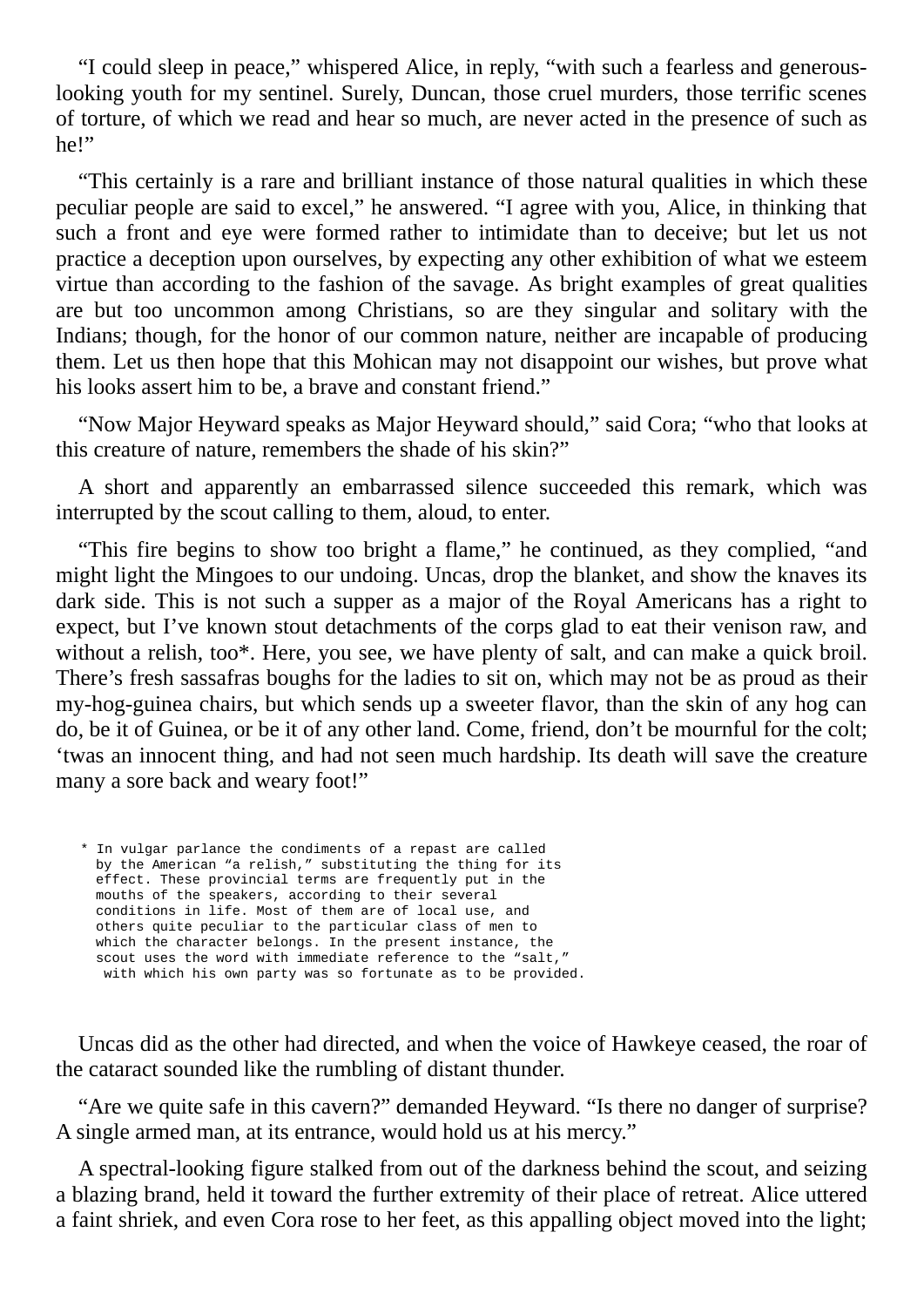but a single word from Heyward calmed them, with the assurance it was only their attendant, Chingachgook, who, lifting another blanket, discovered that the cavern had two outlets. Then, holding the brand, he crossed a deep, narrow chasm in the rocks which ran at right angles with the passage they were in, but which, unlike that, was open to the heavens, and entered another cave, answering to the description of the first, in every essential particular.

"Such old foxes as Chingachgook and myself are not often caught in a barrow with one hole," said Hawkeye, laughing; "you can easily see the cunning of the place—the rock is black limestone, which everybody knows is soft; it makes no uncomfortable pillow, where brush and pine wood is scarce; well, the fall was once a few yards below us, and I dare to say was, in its time, as regular and as handsome a sheet of water as any along the Hudson. But old age is a great injury to good looks, as these sweet young ladies have yet to l'arn! The place is sadly changed! These rocks are full of cracks, and in some places they are softer than at othersome, and the water has worked out deep hollows for itself, until it has fallen back, ay, some hundred feet, breaking here and wearing there, until the falls have neither shape nor consistency."

"In what part of them are we?" asked Heyward.

"Why, we are nigh the spot that Providence first placed them at, but where, it seems, they were too rebellious to stay. The rock proved softer on each side of us, and so they left the center of the river bare and dry, first working out these two little holes for us to hide in."

"We are then on an island!"

"Ay! there are the falls on two sides of us, and the river above and below. If you had daylight, it would be worth the trouble to step up on the height of this rock, and look at the perversity of the water. It falls by no rule at all; sometimes it leaps, sometimes it tumbles; there it skips; here it shoots; in one place 'tis white as snow, and in another 'tis green as grass; hereabouts, it pitches into deep hollows, that rumble and crush the 'arth; and thereaways, it ripples and sings like a brook, fashioning whirlpools and gullies in the old stone, as if 'twas no harder than trodden clay. The whole design of the river seems disconcerted. First it runs smoothly, as if meaning to go down the descent as things were ordered; then it angles about and faces the shores; nor are there places wanting where it looks backward, as if unwilling to leave the wilderness, to mingle with the salt. Ay, lady, the fine cobweb-looking cloth you wear at your throat is coarse, and like a fishnet, to little spots I can show you, where the river fabricates all sorts of images, as if having broke loose from order, it would try its hand at everything. And yet what does it amount to! After the water has been suffered so to have its will, for a time, like a headstrong man, it is gathered together by the hand that made it, and a few rods below you may see it all, flowing on steadily toward the sea, as was foreordained from the first foundation of the 'arth!"

While his auditors received a cheering assurance of the security of their place of concealment from this untutored description of Glenn's,\* they were much inclined to judge differently from Hawkeye, of its wild beauties. But they were not in a situation to suffer their thoughts to dwell on the charms of natural objects; and, as the scout had not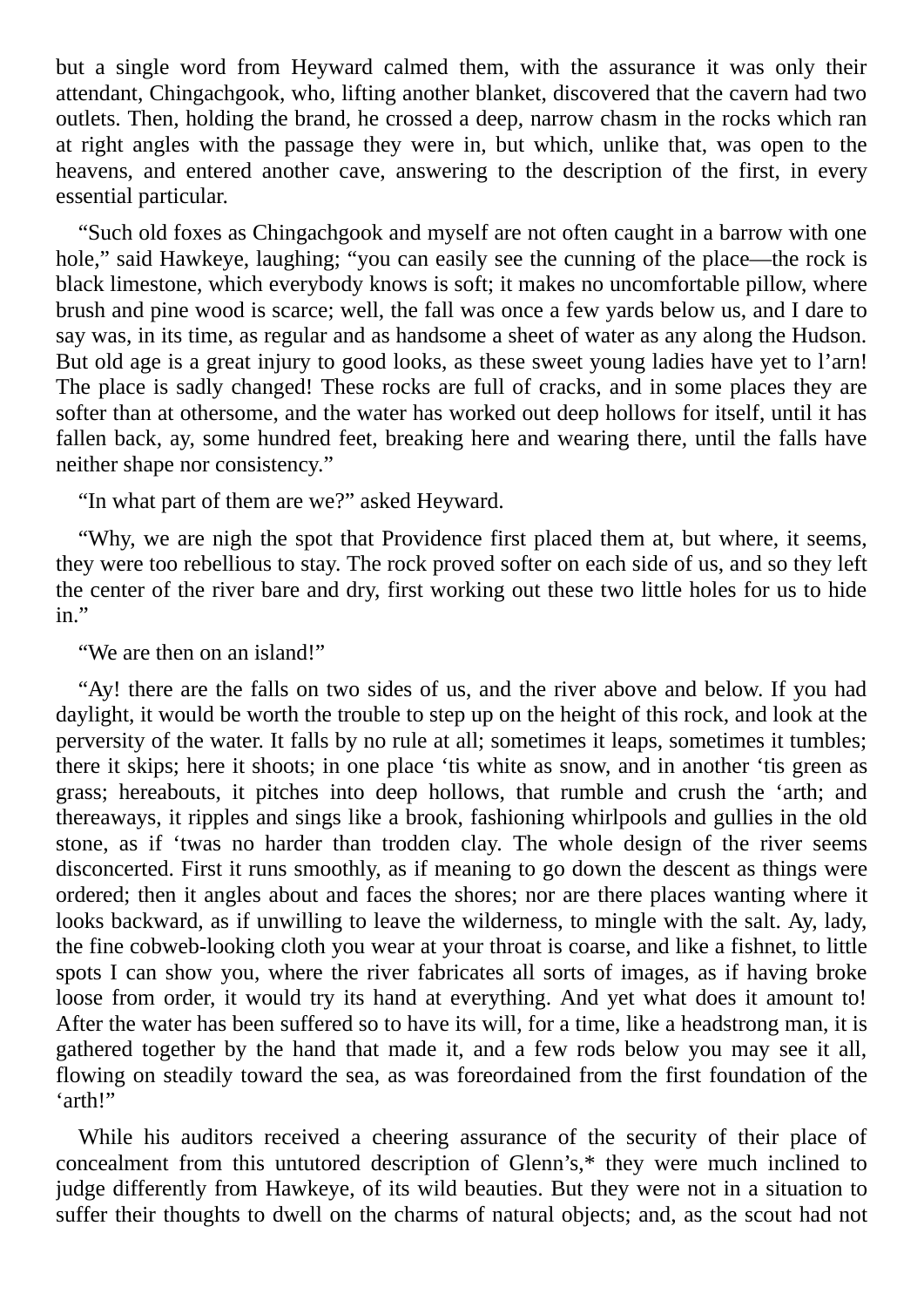found it necessary to cease his culinary labors while he spoke, unless to point out, with a broken fork, the direction of some particularly obnoxious point in the rebellious stream, they now suffered their attention to be drawn to the necessary though more vulgar consideration of their supper.

\* Glenn's Falls are on the Hudson, some forty or fifty miles above the head of tide, or that place where the river becomes navigable for sloops. The description of this picturesque and remarkable little cataract, as given by the scout, is sufficiently correct, though the application of the water to uses of civilized life has materially injured its beauties. The rocky island and the two caverns are known to every traveler, since the former sustains the pier of a bridge, which is now thrown across the river, immediately above the fall. In explanation of the taste of Hawkeye, it should be remembered that men always prize that most which is least enjoyed. Thus, in a new country, the woods and other objects, which in an old country would be maintained at great cost, are got rid of, simply with a view of "improving" as it is called.

The repast, which was greatly aided by the addition of a few delicacies that Heyward had the precaution to bring with him when they left their horses, was exceedingly refreshing to the weary party. Uncas acted as attendant to the females, performing all the little offices within his power, with a mixture of dignity and anxious grace, that served to amuse Heyward, who well knew that it was an utter innovation on the Indian customs, which forbid their warriors to descend to any menial employment, especially in favor of their women. As the rights of hospitality were, however, considered sacred among them, this little departure from the dignity of manhood excited no audible comment. Had there been one there sufficiently disengaged to become a close observer, he might have fancied that the services of the young chief were not entirely impartial. That while he tendered to Alice the gourd of sweet water, and the venison in a trencher, neatly carved from the knot of the pepperidge, with sufficient courtesy, in performing the same offices to her sister, his dark eye lingered on her rich, speaking countenance. Once or twice he was compelled to speak, to command her attention of those he served. In such cases he made use of English, broken and imperfect, but sufficiently intelligible, and which he rendered so mild and musical, by his deep, guttural voice, that it never failed to cause both ladies to look up in admiration and astonishment. In the course of these civilities, a few sentences were exchanged, that served to establish the appearance of an amicable intercourse between the parties.

In the meanwhile, the gravity of Chingcachgook remained immovable. He had seated himself more within the circle of light, where the frequent, uneasy glances of his guests were better enabled to separate the natural expression of his face from the artificial terrors of the war paint. They found a strong resemblance between father and son, with the difference that might be expected from age and hardships. The fierceness of his countenance now seemed to slumber, and in its place was to be seen the quiet, vacant composure which distinguishes an Indian warrior, when his faculties are not required for any of the greater purposes of his existence. It was, however, easy to be seen, by the occasional gleams that shot across his swarthy visage, that it was only necessary to arouse his passions, in order to give full effect to the terrific device which he had adopted to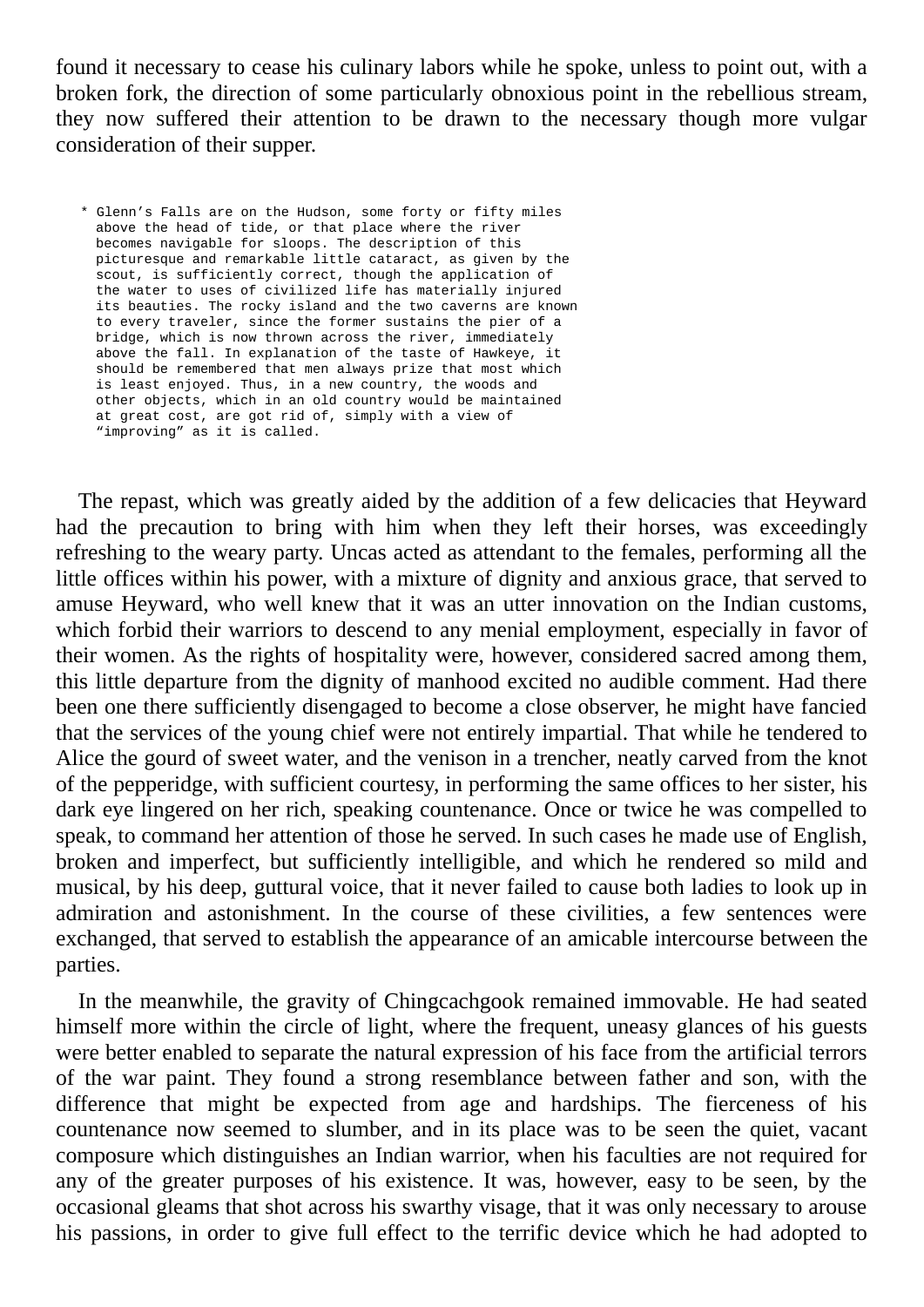intimidate his enemies. On the other hand, the quick, roving eye of the scout seldom rested. He ate and drank with an appetite that no sense of danger could disturb, but his vigilance seemed never to desert him. Twenty times the gourd or the venison was suspended before his lips, while his head was turned aside, as though he listened to some distant and distrusted sounds—a movement that never failed to recall his guests from regarding the novelties of their situation, to a recollection of the alarming reasons that had driven them to seek it. As these frequent pauses were never followed by any remark, the momentary uneasiness they created quickly passed away, and for a time was forgotten.

"Come, friend," said Hawkeye, drawing out a keg from beneath a cover of leaves, toward the close of the repast, and addressing the stranger who sat at his elbow, doing great justice to his culinary skill, "try a little spruce; 'twill wash away all thoughts of the colt, and quicken the life in your bosom. I drink to our better friendship, hoping that a little horse-flesh may leave no heart-burnings atween us. How do you name yourself?"

"Gamut—David Gamut," returned the singing master, preparing to wash down his sorrows in a powerful draught of the woodsman's high-flavored and well-laced compound.

"A very good name, and, I dare say, handed down from honest forefathers. I'm an admirator of names, though the Christian fashions fall far below savage customs in this particular. The biggest coward I ever knew as called Lyon; and his wife, Patience, would scold you out of hearing in less time than a hunted deer would run a rod. With an Indian 'tis a matter of conscience; what he calls himself, he generally is—not that Chingachgook, which signifies Big Sarpent, is really a snake, big or little; but that he understands the windings and turnings of human natur', and is silent, and strikes his enemies when they least expect him. What may be your calling?"

"I am an unworthy instructor in the art of psalmody."

"Anan!"

"I teach singing to the youths of the Connecticut levy."

"You might be better employed. The young hounds go laughing and singing too much already through the woods, when they ought not to breathe louder than a fox in his cover. Can you use the smoothbore, or handle the rifle?"

"Praised be God, I have never had occasion to meddle with murderous implements!"

"Perhaps you understand the compass, and lay down the watercourses and mountains of the wilderness on paper, in order that they who follow may find places by their given names?"

"I practice no such employment."

"You have a pair of legs that might make a long path seem short! you journey sometimes, I fancy, with tidings for the general."

"Never; I follow no other than my own high vocation, which is instruction in sacred music!"

"'Tis a strange calling!" muttered Hawkeye, with an inward laugh, "to go through life,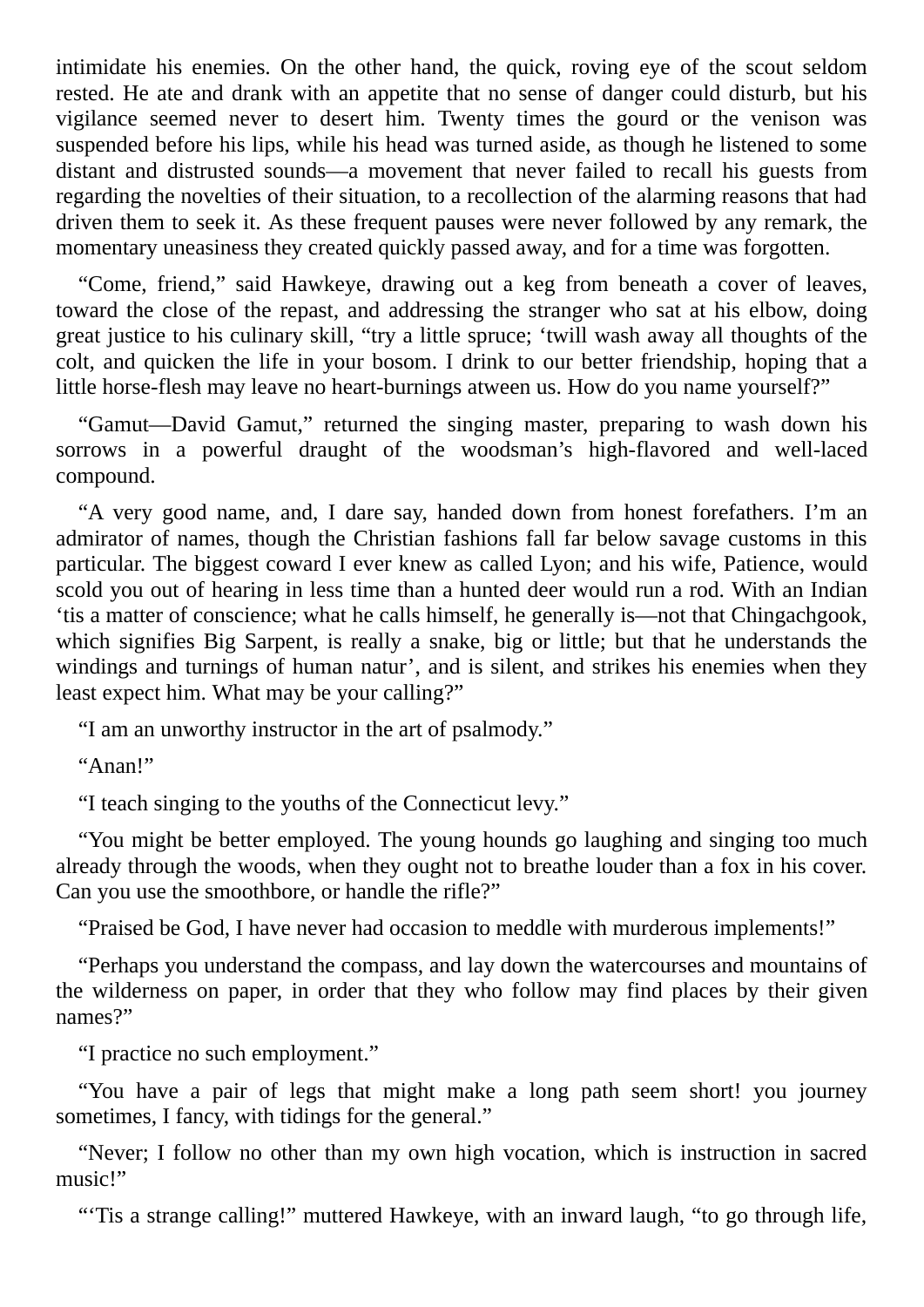like a catbird, mocking all the ups and downs that may happen to come out of other men's throats. Well, friend, I suppose it is your gift, and mustn't be denied any more than if 'twas shooting, or some other better inclination. Let us hear what you can do in that way; 'twill be a friendly manner of saying good-night, for 'tis time that these ladies should be getting strength for a hard and a long push, in the pride of the morning, afore the Maquas are stirring."

"With joyful pleasure do I consent", said David, adjusting his iron-rimmed spectacles, and producing his beloved little volume, which he immediately tendered to Alice. "What can be more fitting and consolatory, than to offer up evening praise, after a day of such exceeding jeopardy!"

Alice smiled; but, regarding Heyward, she blushed and hesitated.

"Indulge yourself," he whispered; "ought not the suggestion of the worthy namesake of the Psalmist to have its weight at such a moment?"

Encouraged by his opinion, Alice did what her pious inclinations, and her keen relish for gentle sounds, had before so strongly urged. The book was open at a hymn not ill adapted to their situation, and in which the poet, no longer goaded by his desire to excel the inspired King of Israel, had discovered some chastened and respectable powers. Cora betrayed a disposition to support her sister, and the sacred song proceeded, after the indispensable preliminaries of the pitchpipe, and the tune had been duly attended to by the methodical David.

The air was solemn and slow. At times it rose to the fullest compass of the rich voices of the females, who hung over their little book in holy excitement, and again it sank so low, that the rushing of the waters ran through their melody, like a hollow accompaniment. The natural taste and true ear of David governed and modified the sounds to suit the confined cavern, every crevice and cranny of which was filled with the thrilling notes of their flexible voices. The Indians riveted their eyes on the rocks, and listened with an attention that seemed to turn them into stone. But the scout, who had placed his chin in his hand, with an expression of cold indifference, gradually suffered his rigid features to relax, until, as verse succeeded verse, he felt his iron nature subdued, while his recollection was carried back to boyhood, when his ears had been accustomed to listen to similar sounds of praise, in the settlements of the colony. His roving eyes began to moisten, and before the hymn was ended scalding tears rolled out of fountains that had long seemed dry, and followed each other down those cheeks, that had oftener felt the storms of heaven than any testimonials of weakness. The singers were dwelling on one of those low, dying chords, which the ear devours with such greedy rapture, as if conscious that it is about to lose them, when a cry, that seemed neither human nor earthly, rose in the outward air, penetrating not only the recesses of the cavern, but to the inmost hearts of all who heard it. It was followed by a stillness apparently as deep as if the waters had been checked in their furious progress, at such a horrid and unusual interruption.

"What is it?" murmured Alice, after a few moments of terrible suspense.

"What is it?" repeated Hewyard aloud.

Neither Hawkeye nor the Indians made any reply. They listened, as if expecting the sound would be repeated, with a manner that expressed their own astonishment. At length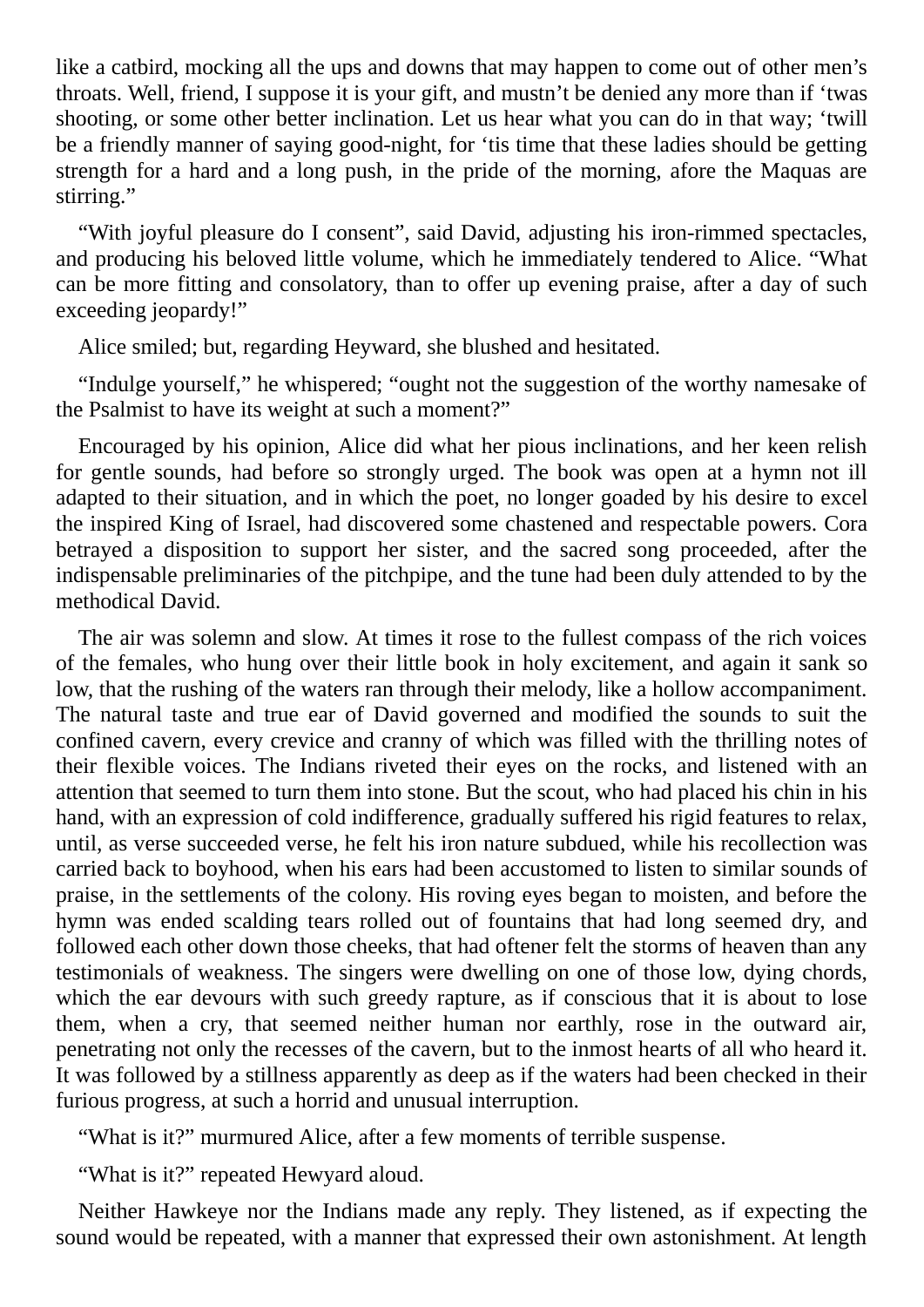they spoke together, earnestly, in the Delaware language, when Uncas, passing by the inner and most concealed aperture, cautiously left the cavern. When he had gone, the scout first spoke in English.

"What it is, or what it is not, none here can tell, though two of us have ranged the woods for more than thirty years. I did believe there was no cry that Indian or beast could make, that my ears had not heard; but this has proved that I was only a vain and conceited mortal."

"Was it not, then, the shout the warriors make when they wish to intimidate their enemies?" asked Cora who stood drawing her veil about her person, with a calmness to which her agitated sister was a stranger.

"No, no; this was bad, and shocking, and had a sort of unhuman sound; but when you once hear the war-whoop, you will never mistake it for anything else. Well, Uncas!" speaking in Delaware to the young chief as he re-entered, "what see you? do our lights shine through the blankets?"

The answer was short, and apparently decided, being given in the same tongue.

"There is nothing to be seen without," continued Hawkeye, shaking his head in discontent; "and our hiding-place is still in darkness. Pass into the other cave, you that need it, and seek for sleep; we must be afoot long before the sun, and make the most of our time to get to Edward, while the Mingoes are taking their morning nap."

Cora set the example of compliance, with a steadiness that taught the more timid Alice the necessity of obedience. Before leaving the place, however, she whispered a request to Duncan, that he would follow. Uncas raised the blanket for their passage, and as the sisters turned to thank him for this act of attention, they saw the scout seated again before the dying embers, with his face resting on his hands, in a manner which showed how deeply he brooded on the unaccountable interruption which had broken up their evening devotions.

Heyward took with him a blazing knot, which threw a dim light through the narrow vista of their new apartment. Placing it in a favorable position, he joined the females, who now found themselves alone with him for the first time since they had left the friendly ramparts of Fort Edward.

"Leave us not, Duncan," said Alice: "we cannot sleep in such a place as this, with that horrid cry still ringing in our ears."

"First let us examine into the security of your fortress," he answered, "and then we will speak of rest."

He approached the further end of the cavern, to an outlet, which, like the others, was concealed by blankets; and removing the thick screen, breathed the fresh and reviving air from the cataract. One arm of the river flowed through a deep, narrow ravine, which its current had worn in the soft rock, directly beneath his feet, forming an effectual defense, as he believed, against any danger from that quarter; the water, a few rods above them, plunging, glancing, and sweeping along in its most violent and broken manner.

"Nature has made an impenetrable barrier on this side," he continued, pointing down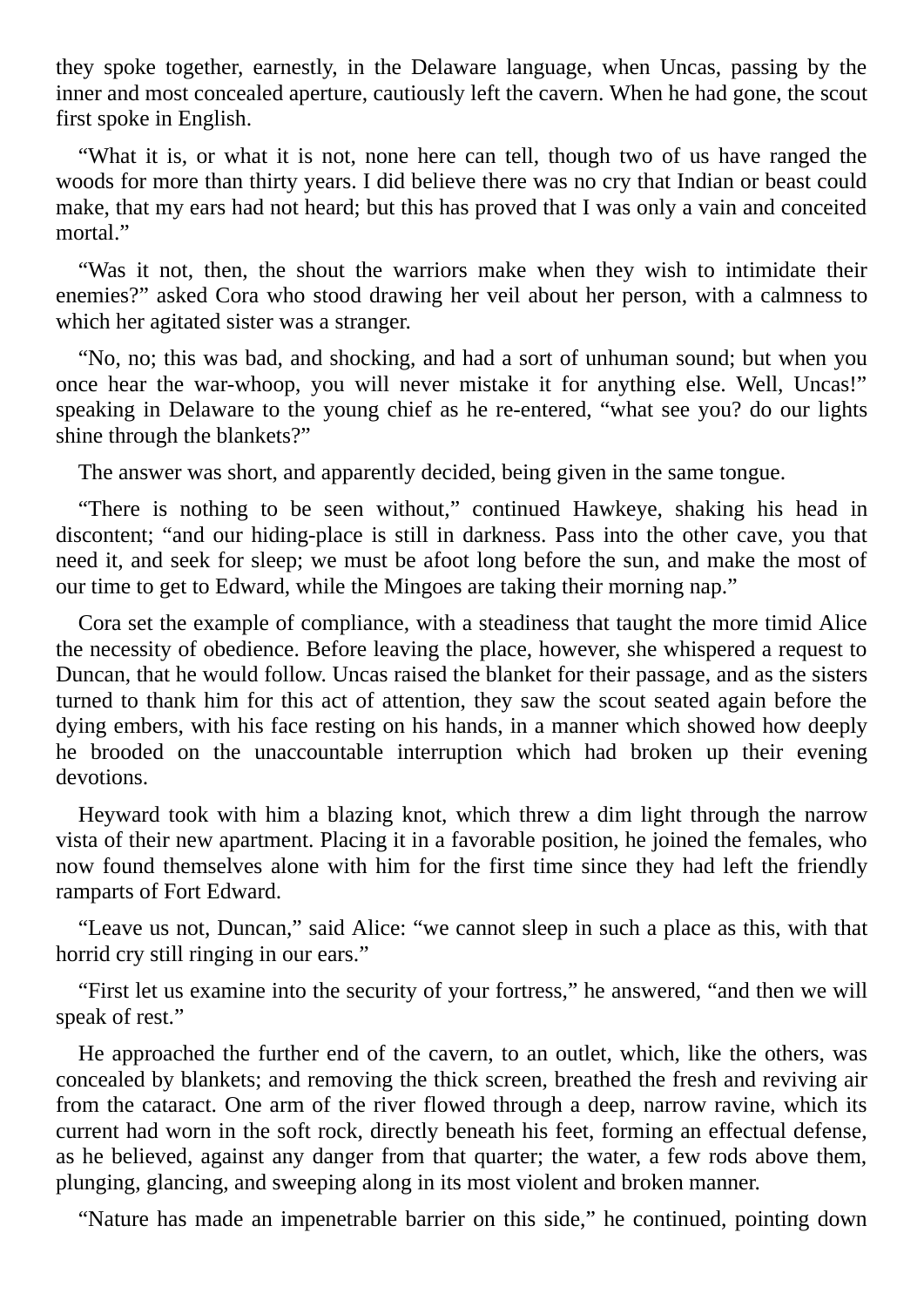the perpendicular declivity into the dark current before he dropped the blanket; "and as you know that good men and true are on guard in front I see no reason why the advice of our honest host should be disregarded. I am certain Cora will join me in saying that sleep is necessary to you both."

"Cora may submit to the justice of your opinion though she cannot put it in practice," returned the elder sister, who had placed herself by the side of Alice, on a couch of sassafras; "there would be other causes to chase away sleep, though we had been spared the shock of this mysterious noise. Ask yourself, Heyward, can daughters forget the anxiety a father must endure, whose children lodge he knows not where or how, in such a wilderness, and in the midst of so many perils?"

"He is a soldier, and knows how to estimate the chances of the woods."

"He is a father, and cannot deny his nature."

"How kind has he ever been to all my follies, how tender and indulgent to all my wishes!" sobbed Alice. "We have been selfish, sister, in urging our visit at such hazard."

"I may have been rash in pressing his consent in a moment of much embarrassment, but I would have proved to him, that however others might neglect him in his strait his children at least were faithful."

"When he heard of your arrival at Edward," said Heyward, kindly, "there was a powerful struggle in his bosom between fear and love; though the latter, heightened, if possible, by so long a separation, quickly prevailed. 'It is the spirit of my noble-minded Cora that leads them, Duncan', he said, 'and I will not balk it. Would to God, that he who holds the honor of our royal master in his guardianship, would show but half her firmness!'"

"And did he not speak of me, Heyward?" demanded Alice, with jealous affection; "surely, he forgot not altogether his little Elsie?"

"That were impossible," returned the young man; "he called you by a thousand endearing epithets, that I may not presume to use, but to the justice of which, I can warmly testify. Once, indeed, he said—"

Duncan ceased speaking; for while his eyes were riveted on those of Alice, who had turned toward him with the eagerness of filial affection, to catch his words, the same strong, horrid cry, as before, filled the air, and rendered him mute. A long, breathless silence succeeded, during which each looked at the others in fearful expectation of hearing the sound repeated. At length, the blanket was slowly raised, and the scout stood in the aperture with a countenance whose firmness evidently began to give way before a mystery that seemed to threaten some danger, against which all his cunning and experience might prove of no avail.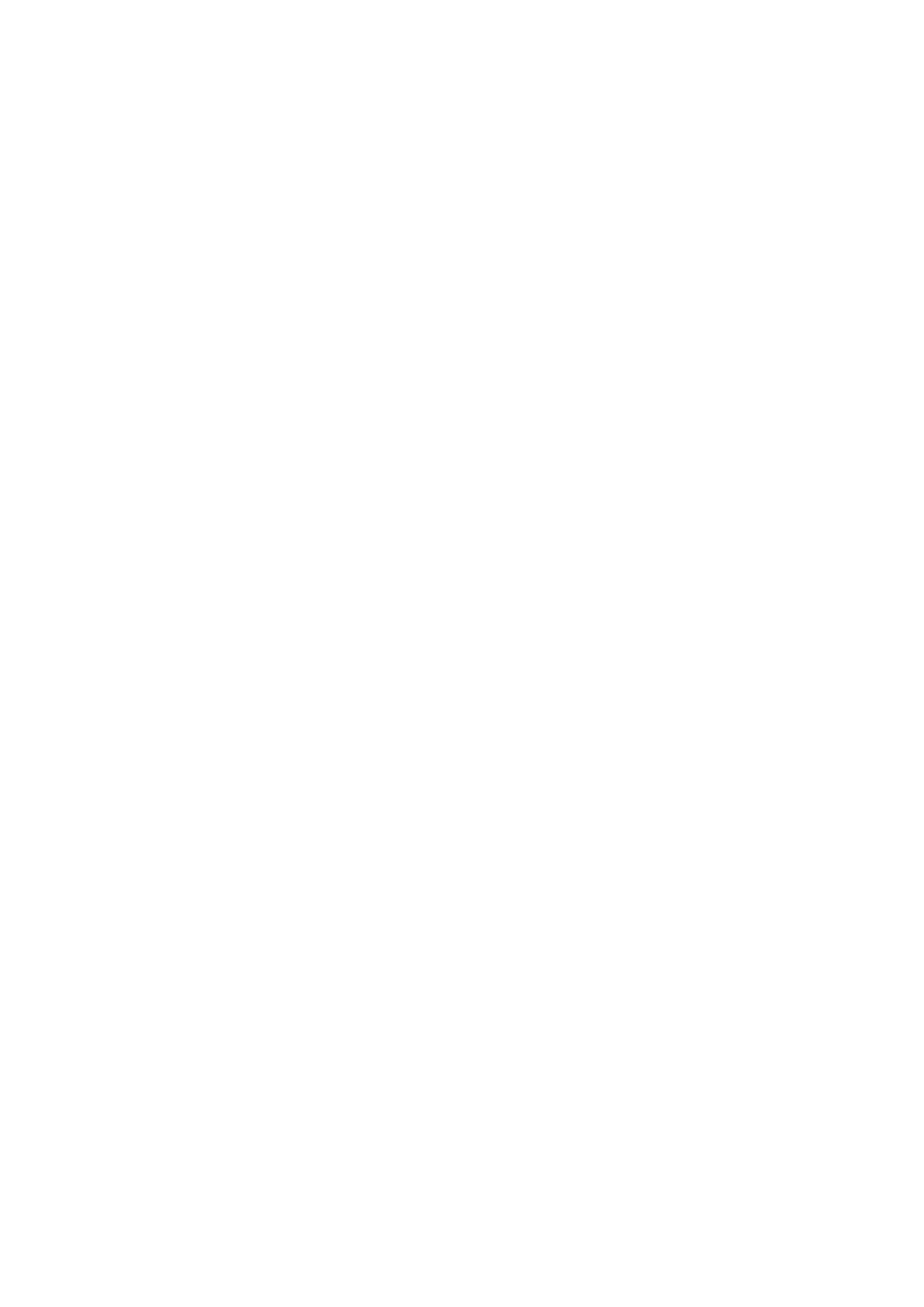## **CHAPTER 7**

"They do not sleep, On yonder cliffs, a grizzly band, I see them sit."—Gray

"'Twould be neglecting a warning that is given for our good to lie hid any longer," said Hawkeye "when such sounds are raised in the forest. These gentle ones may keep close, but the Mohicans and I will watch upon the rock, where I suppose a major of the Sixtieth would wish to keep us company."

"Is, then, our danger so pressing?" asked Cora.

"He who makes strange sounds, and gives them out for man's information, alone knows our danger. I should think myself wicked, unto rebellion against His will, was I to burrow with such warnings in the air! Even the weak soul who passes his days in singing is stirred by the cry, and, as he says, is 'ready to go forth to the battle' If 'twere only a battle, it would be a thing understood by us all, and easily managed; but I have heard that when such shrieks are atween heaven and 'arth, it betokens another sort of warfare!"

"If all our reasons for fear, my friend, are confined to such as proceed from supernatural causes, we have but little occasion to be alarmed," continued the undisturbed Cora, "are you certain that our enemies have not invented some new and ingenious method to strike us with terror, that their conquest may become more easy?"

"Lady," returned the scout, solemnly, "I have listened to all the sounds of the woods for thirty years, as a man will listen whose life and death depend on the quickness of his ears. There is no whine of the panther, no whistle of the catbird, nor any invention of the devilish Mingoes, that can cheat me! I have heard the forest moan like mortal men in their affliction; often, and again, have I listened to the wind playing its music in the branches of the girdled trees; and I have heard the lightning cracking in the air like the snapping of blazing brush as it spitted forth sparks and forked flames; but never have I thought that I heard more than the pleasure of him who sported with the things of his hand. But neither the Mohicans, nor I, who am a white man without a cross, can explain the cry just heard. We, therefore, believe it a sign given for our good."

"It is extraordinary!" said Heyward, taking his pistols from the place where he had laid them on entering; "be it a sign of peace or a signal of war, it must be looked to. Lead the way, my friend; I follow."

On issuing from their place of confinement, the whole party instantly experienced a grateful renovation of spirits, by exchanging the pent air of the hiding-place for the cool and invigorating atmosphere which played around the whirlpools and pitches of the cataract. A heavy evening breeze swept along the surface of the river, and seemed to drive the roar of the falls into the recesses of their own cavern, whence it issued heavily and constant, like thunder rumbling beyond the distant hills. The moon had risen, and its light was already glancing here and there on the waters above them; but the extremity of the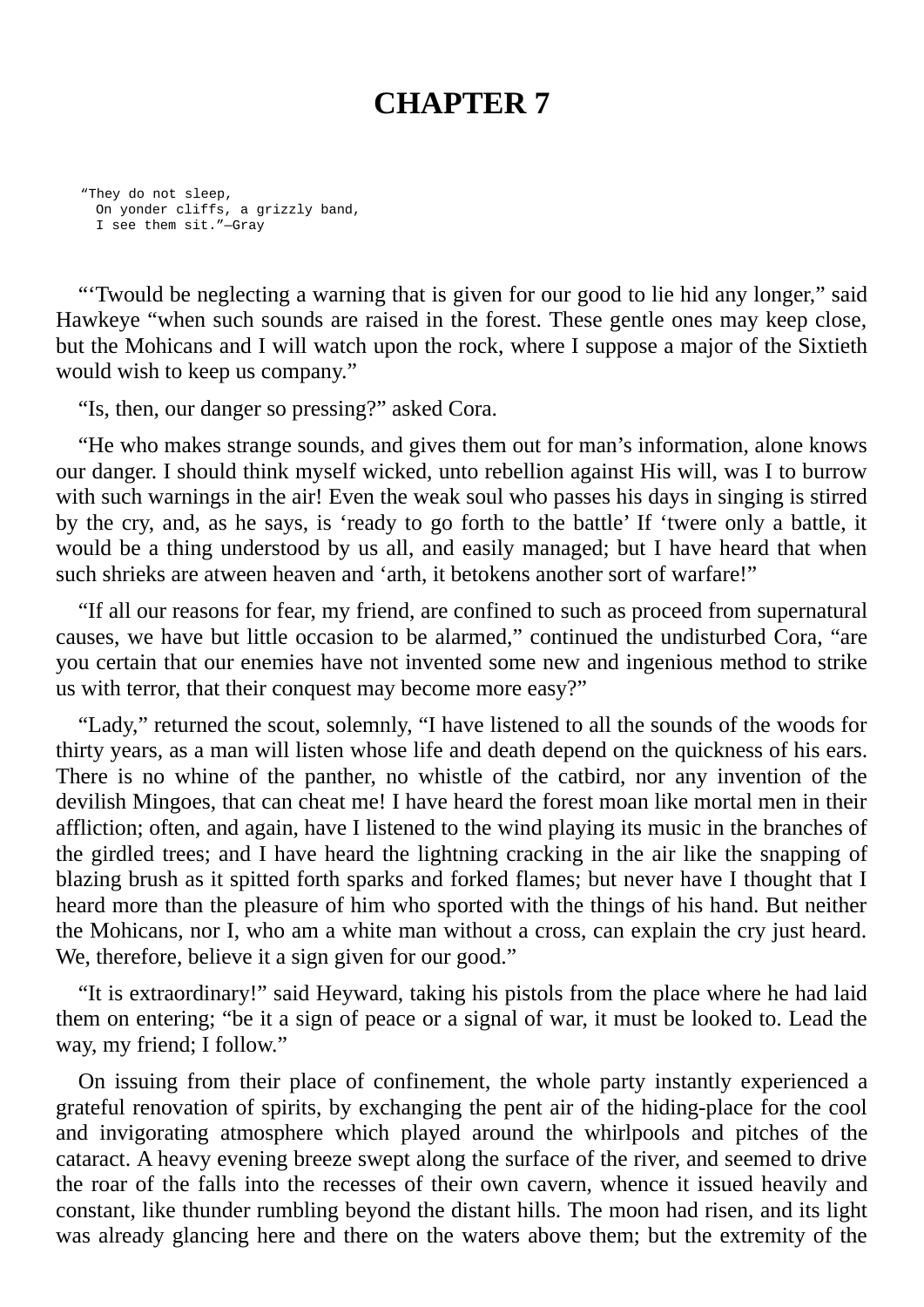rock where they stood still lay in shadow. With the exception of the sounds produced by the rushing waters, and an occasional breathing of the air, as it murmured past them in fitful currents, the scene was as still as night and solitude could make it. In vain were the eyes of each individual bent along the opposite shores, in quest of some signs of life, that might explain the nature of the interruption they had heard. Their anxious and eager looks were baffled by the deceptive light, or rested only on naked rocks, and straight and immovable trees.

"Here is nothing to be seen but the gloom and quiet of a lovely evening," whispered Duncan; "how much should we prize such a scene, and all this breathing solitude, at any other moment, Cora! Fancy yourselves in security, and what now, perhaps, increases your terror, may be made conducive to enjoyment—"

"Listen!" interrupted Alice.

The caution was unnecessary. Once more the same sound arose, as if from the bed of the river, and having broken out of the narrow bounds of the cliffs, was heard undulating through the forest, in distant and dying cadences.

"Can any here give a name to such a cry?" demanded Hawkeye, when the last echo was lost in the woods; "if so, let him speak; for myself, I judge it not to belong to 'arth!"

"Here, then, is one who can undeceive you," said Duncan; "I know the sound full well, for often have I heard it on the field of battle, and in situations which are frequent in a soldier's life. 'Tis the horrid shriek that a horse will give in his agony; oftener drawn from him in pain, though sometimes in terror. My charger is either a prey to the beasts of the forest, or he sees his danger, without the power to avoid it. The sound might deceive me in the cavern, but in the open air I know it too well to be wrong."

The scout and his companions listened to this simple explanation with the interest of men who imbibe new ideas, at the same time that they get rid of old ones, which had proved disagreeable inmates. The two latter uttered their usual expressive exclamation, "hugh!" as the truth first glanced upon their minds, while the former, after a short, musing pause, took upon himself to reply.

"I cannot deny your words," he said, "for I am little skilled in horses, though born where they abound. The wolves must be hovering above their heads on the bank, and the timorsome creatures are calling on man for help, in the best manner they are able. Uncas"—he spoke in Delaware—"Uncas, drop down in the canoe, and whirl a brand among the pack; or fear may do what the wolves can't get at to perform, and leave us without horses in the morning, when we shall have so much need to journey swiftly!"

The young native had already descended to the water to comply, when a long howl was raised on the edge of the river, and was borne swiftly off into the depths of the forest, as though the beasts, of their own accord, were abandoning their prey in sudden terror. Uncas, with instinctive quickness, receded, and the three foresters held another of their low, earnest conferences.

"We have been like hunters who have lost the points of the heavens, and from whom the sun has been hid for days," said Hawkeye, turning away from his companions; "now we begin again to know the signs of our course, and the paths are cleared from briers! Seat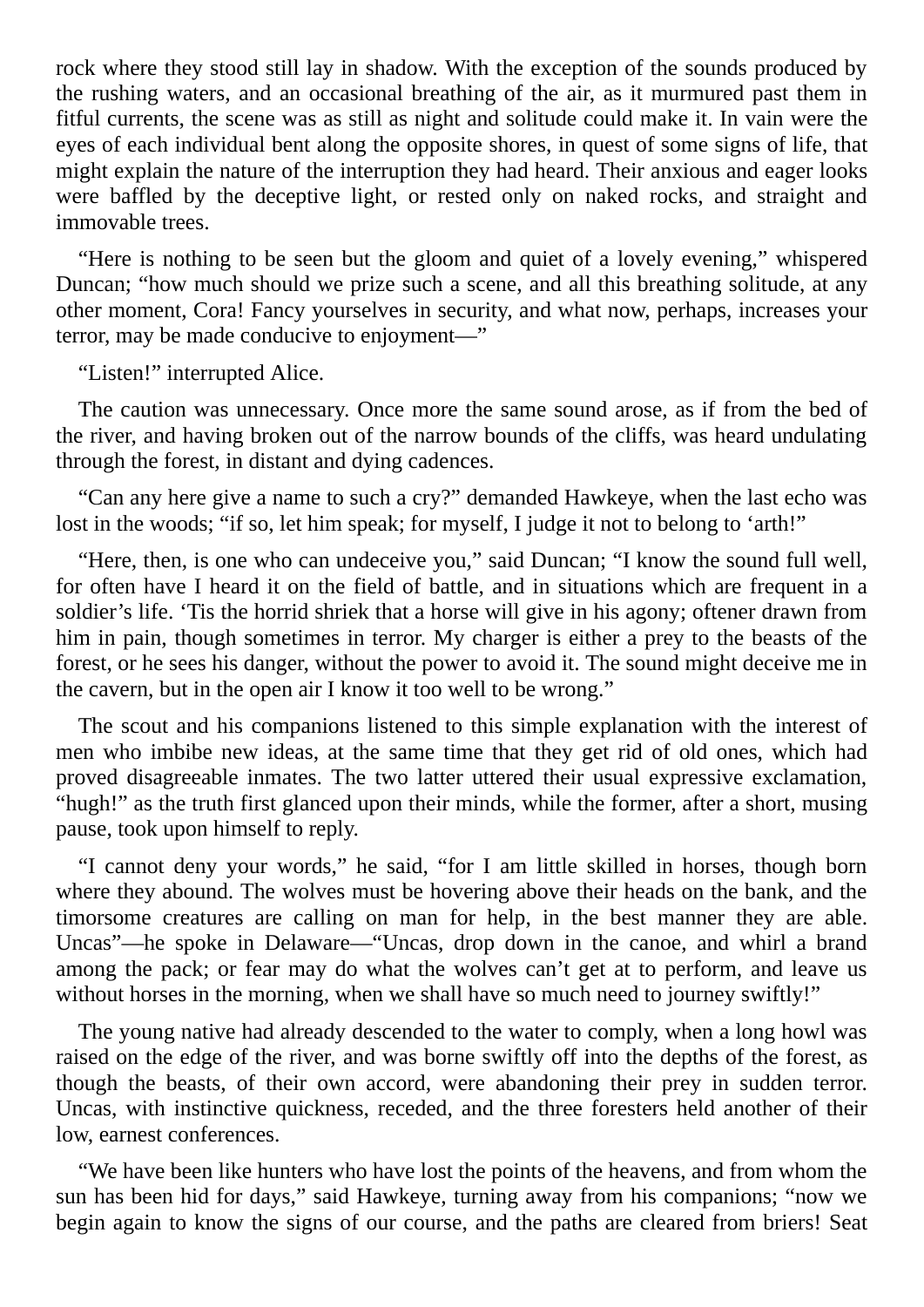yourselves in the shade which the moon throws from yonder beech—'tis thicker than that of the pines—and let us wait for that which the Lord may choose to send next. Let all your conversation be in whispers; though it would be better, and, perhaps, in the end, wiser, if each one held discourse with his own thoughts, for a time."

The manner of the scout was seriously impressive, though no longer distinguished by any signs of unmanly apprehension. It was evident that his momentary weakness had vanished with the explanation of a mystery which his own experience had not served to fathom; and though he now felt all the realities of their actual condition, that he was prepared to meet them with the energy of his hardy nature. This feeling seemed also common to the natives, who placed themselves in positions which commanded a full view of both shores, while their own persons were effectually concealed from observation. In such circumstances, common prudence dictated that Heyward and his companions should imitate a caution that proceeded from so intelligent a source. The young man drew a pile of the sassafras from the cave, and placing it in the chasm which separated the two caverns, it was occupied by the sisters, who were thus protected by the rocks from any missiles, while their anxiety was relieved by the assurance that no danger could approach without a warning. Heyward himself was posted at hand, so near that he might communicate with his companions without raising his voice to a dangerous elevation; while David, in imitation of the woodsmen, bestowed his person in such a manner among the fissures of the rocks, that his ungainly limbs were no longer offensive to the eye.

In this manner hours passed without further interruption. The moon reached the zenith, and shed its mild light perpendicularly on the lovely sight of the sisters slumbering peacefully in each other's arms. Duncan cast the wide shawl of Cora before a spectacle he so much loved to contemplate, and then suffered his own head to seek a pillow on the rock. David began to utter sounds that would have shocked his delicate organs in more wakeful moments; in short, all but Hawkeye and the Mohicans lost every idea of consciousness, in uncontrollable drowsiness. But the watchfulness of these vigilant protectors neither tired nor slumbered. Immovable as that rock, of which each appeared to form a part, they lay, with their eyes roving, without intermission, along the dark margin of trees, that bounded the adjacent shores of the narrow stream. Not a sound escaped them; the most subtle examination could not have told they breathed. It was evident that this excess of caution proceeded from an experience that no subtlety on the part of their enemies could deceive. It was, however, continued without any apparent consequences, until the moon had set, and a pale streak above the treetops, at the bend of the river a little below, announced the approach of day.

Then, for the first time, Hawkeye was seen to stir. He crawled along the rock and shook Duncan from his heavy slumbers.

"Now is the time to journey," he whispered; "awake the gentle ones, and be ready to get into the canoe when I bring it to the landing-place."

"Have you had a quiet night?" said Heyward; "for myself, I believe sleep has got the better of my vigilance."

"All is yet still as midnight. Be silent, but be quick."

By this time Duncan was thoroughly awake, and he immediately lifted the shawl from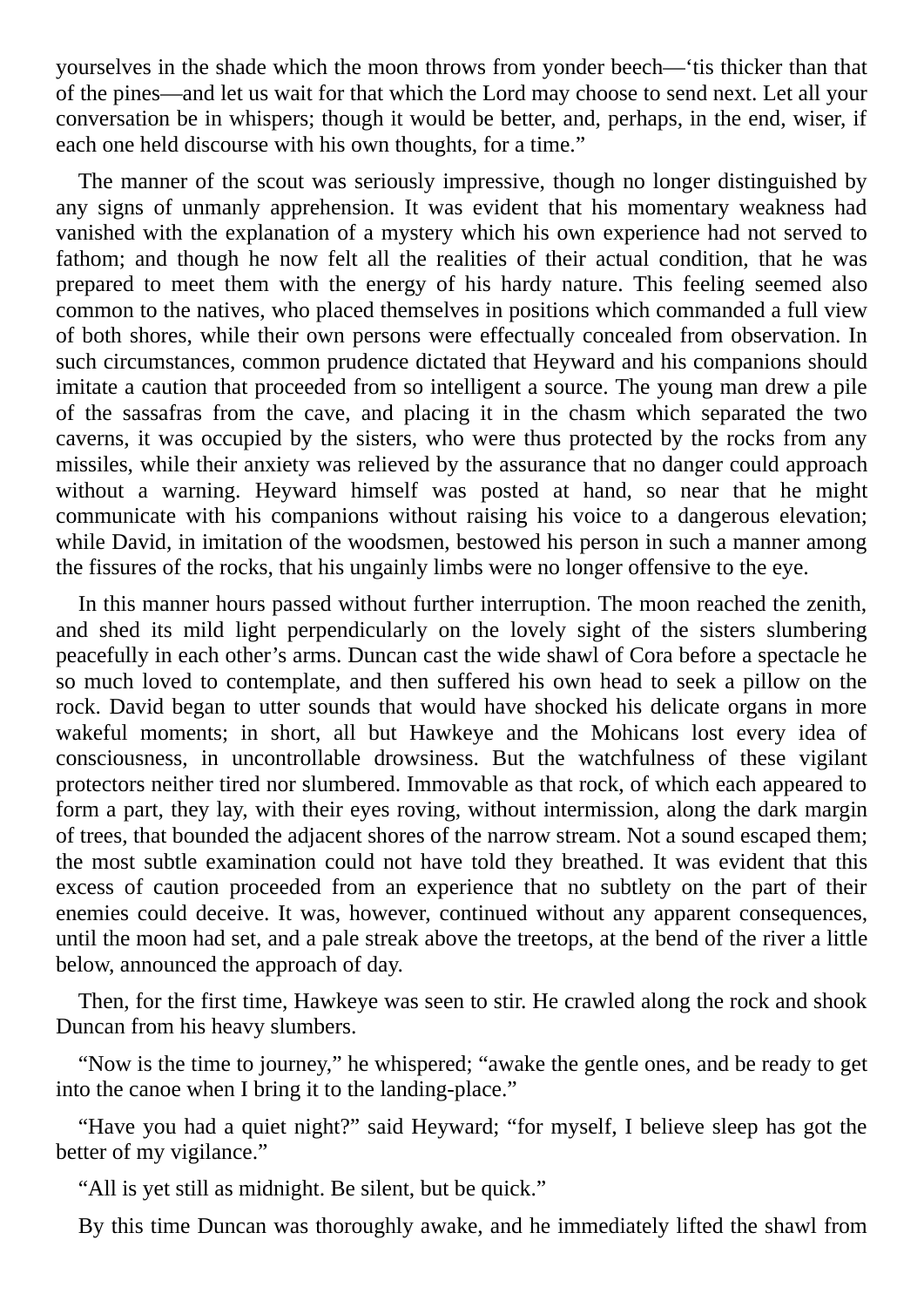the sleeping females. The motion caused Cora to raise her hand as if to repulse him, while Alice murmured, in her soft, gentle voice, "No, no, dear father, we were not deserted; Duncan was with us!"

"Yes, sweet innocence," whispered the youth; "Duncan is here, and while life continues or danger remains, he will never quit thee. Cora! Alice! awake! The hour has come to move!"

A loud shriek from the younger of the sisters, and the form of the other standing upright before him, in bewildered horror, was the unexpected answer he received.

While the words were still on the lips of Heyward, there had arisen such a tumult of yells and cries as served to drive the swift currents of his own blood back from its bounding course into the fountains of his heart. It seemed, for near a minute, as if the demons of hell had possessed themselves of the air about them, and were venting their savage humors in barbarous sounds. The cries came from no particular direction, though it was evident they filled the woods, and, as the appalled listeners easily imagined, the caverns of the falls, the rocks, the bed of the river, and the upper air. David raised his tall person in the midst of the infernal din, with a hand on either ear, exclaiming:

"Whence comes this discord! Has hell broke loose, that man should utter sounds like these!"

The bright flashes and the quick reports of a dozen rifles, from the opposite banks of the stream, followed this incautious exposure of his person, and left the unfortunate singing master senseless on that rock where he had been so long slumbering. The Mohicans boldly sent back the intimidating yell of their enemies, who raised a shout of savage triumph at the fall of Gamut. The flash of rifles was then quick and close between them, but either party was too well skilled to leave even a limb exposed to the hostile aim. Duncan listened with intense anxiety for the strokes of the paddle, believing that flight was now their only refuge. The river glanced by with its ordinary velocity, but the canoe was nowhere to be seen on its dark waters. He had just fancied they were cruelly deserted by their scout, as a stream of flame issued from the rock beneath them, and a fierce yell, blended with a shriek of agony, announced that the messenger of death sent from the fatal weapon of Hawkeye, had found a victim. At this slight repulse the assailants instantly withdrew, and gradually the place became as still as before the sudden tumult.

Duncan seized the favorable moment to spring to the body of Gamut, which he bore within the shelter of the narrow chasm that protected the sisters. In another minute the whole party was collected in this spot of comparative safety.

"The poor fellow has saved his scalp," said Hawkeye, coolly passing his hand over the head of David; "but he is a proof that a man may be born with too long a tongue! 'Twas downright madness to show six feet of flesh and blood, on a naked rock, to the raging savages. I only wonder he has escaped with life."

"Is he not dead?" demanded Cora, in a voice whose husky tones showed how powerfully natural horror struggled with her assumed firmness. "Can we do aught to assist the wretched man?"

"No, no! the life is in his heart yet, and after he has slept awhile he will come to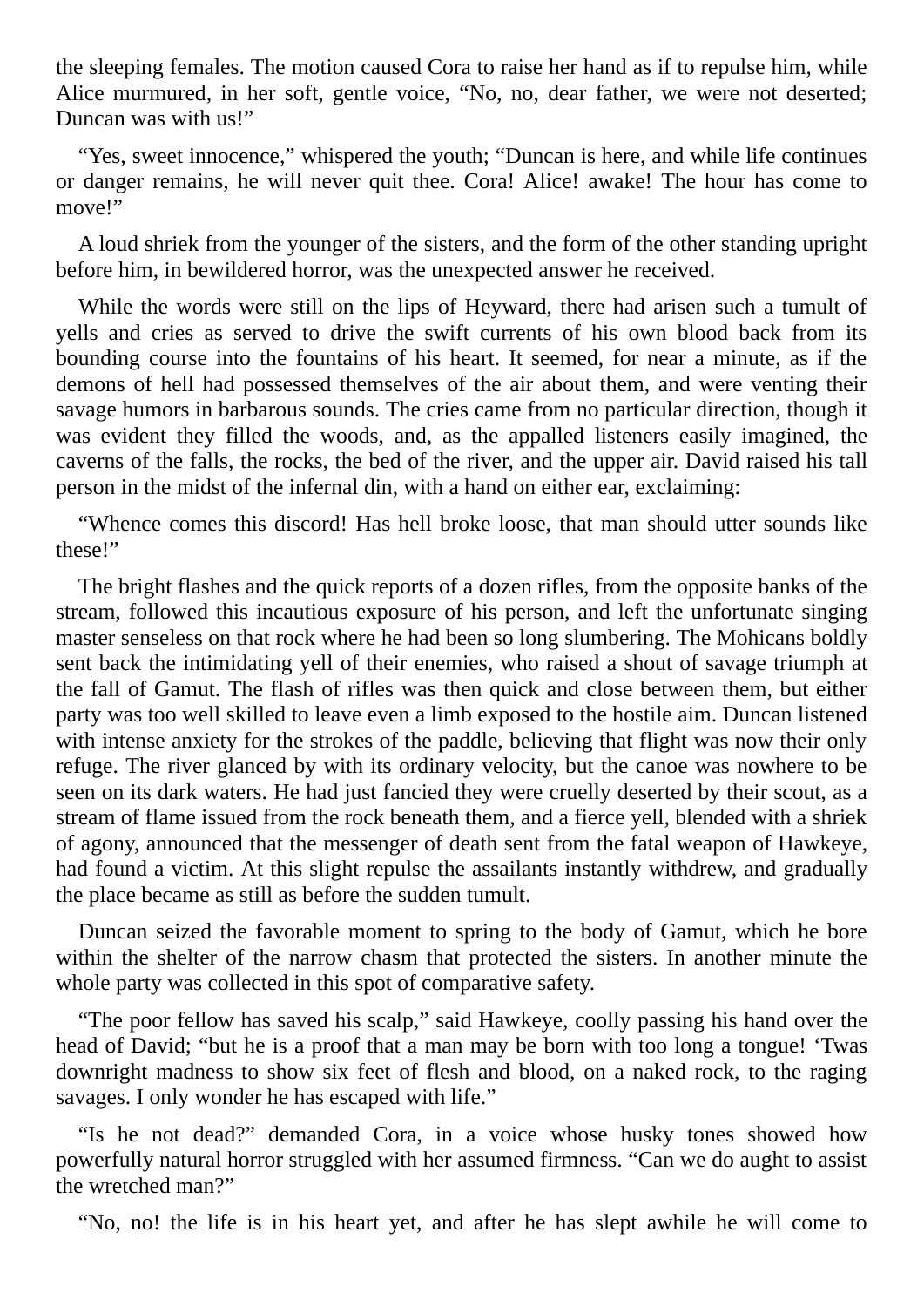himself, and be a wiser man for it, till the hour of his real time shall come," returned Hawkeye, casting another oblique glance at the insensible body, while he filled his charger with admirable nicety. "Carry him in, Uncas, and lay him on the sassafras. The longer his nap lasts the better it will be for him, as I doubt whether he can find a proper cover for such a shape on these rocks; and singing won't do any good with the Iroquois."

"You believe, then, the attack will be renewed?" asked Heyward.

"Do I expect a hungry wolf will satisfy his craving with a mouthful! They have lost a man, and 'tis their fashion, when they meet a loss, and fail in the surprise, to fall back; but we shall have them on again, with new expedients to circumvent us, and master our scalps. Our main hope," he continued, raising his rugged countenance, across which a shade of anxiety just then passed like a darkening cloud, "will be to keep the rock until Munro can send a party to our help! God send it may be soon and under a leader that knows the Indian customs!"

"You hear our probable fortunes, Cora," said Duncan, "and you know we have everything to hope from the anxiety and experience of your father. Come, then, with Alice, into this cavern, where you, at least, will be safe from the murderous rifles of our enemies, and where you may bestow a care suited to your gentle natures on our unfortunate comrade."

The sisters followed him into the outer cave, where David was beginning, by his sighs, to give symptoms of returning consciousness, and then commending the wounded man to their attention, he immediately prepared to leave them.

"Duncan!" said the tremulous voice of Cora, when he had reached the mouth of the cavern. He turned and beheld the speaker, whose color had changed to a deadly paleness, and whose lips quivered, gazing after him, with an expression of interest which immediately recalled him to her side. "Remember, Duncan, how necessary your safety is to our own—how you bear a father's sacred trust—how much depends on your discretion and care—in short," she added, while the telltale blood stole over her features, crimsoning her very temples, "how very deservedly dear you are to all of the name of Munro."

"If anything could add to my own base love of life," said Heyward, suffering his unconscious eyes to wander to the youthful form of the silent Alice, "it would be so kind an assurance. As major of the Sixtieth, our honest host will tell you I must take my share of the fray; but our task will be easy; it is merely to keep these blood-hounds at bay for a few hours."

Without waiting for a reply, he tore himself from the presence of the sisters, and joined the scout and his companions, who still lay within the protection of the little chasm between the two caves.

"I tell you, Uncas," said the former, as Heyward joined them, "you are wasteful of your powder, and the kick of the rifle disconcerts your aim! Little powder, light lead, and a long arm, seldom fail of bringing the death screech from a Mingo! At least, such has been my experience with the creatur's. Come, friends: let us to our covers, for no man can tell when or where a Maqua\* will strike his blow."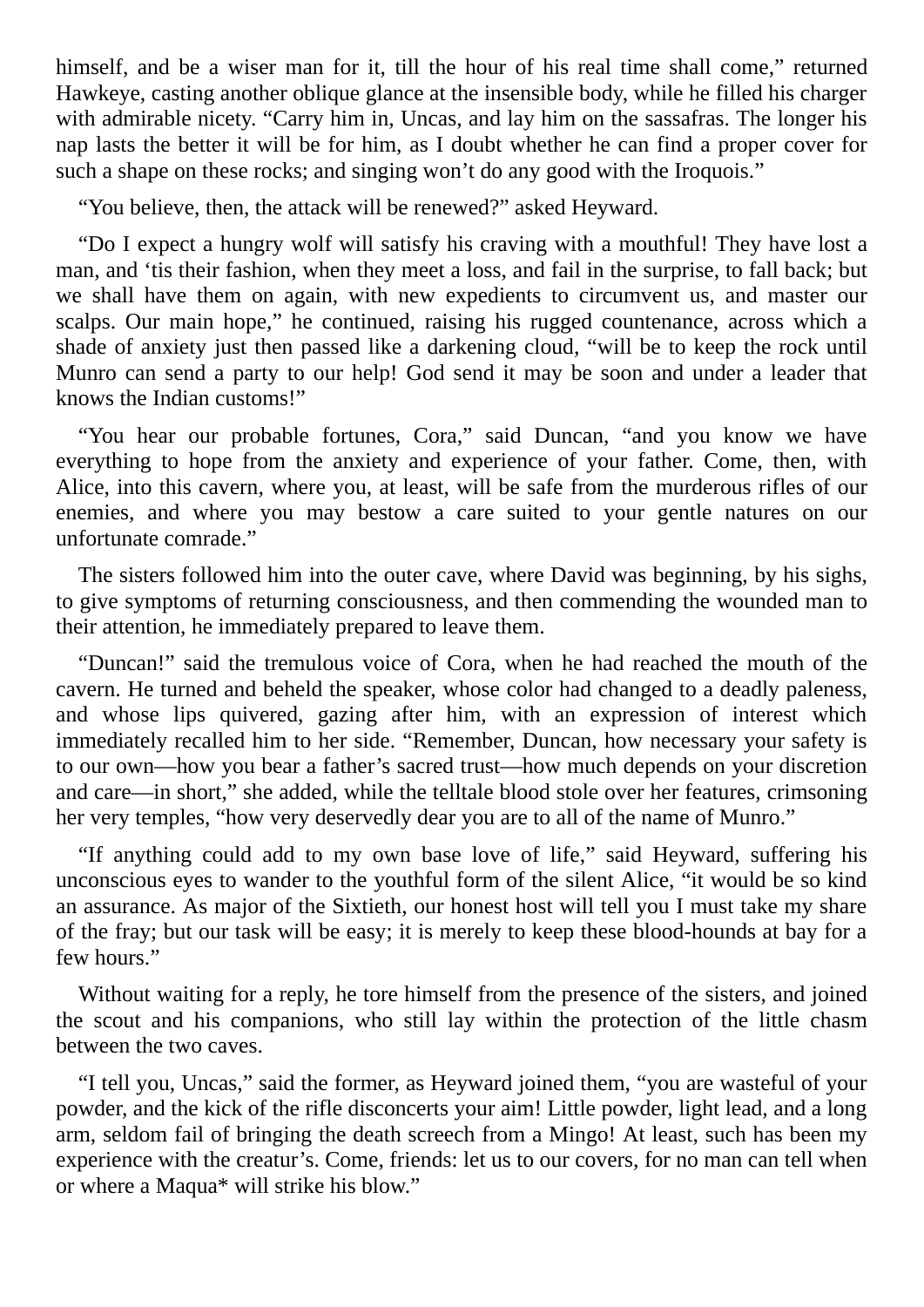The Indians silently repaired to their appointed stations, which were fissures in the rocks, whence they could command the approaches to the foot of the falls. In the center of the little island, a few short and stunted pines had found root, forming a thicket, into which Hawkeye darted with the swiftness of a deer, followed by the active Duncan. Here they secured themselves, as well as circumstances would permit, among the shrubs and fragments of stone that were scattered about the place. Above them was a bare, rounded rock, on each side of which the water played its gambols, and plunged into the abysses beneath, in the manner already described. As the day had now dawned, the opposite shores no longer presented a confused outline, but they were able to look into the woods, and distinguish objects beneath a canopy of gloomy pines.

A long and anxious watch succeeded, but without any further evidences of a renewed attack; and Duncan began to hope that their fire had proved more fatal than was supposed, and that their enemies had been effectually repulsed. When he ventured to utter this impression to his companions, it was met by Hawkeye with an incredulous shake of the head.

"You know not the nature of a Maqua, if you think he is so easily beaten back without a scalp!" he answered. "If there was one of the imps yelling this morning, there were forty! and they know our number and quality too well to give up the chase so soon. Hist! look into the water above, just where it breaks over the rocks. I am no mortal, if the risky devils haven't swam down upon the very pitch, and, as bad luck would have it, they have hit the head of the island. Hist! man, keep close! or the hair will be off your crown in the turning of a knife!"

Heyward lifted his head from the cover, and beheld what he justly considered a prodigy of rashness and skill. The river had worn away the edge of the soft rock in such a manner as to render its first pitch less abrupt and perpendicular than is usual at waterfalls. With no other guide than the ripple of the stream where it met the head of the island, a party of their insatiable foes had ventured into the current, and swam down upon this point, knowing the ready access it would give, if successful, to their intended victims.

As Hawkeye ceased speaking, four human heads could be seen peering above a few logs of drift-wood that had lodged on these naked rocks, and which had probably suggested the idea of the practicability of the hazardous undertaking. At the next moment, a fifth form was seen floating over the green edge of the fall, a little from the line of the island. The savage struggled powerfully to gain the point of safety, and, favored by the glancing water, he was already stretching forth an arm to meet the grasp of his companions, when he shot away again with the shirling current, appeared to rise into the air, with uplifted arms and starting eyeballs, and fell, with a sudden plunge, into that deep and yawning abyss over which he hovered. A single, wild, despairing shriek rose from the cavern, and all was hushed again as the grave.

The first generous impulse of Duncan was to rush to the rescue of the hapless wretch; but he felt himself bound to the spot by the iron grasp of the immovable scout.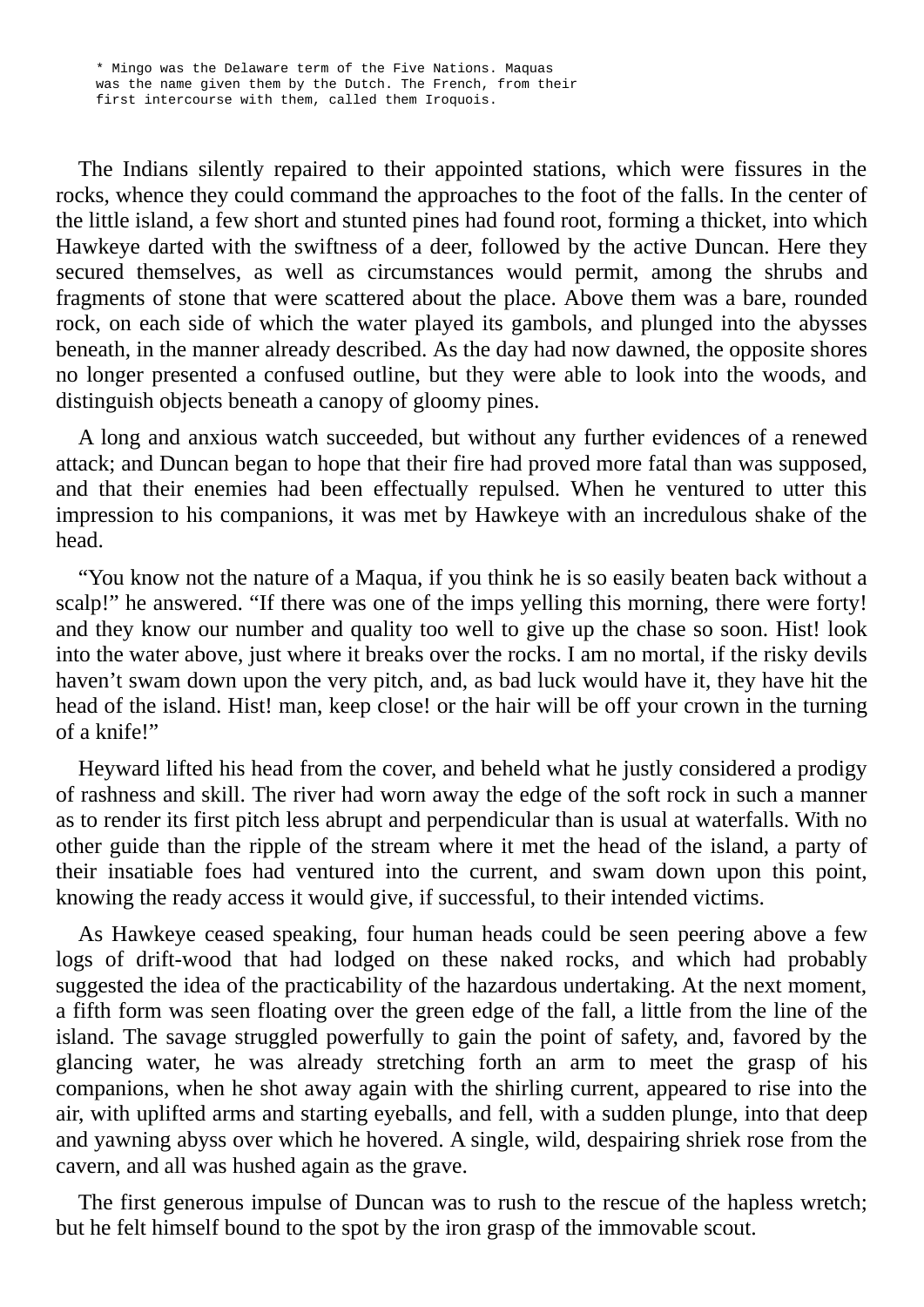"Would ye bring certain death upon us, by telling the Mingoes where we lie?" demanded Hawkeye, sternly; "'Tis a charge of powder saved, and ammunition is as precious now as breath to a worried deer! Freshen the priming of your pistols—the midst of the falls is apt to dampen the brimstone—and stand firm for a close struggle, while I fire on their rush."

He placed a finger in his mouth, and drew a long, shrill whistle, which was answered from the rocks that were guarded by the Mohicans. Duncan caught glimpses of heads above the scattered drift-wood, as this signal rose on the air, but they disappeared again as suddenly as they had glanced upon his sight. A low, rustling sound next drew his attention behind him, and turning his head, he beheld Uncas within a few feet, creeping to his side. Hawkeye spoke to him in Delaware, when the young chief took his position with singular caution and undisturbed coolness. To Heyward this was a moment of feverish and impatient suspense; though the scout saw fit to select it as a fit occasion to read a lecture to his more youthful associates on the art of using firearms with discretion.

"Of all we'pons," he commenced, "the long barreled, true-grooved, soft-metaled rifle is the most dangerous in skillful hands, though it wants a strong arm, a quick eye, and great judgment in charging, to put forth all its beauties. The gunsmiths can have but little insight into their trade when they make their fowling-pieces and short horsemen's—"

He was interrupted by the low but expressive "hugh" of Uncas.

"I see them, boy, I see them!" continued Hawkeye; "they are gathering for the rush, or they would keep their dingy backs below the logs. Well, let them," he added, examining his flint; "the leading man certainly comes on to his death, though it should be Montcalm himself!"

At that moment the woods were filled with another burst of cries, and at the signal four savages sprang from the cover of the driftwood. Heyward felt a burning desire to rush forward to meet them, so intense was the delirious anxiety of the moment; but he was restrained by the deliberate examples of the scout and Uncas.

When their foes, who had leaped over the black rocks that divided them, with long bounds, uttering the wildest yells, were within a few rods, the rifle of Hawkeye slowly rose among the shrubs, and poured out its fatal contents. The foremost Indian bounded like a stricken deer, and fell headlong among the clefts of the island.

"Now, Uncas!" cried the scout, drawing his long knife, while his quick eyes began to flash with ardor, "take the last of the screeching imps; of the other two we are sartain!"

He was obeyed; and but two enemies remained to be overcome. Heyward had given one of his pistols to Hawkeye, and together they rushed down a little declivity toward their foes; they discharged their weapons at the same instant, and equally without success.

"I know'd it! and I said it!" muttered the scout, whirling the despised little implement over the falls with bitter disdain. "Come on, ye bloody minded hell-hounds! ye meet a man without a cross!"

The words were barely uttered, when he encountered a savage of gigantic stature, of the fiercest mien. At the same moment, Duncan found himself engaged with the other, in a similar contest of hand to hand. With ready skill, Hawkeye and his antagonist each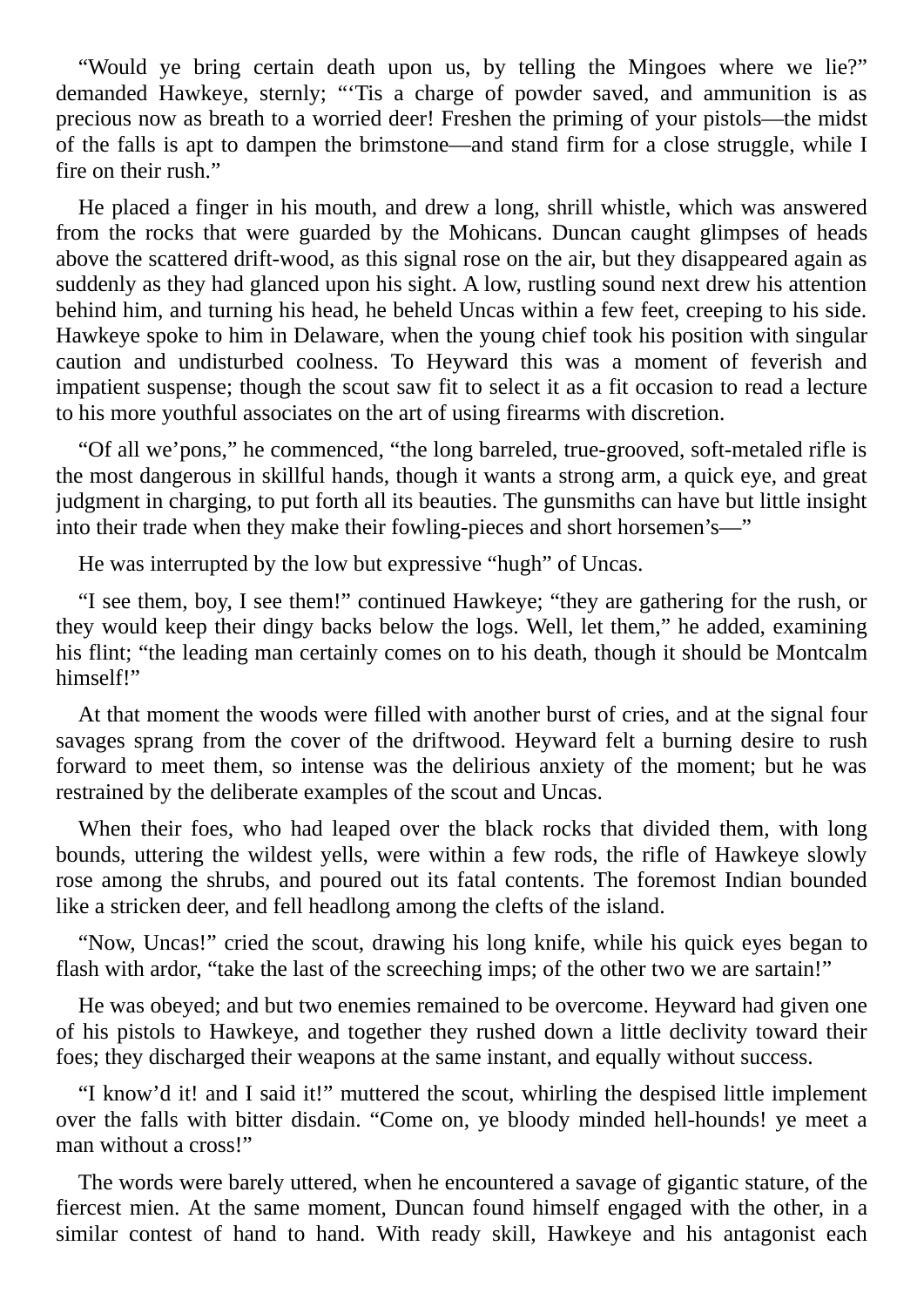grasped that uplifted arm of the other which held the dangerous knife. For near a minute they stood looking one another in the eye, and gradually exerting the power of their muscles for the mastery.

At length, the toughened sinews of the white man prevailed over the less practiced limbs of the native. The arm of the latter slowly gave way before the increasing force of the scout, who, suddenly wresting his armed hand from the grasp of the foe, drove the sharp weapon through his naked bosom to the heart. In the meantime, Heyward had been pressed in a more deadly struggle. His slight sword was snapped in the first encounter. As he was destitute of any other means of defense, his safety now depended entirely on bodily strength and resolution. Though deficient in neither of these qualities, he had met an enemy every way his equal. Happily, he soon succeeded in disarming his adversary, whose knife fell on the rock at their feet; and from this moment it became a fierce struggle who should cast the other over the dizzy height into a neighboring cavern of the falls. Every successive struggle brought them nearer to the verge, where Duncan perceived the final and conquering effort must be made. Each of the combatants threw all his energies into that effort, and the result was, that both tottered on the brink of the precipice. Heyward felt the grasp of the other at his throat, and saw the grim smile the savage gave, under the revengeful hope that he hurried his enemy to a fate similar to his own, as he felt his body slowly yielding to a resistless power, and the young man experienced the passing agony of such a moment in all its horrors. At that instant of extreme danger, a dark hand and glancing knife appeared before him; the Indian released his hold, as the blood flowed freely from around the severed tendons of the wrist; and while Duncan was drawn backward by the saving hand of Uncas, his charmed eyes still were riveted on the fierce and disappointed countenance of his foe, who fell sullenly and disappointed down the irrecoverable precipice.

"To cover! to cover!" cried Hawkeye, who just then had despatched the enemy; "to cover, for your lives! the work is but half ended!"

The young Mohican gave a shout of triumph, and followed by Duncan, he glided up the acclivity they had descended to the combat, and sought the friendly shelter of the rocks and shrubs.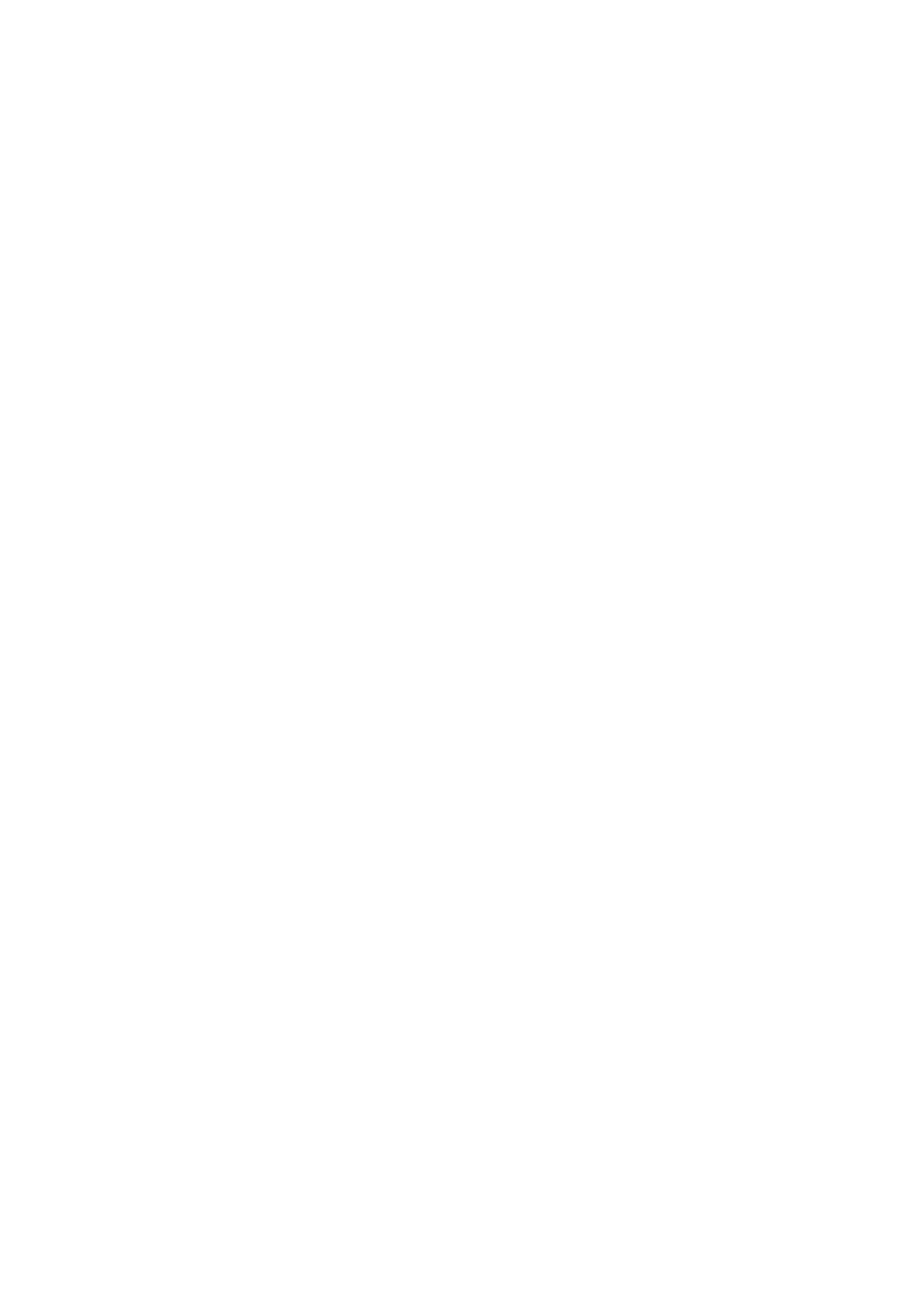## **CHAPTER 8**

"They linger yet, Avengers of their native land."—Gray

The warning call of the scout was not uttered without occasion. During the occurrence of the deadly encounter just related, the roar of the falls was unbroken by any human sound whatever. It would seem that interest in the result had kept the natives on the opposite shores in breathless suspense, while the quick evolutions and swift changes in the positions of the combatants effectually prevented a fire that might prove dangerous alike to friend and enemy. But the moment the struggle was decided, a yell arose as fierce and savage as wild and revengeful passions could throw into the air. It was followed by the swift flashes of the rifles, which sent their leaden messengers across the rock in volleys, as though the assailants would pour out their impotent fury on the insensible scene of the fatal contest.

A steady, though deliberate return was made from the rifle of Chingachgook, who had maintained his post throughout the fray with unmoved resolution. When the triumphant shout of Uncas was borne to his ears, the gratified father raised his voice in a single responsive cry, after which his busy piece alone proved that he still guarded his pass with unwearied diligence. In this manner many minutes flew by with the swiftness of thought; the rifles of the assailants speaking, at times, in rattling volleys, and at others in occasional, scattering shots. Though the rock, the trees, and the shrubs, were cut and torn in a hundred places around the besieged, their cover was so close, and so rigidly maintained, that, as yet, David had been the only sufferer in their little band.

"Let them burn their powder," said the deliberate scout, while bullet after bullet whizzed by the place where he securely lay; "there will be a fine gathering of lead when it is over, and I fancy the imps will tire of the sport afore these old stones cry out for mercy! Uncas, boy, you waste the kernels by overcharging; and a kicking rifle never carries a true bullet. I told you to take that loping miscreant under the line of white point; now, if your bullet went a hair's breadth it went two inches above it. The life lies low in a Mingo, and humanity teaches us to make a quick end to the sarpents."

A quiet smile lighted the haughty features of the young Mohican, betraying his knowledge of the English language as well as of the other's meaning; but he suffered it to pass away without vindication of reply.

"I cannot permit you to accuse Uncas of want of judgment or of skill," said Duncan; "he saved my life in the coolest and readiest manner, and he has made a friend who never will require to be reminded of the debt he owes."

Uncas partly raised his body, and offered his hand to the grasp of Heyward. During this act of friendship, the two young men exchanged looks of intelligence which caused Duncan to forget the character and condition of his wild associate. In the meanwhile, Hawkeye, who looked on this burst of youthful feeling with a cool but kind regard made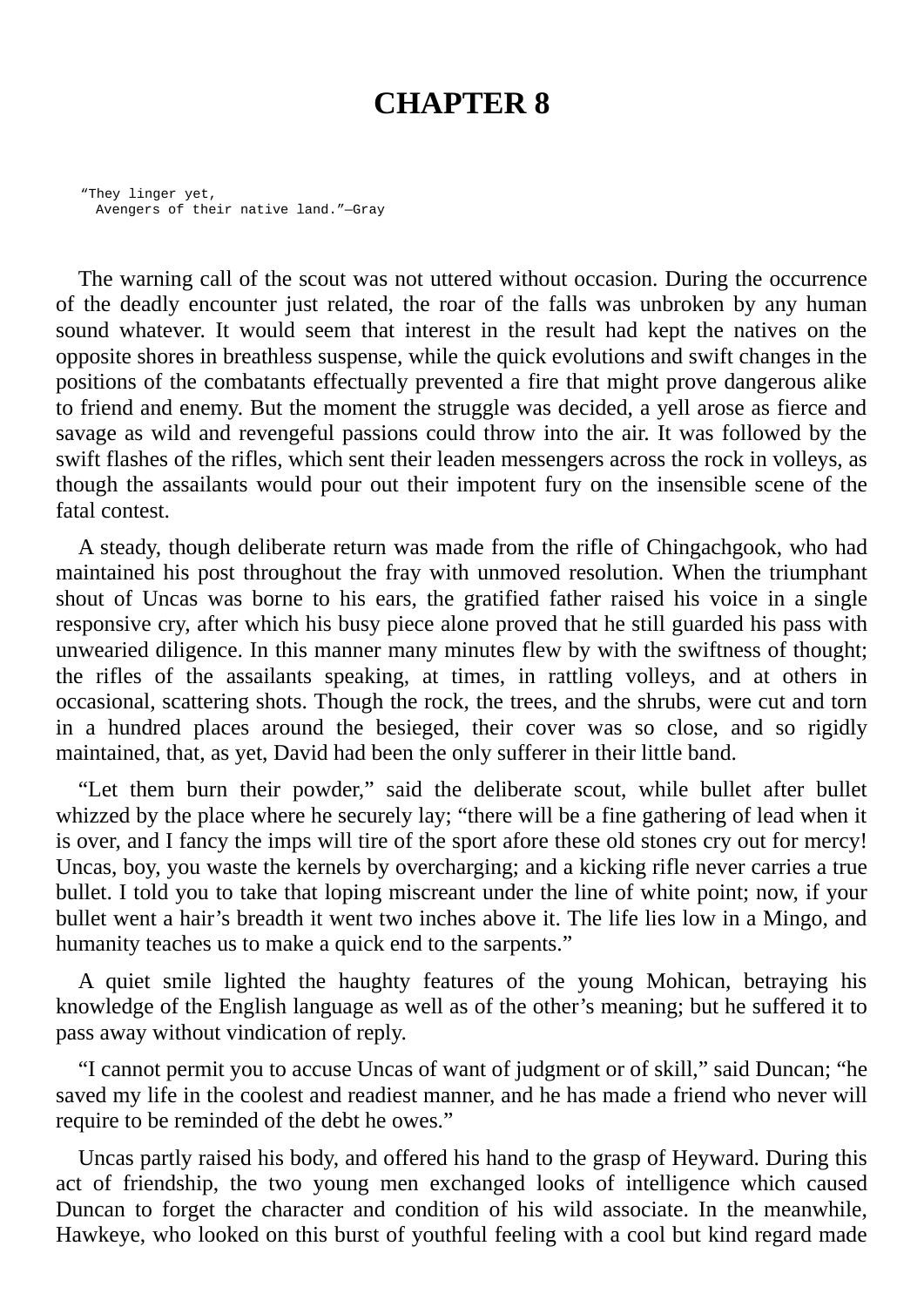the following reply:

"Life is an obligation which friends often owe each other in the wilderness. I dare say I may have served Uncas some such turn myself before now; and I very well remember that he has stood between me and death five different times; three times from the Mingoes, once in crossing Horican, and—"

"That bullet was better aimed than common!" exclaimed Duncan, involuntarily shrinking from a shot which struck the rock at his side with a smart rebound.

Hawkeye laid his hand on the shapeless metal, and shook his head, as he examined it, saying, "Falling lead is never flattened, had it come from the clouds this might have happened."

But the rifle of Uncas was deliberately raised toward the heavens, directing the eyes of his companions to a point, where the mystery was immediately explained. A ragged oak grew on the right bank of the river, nearly opposite to their position, which, seeking the freedom of the open space, had inclined so far forward that its upper branches overhung that arm of the stream which flowed nearest to its own shore. Among the topmost leaves, which scantily concealed the gnarled and stunted limbs, a savage was nestled, partly concealed by the trunk of the tree, and partly exposed, as though looking down upon them to ascertain the effect produced by his treacherous aim.

"These devils will scale heaven to circumvent us to our ruin," said Hawkeye; "keep him in play, boy, until I can bring 'killdeer' to bear, when we will try his metal on each side of the tree at once."

Uncas delayed his fire until the scout uttered the word.

The rifles flashed, the leaves and bark of the oak flew into the air, and were scattered by the wind, but the Indian answered their assault by a taunting laugh, sending down upon them another bullet in return, that struck the cap of Hawkeye from his head. Once more the savage yells burst out of the woods, and the leaden hail whistled above the heads of the besieged, as if to confine them to a place where they might become easy victims to the enterprise of the warrior who had mounted the tree.

"This must be looked to," said the scout, glancing about him with an anxious eye. "Uncas, call up your father; we have need of all our we'pons to bring the cunning varmint from his roost"

The signal was instantly given; and, before Hawkeye had reloaded his rifle, they were joined by Chingachgook. When his son pointed out to the experienced warrior the situation of their dangerous enemy, the usual exclamatory "hugh" burst from his lips; after which, no further expression of surprise or alarm was suffered to escape him. Hawkeye and the Mohicans conversed earnestly together in Delaware for a few moments, when each quietly took his post, in order to execute the plan they had speedily devised.

The warrior in the oak had maintained a quick, though ineffectual fire, from the moment of his discovery. But his aim was interrupted by the vigilance of his enemies, whose rifles instantaneously bore on any part of his person that was left exposed. Still his bullets fell in the center of the crouching party. The clothes of Heyward, which rendered him peculiarly conspicuous, were repeatedly cut, and once blood was drawn from a slight wound in his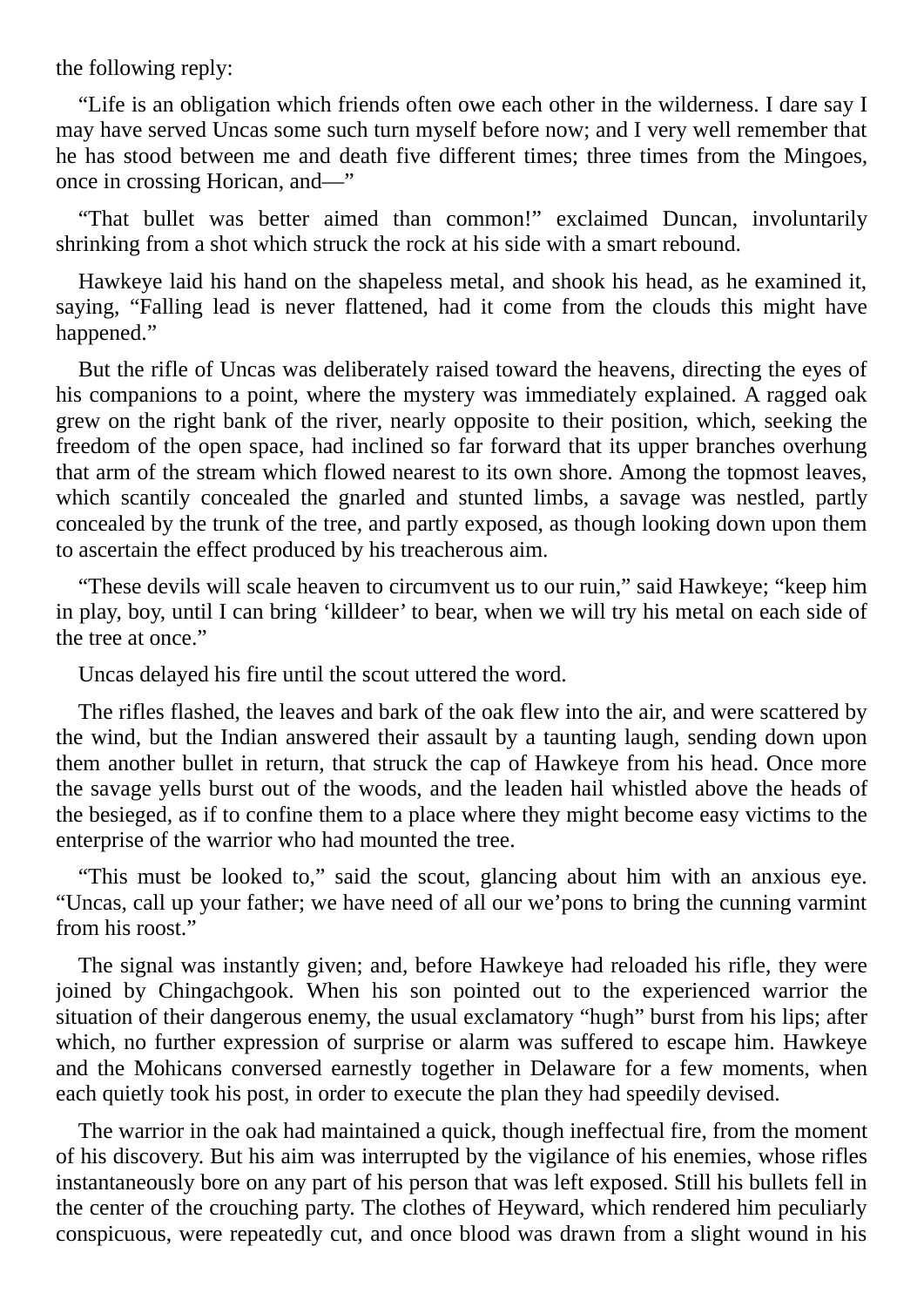arm.

At length, emboldened by the long and patient watchfulness of his enemies, the Huron attempted a better and more fatal aim. The quick eyes of the Mohicans caught the dark line of his lower limbs incautiously exposed through the thin foliage, a few inches from the trunk of the tree. Their rifles made a common report, when, sinking on his wounded limb, part of the body of the savage came into view. Swift as thought, Hawkeye seized the advantage, and discharged his fatal weapon into the top of the oak. The leaves were unusually agitated; the dangerous rifle fell from its commanding elevation, and after a few moments of vain struggling, the form of the savage was seen swinging in the wind, while he still grasped a ragged and naked branch of the tree with hands clenched in desperation.

"Give him, in pity, give him the contents of another rifle," cried Duncan, turning away his eyes in horror from the spectacle of a fellow creature in such awful jeopardy.

"Not a karnel!" exclaimed the obdurate Hawkeye; "his death is certain, and we have no powder to spare, for Indian fights sometimes last for days; 'tis their scalps or ours! and God, who made us, has put into our natures the craving to keep the skin on the head."

Against this stern and unyielding morality, supported as it was by such visible policy, there was no appeal. From that moment the yells in the forest once more ceased, the fire was suffered to decline, and all eyes, those of friends as well as enemies, became fixed on the hopeless condition of the wretch who was dangling between heaven and earth. The body yielded to the currents of air, and though no murmur or groan escaped the victim, there were instants when he grimly faced his foes, and the anguish of cold despair might be traced, through the intervening distance, in possession of his swarthy lineaments. Three several times the scout raised his piece in mercy, and as often, prudence getting the better of his intention, it was again silently lowered. At length one hand of the Huron lost its hold, and dropped exhausted to his side. A desperate and fruitless struggle to recover the branch succeeded, and then the savage was seen for a fleeting instant, grasping wildly at the empty air. The lightning is not quicker than was the flame from the rifle of Hawkeye; the limbs of the victim trembled and contracted, the head fell to the bosom, and the body parted the foaming waters like lead, when the element closed above it, in its ceaseless velocity, and every vestige of the unhappy Huron was lost forever.

No shout of triumph succeeded this important advantage, but even the Mohicans gazed at each other in silent horror. A single yell burst from the woods, and all was again still. Hawkeye, who alone appeared to reason on the occasion, shook his head at his own momentary weakness, even uttering his self-disapprobation aloud.

"'Twas the last charge in my horn and the last bullet in my pouch, and 'twas the act of a boy!" he said; "what mattered it whether he struck the rock living or dead! feeling would soon be over. Uncas, lad, go down to the canoe, and bring up the big horn; it is all the powder we have left, and we shall need it to the last grain, or I am ignorant of the Mingo nature."

The young Mohican complied, leaving the scout turning over the useless contents of his pouch, and shaking the empty horn with renewed discontent. From this unsatisfactory examination, however, he was soon called by a loud and piercing exclamation from Uncas, that sounded, even to the unpracticed ears of Duncan, as the signal of some new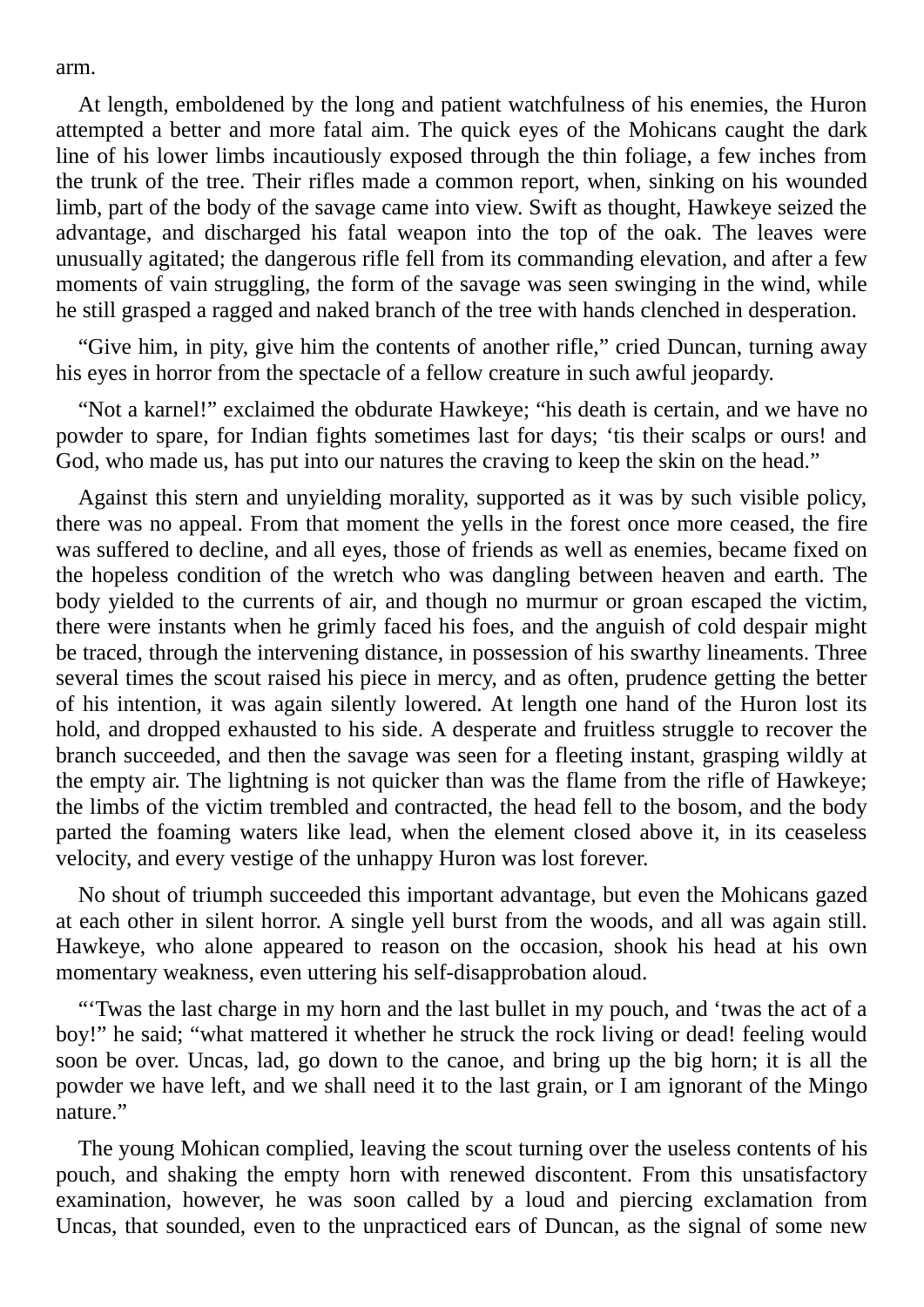and unexpected calamity. Every thought filled with apprehension for the previous treasure he had concealed in the cavern, the young man started to his feet, totally regardless of the hazard he incurred by such an exposure. As if actuated by a common impulse, his movement was imitated by his companions, and, together they rushed down the pass to the friendly chasm, with a rapidity that rendered the scattering fire of their enemies perfectly harmless. The unwonted cry had brought the sisters, together with the wounded David, from their place of refuge; and the whole party, at a single glance, was made acquainted with the nature of the disaster that had disturbed even the practiced stoicism of their youthful Indian protector.

At a short distance from the rock, their little bark was to be seen floating across the eddy, toward the swift current of the river, in a manner which proved that its course was directed by some hidden agent. The instant this unwelcome sight caught the eye of the scout, his rifle was leveled as by instinct, but the barrel gave no answer to the bright sparks of the flint.

"'Tis too late, 'tis too late!" Hawkeye exclaimed, dropping the useless piece in bitter disappointment; "the miscreant has struck the rapid; and had we powder, it could hardly send the lead swifter than he now goes!"

The adventurous Huron raised his head above the shelter of the canoe, and, while it glided swiftly down the stream, he waved his hand, and gave forth the shout, which was the known signal of success. His cry was answered by a yell and a laugh from the woods, as tauntingly exulting as if fifty demons were uttering their blasphemies at the fall of some Christian soul.

"Well may you laugh, ye children of the devil!" said the scout, seating himself on a projection of the rock, and suffering his gun to fall neglected at his feet, "for the three quickest and truest rifles in these woods are no better than so many stalks of mullein, or the last year's horns of a buck!"

"What is to be done?" demanded Duncan, losing the first feeling of disappointment in a more manly desire for exertion; "what will become of us?"

Hawkeye made no other reply than by passing his finger around the crown of his head, in a manner so significant, that none who witnessed the action could mistake its meaning.

"Surely, surely, our case is not so desperate!" exclaimed the youth; "the Hurons are not here; we may make good the caverns, we may oppose their landing."

"With what?" coolly demanded the scout. "The arrows of Uncas, or such tears as women shed! No, no; you are young, and rich, and have friends, and at such an age I know it is hard to die! But," glancing his eyes at the Mohicans, "let us remember we are men without a cross, and let us teach these natives of the forest that white blood can run as freely as red, when the appointed hour is come."

Duncan turned quickly in the direction indicated by the other's eyes, and read a confirmation of his worst apprehensions in the conduct of the Indians. Chingachgook, placing himself in a dignified posture on another fragment of the rock, had already laid aside his knife and tomahawk, and was in the act of taking the eagle's plume from his head, and smoothing the solitary tuft of hair in readiness to perform its last and revolting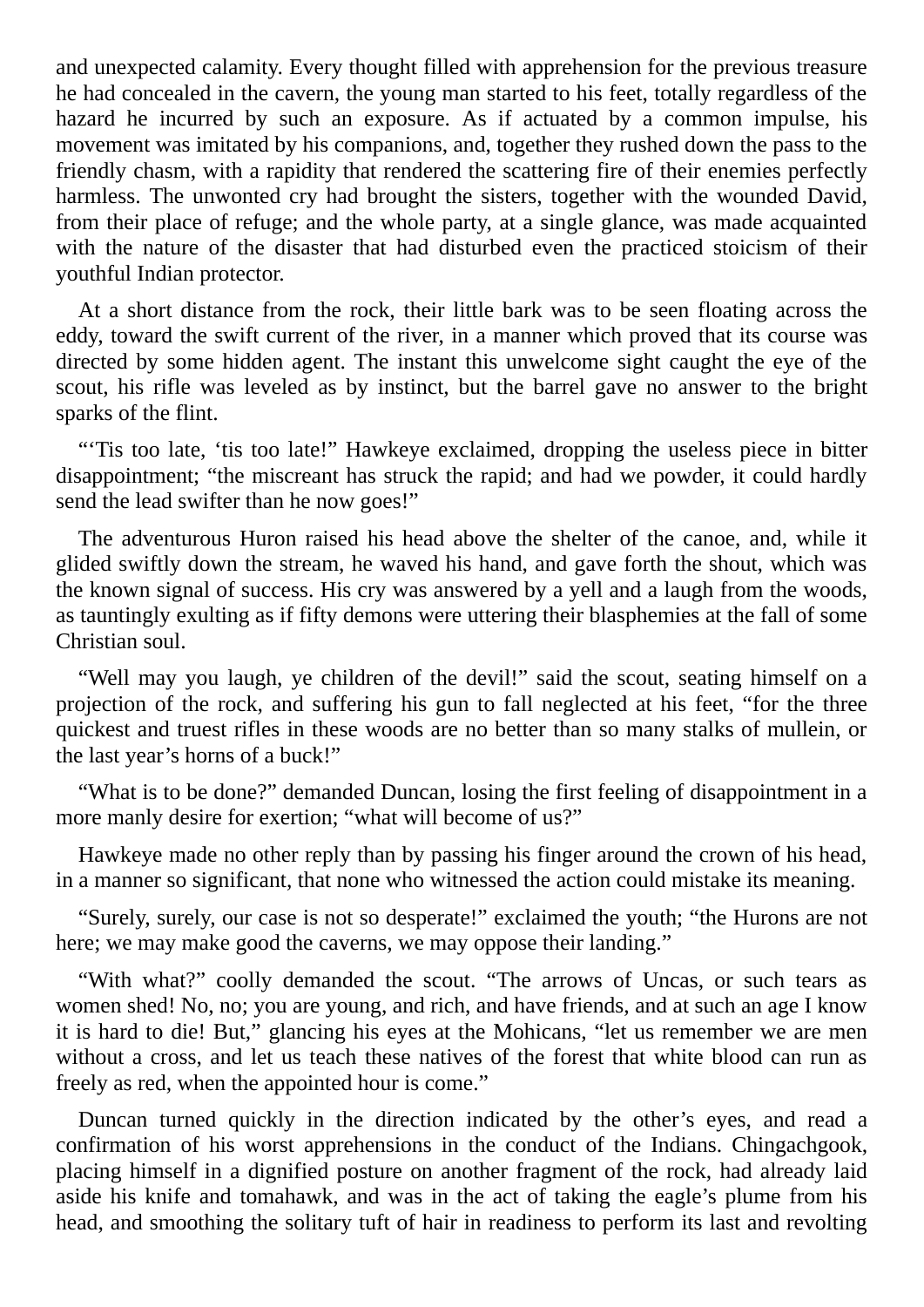office. His countenance was composed, though thoughtful, while his dark, gleaming eyes were gradually losing the fierceness of the combat in an expression better suited to the change he expected momentarily to undergo.

"Our case is not, cannot be so hopeless!" said Duncan; "even at this very moment succor may be at hand. I see no enemies! They have sickened of a struggle in which they risk so much with so little prospect of gain!"

"It may be a minute, or it may be an hour, afore the wily sarpents steal upon us, and it is quite in natur' for them to be lying within hearing at this very moment," said Hawkeye; "but come they will, and in such a fashion as will leave us nothing to hope! Chingachgook"—he spoke in Delaware—"my brother, we have fought our last battle together, and the Maquas will triumph in the death of the sage man of the Mohicans, and of the pale face, whose eyes can make night as day, and level the clouds to the mists of the springs!"

"Let the Mingo women go weep over the slain!" returned the Indian, with characteristic pride and unmoved firmness; "the Great Snake of the Mohicans has coiled himself in their wigwams, and has poisoned their triumph with the wailings of children, whose fathers have not returned! Eleven warriors lie hid from the graves of their tribes since the snows have melted, and none will tell where to find them when the tongue of Chingachgook shall be silent! Let them draw the sharpest knife, and whirl the swiftest tomahawk, for their bitterest enemy is in their hands. Uncas, topmost branch of a noble trunk, call on the cowards to hasten, or their hearts will soften, and they will change to women!"

"They look among the fishes for their dead!" returned the low, soft voice of the youthful chieftain; "the Hurons float with the slimy eels! They drop from the oaks like fruit that is ready to be eaten! and the Delawares laugh!"

"Ay, ay," muttered the scout, who had listened to this peculiar burst of the natives with deep attention; "they have warmed their Indian feelings, and they'll soon provoke the Maquas to give them a speedy end. As for me, who am of the whole blood of the whites, it is befitting that I should die as becomes my color, with no words of scoffing in my mouth, and without bitterness at the heart!"

"Why die at all!" said Cora, advancing from the place where natural horror had, until this moment, held her riveted to the rock; "the path is open on every side; fly, then, to the woods, and call on God for succor. Go, brave men, we owe you too much already; let us no longer involve you in our hapless fortunes!"

"You but little know the craft of the Iroquois, lady, if you judge they have left the path open to the woods!" returned Hawkeye, who, however, immediately added in his simplicity, "the down stream current, it is certain, might soon sweep us beyond the reach of their rifles or the sound of their voices."

"Then try the river. Why linger to add to the number of the victims of our merciless enemies?"

"Why," repeated the scout, looking about him proudly; "because it is better for a man to die at peace with himself than to live haunted by an evil conscience! What answer could we give Munro, when he asked us where and how we left his children?"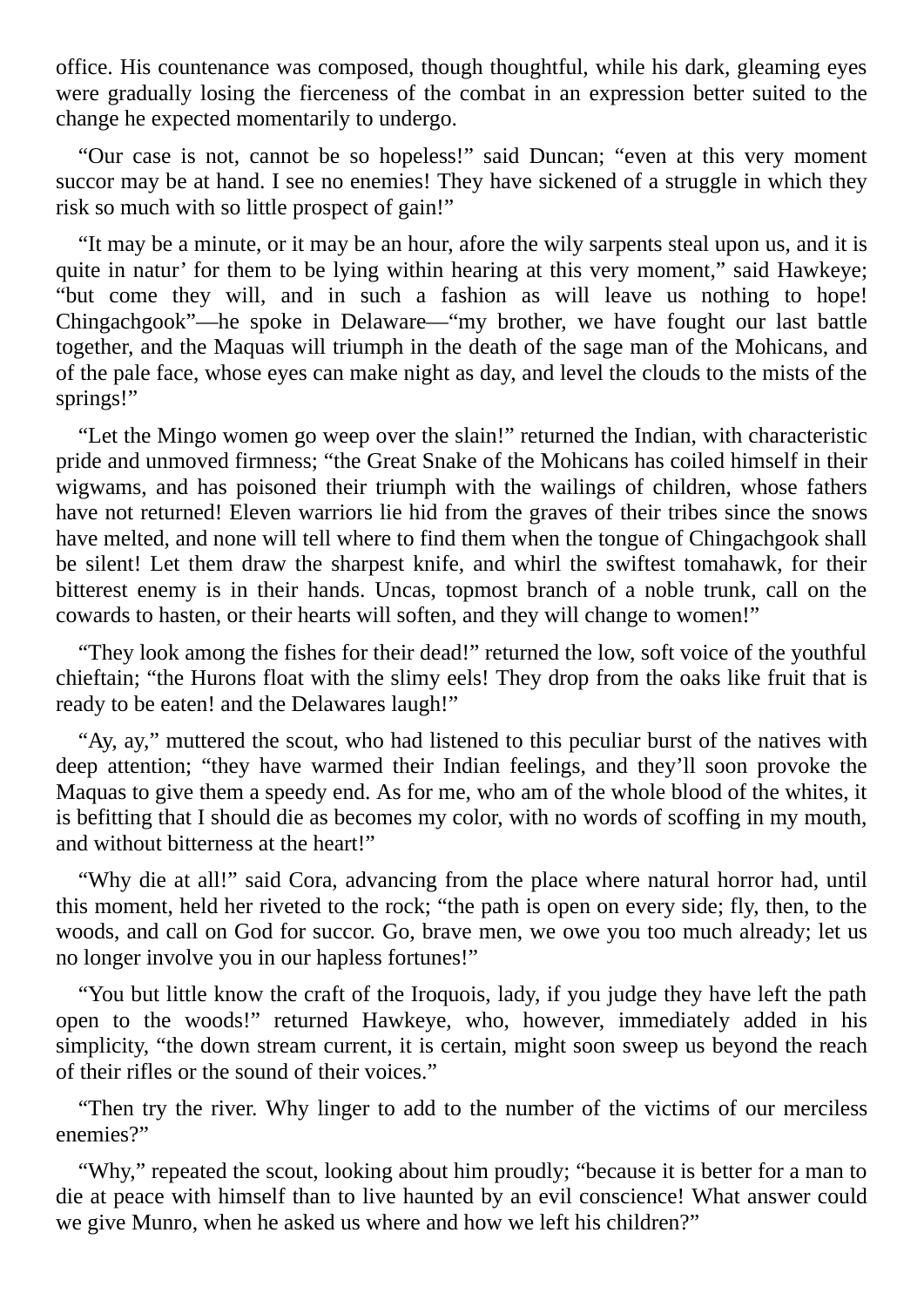"Go to him, and say that you left them with a message to hasten to their aid," returned Cora, advancing nigher to the scout in her generous ardor; "that the Hurons bear them into the northern wilds, but that by vigilance and speed they may yet be rescued; and if, after all, it should please heaven that his assistance come too late, bear to him," she continued, her voice gradually lowering, until it seemed nearly choked, "the love, the blessings, the final prayers of his daughters, and bid him not mourn their early fate, but to look forward with humble confidence to the Christian's goal to meet his children." The hard, weatherbeaten features of the scout began to work, and when she had ended, he dropped his chin to his hand, like a man musing profoundly on the nature of the proposal.

"There is reason in her words!" at length broke from his compressed and trembling lips; "ay, and they bear the spirit of Christianity; what might be right and proper in a red-skin, may be sinful in a man who has not even a cross in blood to plead for his ignorance. Chingachgook! Uncas! hear you the talk of the dark-eyed woman?"

He now spoke in Delaware to his companions, and his address, though calm and deliberate, seemed very decided. The elder Mohican heard with deep gravity, and appeared to ponder on his words, as though he felt the importance of their import. After a moment of hesitation, he waved his hand in assent, and uttered the English word "Good!" with the peculiar emphasis of his people. Then, replacing his knife and tomahawk in his girdle, the warrior moved silently to the edge of the rock which was most concealed from the banks of the river. Here he paused a moment, pointed significantly to the woods below, and saying a few words in his own language, as if indicating his intended route, he dropped into the water, and sank from before the eyes of the witnesses of his movements.

The scout delayed his departure to speak to the generous girl, whose breathing became lighter as she saw the success of her remonstrance.

"Wisdom is sometimes given to the young, as well as to the old," he said; "and what you have spoken is wise, not to call it by a better word. If you are led into the woods, that is such of you as may be spared for awhile, break the twigs on the bushes as you pass, and make the marks of your trail as broad as you can, when, if mortal eyes can see them, depend on having a friend who will follow to the ends of the 'arth afore he desarts you."

He gave Cora an affectionate shake of the hand, lifted his rifle, and after regarding it a moment with melancholy solicitude, laid it carefully aside, and descended to the place where Chingachgook had just disappeared. For an instant he hung suspended by the rock, and looking about him, with a countenance of peculiar care, he added bitterly, "Had the powder held out, this disgrace could never have befallen!" then, loosening his hold, the water closed above his head, and he also became lost to view.

All eyes now were turned on Uncas, who stood leaning against the ragged rock, in immovable composure. After waiting a short time, Cora pointed down the river, and said:

"Your friends have not been seen, and are now, most probably, in safety. Is it not time for you to follow?"

"Uncas will stay," the young Mohican calmly answered in English.

"To increase the horror of our capture, and to diminish the chances of our release! Go, generous young man," Cora continued, lowering her eyes under the gaze of the Mohican,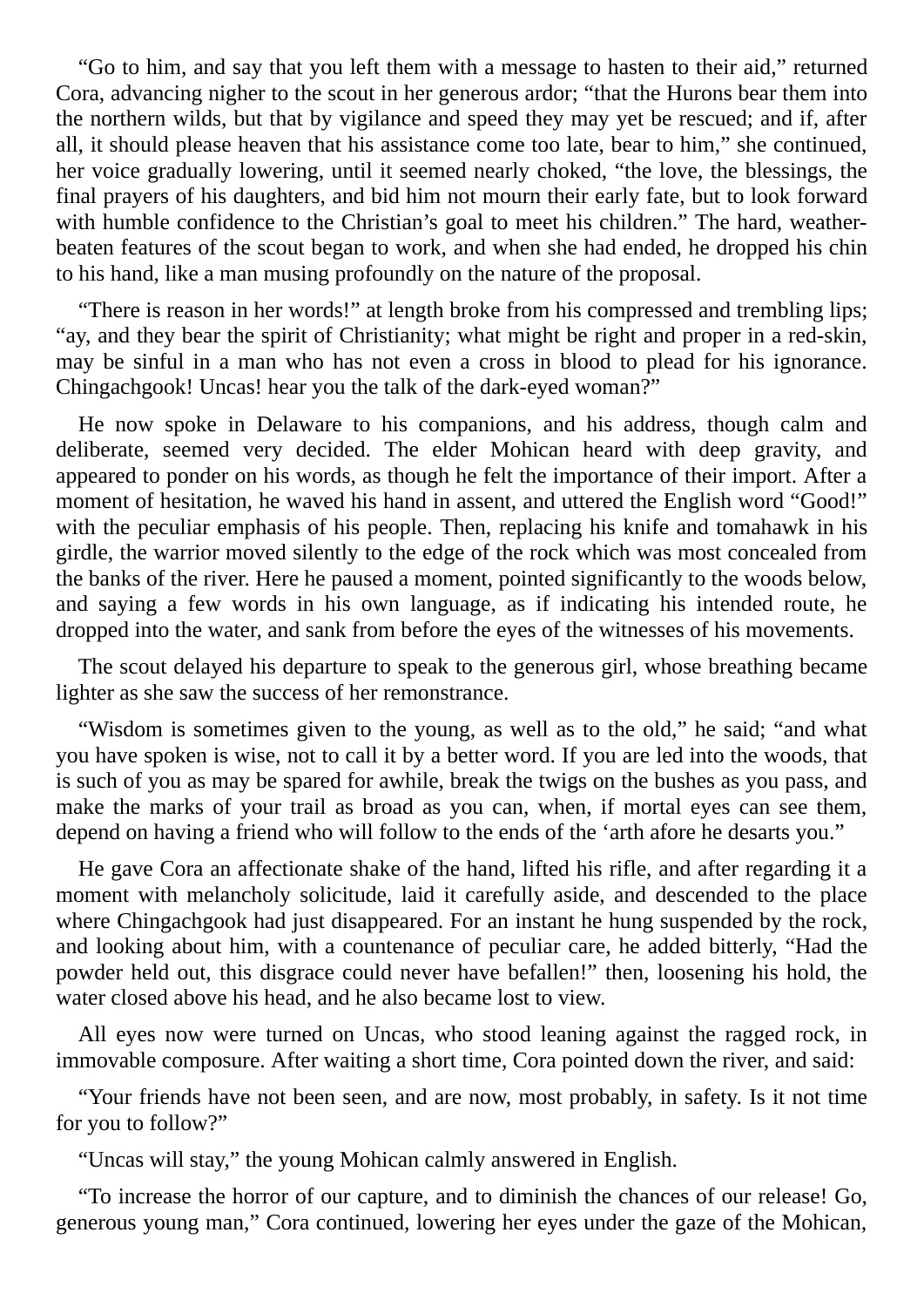and perhaps, with an intuitive consciousness of her power; "go to my father, as I have said, and be the most confidential of my messengers. Tell him to trust you with the means to buy the freedom of his daughters. Go! 'tis my wish, 'tis my prayer, that you will go!"

The settled, calm look of the young chief changed to an expression of gloom, but he no longer hesitated. With a noiseless step he crossed the rock, and dropped into the troubled stream. Hardly a breath was drawn by those he left behind, until they caught a glimpse of his head emerging for air, far down the current, when he again sank, and was seen no more.

These sudden and apparently successful experiments had all taken place in a few minutes of that time which had now become so precious. After a last look at Uncas, Cora turned and with a quivering lip, addressed herself to Heyward:

"I have heard of your boasted skill in the water, too, Duncan," she said; "follow, then, the wise example set you by these simple and faithful beings."

"Is such the faith that Cora Munro would exact from her protector?" said the young man, smiling mournfully, but with bitterness.

"This is not a time for idle subtleties and false opinions," she answered; "but a moment when every duty should be equally considered. To us you can be of no further service here, but your precious life may be saved for other and nearer friends."

He made no reply, though his eye fell wistfully on the beautiful form of Alice, who was clinging to his arm with the dependency of an infant.

"Consider," continued Cora, after a pause, during which she seemed to struggle with a pang even more acute than any that her fears had excited, "that the worst to us can be but death; a tribute that all must pay at the good time of God's appointment."

"There are evils worse than death," said Duncan, speaking hoarsely, and as if fretful at her importunity, "but which the presence of one who would die in your behalf may avert."

Cora ceased her entreaties; and veiling her face in her shawl, drew the nearly insensible Alice after her into the deepest recess of the inner cavern.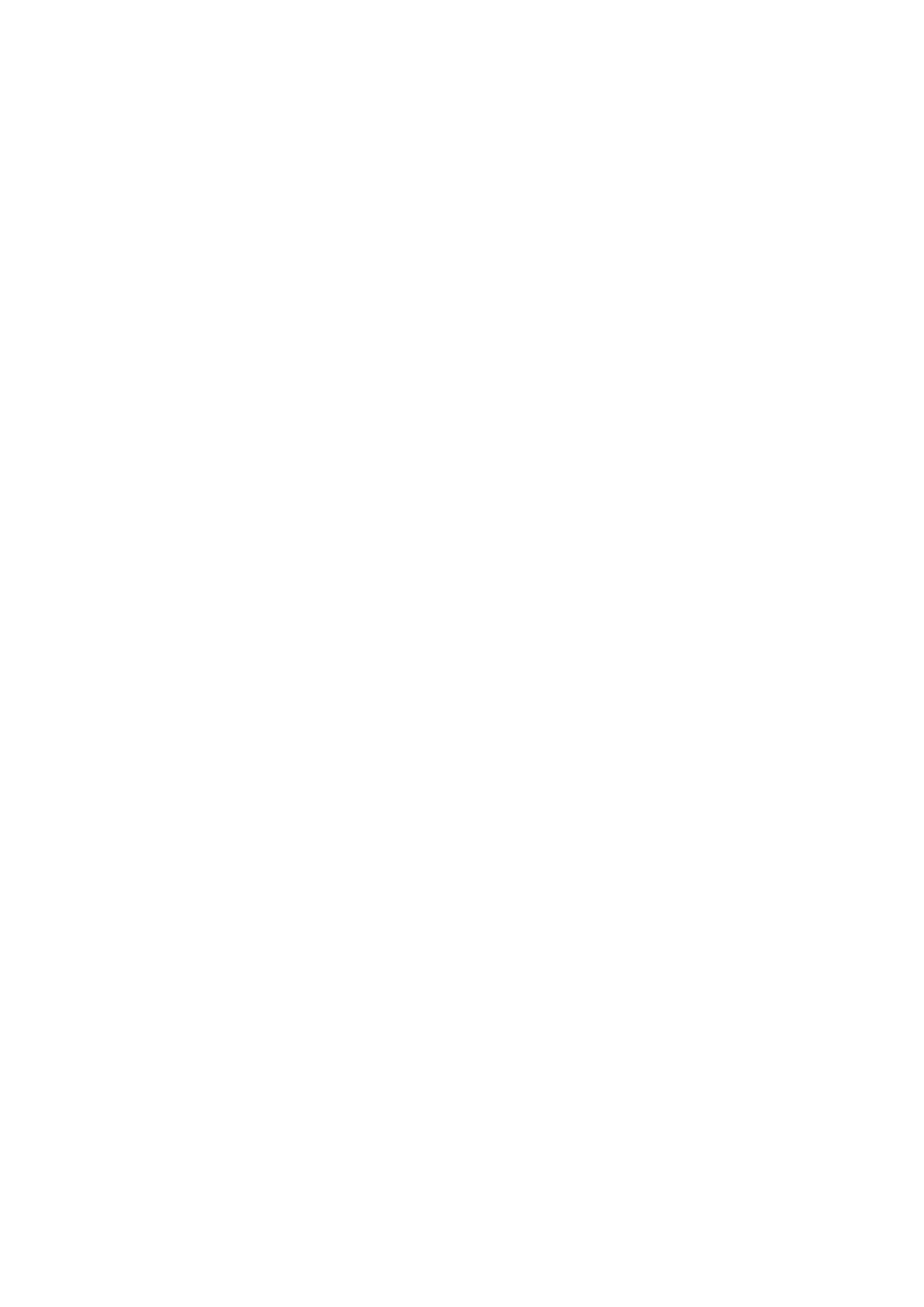## **CHAPTER 9**

"Be gay securely; Dispel, my fair, with smiles, the tim'rous clouds, That hang on thy clear brow."—Death of Agrippina

The sudden and almost magical change, from the stirring incidents of the combat to the stillness that now reigned around him, acted on the heated imagination of Heyward like some exciting dream. While all the images and events he had witnessed remained deeply impressed on his memory, he felt a difficulty in persuading him of their truth. Still ignorant of the fate of those who had trusted to the aid of the swift current, he at first listened intently to any signal or sounds of alarm, which might announce the good or evil fortune of their hazardous undertaking. His attention was, however, bestowed in vain; for with the disappearance of Uncas, every sign of the adventurers had been lost, leaving him in total uncertainty of their fate.

In a moment of such painful doubt, Duncan did not hesitate to look around him, without consulting that protection from the rocks which just before had been so necessary to his safety. Every effort, however, to detect the least evidence of the approach of their hidden enemies was as fruitless as the inquiry after his late companions. The wooded banks of the river seemed again deserted by everything possessing animal life. The uproar which had so lately echoed through the vaults of the forest was gone, leaving the rush of the waters to swell and sink on the currents of the air, in the unmingled sweetness of nature. A fishhawk, which, secure on the topmost branches of a dead pine, had been a distant spectator of the fray, now swooped from his high and ragged perch, and soared, in wide sweeps, above his prey; while a jay, whose noisy voice had been stilled by the hoarser cries of the savages, ventured again to open his discordant throat, as though once more in undisturbed possession of his wild domains. Duncan caught from these natural accompaniments of the solitary scene a glimmering of hope; and he began to rally his faculties to renewed exertions, with something like a reviving confidence of success.

"The Hurons are not to be seen," he said, addressing David, who had by no means recovered from the effects of the stunning blow he had received; "let us conceal ourselves in the cavern, and trust the rest to Providence."

"I remember to have united with two comely maidens, in lifting up our voices in praise and thanksgiving," returned the bewildered singing-master; "since which time I have been visited by a heavy judgment for my sins. I have been mocked with the likeness of sleep, while sounds of discord have rent my ears, such as might manifest the fullness of time, and that nature had forgotten her harmony."

"Poor fellow! thine own period was, in truth, near its accomplishment! But arouse, and come with me; I will lead you where all other sounds but those of your own psalmody shall be excluded."

"There is melody in the fall of the cataract, and the rushing of many waters is sweet to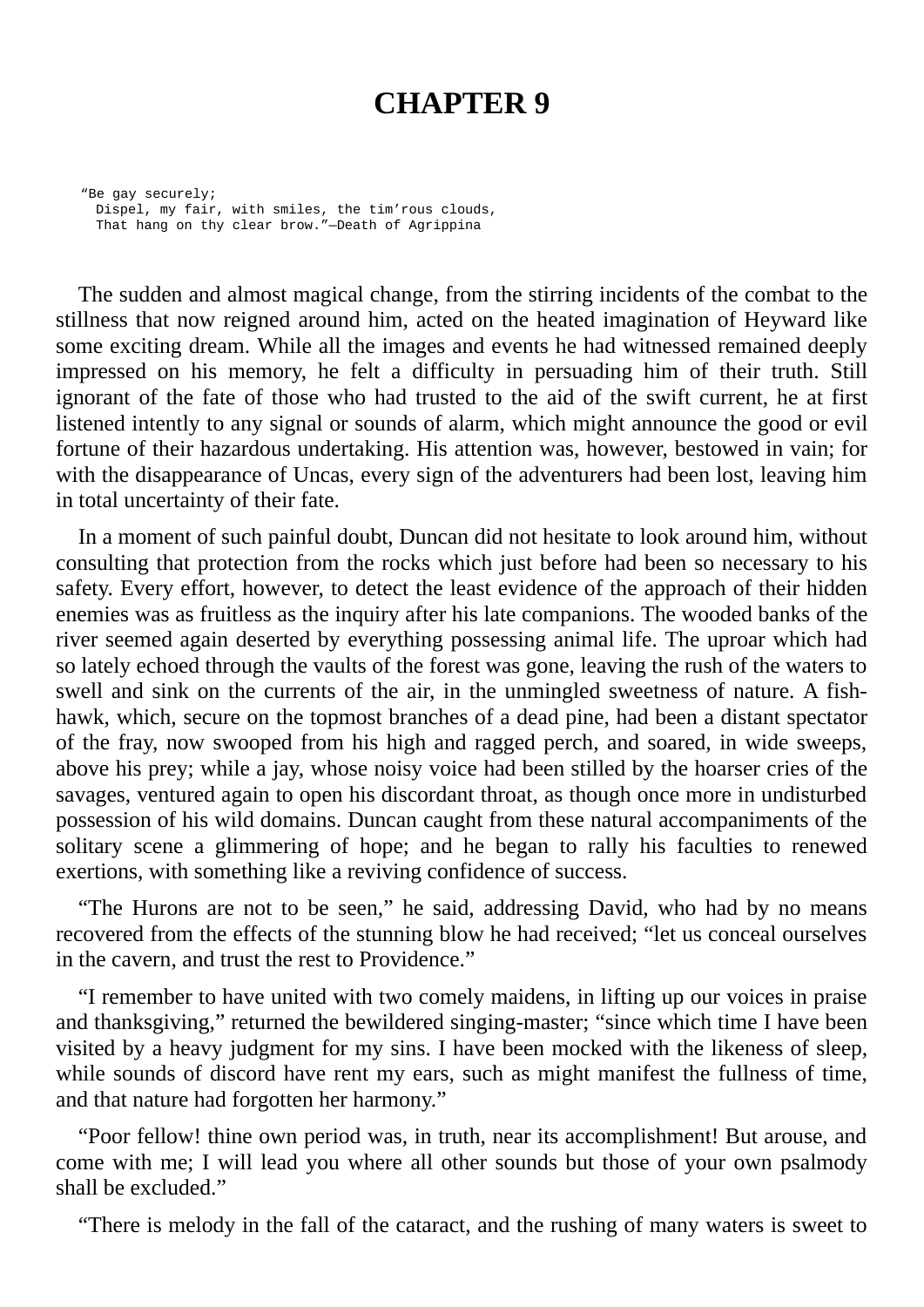the senses!" said David, pressing his hand confusedly on his brow. "Is not the air yet filled with shrieks and cries, as though the departed spirits of the damned—"

"Not now, not now," interrupted the impatient Heyward, "they have ceased, and they who raised them, I trust in God, they are gone, too! everything but the water is still and at peace; in, then, where you may create those sounds you love so well to hear."

David smiled sadly, though not without a momentary gleam of pleasure, at this allusion to his beloved vocation. He no longer hesitated to be led to a spot which promised such unalloyed gratification to his wearied senses; and leaning on the arm of his companion, he entered the narrow mouth of the cave. Duncan seized a pile of the sassafras, which he drew before the passage, studiously concealing every appearance of an aperture. Within this fragile barrier he arranged the blankets abandoned by the foresters, darkening the inner extremity of the cavern, while its outer received a chastened light from the narrow ravine, through which one arm of the river rushed to form the junction with its sister branch a few rods below.

"I like not the principle of the natives, which teaches them to submit without a struggle, in emergencies that appear desperate," he said, while busied in this employment; "our own maxim, which says, 'while life remains there is hope', is more consoling, and better suited to a soldier's temperament. To you, Cora, I will urge no words of idle encouragement; your own fortitude and undisturbed reason will teach you all that may become your sex; but cannot we dry the tears of that trembling weeper on your bosom?"

"I am calmer, Duncan," said Alice, raising herself from the arms of her sister, and forcing an appearance of composure through her tears; "much calmer, now. Surely, in this hidden spot we are safe, we are secret, free from injury; we will hope everything from those generous men who have risked so much already in our behalf."

"Now does our gentle Alice speak like a daughter of Munro!" said Heyward, pausing to press her hand as he passed toward the outer entrance of the cavern. "With two such examples of courage before him, a man would be ashamed to prove other than a hero." He then seated himself in the center of the cavern, grasping his remaining pistol with a hand convulsively clenched, while his contracted and frowning eye announced the sullen desperation of his purpose. "The Hurons, if they come, may not gain our position so easily as they think," he slowly muttered; and propping his head back against the rock, he seemed to await the result in patience, though his gaze was unceasingly bent on the open avenue to their place of retreat.

With the last sound of his voice, a deep, a long, and almost breathless silence succeeded. The fresh air of the morning had penetrated the recess, and its influence was gradually felt on the spirits of its inmates. As minute after minute passed by, leaving them in undisturbed security, the insinuating feeling of hope was gradually gaining possession of every bosom, though each one felt reluctant to give utterance to expectations that the next moment might so fearfully destroy.

David alone formed an exception to these varying emotions. A gleam of light from the opening crossed his wan countenance, and fell upon the pages of the little volume, whose leaves he was again occupied in turning, as if searching for some song more fitted to their condition than any that had yet met their eye. He was, most probably, acting all this time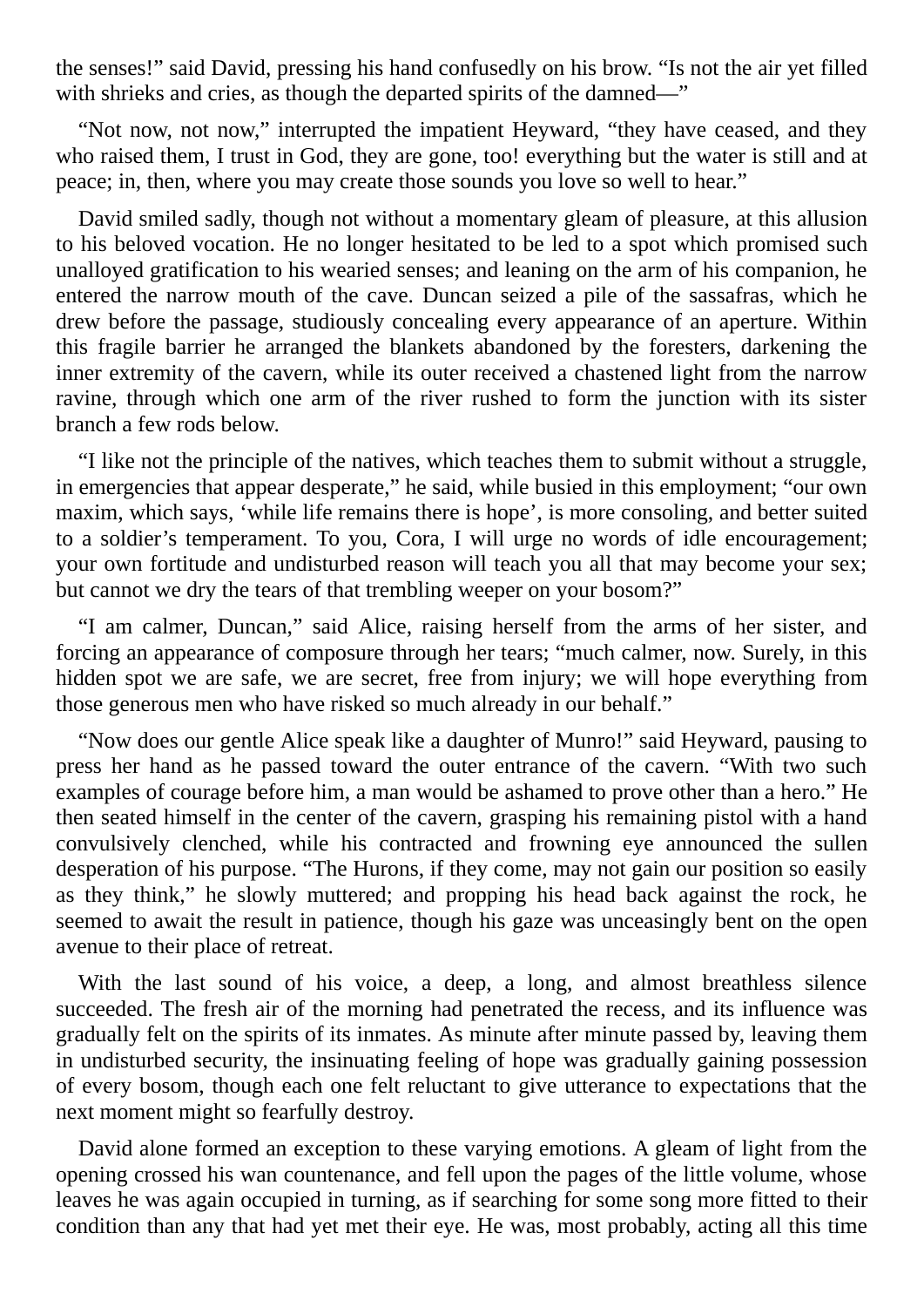under a confused recollection of the promised consolation of Duncan. At length, it would seem, his patient industry found its reward; for, without explanation or apology, he pronounced aloud the words "Isle of Wight," drew a long, sweet sound from his pitchpipe, and then ran through the preliminary modulations of the air whose name he had just mentioned, with the sweeter tones of his own musical voice.

"May not this prove dangerous?" asked Cora, glancing her dark eye at Major Heyward.

"Poor fellow! his voice is too feeble to be heard above the din of the falls," was the answer; "beside, the cavern will prove his friend. Let him indulge his passions since it may be done without hazard."

"Isle of Wight!" repeated David, looking about him with that dignity with which he had long been wont to silence the whispering echoes of his school; "'tis a brave tune, and set to solemn words! let it be sung with meet respect!"

After allowing a moment of stillness to enforce his discipline, the voice of the singer was heard, in low, murmuring syllables, gradually stealing on the ear, until it filled the narrow vault with sounds rendered trebly thrilling by the feeble and tremulous utterance produced by his debility. The melody, which no weakness could destroy, gradually wrought its sweet influence on the senses of those who heard it. It even prevailed over the miserable travesty of the song of David which the singer had selected from a volume of similar effusions, and caused the sense to be forgotten in the insinuating harmony of the sounds. Alice unconsciously dried her tears, and bent her melting eyes on the pallid features of Gamut, with an expression of chastened delight that she neither affected or wished to conceal. Cora bestowed an approving smile on the pious efforts of the namesake of the Jewish prince, and Heyward soon turned his steady, stern look from the outlet of the cavern, to fasten it, with a milder character, on the face of David, or to meet the wandering beams which at moments strayed from the humid eyes of Alice. The open sympathy of the listeners stirred the spirit of the votary of music, whose voice regained its richness and volume, without losing that touching softness which proved its secret charm. Exerting his renovated powers to their utmost, he was yet filling the arches of the cave with long and full tones, when a yell burst into the air without, that instantly stilled his pious strains, choking his voice suddenly, as though his heart had literally bounded into the passage of his throat.

"We are lost!" exclaimed Alice, throwing herself into the arms of Cora.

"Not yet, not yet," returned the agitated but undaunted Heyward: "the sound came from the center of the island, and it has been produced by the sight of their dead companions. We are not yet discovered, and there is still hope."

Faint and almost despairing as was the prospect of escape, the words of Duncan were not thrown away, for it awakened the powers of the sisters in such a manner that they awaited the results in silence. A second yell soon followed the first, when a rush of voices was heard pouring down the island, from its upper to its lower extremity, until they reached the naked rock above the caverns, where, after a shout of savage triumph, the air continued full of horrible cries and screams, such as man alone can utter, and he only when in a state of the fiercest barbarity.

The sounds quickly spread around them in every direction. Some called to their fellows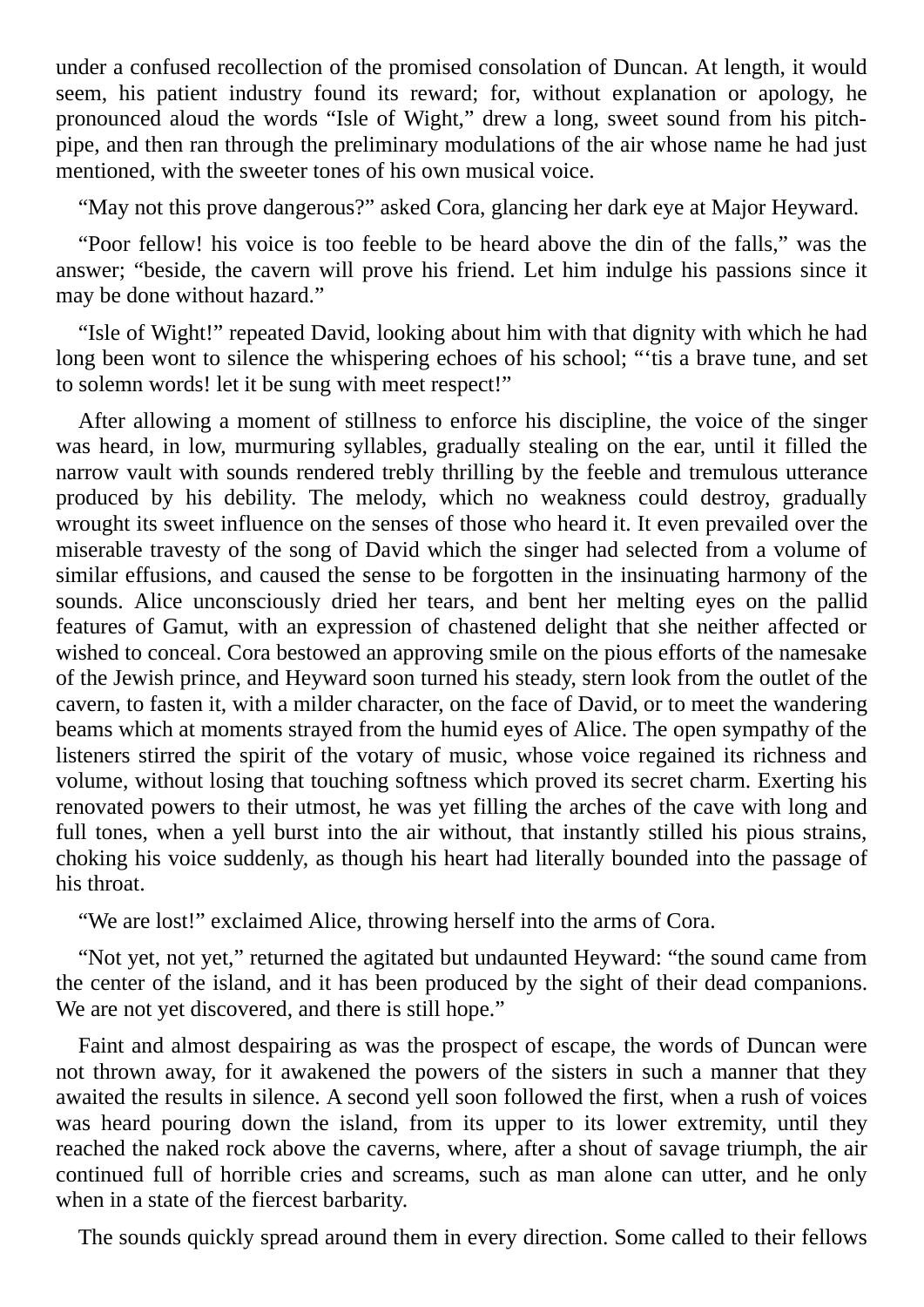from the water's edge, and were answered from the heights above. Cries were heard in the startling vicinity of the chasm between the two caves, which mingled with hoarser yells that arose out of the abyss of the deep ravine. In short, so rapidly had the savage sounds diffused themselves over the barren rock, that it was not difficult for the anxious listeners to imagine they could be heard beneath, as in truth they were above on every side of them.

In the midst of this tumult, a triumphant yell was raised within a few yards of the hidden entrance to the cave. Heyward abandoned every hope, with the belief it was the signal that they were discovered. Again the impression passed away, as he heard the voices collect near the spot where the white man had so reluctantly abandoned his rifle. Amid the jargon of Indian dialects that he now plainly heard, it was easy to distinguish not only words, but sentences, in the patois of the Canadas. A burst of voices had shouted simultaneously, "La Longue Carabine!" causing the opposite woods to re-echo with a name which, Heyward well remembered, had been given by his enemies to a celebrated hunter and scout of the English camp, and who, he now learned for the first time, had been his late companion.

"La Longue Carabine! La Longue Carabine!" passed from mouth to mouth, until the whole band appeared to be collected around a trophy which would seem to announce the death of its formidable owner. After a vociferous consultation, which was, at times, deafened by bursts of savage joy, they again separated, filling the air with the name of a foe, whose body, Heywood could collect from their expressions, they hoped to find concealed in some crevice of the island.

"Now," he whispered to the trembling sisters, "now is the moment of uncertainty! if our place of retreat escape this scrutiny, we are still safe! In every event, we are assured, by what has fallen from our enemies, that our friends have escaped, and in two short hours we may look for succor from Webb."

There were now a few minutes of fearful stillness, during which Heyward well knew that the savages conducted their search with greater vigilance and method. More than once he could distinguish their footsteps, as they brushed the sassafras, causing the faded leaves to rustle, and the branches to snap. At length, the pile yielded a little, a corner of a blanket fell, and a faint ray of light gleamed into the inner part of the cave. Cora folded Alice to her bosom in agony, and Duncan sprang to his feet. A shout was at that moment heard, as if issuing from the center of the rock, announcing that the neighboring cavern had at length been entered. In a minute, the number and loudness of the voices indicated that the whole party was collected in and around that secret place.

As the inner passages to the two caves were so close to each other, Duncan, believing that escape was no longer possible, passed David and the sisters, to place himself between the latter and the first onset of the terrible meeting. Grown desperate by his situation, he drew nigh the slight barrier which separated him only by a few feet from his relentless pursuers, and placing his face to the casual opening, he even looked out with a sort of desperate indifference, on their movements.

Within reach of his arm was the brawny shoulder of a gigantic Indian, whose deep and authoritative voice appeared to give directions to the proceedings of his fellows. Beyond him again, Duncan could look into the vault opposite, which was filled with savages,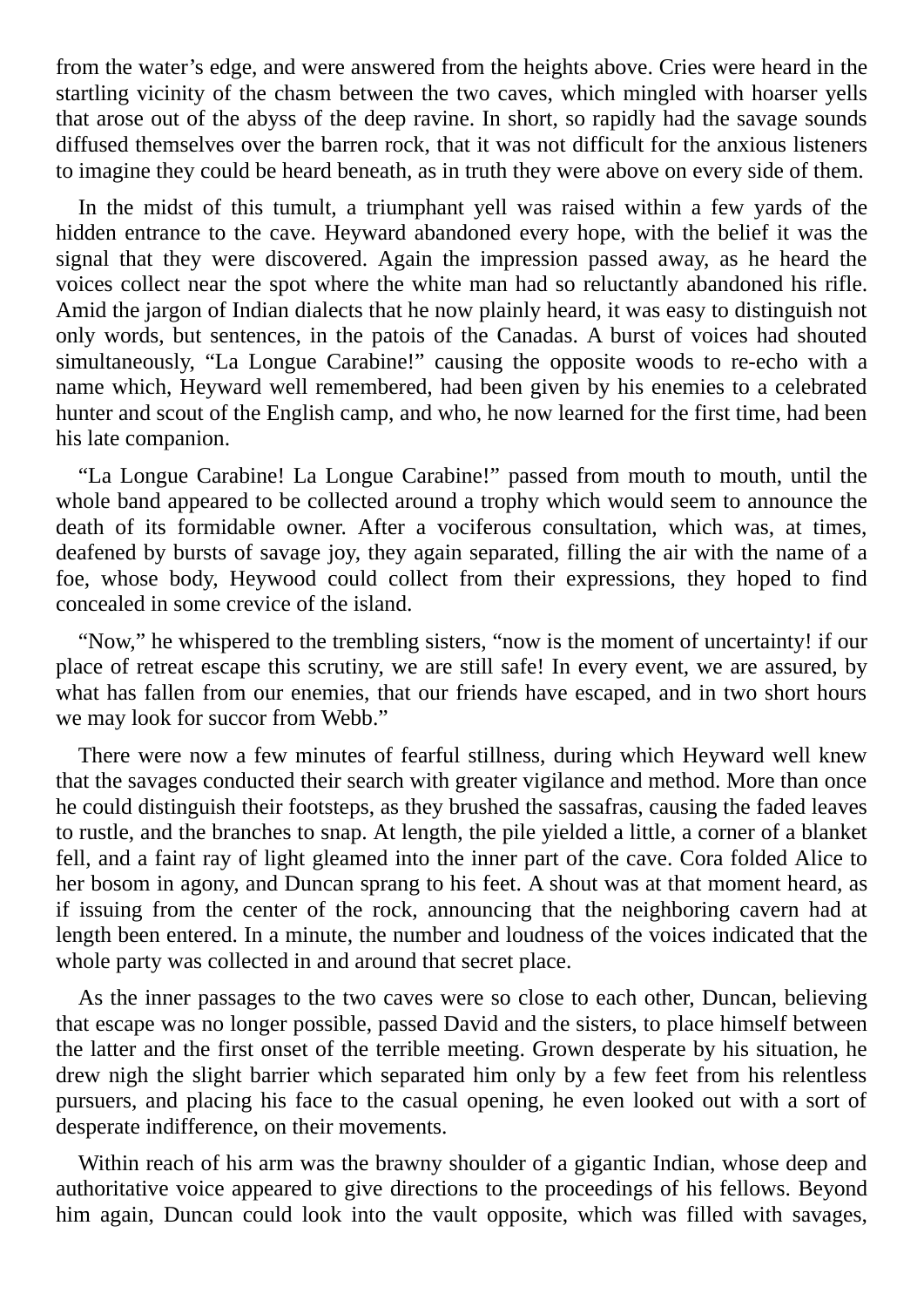upturning and rifling the humble furniture of the scout. The wound of David had dyed the leaves of sassafras with a color that the native well knew as anticipating the season. Over this sign of their success, they sent up a howl, like an opening from so many hounds who had recovered a lost trail. After this yell of victory, they tore up the fragrant bed of the cavern, and bore the branches into the chasm, scattering the boughs, as if they suspected them of concealing the person of the man they had so long hated and feared. One fierce and wild-looking warrior approached the chief, bearing a load of the brush, and pointing exultingly to the deep red stains with which it was sprinkled, uttered his joy in Indian yells, whose meaning Heyward was only enabled to comprehend by the frequent repetition of the name "La Longue Carabine!" When his triumph had ceased, he cast the brush on the slight heap Duncan had made before the entrance of the second cavern, and closed the view. His example was followed by others, who, as they drew the branches from the cave of the scout, threw them into one pile, adding, unconsciously, to the security of those they sought. The very slightness of the defense was its chief merit, for no one thought of disturbing a mass of brush, which all of them believed, in that moment of hurry and confusion, had been accidentally raised by the hands of their own party.

As the blankets yielded before the outward pressure, and the branches settled in the fissure of the rock by their own weight, forming a compact body, Duncan once more breathed freely. With a light step and lighter heart, he returned to the center of the cave, and took the place he had left, where he could command a view of the opening next the river. While he was in the act of making this movement, the Indians, as if changing their purpose by a common impulse, broke away from the chasm in a body, and were heard rushing up the island again, toward the point whence they had originally descended. Here another wailing cry betrayed that they were again collected around the bodies of their dead comrades.

Duncan now ventured to look at his companions; for, during the most critical moments of their danger, he had been apprehensive that the anxiety of his countenance might communicate some additional alarm to those who were so little able to sustain it.

"They are gone, Cora!" he whispered; "Alice, they are returned whence they came, and we are saved! To Heaven, that has alone delivered us from the grasp of so merciless an enemy, be all the praise!"

"Then to Heaven will I return my thanks!" exclaimed the younger sister, rising from the encircling arm of Cora, and casting herself with enthusiastic gratitude on the naked rock; "to that Heaven who has spared the tears of a gray-headed father; has saved the lives of those I so much love."

Both Heyward and the more temperate Cora witnessed the act of involuntary emotion with powerful sympathy, the former secretly believing that piety had never worn a form so lovely as it had now assumed in the youthful person of Alice. Her eyes were radiant with the glow of grateful feelings; the flush of her beauty was again seated on her cheeks, and her whole soul seemed ready and anxious to pour out its thanksgivings through the medium of her eloquent features. But when her lips moved, the words they should have uttered appeared frozen by some new and sudden chill. Her bloom gave place to the paleness of death; her soft and melting eyes grew hard, and seemed contracting with horror; while those hands, which she had raised, clasped in each other, toward heaven,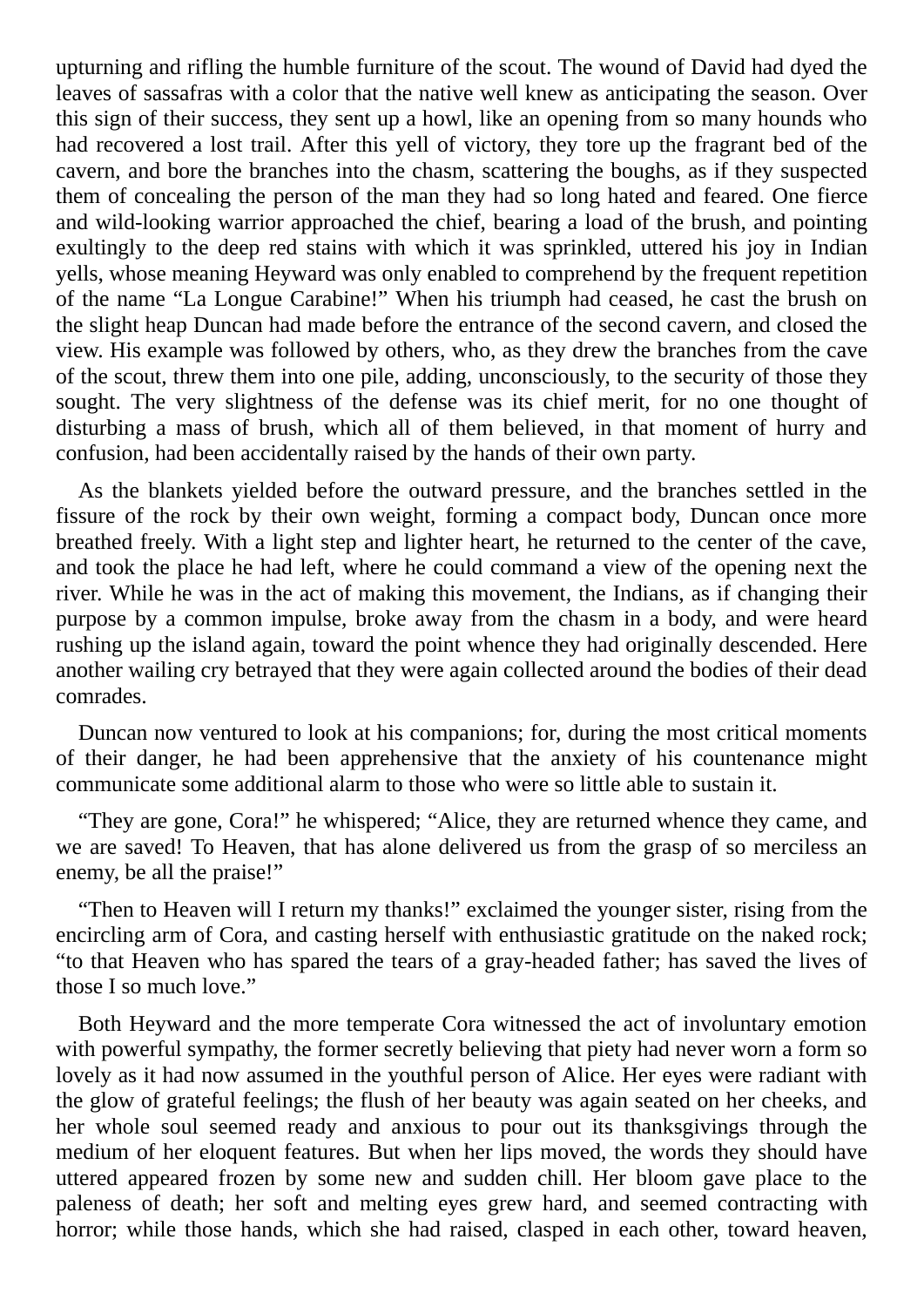dropped in horizontal lines before her, the fingers pointed forward in convulsed motion. Heyward turned the instant she gave a direction to his suspicions, and peering just above the ledge which formed the threshold of the open outlet of the cavern, he beheld the malignant, fierce and savage features of Le Renard Subtil.

In that moment of surprise, the self-possession of Heyward did not desert him. He observed by the vacant expression of the Indian's countenance, that his eye, accustomed to the open air had not yet been able to penetrate the dusky light which pervaded the depth of the cavern. He had even thought of retreating beyond a curvature in the natural wall, which might still conceal him and his companions, when by the sudden gleam of intelligence that shot across the features of the savage, he saw it was too late, and that they were betrayed.

The look of exultation and brutal triumph which announced this terrible truth was irresistibly irritating. Forgetful of everything but the impulses of his hot blood, Duncan leveled his pistol and fired. The report of the weapon made the cavern bellow like an eruption from a volcano; and when the smoke it vomited had been driven away before the current of air which issued from the ravine the place so lately occupied by the features of his treacherous guide was vacant. Rushing to the outlet, Heyward caught a glimpse of his dark figure stealing around a low and narrow ledge, which soon hid him entirely from sight.

Among the savages a frightful stillness succeeded the explosion, which had just been heard bursting from the bowels of the rock. But when Le Renard raised his voice in a long and intelligible whoop, it was answered by a spontaneous yell from the mouth of every Indian within hearing of the sound.

The clamorous noises again rushed down the island; and before Duncan had time to recover from the shock, his feeble barrier of brush was scattered to the winds, the cavern was entered at both its extremities, and he and his companions were dragged from their shelter and borne into the day, where they stood surrounded by the whole band of the triumphant Hurons.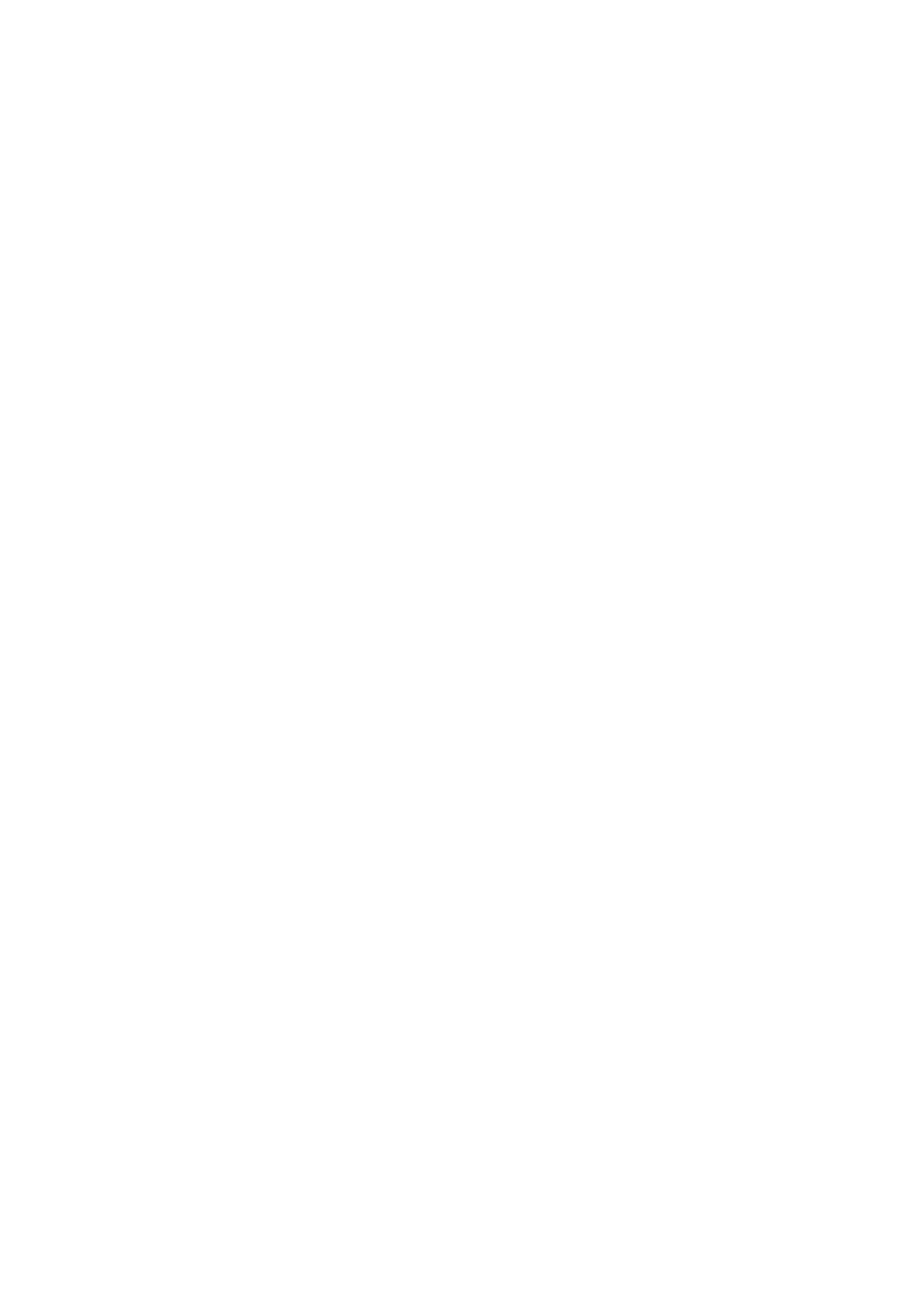## **CHAPTER 10**

"I fear we shall outsleep the coming morn As much as we this night have overwatched!" —Midsummer Night's Dream

The instant the shock of this sudden misfortune had abated, Duncan began to make his observations on the appearance and proceedings of their captors. Contrary to the usages of the natives in the wantonness of their success they had respected, not only the persons of the trembling sisters, but his own. The rich ornaments of his military attire had indeed been repeatedly handled by different individuals of the tribes with eyes expressing a savage longing to possess the baubles; but before the customary violence could be resorted to, a mandate in the authoritative voice of the large warrior, already mentioned, stayed the uplifted hand, and convinced Heyward that they were to be reserved for some object of particular moment.

While, however, these manifestations of weakness were exhibited by the young and vain of the party, the more experienced warriors continued their search throughout both caverns, with an activity that denoted they were far from being satisfied with those fruits of their conquest which had already been brought to light. Unable to discover any new victim, these diligent workers of vengeance soon approached their male prisoners, pronouncing the name "La Longue Carabine," with a fierceness that could not be easily mistaken. Duncan affected not to comprehend the meaning of their repeated and violent interrogatories, while his companion was spared the effort of a similar deception by his ignorance of French. Wearied at length by their importunities, and apprehensive of irritating his captors by too stubborn a silence, the former looked about him in quest of Magua, who might interpret his answers to questions which were at each moment becoming more earnest and threatening.

The conduct of this savage had formed a solitary exception to that of all his fellows. While the others were busily occupied in seeking to gratify their childish passion for finery, by plundering even the miserable effects of the scout, or had been searching with such bloodthirsty vengeance in their looks for their absent owner, Le Renard had stood at a little distance from the prisoners, with a demeanor so quiet and satisfied, as to betray that he had already effected the grand purpose of his treachery. When the eyes of Heyward first met those of his recent guide, he turned them away in horror at the sinister though calm look he encountered. Conquering his disgust, however, he was able, with an averted face, to address his successful enemy.

"Le Renard Subtil is too much of a warrior," said the reluctant Heyward, "to refuse telling an unarmed man what his conquerors say."

"They ask for the hunter who knows the paths through the woods," returned Magua, in his broken English, laying his hand, at the same time, with a ferocious smile, on the bundle of leaves with which a wound on his own shoulder was bandaged. "'La Longue Carabine'! His rifle is good, and his eye never shut; but, like the short gun of the white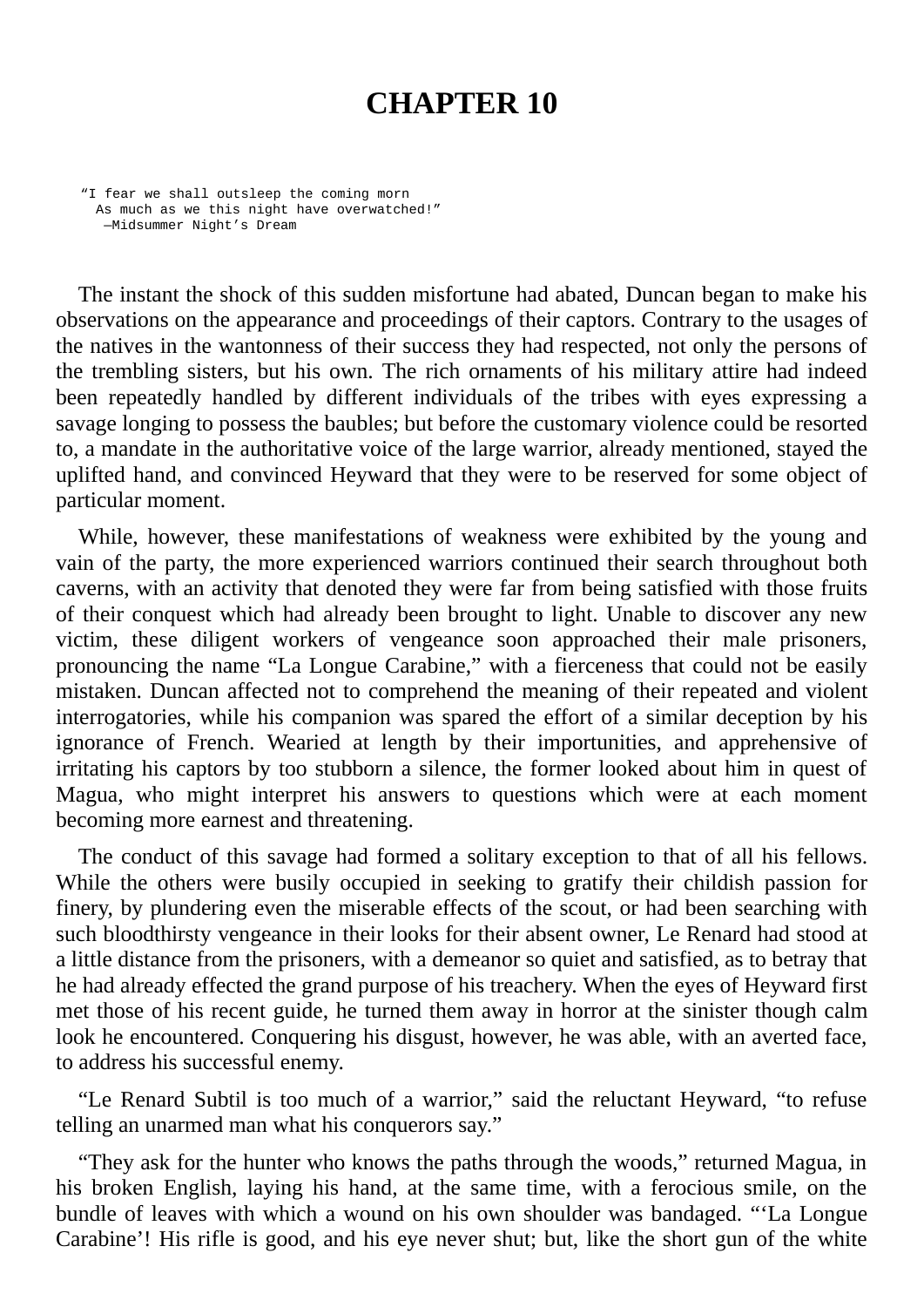chief, it is nothing against the life of Le Subtil."

"Le Renard is too brave to remember the hurts received in war, or the hands that gave them."

"Was it war, when the tired Indian rested at the sugartree to taste his corn! who filled the bushes with creeping enemies! who drew the knife, whose tongue was peace, while his heart was colored with blood! Did Magua say that the hatchet was out of the ground, and that his hand had dug it up?"

As Duncan dared not retort upon his accuser by reminding him of his own premeditated treachery, and disdained to deprecate his resentment by any words of apology, he remained silent. Magua seemed also content to rest the controversy as well as all further communication there, for he resumed the leaning attitude against the rock from which, in momentary energy, he had arisen. But the cry of "La Longue Carabine" was renewed the instant the impatient savages perceived that the short dialogue was ended.

"You hear," said Magua, with stubborn indifference: "the red Hurons call for the life of 'The Long Rifle', or they will have the blood of him that keep him hid!"

"He is gone—escaped; he is far beyond their reach."

Renard smiled with cold contempt, as he answered:

"When the white man dies, he thinks he is at peace; but the red men know how to torture even the ghosts of their enemies. Where is his body? Let the Hurons see his scalp."

"He is not dead, but escaped."

Magua shook his head incredulously.

"Is he a bird, to spread his wings; or is he a fish, to swim without air! The white chief read in his books, and he believes the Hurons are fools!"

"Though no fish, 'The Long Rifle' can swim. He floated down the stream when the powder was all burned, and when the eyes of the Hurons were behind a cloud."

"And why did the white chief stay?" demanded the still incredulous Indian. "Is he a stone that goes to the bottom, or does the scalp burn his head?"

"That I am not stone, your dead comrade, who fell into the falls, might answer, were the life still in him," said the provoked young man, using, in his anger, that boastful language which was most likely to excite the admiration of an Indian. "The white man thinks none but cowards desert their women."

Magua muttered a few words, inaudibly, between his teeth, before he continued, aloud:

"Can the Delawares swim, too, as well as crawl in the bushes? Where is 'Le Gros Serpent'?"

Duncan, who perceived by the use of these Canadian appellations, that his late companions were much better known to his enemies than to himself, answered, reluctantly: "He also is gone down with the water."

"'Le Cerf Agile' is not here?"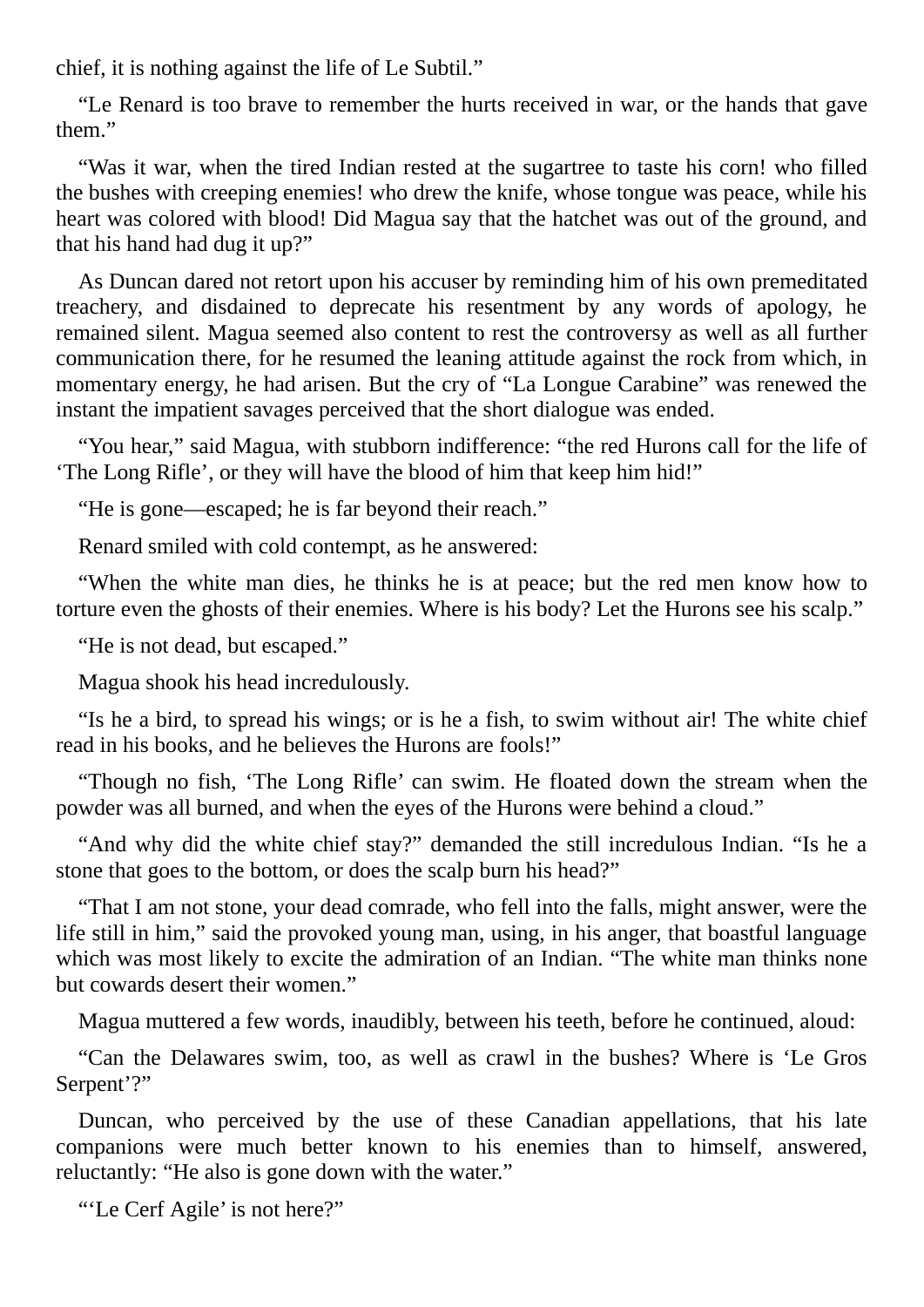"I know not whom you call 'The Nimble Deer'," said Duncan gladly profiting by any excuse to create delay.

"Uncas," returned Magua, pronouncing the Delaware name with even greater difficulty than he spoke his English words. "'Bounding Elk' is what the white man says, when he calls to the young Mohican."

"Here is some confusion in names between us, Le Renard," said Duncan, hoping to provoke a discussion. "Daim is the French for deer, and cerf for stag; elan is the true term, when one would speak of an elk."

"Yes," muttered the Indian, in his native tongue; "the pale faces are prattling women! they have two words for each thing, while a red-skin will make the sound of his voice speak to him." Then, changing his language, he continued, adhering to the imperfect nomenclature of his provincial instructors. "The deer is swift, but weak; the elk is swift, but strong; and the son of 'Le Serpent' is 'Le Cerf Agile.' Has he leaped the river to the woods?"

"If you mean the younger Delaware, he, too, has gone down with the water."

As there was nothing improbable to an Indian in the manner of the escape, Magua admitted the truth of what he had heard, with a readiness that afforded additional evidence how little he would prize such worthless captives. With his companions, however, the feeling was manifestly different.

The Hurons had awaited the result of this short dialogue with characteristic patience, and with a silence that increased until there was a general stillness in the band. When Heyward ceased to speak, they turned their eyes, as one man, on Magua, demanding, in this expressive manner, an explanation of what had been said. Their interpreter pointed to the river, and made them acquainted with the result, as much by the action as by the few words he uttered. When the fact was generally understood, the savages raised a frightful yell, which declared the extent of their disappointment. Some ran furiously to the water's edge, beating the air with frantic gestures, while others spat upon the element, to resent the supposed treason it had committed against their acknowledged rights as conquerors. A few, and they not the least powerful and terrific of the band, threw lowering looks, in which the fiercest passion was only tempered by habitual self-command, at those captives who still remained in their power, while one or two even gave vent to their malignant feelings by the most menacing gestures, against which neither the sex nor the beauty of the sisters was any protection. The young soldier made a desperate but fruitless effort to spring to the side of Alice, when he saw the dark hand of a savage twisted in the rich tresses which were flowing in volumes over her shoulders, while a knife was passed around the head from which they fell, as if to denote the horrid manner in which it was about to be robbed of its beautiful ornament. But his hands were bound; and at the first movement he made, he felt the grasp of the powerful Indian who directed the band, pressing his shoulder like a vise. Immediately conscious how unavailing any struggle against such an overwhelming force must prove, he submitted to his fate, encouraging his gentle companions by a few low and tender assurances, that the natives seldom failed to threaten more than they performed.

But while Duncan resorted to these words of consolation to quiet the apprehensions of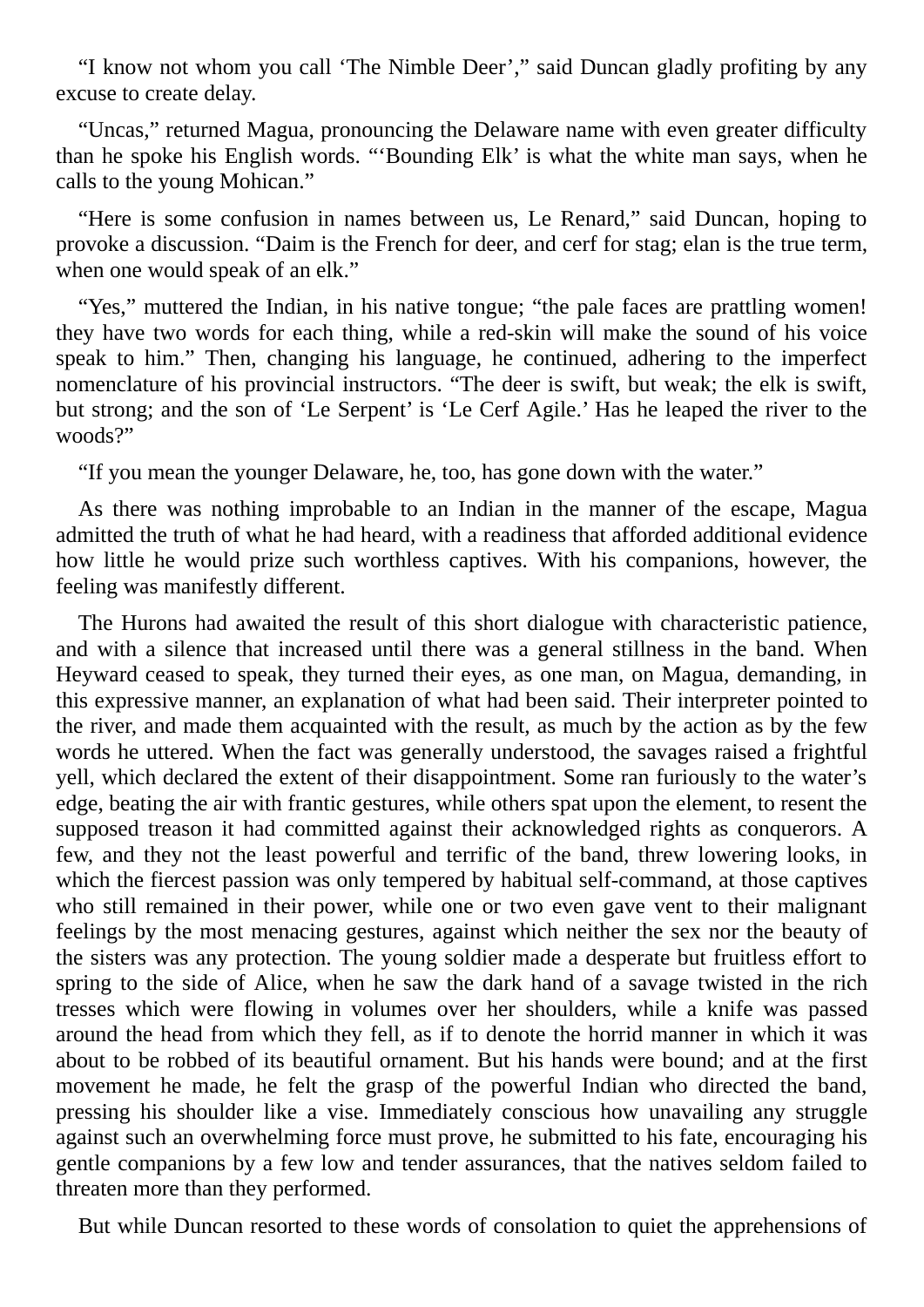the sisters, he was not so weak as to deceive himself. He well knew that the authority of an Indian chief was so little conventional, that it was oftener maintained by physical superiority than by any moral supremacy he might possess. The danger was, therefore, magnified exactly in proportion to the number of the savage spirits by which they were surrounded. The most positive mandate from him who seemed the acknowledged leader, was liable to be violated at each moment by any rash hand that might choose to sacrifice a victim to the manes of some dead friend or relative. While, therefore, he sustained an outward appearance of calmness and fortitude, his heart leaped into his throat, whenever any of their fierce captors drew nearer than common to the helpless sisters, or fastened one of their sullen, wandering looks on those fragile forms which were so little able to resist the slightest assault.

His apprehensions were, however, greatly relieved, when he saw that the leader had summoned his warriors to himself in counsel. Their deliberations were short, and it would seem, by the silence of most of the party, the decision unanimous. By the frequency with which the few speakers pointed in the direction of the encampment of Webb, it was apparent they dreaded the approach of danger from that quarter. This consideration probably hastened their determination, and quickened the subsequent movements.

During his short conference, Heyward, finding a respite from his gravest fears, had leisure to admire the cautious manner in which the Hurons had made their approaches, even after hostilities had ceased.

It has already been stated that the upper half of the island was a naked rock, and destitute of any other defenses than a few scattered logs of driftwood. They had selected this point to make their descent, having borne the canoe through the wood around the cataract for that purpose. Placing their arms in the little vessel a dozen men clinging to its sides had trusted themselves to the direction of the canoe, which was controlled by two of the most skillful warriors, in attitudes that enabled them to command a view of the dangerous passage. Favored by this arrangement, they touched the head of the island at that point which had proved so fatal to their first adventurers, but with the advantages of superior numbers, and the possession of firearms. That such had been the manner of their descent was rendered quite apparent to Duncan; for they now bore the light bark from the upper end of the rock, and placed it in the water, near the mouth of the outer cavern. As soon as this change was made, the leader made signs to the prisoners to descend and enter.

As resistance was impossible, and remonstrance useless, Heyward set the example of submission, by leading the way into the canoe, where he was soon seated with the sisters and the still wondering David. Notwithstanding the Hurons were necessarily ignorant of the little channels among the eddies and rapids of the stream, they knew the common signs of such a navigation too well to commit any material blunder. When the pilot chosen for the task of guiding the canoe had taken his station, the whole band plunged again into the river, the vessel glided down the current, and in a few moments the captives found themselves on the south bank of the stream, nearly opposite to the point where they had struck it the preceding evening.

Here was held another short but earnest consultation, during which the horses, to whose panic their owners ascribed their heaviest misfortune, were led from the cover of the woods, and brought to the sheltered spot. The band now divided. The great chief, so often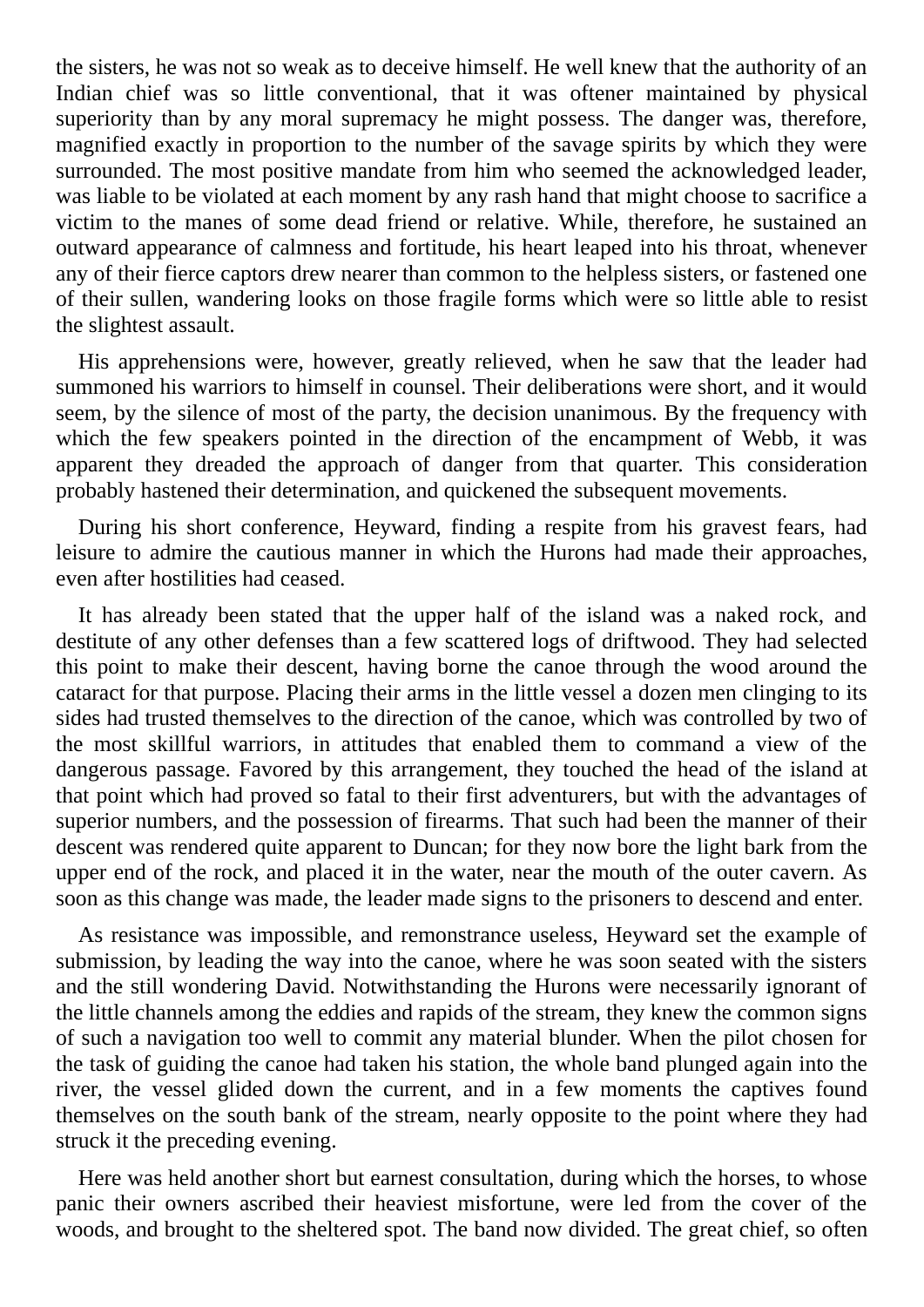mentioned, mounting the charger of Heyward, led the way directly across the river, followed by most of his people, and disappeared in the woods, leaving the prisoners in charge of six savages, at whose head was Le Renard Subtil. Duncan witnessed all their movements with renewed uneasiness.

He had been fond of believing, from the uncommon forbearance of the savages, that he was reserved as a prisoner to be delivered to Montcalm. As the thoughts of those who are in misery seldom slumber, and the invention is never more lively than when it is stimulated by hope, however feeble and remote, he had even imagined that the parental feelings of Munro were to be made instrumental in seducing him from his duty to the king. For though the French commander bore a high character for courage and enterprise, he was also thought to be expert in those political practises which do not always respect the nicer obligations of morality, and which so generally disgraced the European diplomacy of that period.

All those busy and ingenious speculations were now annihilated by the conduct of his captors. That portion of the band who had followed the huge warrior took the route toward the foot of the Horican, and no other expectation was left for himself and companions, than that they were to be retained as hopeless captives by their savage conquerors. Anxious to know the worst, and willing, in such an emergency, to try the potency of gold he overcame his reluctance to speak to Magua. Addressing himself to his former guide, who had now assumed the authority and manner of one who was to direct the future movements of the party, he said, in tones as friendly and confiding as he could assume:

"I would speak to Magua, what is fit only for so great a chief to hear."

The Indian turned his eyes on the young soldier scornfully, as he answered:

"Speak; trees have no ears."

"But the red Hurons are not deaf; and counsel that is fit for the great men of a nation would make the young warriors drunk. If Magua will not listen, the officer of the king knows how to be silent."

The savage spoke carelessly to his comrades, who were busied, after their awkward manner, in preparing the horses for the reception of the sisters, and moved a little to one side, whither by a cautious gesture he induced Heyward to follow.

"Now, speak," he said; "if the words are such as Magua should hear."

"Le Renard Subtil has proved himself worthy of the honorable name given to him by his Canada fathers," commenced Heyward; "I see his wisdom, and all that he has done for us, and shall remember it when the hour to reward him arrives. Yes! Renard has proved that he is not only a great chief in council, but one who knows how to deceive his enemies!"

"What has Renard done?" coldly demanded the Indian.

"What! has he not seen that the woods were filled with outlying parties of the enemies, and that the serpent could not steal through them without being seen? Then, did he not lose his path to blind the eyes of the Hurons? Did he not pretend to go back to his tribe, who had treated him ill, and driven him from their wigwams like a dog? And when he saw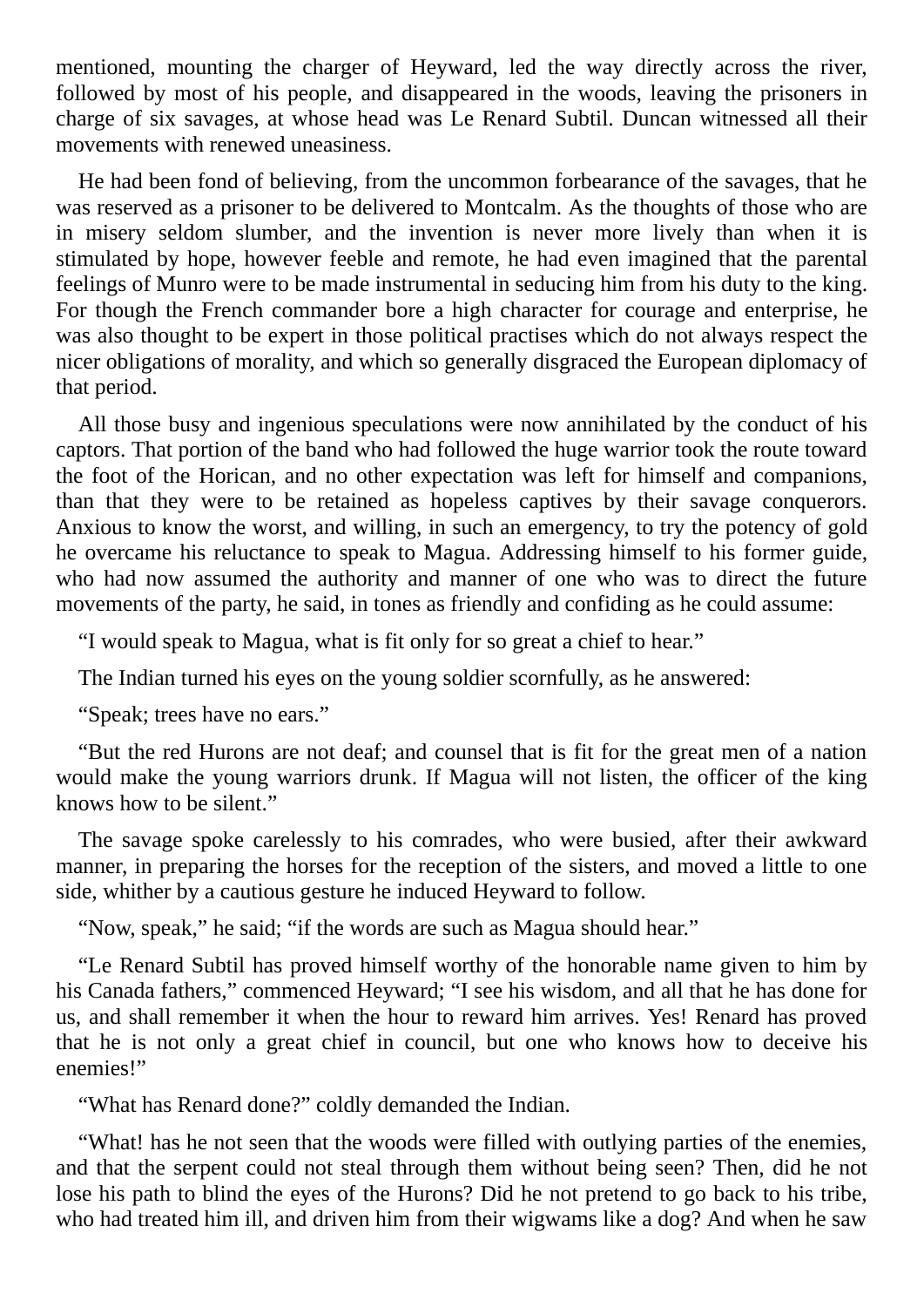what he wished to do, did we not aid him, by making a false face, that the Hurons might think the white man believed that his friend was his enemy? Is not all this true? And when Le Subtil had shut the eyes and stopped the ears of his nation by his wisdom, did they not forget that they had once done him wrong, and forced him to flee to the Mohawks? And did they not leave him on the south side of the river, with their prisoners, while they have gone foolishly on the north? Does not Renard mean to turn like a fox on his footsteps, and to carry to the rich and gray-headed Scotchman his daughters? Yes, Magua, I see it all, and I have already been thinking how so much wisdom and honesty should be repaid. First, the chief of William Henry will give as a great chief should for such a service. The medal\* of Magua will no longer be of tin, but of beaten gold; his horn will run over with powder; dollars will be as plenty in his pouch as pebbles on the shore of Horican; and the deer will lick his hand, for they will know it to be vain to fly from the rifle he will carry! As for myself, I know not how to exceed the gratitude of the Scotchman, but I—yes, I will—"

\* It has long been a practice with the whites to conciliate the important men of the Indians by presenting medals, which are worn in the place of their own rude ornaments. Those given by the English generally bear the impression of the reigning king, and those given by the Americans that of the president.

"What will the young chief, who comes from toward the sun, give?" demanded the Huron, observing that Heyward hesitated in his desire to end the enumeration of benefits with that which might form the climax of an Indian's wishes.

"He will make the fire-water from the islands in the salt lake flow before the wigwam of Magua, until the heart of the Indian shall be lighter than the feathers of the hummingbird, and his breath sweeter than the wild honeysuckle."

Le Renard had listened gravely as Heyward slowly proceeded in this subtle speech. When the young man mentioned the artifice he supposed the Indian to have practised on his own nation, the countenance of the listener was veiled in an expression of cautious gravity. At the allusion to the injury which Duncan affected to believe had driven the Huron from his native tribe, a gleam of such ungovernable ferocity flashed from the other's eyes, as induced the adventurous speaker to believe he had struck the proper chord. And by the time he reached the part where he so artfully blended the thirst of vengeance with the desire of gain, he had, at least, obtained a command of the deepest attention of the savage. The question put by Le Renard had been calm, and with all the dignity of an Indian; but it was quite apparent, by the thoughtful expression of the listener's countenance, that the answer was most cunningly devised. The Huron mused a few moments, and then laying his hand on the rude bandages of his wounded shoulder, he said, with some energy:

"Do friends make such marks?"

"Would 'La Longue Carbine' cut one so slight on an enemy?"

"Do the Delawares crawl upon those they love like snakes, twisting themselves to strike?"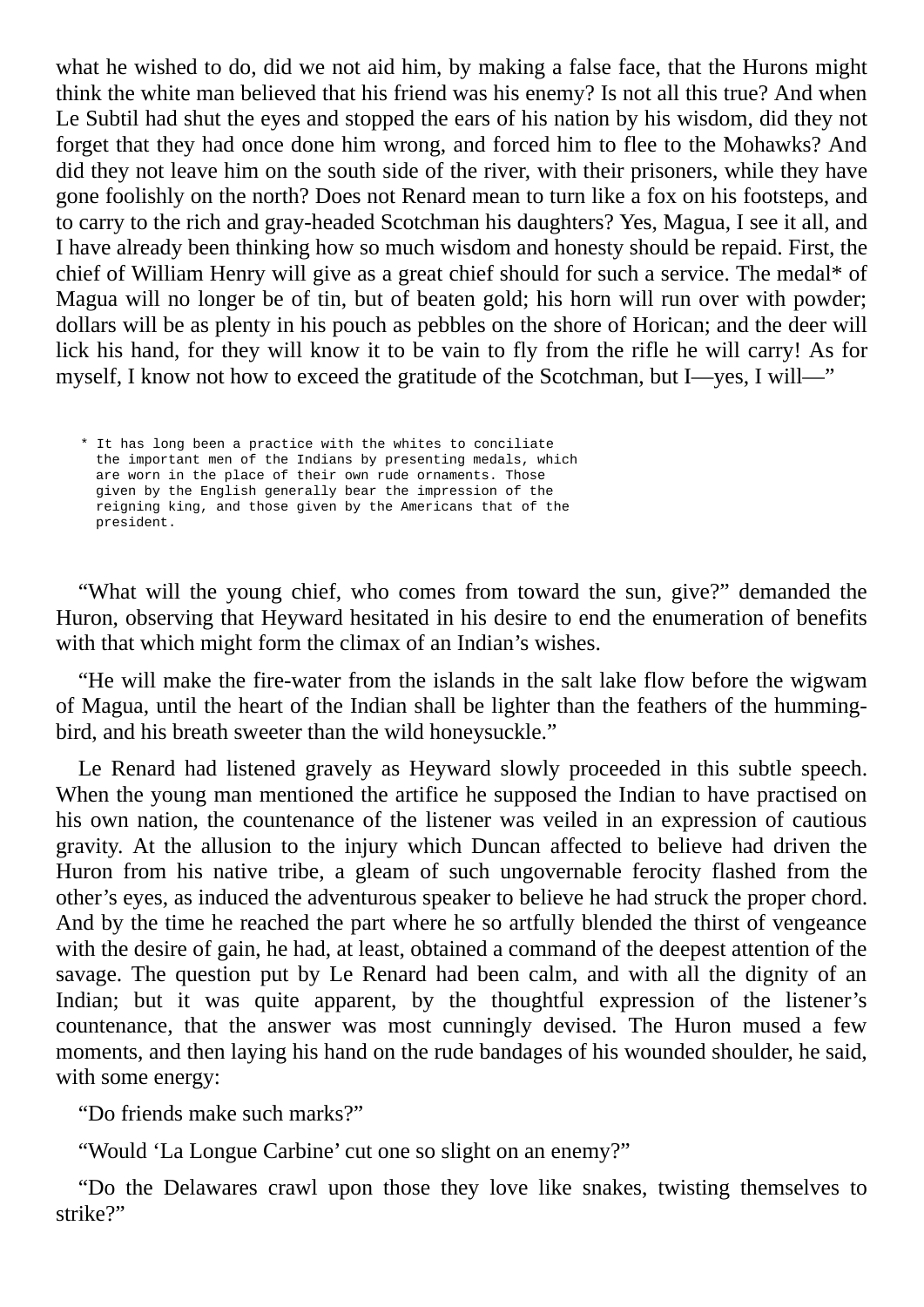"Would 'Le Gros Serpent' have been heard by the ears of one he wished to be deaf?"

"Does the white chief burn his powder in the faces of his brothers?"

"Does he ever miss his aim, when seriously bent to kill?" returned Duncan, smiling with well acted sincerity.

Another long and deliberate pause succeeded these sententious questions and ready replies. Duncan saw that the Indian hesitated. In order to complete his victory, he was in the act of recommencing the enumeration of the rewards, when Magua made an expressive gesture and said:

"Enough; Le Renard is a wise chief, and what he does will be seen. Go, and keep the mouth shut. When Magua speaks, it will be the time to answer."

Heyward, perceiving that the eyes of his companion were warily fastened on the rest of the band, fell back immediately, in order to avoid the appearance of any suspicious confederacy with their leader. Magua approached the horses, and affected to be well pleased with the diligence and ingenuity of his comrades. He then signed to Heyward to assist the sisters into the saddles, for he seldom deigned to use the English tongue, unless urged by some motive of more than usual moment.

There was no longer any plausible pretext for delay; and Duncan was obliged, however reluctantly, to comply. As he performed this office, he whispered his reviving hopes in the ears of the trembling females, who, through dread of encountering the savage countenances of their captors, seldom raised their eyes from the ground. The mare of David had been taken with the followers of the large chief; in consequence, its owner, as well as Duncan, was compelled to journey on foot. The latter did not, however, so much regret this circumstance, as it might enable him to retard the speed of the party; for he still turned his longing looks in the direction of Fort Edward, in the vain expectation of catching some sound from that quarter of the forest, which might denote the approach of succor. When all were prepared, Magua made the signal to proceed, advancing in front to lead the party in person. Next followed David, who was gradually coming to a true sense of his condition, as the effects of the wound became less and less apparent. The sisters rode in his rear, with Heyward at their side, while the Indians flanked the party, and brought up the close of the march, with a caution that seemed never to tire.

In this manner they proceeded in uninterrupted silence, except when Heyward addressed some solitary word of comfort to the females, or David gave vent to the moanings of his spirit, in piteous exclamations, which he intended should express the humility of resignation. Their direction lay toward the south, and in a course nearly opposite to the road to William Henry. Notwithstanding this apparent adherence in Magua to the original determination of his conquerors, Heyward could not believe his tempting bait was so soon forgotten; and he knew the windings of an Indian's path too well to suppose that its apparent course led directly to its object, when artifice was at all necessary. Mile after mile was, however, passed through the boundless woods, in this painful manner, without any prospect of a termination to their journey. Heyward watched the sun, as he darted his meridian rays through the branches of the trees, and pined for the moment when the policy of Magua should change their route to one more favorable to his hopes. Sometimes he fancied the wary savage, despairing of passing the army of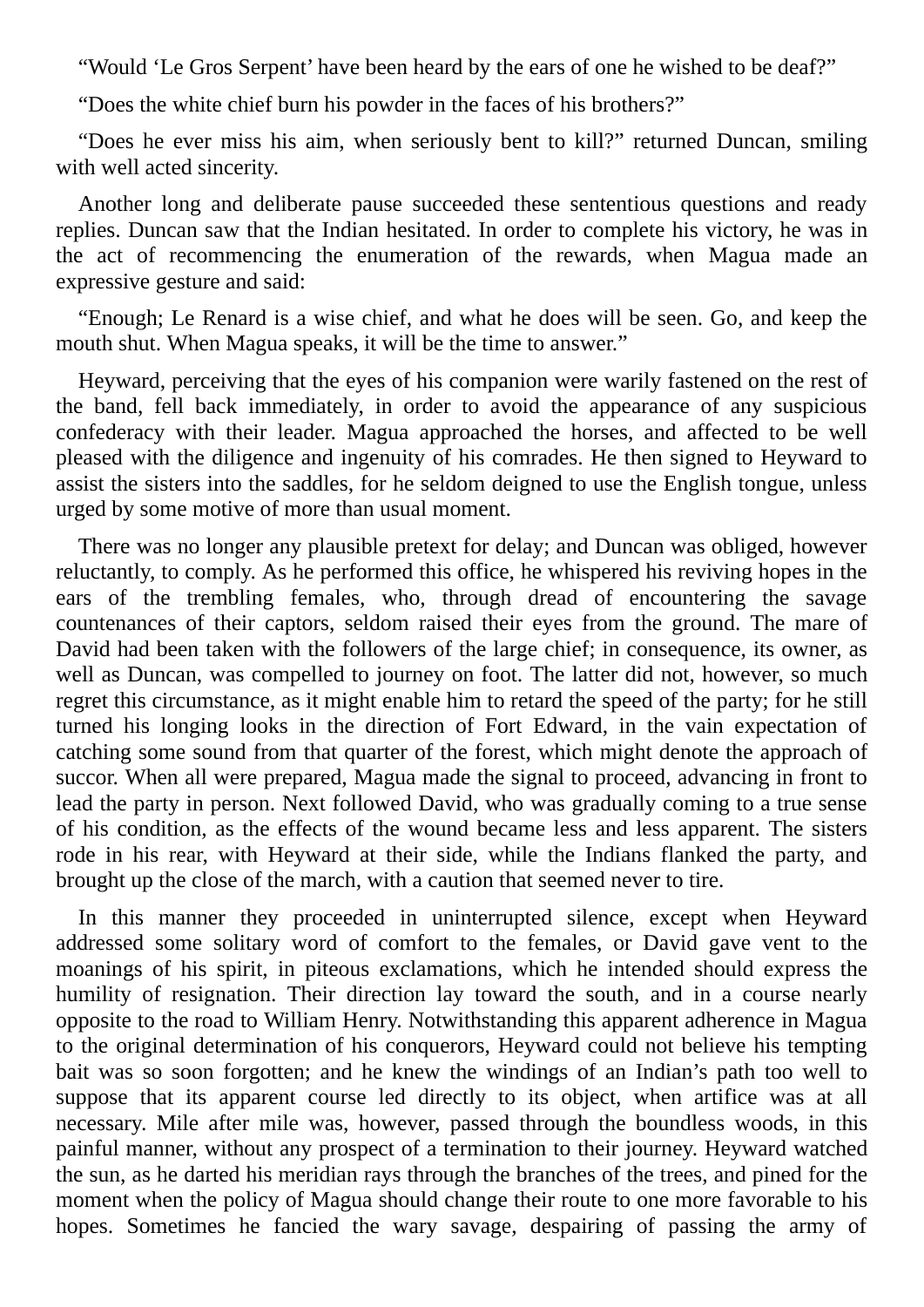Montcalm in safety, was holding his way toward a well-known border settlement, where a distinguished officer of the crown, and a favored friend of the Six Nations, held his large possessions, as well as his usual residence. To be delivered into the hands of Sir William Johnson was far preferable to being led into the wilds of Canada; but in order to effect even the former, it would be necessary to traverse the forest for many weary leagues, each step of which was carrying him further from the scene of the war, and, consequently, from the post, not only of honor, but of duty.

Cora alone remembered the parting injunctions of the scout, and whenever an opportunity offered, she stretched forth her arm to bend aside the twigs that met her hands. But the vigilance of the Indians rendered this act of precaution both difficult and dangerous. She was often defeated in her purpose, by encountering their watchful eyes, when it became necessary to feign an alarm she did not feel, and occupy the limb by some gesture of feminine apprehension. Once, and once only, was she completely successful; when she broke down the bough of a large sumach, and by a sudden thought, let her glove fall at the same instant. This sign, intended for those that might follow, was observed by one of her conductors, who restored the glove, broke the remaining branches of the bush in such a manner that it appeared to proceed from the struggling of some beast in its branches, and then laid his hand on his tomahawk, with a look so significant, that it put an effectual end to these stolen memorials of their passage.

As there were horses, to leave the prints of their footsteps, in both bands of the Indians, this interruption cut off any probable hopes of assistance being conveyed through the means of their trail.

Heyward would have ventured a remonstrance had there been anything encouraging in the gloomy reserve of Magua. But the savage, during all this time, seldom turned to look at his followers, and never spoke. With the sun for his only guide, or aided by such blind marks as are only known to the sagacity of a native, he held his way along the barrens of pine, through occasional little fertile vales, across brooks and rivulets, and over undulating hills, with the accuracy of instinct, and nearly with the directness of a bird. He never seemed to hesitate. Whether the path was hardly distinguishable, whether it disappeared, or whether it lay beaten and plain before him, made no sensible difference in his speed or certainty. It seemed as if fatigue could not affect him. Whenever the eyes of the wearied travelers rose from the decayed leaves over which they trod, his dark form was to be seen glancing among the stems of the trees in front, his head immovably fastened in a forward position, with the light plume on his crest fluttering in a current of air, made solely by the swiftness of his own motion.

But all this diligence and speed were not without an object. After crossing a low vale, through which a gushing brook meandered, he suddenly ascended a hill, so steep and difficult of ascent, that the sisters were compelled to alight in order to follow. When the summit was gained, they found themselves on a level spot, but thinly covered with trees, under one of which Magua had thrown his dark form, as if willing and ready to seek that rest which was so much needed by the whole party.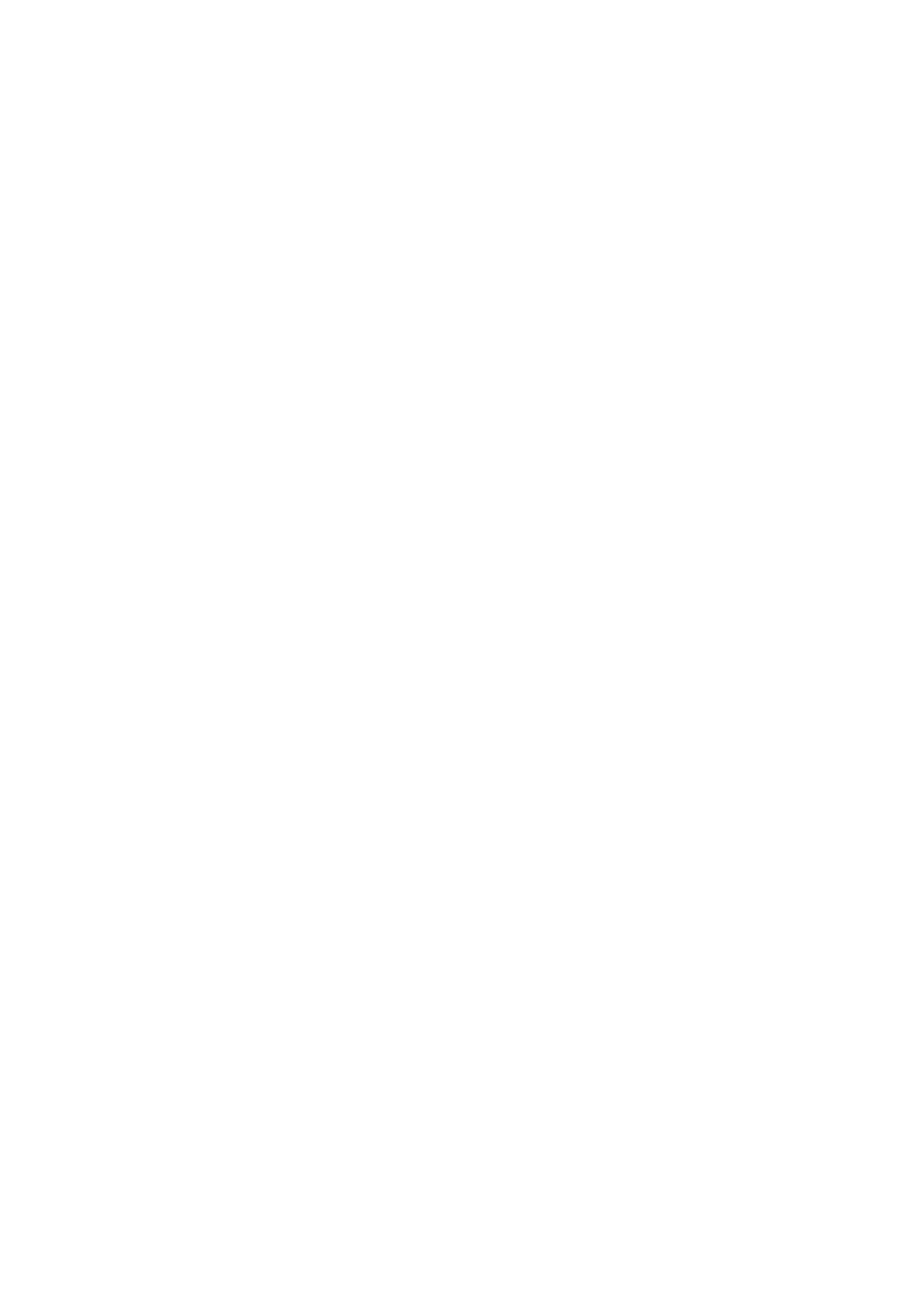## **CHAPTER 11**

"Cursed be my tribe If I forgive him." —Shylock

The Indian had selected for this desirable purpose one of those steep, pyramidal hills, which bear a strong resemblance to artificial mounds, and which so frequently occur in the valleys of America. The one in question was high and precipitous; its top flattened, as usual; but with one of its sides more than ordinarily irregular. It possessed no other apparent advantage for a resting place, than in its elevation and form, which might render defense easy, and surprise nearly impossible. As Heyward, however, no longer expected that rescue which time and distance now rendered so improbable, he regarded these little peculiarities with an eye devoid of interest, devoting himself entirely to the comfort and condolence of his feebler companions. The Narragansetts were suffered to browse on the branches of the trees and shrubs that were thinly scattered over the summit of the hill, while the remains of their provisions were spread under the shade of a beech, that stretched its horizontal limbs like a canopy above them.

Notwithstanding the swiftness of their flight, one of the Indians had found an opportunity to strike a straggling fawn with an arrow, and had borne the more preferable fragments of the victim, patiently on his shoulders, to the stopping place. Without any aid from the science of cookery, he was immediately employed, in common with his fellows, in gorging himself with this digestible sustenance. Magua alone sat apart, without participating in the revolting meal, and apparently buried in the deepest thought.

This abstinence, so remarkable in an Indian, when he possessed the means of satisfying hunger, at length attracted the notice of Heyward. The young man willingly believed that the Huron deliberated on the most eligible manner of eluding the vigilance of his associates. With a view to assist his plans by any suggestion of his own, and to strengthen the temptation, he left the beech, and straggled, as if without an object, to the spot where Le Renard was seated.

"Has not Magua kept the sun in his face long enough to escape all danger from the Canadians?" he asked, as though no longer doubtful of the good intelligence established between them; "and will not the chief of William Henry be better pleased to see his daughters before another night may have hardened his heart to their loss, to make him less liberal in his reward?"

"Do the pale faces love their children less in the morning than at night?" asked the Indian, coldly.

"By no means," returned Heyward, anxious to recall his error, if he had made one; "the white man may, and does often, forget the burial place of his fathers; he sometimes ceases to remember those he should love, and has promised to cherish; but the affection of a parent for his child is never permitted to die."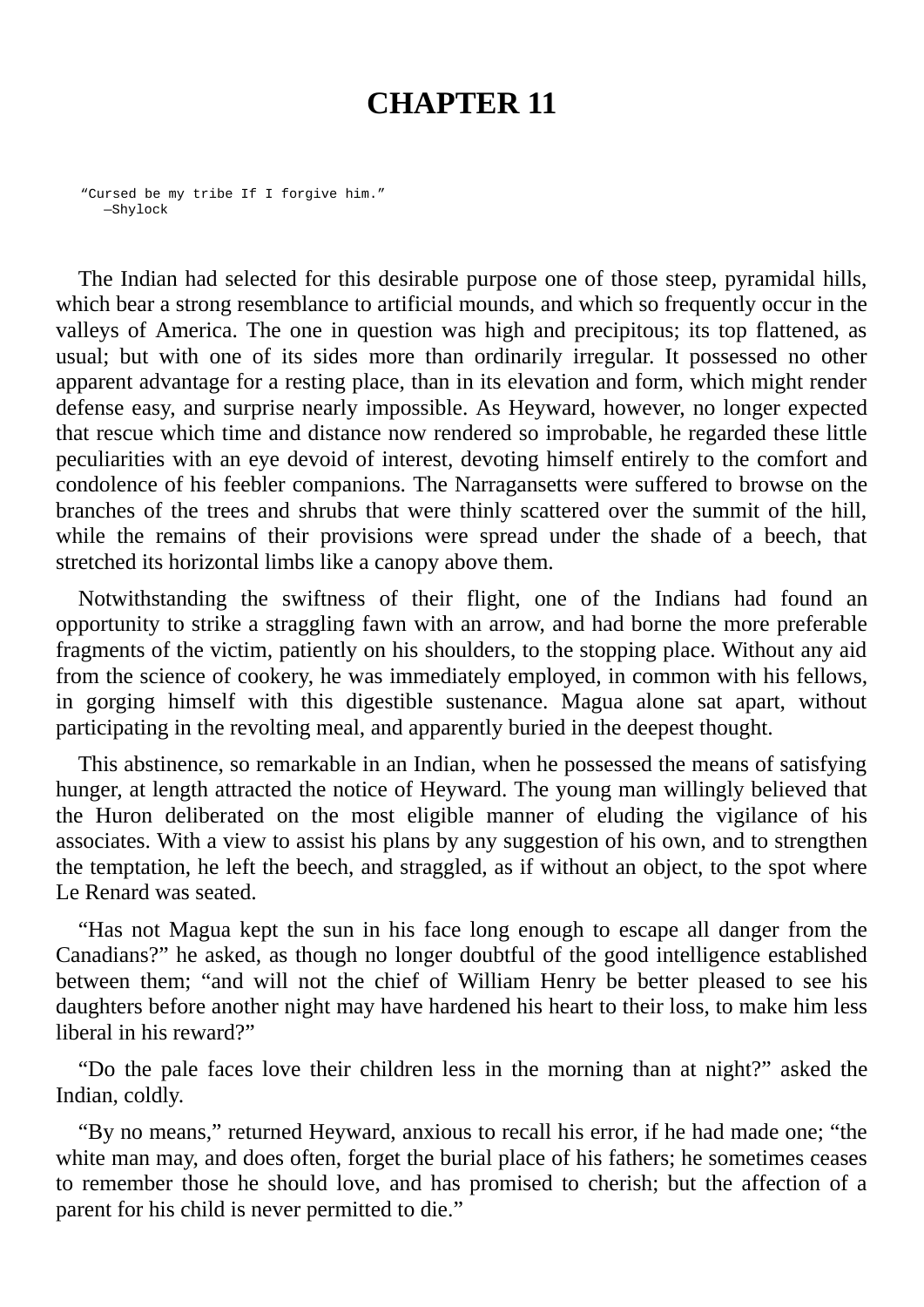"And is the heart of the white-headed chief soft, and will he think of the babes that his squaws have given him? He is hard on his warriors and his eyes are made of stone?"

"He is severe to the idle and wicked, but to the sober and deserving he is a leader, both just and humane. I have known many fond and tender parents, but never have I seen a man whose heart was softer toward his child. You have seen the gray-head in front of his warriors, Magua; but I have seen his eyes swimming in water, when he spoke of those children who are now in your power!"

Heyward paused, for he knew not how to construe the remarkable expression that gleamed across the swarthy features of the attentive Indian. At first it seemed as if the remembrance of the promised reward grew vivid in his mind, while he listened to the sources of parental feeling which were to assure its possession; but, as Duncan proceeded, the expression of joy became so fiercely malignant that it was impossible not to apprehend it proceeded from some passion more sinister than avarice.

"Go," said the Huron, suppressing the alarming exhibition in an instant, in a death-like calmness of countenance; "go to the dark-haired daughter, and say, 'Magua waits to speak' The father will remember what the child promises."

Duncan, who interpreted this speech to express a wish for some additional pledge that the promised gifts should not be withheld, slowly and reluctantly repaired to the place where the sisters were now resting from their fatigue, to communicate its purport to Cora.

"You understand the nature of an Indian's wishes," he concluded, as he led her toward the place where she was expected, "and must be prodigal of your offers of powder and blankets. Ardent spirits are, however, the most prized by such as he; nor would it be amiss to add some boon from your own hand, with that grace you so well know how to practise. Remember, Cora, that on your presence of mind and ingenuity, even your life, as well as that of Alice, may in some measure depend."

"Heyward, and yours!"

"Mine is of little moment; it is already sold to my king, and is a prize to be seized by any enemy who may possess the power. I have no father to expect me, and but few friends to lament a fate which I have courted with the insatiable longings of youth after distinction. But hush! we approach the Indian. Magua, the lady with whom you wish to speak, is here."

The Indian rose slowly from his seat, and stood for near a minute silent and motionless. He then signed with his hand for Heyward to retire, saying, coldly:

"When the Huron talks to the women, his tribe shut their ears."

Duncan, still lingering, as if refusing to comply, Cora said, with a calm smile:

"You hear, Heyward, and delicacy at least should urge you to retire. Go to Alice, and comfort her with our reviving prospects."

She waited until he had departed, and then turning to the native, with the dignity of her sex in her voice and manner, she added: "What would Le Renard say to the daughter of Munro?"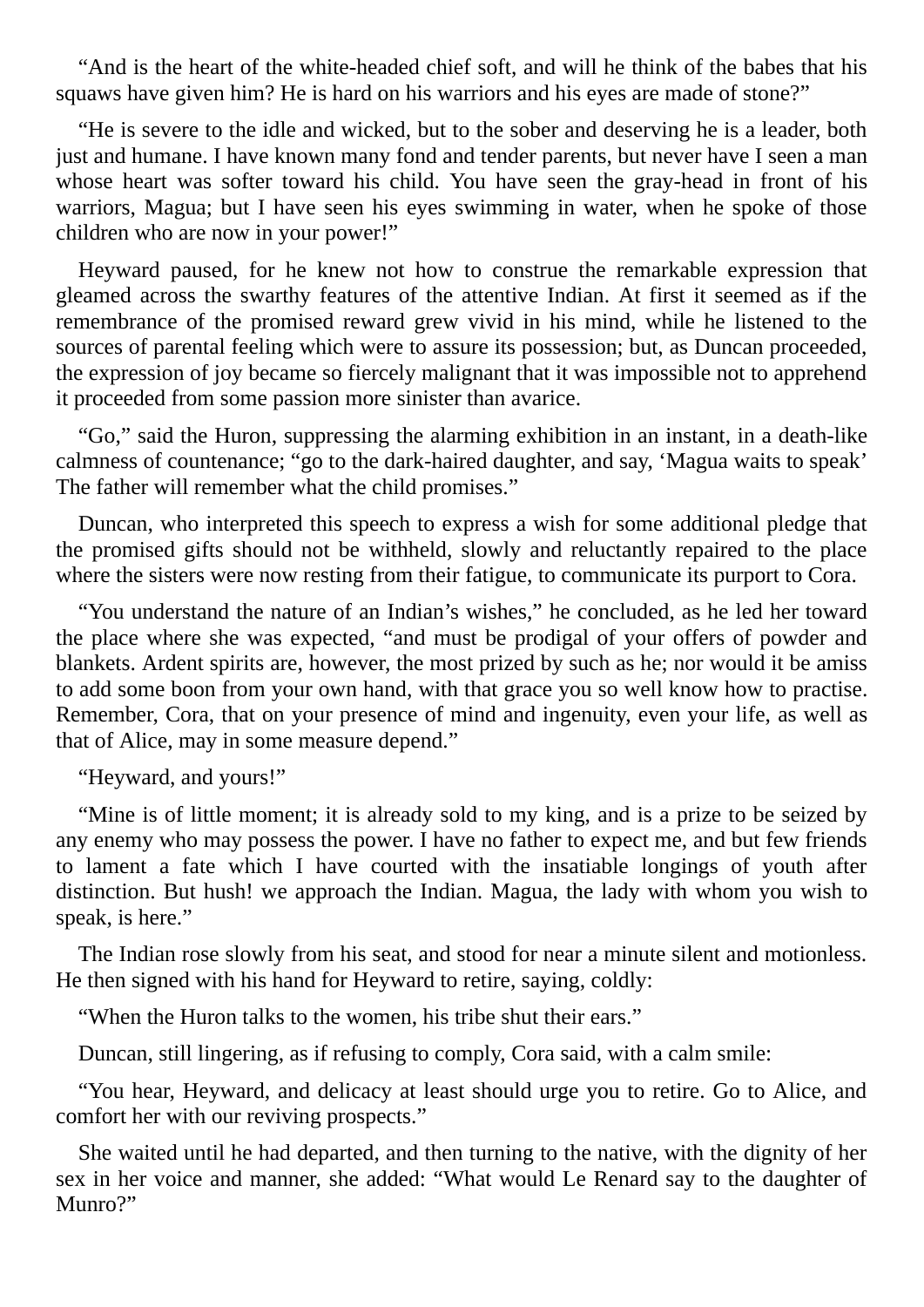"Listen," said the Indian, laying his hand firmly upon her arm, as if willing to draw her utmost attention to his words; a movement that Cora as firmly but quietly repulsed, by extricating the limb from his grasp: "Magua was born a chief and a warrior among the red Hurons of the lakes; he saw the suns of twenty summers make the snows of twenty winters run off in the streams before he saw a pale face; and he was happy! Then his Canada fathers came into the woods, and taught him to drink the fire-water, and he became a rascal. The Hurons drove him from the graves of his fathers, as they would chase the hunted buffalo. He ran down the shores of the lakes, and followed their outlet to the 'city of cannon' There he hunted and fished, till the people chased him again through the woods into the arms of his enemies. The chief, who was born a Huron, was at last a warrior among the Mohawks!"

"Something like this I had heard before," said Cora, observing that he paused to suppress those passions which began to burn with too bright a flame, as he recalled the recollection of his supposed injuries.

"Was it the fault of Le Renard that his head was not made of rock? Who gave him the fire-water? who made him a villain? 'Twas the pale faces, the people of your own color."

"And am I answerable that thoughtless and unprincipled men exist, whose shades of countenance may resemble mine?" Cora calmly demanded of the excited savage.

"No; Magua is a man, and not a fool; such as you never open their lips to the burning stream: the Great Spirit has given you wisdom!"

"What, then, have I do to, or say, in the matter of your misfortunes, not to say of your errors?"

"Listen," repeated the Indian, resuming his earnest attitude; "when his English and French fathers dug up the hatchet, Le Renard struck the war-post of the Mohawks, and went out against his own nation. The pale faces have driven the red-skins from their hunting grounds, and now when they fight, a white man leads the way. The old chief at Horican, your father, was the great captain of our war-party. He said to the Mohawks do this, and do that, and he was minded. He made a law, that if an Indian swallowed the firewater, and came into the cloth wigwams of his warriors, it should not be forgotten. Magua foolishly opened his mouth, and the hot liquor led him into the cabin of Munro. What did the gray-head? let his daughter say."

"He forgot not his words, and did justice, by punishing the offender," said the undaunted daughter.

"Justice!" repeated the Indian, casting an oblique glance of the most ferocious expression at her unyielding countenance; "is it justice to make evil and then punish for it? Magua was not himself; it was the fire-water that spoke and acted for him! but Munro did believe it. The Huron chief was tied up before all the pale-faced warriors, and whipped like a dog."

Cora remained silent, for she knew not how to palliate this imprudent severity on the part of her father in a manner to suit the comprehension of an Indian.

"See!" continued Magua, tearing aside the slight calico that very imperfectly concealed his painted breast; "here are scars given by knives and bullets—of these a warrior may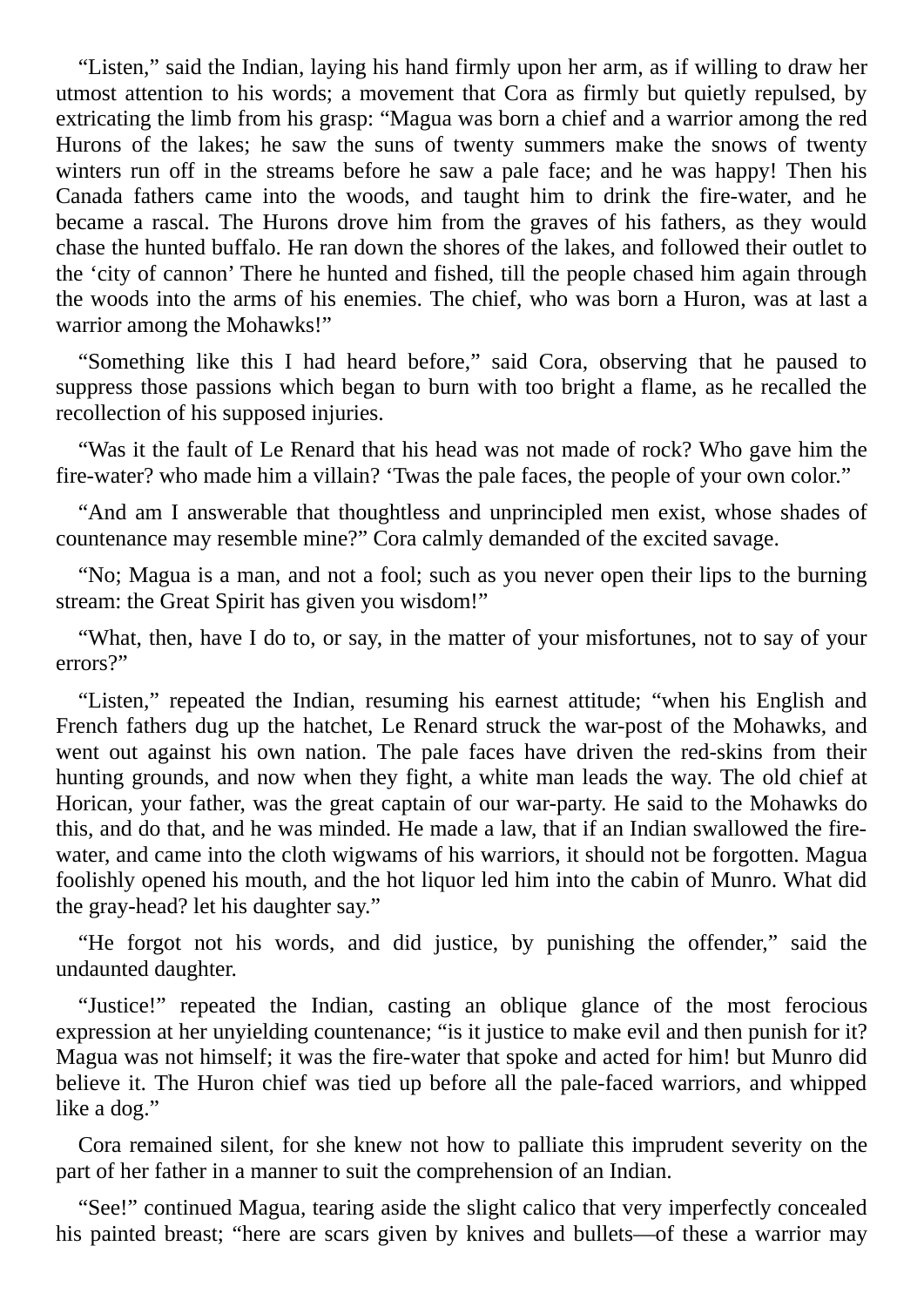boast before his nation; but the gray-head has left marks on the back of the Huron chief that he must hide like a squaw, under this painted cloth of the whites."

"I had thought," resumed Cora, "that an Indian warrior was patient, and that his spirit felt not and knew not the pain his body suffered."

"When the Chippewas tied Magua to the stake, and cut this gash," said the other, laying his finger on a deep scar, "the Huron laughed in their faces, and told them, Women struck so light! His spirit was then in the clouds! But when he felt the blows of Munro, his spirit lay under the birch. The spirit of a Huron is never drunk; it remembers forever!"

"But it may be appeased. If my father has done you this injustice, show him how an Indian can forgive an injury, and take back his daughters. You have heard from Major Heyward—"

Magua shook his head, forbidding the repetition of offers he so much despised.

"What would you have?" continued Cora, after a most painful pause, while the conviction forced itself on her mind that the too sanguine and generous Duncan had been cruelly deceived by the cunning of the savage.

"What a Huron loves—good for good; bad for bad!"

"You would, then, revenge the injury inflicted by Munro on his helpless daughters. Would it not be more like a man to go before his face, and take the satisfaction of a warrior?"

"The arms of the pale faces are long, and their knives sharp!" returned the savage, with a malignant laugh: "why should Le Renard go among the muskets of his warriors, when he holds the spirit of the gray-head in his hand?"

"Name your intention, Magua," said Cora, struggling with herself to speak with steady calmness. "Is it to lead us prisoners to the woods, or do you contemplate even some greater evil? Is there no reward, no means of palliating the injury, and of softening your heart? At least, release my gentle sister, and pour out all your malice on me. Purchase wealth by her safety and satisfy your revenge with a single victim. The loss of both his daughters might bring the aged man to his grave, and where would then be the satisfaction of Le Renard?"

"Listen," said the Indian again. "The light eyes can go back to the Horican, and tell the old chief what has been done, if the dark-haired woman will swear by the Great Spirit of her fathers to tell no lie."

"What must I promise?" demanded Cora, still maintaining a secret ascendancy over the fierce native by the collected and feminine dignity of her presence.

"When Magua left his people his wife was given to another chief; he has now made friends with the Hurons, and will go back to the graves of his tribe, on the shores of the great lake. Let the daughter of the English chief follow, and live in his wigwam forever."

However revolting a proposal of such a character might prove to Cora, she retained, notwithstanding her powerful disgust, sufficient self-command to reply, without betraying the weakness.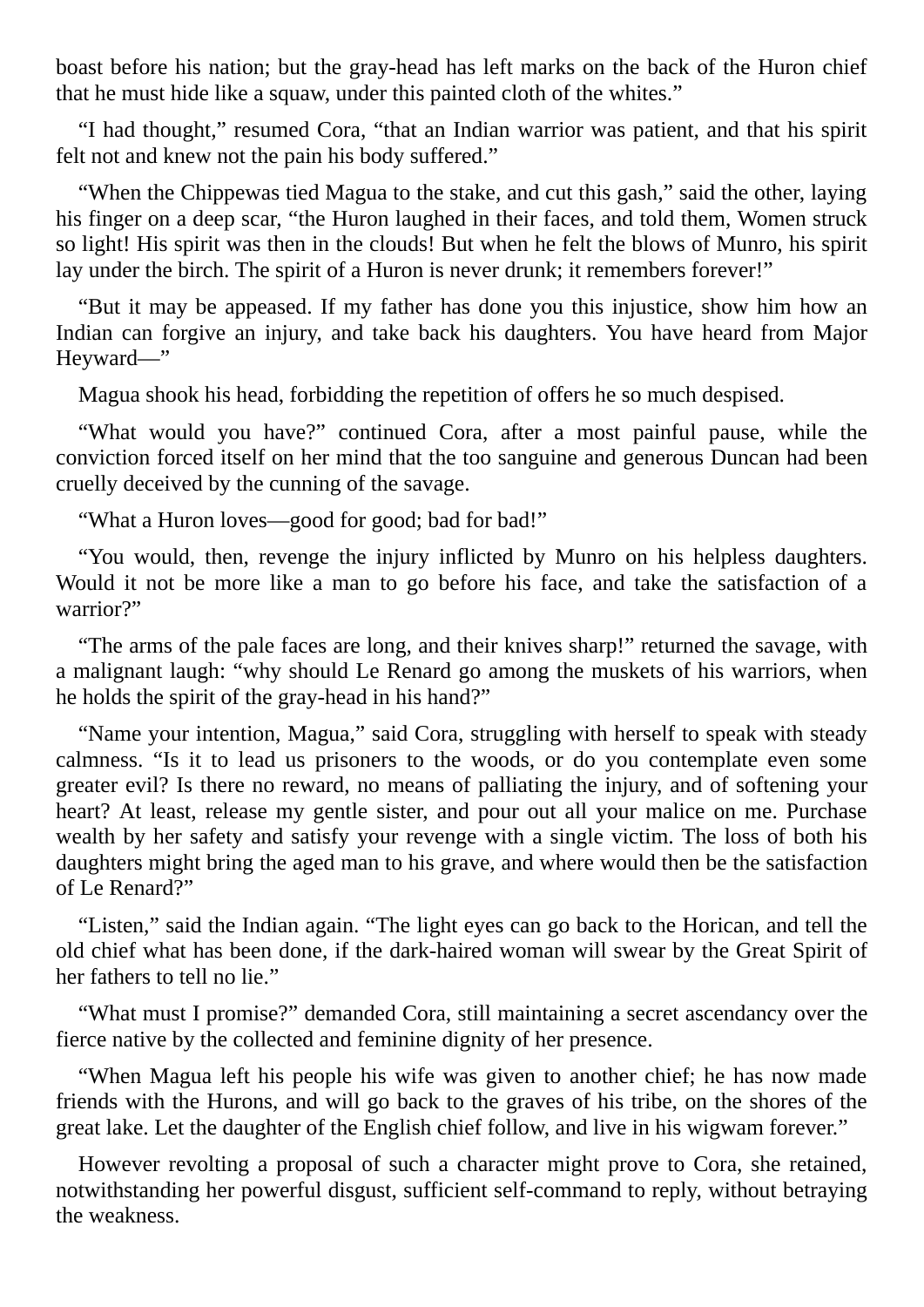"And what pleasure would Magua find in sharing his cabin with a wife he did not love; one who would be of a nation and color different from his own? It would be better to take the gold of Munro, and buy the heart of some Huron maid with his gifts."

The Indian made no reply for near a minute, but bent his fierce looks on the countenance of Cora, in such wavering glances, that her eyes sank with shame, under an impression that for the first time they had encountered an expression that no chaste female might endure. While she was shrinking within herself, in dread of having her ears wounded by some proposal still more shocking than the last, the voice of Magua answered, in its tones of deepest malignancy:

"When the blows scorched the back of the Huron, he would know where to find a woman to feel the smart. The daughter of Munro would draw his water, hoe his corn, and cook his venison. The body of the gray-head would sleep among his cannon, but his heart would lie within reach of the knife of Le Subtil."

"Monster! well dost thou deserve thy treacherous name," cried Cora, in an ungovernable burst of filial indignation. "None but a fiend could meditate such a vengeance. But thou overratest thy power! You shall find it is, in truth, the heart of Munro you hold, and that it will defy your utmost malice!"

The Indian answered this bold defiance by a ghastly smile, that showed an unaltered purpose, while he motioned her away, as if to close the conference forever. Cora, already regretting her precipitation, was obliged to comply, for Magua instantly left the spot, and approached his gluttonous comrades. Heyward flew to the side of the agitated female, and demanded the result of a dialogue that he had watched at a distance with so much interest. But, unwilling to alarm the fears of Alice, she evaded a direct reply, betraying only by her anxious looks fastened on the slightest movements of her captors. To the reiterated and earnest questions of her sister concerning their probable destination, she made no other answer than by pointing toward the dark group, with an agitation she could not control, and murmuring as she folded Alice to her bosom.

"There, there; read our fortunes in their faces; we shall see; we shall see!"

The action, and the choked utterance of Cora, spoke more impressively than any words, and quickly drew the attention of her companions on that spot where her own was riveted with an intenseness that nothing but the importance of the stake could create.

When Magua reached the cluster of lolling savages, who, gorged with their disgusting meal, lay stretched on the earth in brutal indulgence, he commenced speaking with the dignity of an Indian chief. The first syllables he uttered had the effect to cause his listeners to raise themselves in attitudes of respectful attention. As the Huron used his native language, the prisoners, notwithstanding the caution of the natives had kept them within the swing of their tomahawks, could only conjecture the substance of his harangue from the nature of those significant gestures with which an Indian always illustrates his eloquence.

At first, the language, as well as the action of Magua, appeared calm and deliberative. When he had succeeded in sufficiently awakening the attention of his comrades, Heyward fancied, by his pointing so frequently toward the direction of the great lakes, that he spoke of the land of their fathers, and of their distant tribe. Frequent indications of applause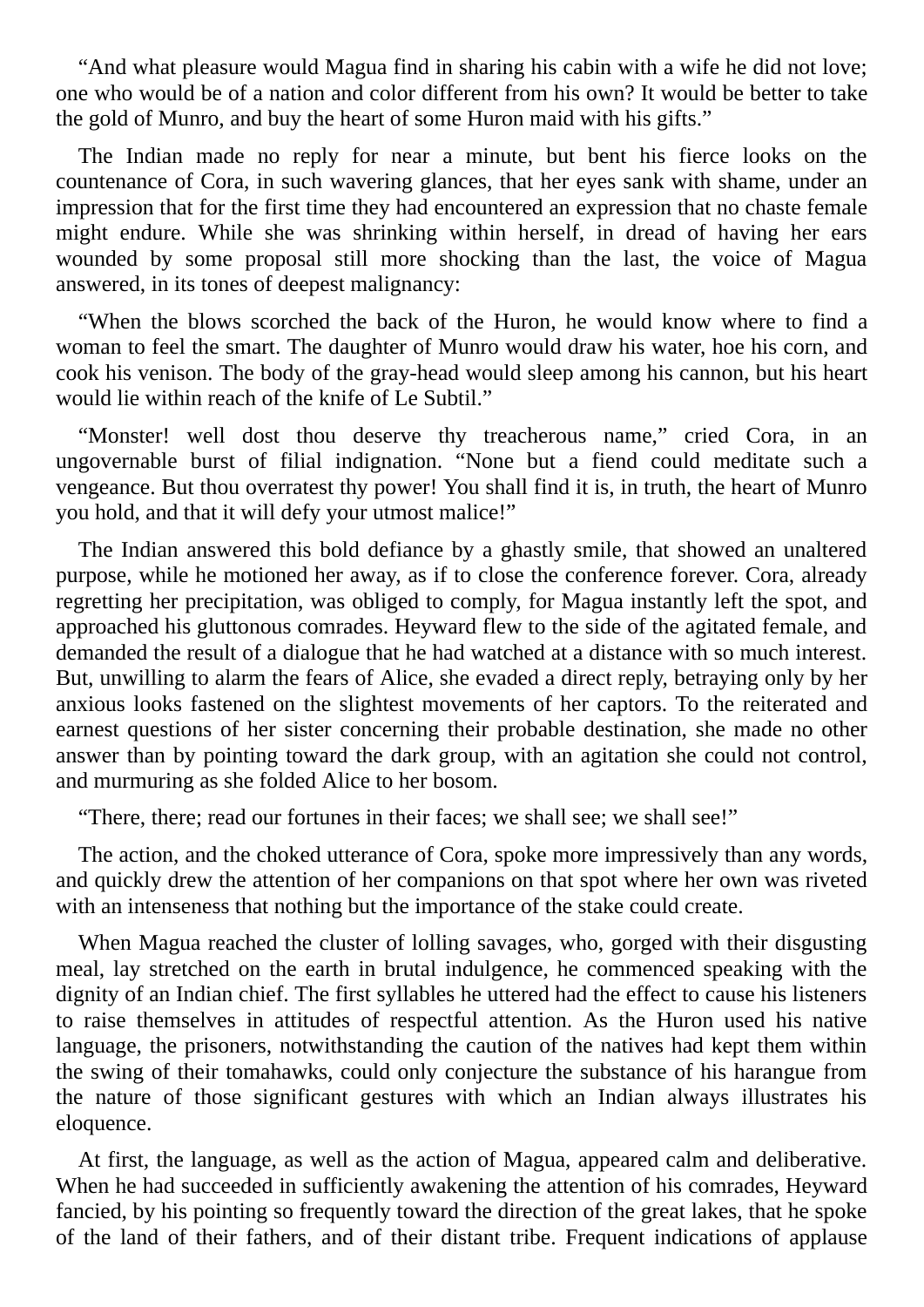escaped the listeners, who, as they uttered the expressive "Hugh!" looked at each other in commendation of the speaker. Le Renard was too skillful to neglect his advantage. He now spoke of the long and painful route by which they had left those spacious grounds and happy villages, to come and battle against the enemies of their Canadian fathers. He enumerated the warriors of the party; their several merits; their frequent services to the nation; their wounds, and the number of the scalps they had taken. Whenever he alluded to any present (and the subtle Indian neglected none), the dark countenance of the flattered individual gleamed with exultation, nor did he even hesitate to assert the truth of the words, by gestures of applause and confirmation. Then the voice of the speaker fell, and lost the loud, animated tones of triumph with which he had enumerated their deeds of success and victory. He described the cataract of Glenn's; the impregnable position of its rocky island, with its caverns and its numerous rapids and whirlpools; he named the name of "La Longue Carabine," and paused until the forest beneath them had sent up the last echo of a loud and long yell, with which the hated appellation was received. He pointed toward the youthful military captive, and described the death of a favorite warrior, who had been precipitated into the deep ravine by his hand. He not only mentioned the fate of him who, hanging between heaven and earth, had presented such a spectacle of horror to the whole band, but he acted anew the terrors of his situation, his resolution and his death, on the branches of a sapling; and, finally, he rapidly recounted the manner in which each of their friends had fallen, never failing to touch upon their courage, and their most acknowledged virtues. When this recital of events was ended, his voice once more changed, and became plaintive and even musical, in its low guttural sounds. He now spoke of the wives and children of the slain; their destitution; their misery, both physical and moral; their distance; and, at last, of their unavenged wrongs. Then suddenly lifting his voice to a pitch of terrific energy, he concluded by demanding:

"Are the Hurons dogs to bear this? Who shall say to the wife of Menowgua that the fishes have his scalp, and that his nation have not taken revenge! Who will dare meet the mother of Wassawattimie, that scornful woman, with his hands clean! What shall be said to the old men when they ask us for scalps, and we have not a hair from a white head to give them! The women will point their fingers at us. There is a dark spot on the names of the Hurons, and it must be hid in blood!" His voice was no longer audible in the burst of rage which now broke into the air, as if the wood, instead of containing so small a band, was filled with the nation. During the foregoing address the progress of the speaker was too plainly read by those most interested in his success through the medium of the countenances of the men he addressed. They had answered his melancholy and mourning by sympathy and sorrow; his assertions, by gestures of confirmation; and his boasting, with the exultation of savages. When he spoke of courage, their looks were firm and responsive; when he alluded to their injuries, their eyes kindled with fury; when he mentioned the taunts of the women, they dropped their heads in shame; but when he pointed out their means of vengeance, he struck a chord which never failed to thrill in the breast of an Indian. With the first intimation that it was within their reach, the whole band sprang upon their feet as one man; giving utterance to their rage in the most frantic cries, they rushed upon their prisoners in a body with drawn knives and uplifted tomahawks. Heyward threw himself between the sisters and the foremost, whom he grappled with a desperate strength that for a moment checked his violence. This unexpected resistance gave Magua time to interpose, and with rapid enunciation and animated gesture, he drew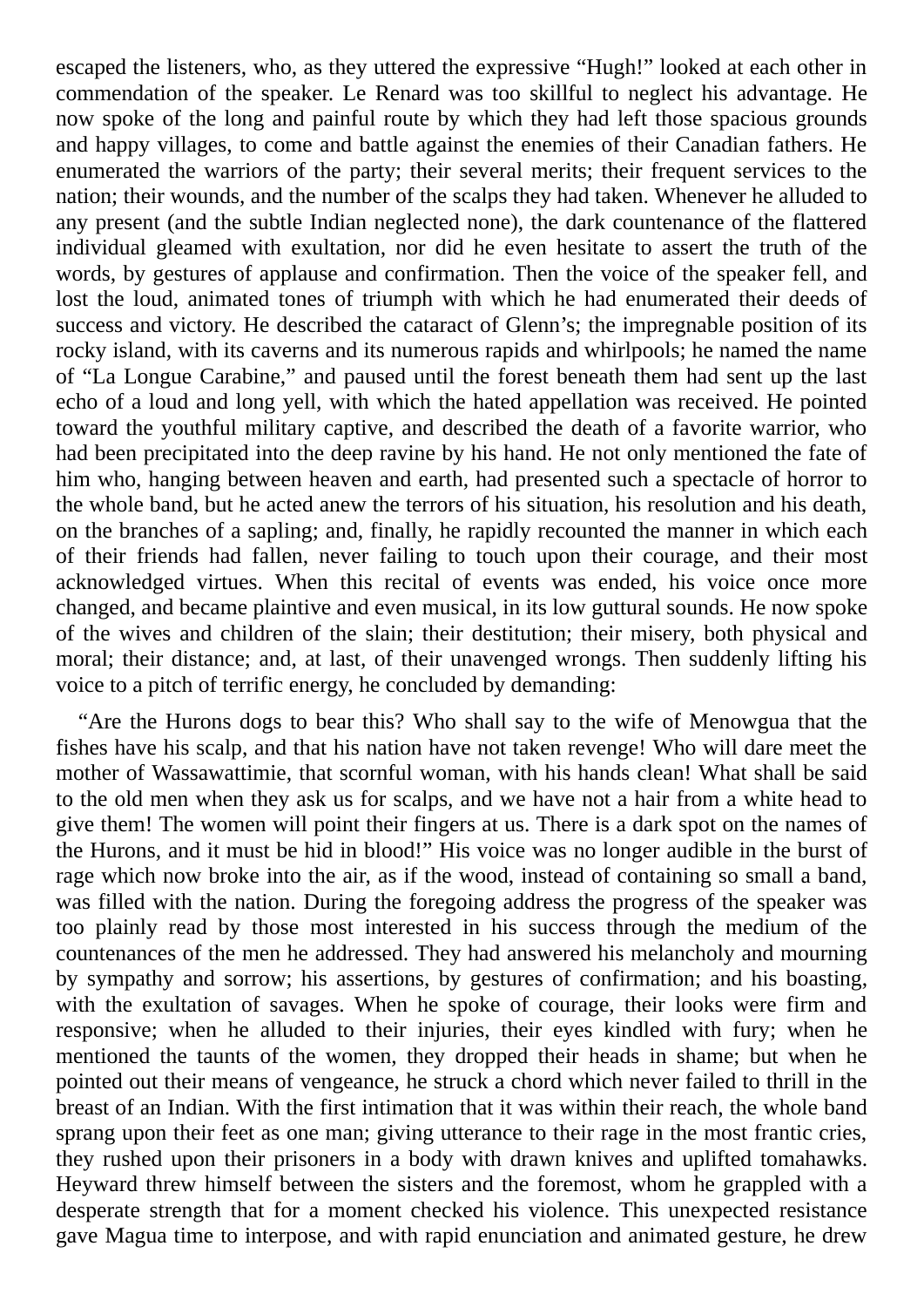the attention of the band again to himself. In that language he knew so well how to assume, he diverted his comrades from their instant purpose, and invited them to prolong the misery of their victims. His proposal was received with acclamations, and executed with the swiftness of thought.

Two powerful warriors cast themselves on Heyward, while another was occupied in securing the less active singing-master. Neither of the captives, however, submitted without a desperate, though fruitless, struggle. Even David hurled his assailant to the earth; nor was Heyward secured until the victory over his companion enabled the Indians to direct their united force to that object. He was then bound and fastened to the body of the sapling, on whose branches Magua had acted the pantomime of the falling Huron. When the young soldier regained his recollection, he had the painful certainty before his eyes that a common fate was intended for the whole party. On his right was Cora in a durance similar to his own, pale and agitated, but with an eye whose steady look still read the proceedings of their enemies. On his left, the withes which bound her to a pine, performed that office for Alice which her trembling limbs refused, and alone kept her fragile form from sinking. Her hands were clasped before her in prayer, but instead of looking upward toward that power which alone could rescue them, her unconscious looks wandered to the countenance of Duncan with infantile dependency. David had contended, and the novelty of the circumstance held him silent, in deliberation on the propriety of the unusual occurrence.

The vengeance of the Hurons had now taken a new direction, and they prepared to execute it with that barbarous ingenuity with which they were familiarized by the practise of centuries. Some sought knots, to raise the blazing pile; one was riving the splinters of pine, in order to pierce the flesh of their captives with the burning fragments; and others bent the tops of two saplings to the earth, in order to suspend Heyward by the arms between the recoiling branches. But the vengeance of Magua sought a deeper and more malignant enjoyment.

While the less refined monsters of the band prepared, before the eyes of those who were to suffer, these well-known and vulgar means of torture, he approached Cora, and pointed out, with the most malign expression of countenance, the speedy fate that awaited her:

"Ha!" he added, "what says the daughter of Munro? Her head is too good to find a pillow in the wigwam of Le Renard; will she like it better when it rolls about this hill a plaything for the wolves? Her bosom cannot nurse the children of a Huron; she will see it spit upon by Indians!"

"What means the monster!" demanded the astonished Heyward.

"Nothing!" was the firm reply. "He is a savage, a barbarous and ignorant savage, and knows not what he does. Let us find leisure, with our dying breath, to ask for him penitence and pardon."

"Pardon!" echoed the fierce Huron, mistaking in his anger, the meaning of her words; "the memory of an Indian is no longer than the arm of the pale faces; his mercy shorter than their justice! Say; shall I send the yellow hair to her father, and will you follow Magua to the great lakes, to carry his water, and feed him with corn?"

Cora beckoned him away, with an emotion of disgust she could not control.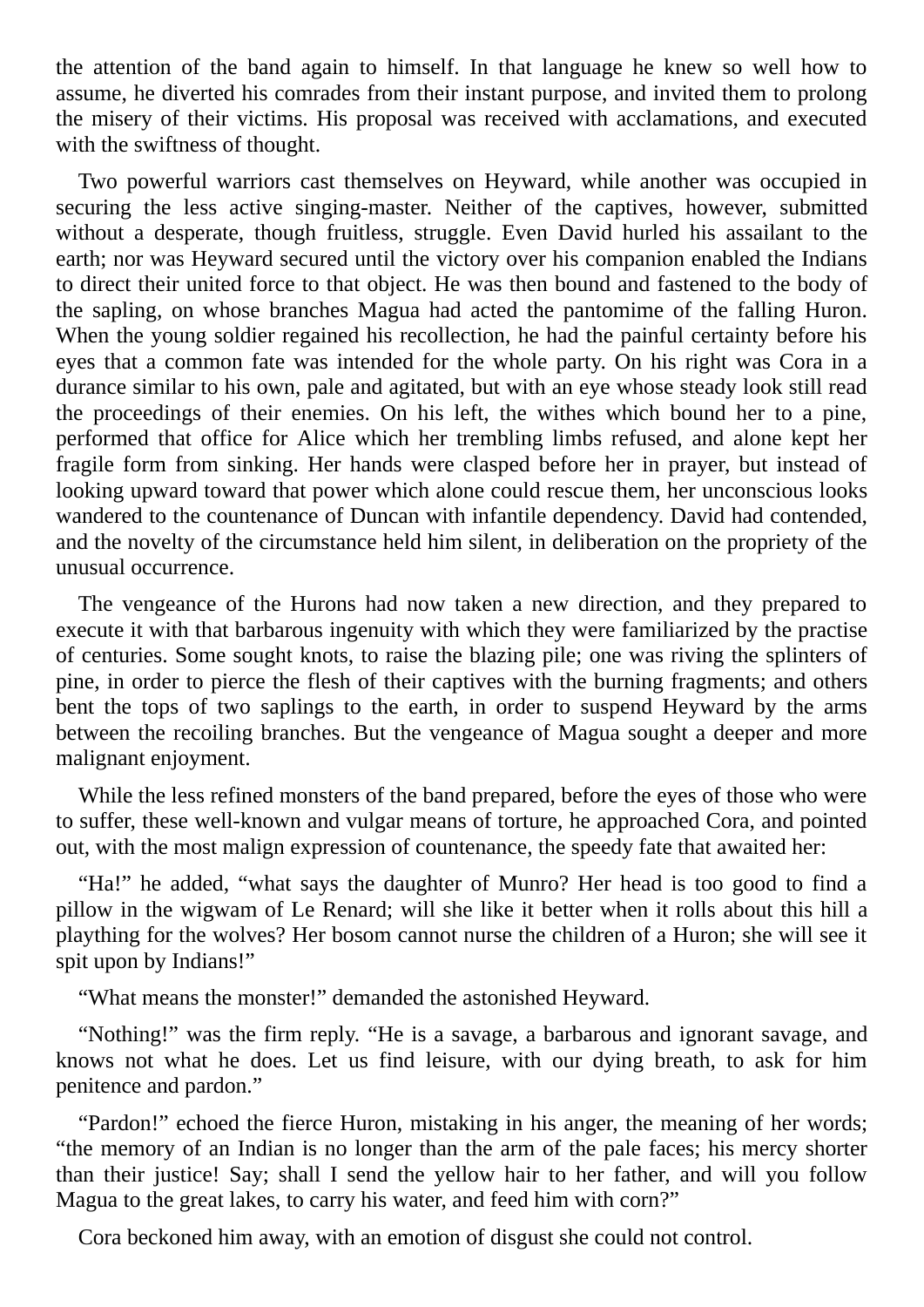"Leave me," she said, with a solemnity that for a moment checked the barbarity of the Indian; "you mingle bitterness in my prayers; you stand between me and my God!"

The slight impression produced on the savage was, however, soon forgotten, and he continued pointing, with taunting irony, toward Alice.

"Look! the child weeps! She is too young to die! Send her to Munro, to comb his gray hairs, and keep life in the heart of the old man."

Cora could not resist the desire to look upon her youthful sister, in whose eyes she met an imploring glance, that betrayed the longings of nature.

"What says he, dearest Cora?" asked the trembling voice of Alice. "Did he speak of sending me to our father?"

For many moments the elder sister looked upon the younger, with a countenance that wavered with powerful and contending emotions. At length she spoke, though her tones had lost their rich and calm fullness, in an expression of tenderness that seemed maternal.

"Alice," she said, "the Huron offers us both life, nay, more than both; he offers to restore Duncan, our invaluable Duncan, as well as you, to our friends—to our father—to our heart-stricken, childless father, if I will bow down this rebellious, stubborn pride of mine, and consent—"

Her voice became choked, and clasping her hands, she looked upward, as if seeking, in her agony, intelligence from a wisdom that was infinite.

"Say on," cried Alice; "to what, dearest Cora? Oh! that the proffer were made to me! to save you, to cheer our aged father, to restore Duncan, how cheerfully could I die!"

"Die!" repeated Cora, with a calmer and firmer voice, "that were easy! Perhaps the alternative may not be less so. He would have me," she continued, her accents sinking under a deep consciousness of the degradation of the proposal, "follow him to the wilderness; go to the habitations of the Hurons; to remain there; in short, to become his wife! Speak, then, Alice; child of my affections! sister of my love! And you, too, Major Heyward, aid my weak reason with your counsel. Is life to be purchased by such a sacrifice? Will you, Alice, receive it at my hands at such a price? And you, Duncan, guide me; control me between you; for I am wholly yours!"

"Would I!" echoed the indignant and astonished youth. "Cora! Cora! you jest with our misery! Name not the horrid alternative again; the thought itself is worse than a thousand deaths."

"That such would be your answer, I well knew!" exclaimed Cora, her cheeks flushing, and her dark eyes once more sparkling with the lingering emotions of a woman. "What says my Alice? for her will I submit without another murmur."

Although both Heyward and Cora listened with painful suspense and the deepest attention, no sounds were heard in reply. It appeared as if the delicate and sensitive form of Alice would shrink into itself, as she listened to this proposal. Her arms had fallen lengthwise before her, the fingers moving in slight convulsions; her head dropped upon her bosom, and her whole person seemed suspended against the tree, looking like some beautiful emblem of the wounded delicacy of her sex, devoid of animation and yet keenly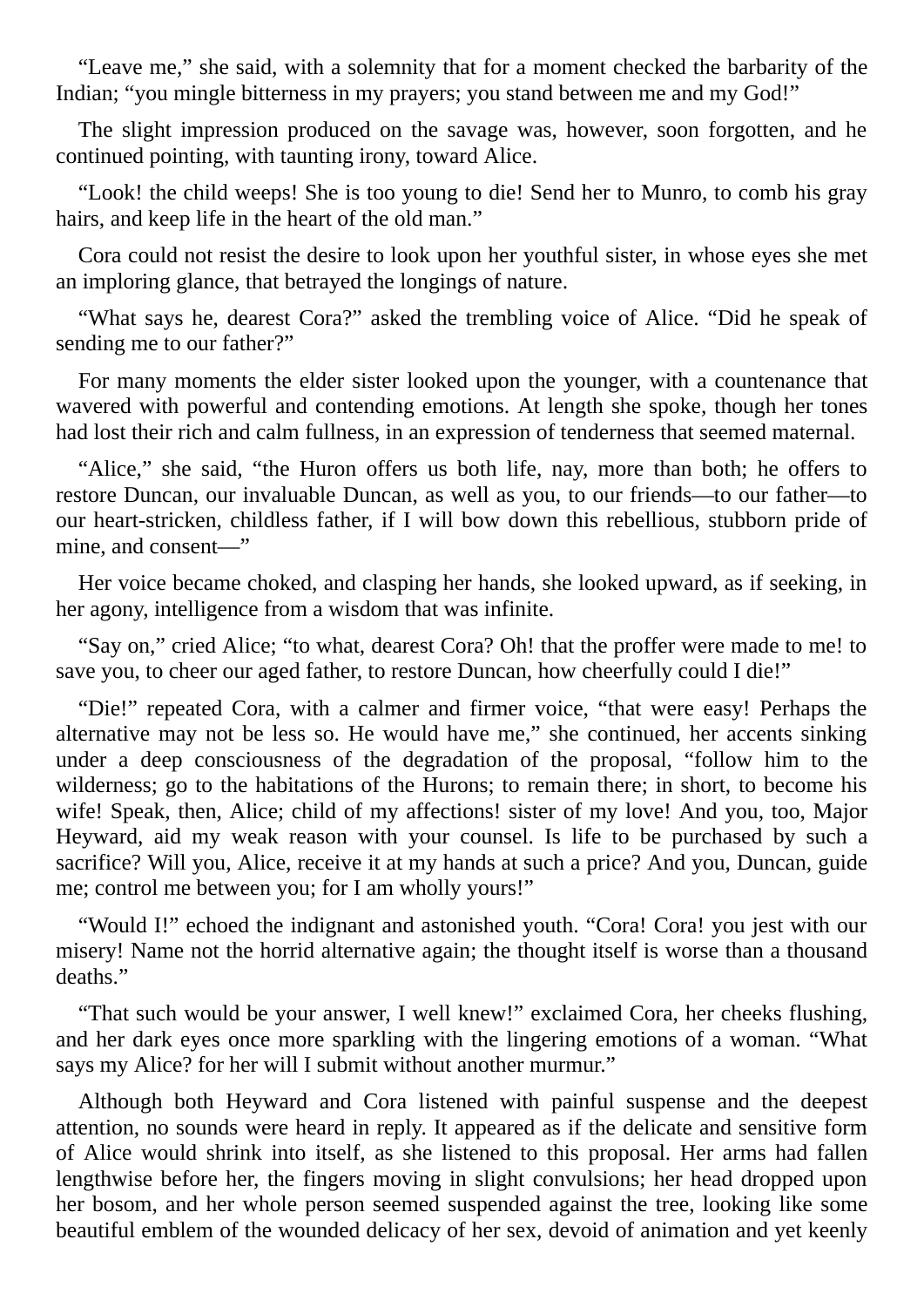conscious. In a few moments, however, her head began to move slowly, in a sign of deep, unconquerable disapprobation.

"No, no, no; better that we die as we have lived, together!"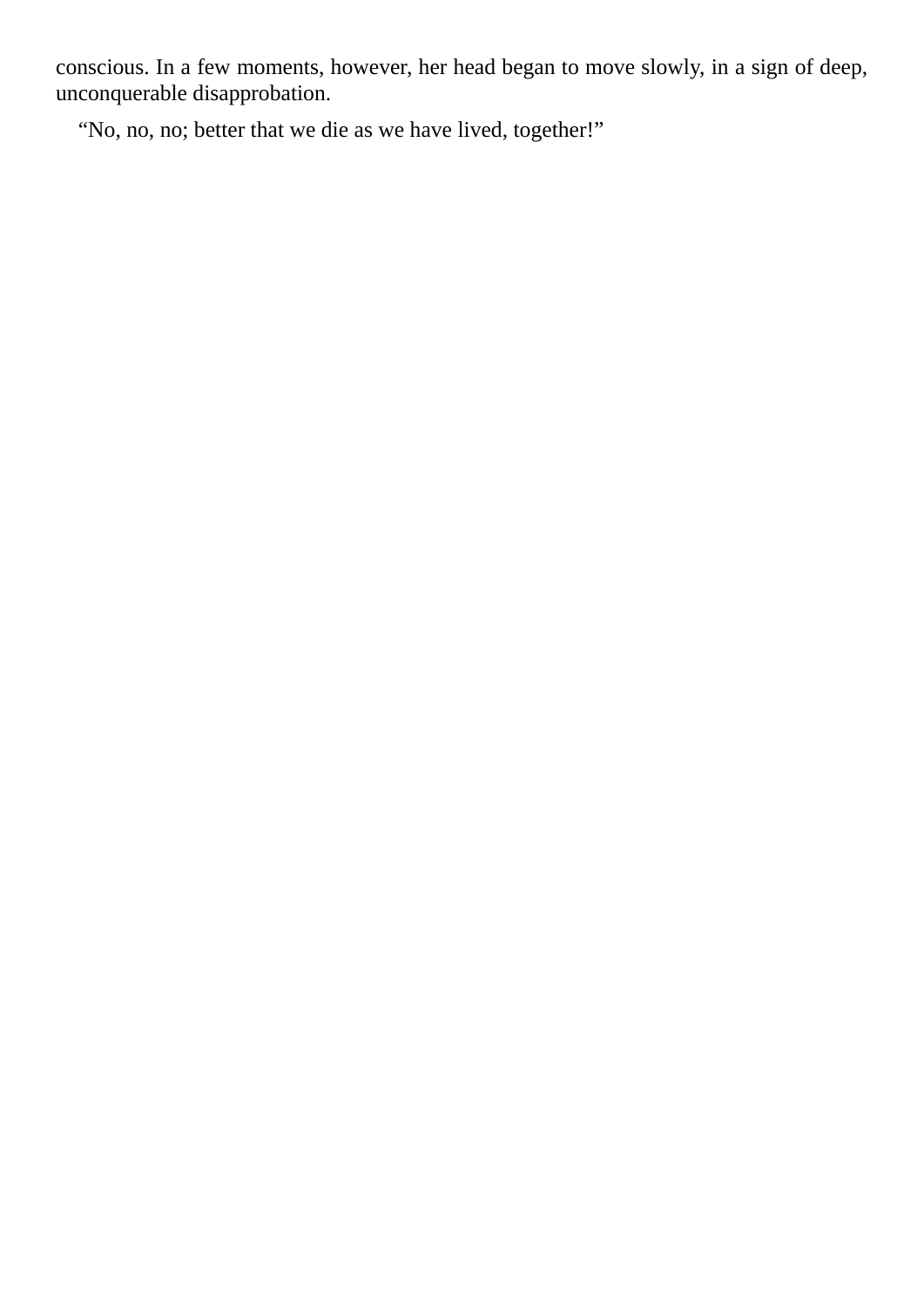"Then die!" shouted Magua, hurling his tomahawk with violence at the unresisting speaker, and gnashing his teeth with a rage that could no longer be bridled at this sudden exhibition of firmness in the one he believed the weakest of the party. The axe cleaved the air in front of Heyward, and cutting some of the flowing ringlets of Alice, quivered in the tree above her head. The sight maddened Duncan to desperation. Collecting all his energies in one effort he snapped the twigs which bound him and rushed upon another savage, who was preparing, with loud yells and a more deliberate aim, to repeat the blow. They encountered, grappled, and fell to the earth together. The naked body of his antagonist afforded Heyward no means of holding his adversary, who glided from his grasp, and rose again with one knee on his chest, pressing him down with the weight of a giant. Duncan already saw the knife gleaming in the air, when a whistling sound swept past him, and was rather accompanied than followed by the sharp crack of a rifle. He felt his breast relieved from the load it had endured; he saw the savage expression of his adversary's countenance change to a look of vacant wildness, when the Indian fell dead on the faded leaves by his side.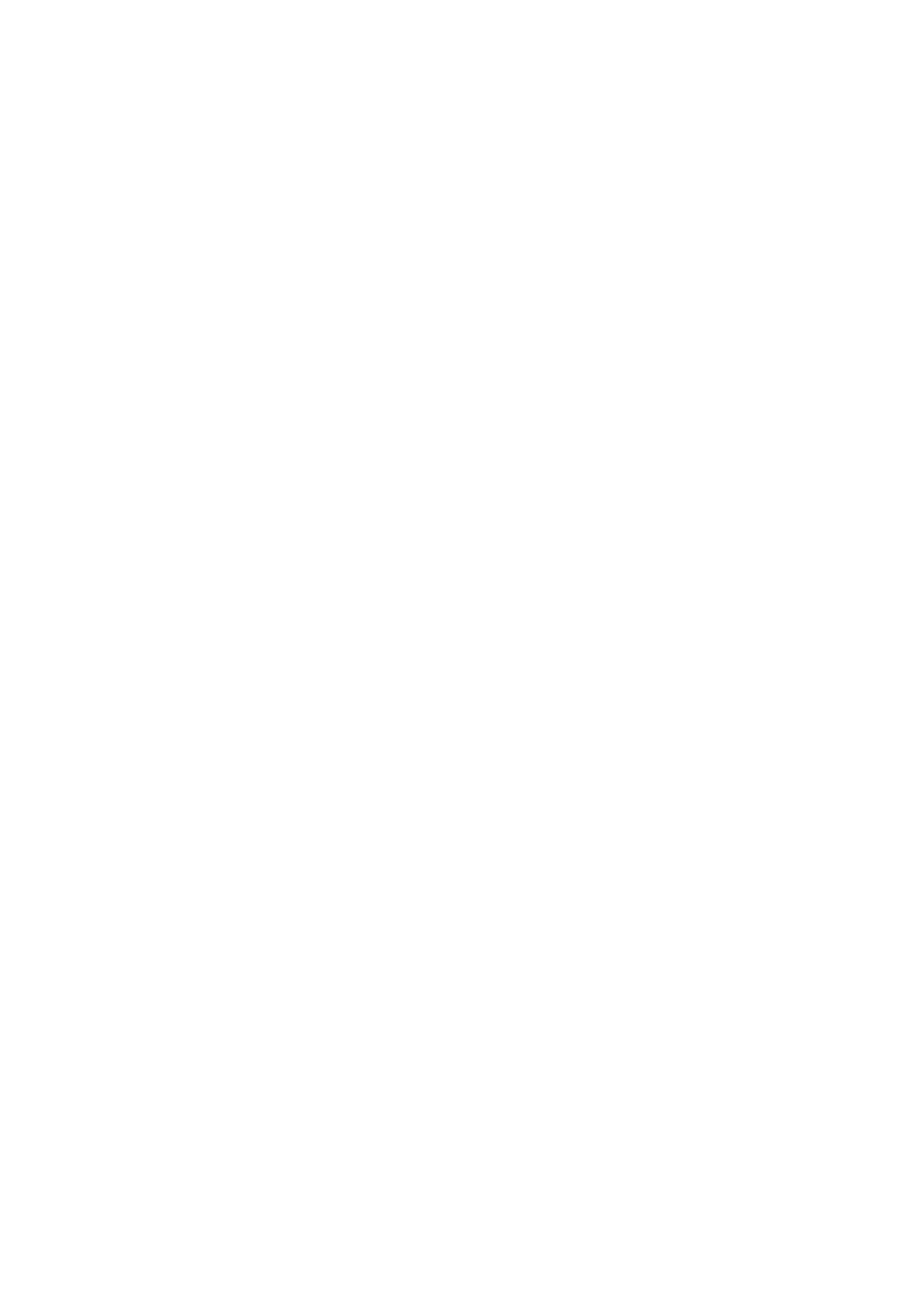## **CHAPTER 12**

"Clo.—I am gone, sire, And anon, sire, I'll be with you again." —Twelfth Night

The Hurons stood aghast at this sudden visitation of death on one of their band. But as they regarded the fatal accuracy of an aim which had dared to immolate an enemy at so much hazard to a friend, the name of "La Longue Carabine" burst simultaneously from every lip, and was succeeded by a wild and a sort of plaintive howl. The cry was answered by a loud shout from a little thicket, where the incautious party had piled their arms; and at the next moment, Hawkeye, too eager to load the rifle he had regained, was seen advancing upon them, brandishing the clubbed weapon, and cutting the air with wide and powerful sweeps. Bold and rapid as was the progress of the scout, it was exceeded by that of a light and vigorous form which, bounding past him, leaped, with incredible activity and daring, into the very center of the Hurons, where it stood, whirling a tomahawk, and flourishing a glittering knife, with fearful menaces, in front of Cora. Quicker than the thoughts could follow those unexpected and audacious movements, an image, armed in the emblematic panoply of death, glided before their eyes, and assumed a threatening attitude at the other's side. The savage tormentors recoiled before these warlike intruders, and uttered, as they appeared in such quick succession, the often repeated and peculiar exclamations of surprise, followed by the well-known and dreaded appellations of:

"Le Cerf Agile! Le Gros Serpent!"

But the wary and vigilant leader of the Hurons was not so easily disconcerted. Casting his keen eyes around the little plain, he comprehended the nature of the assault at a glance, and encouraging his followers by his voice as well as by his example, he unsheathed his long and dangerous knife, and rushed with a loud whoop upon the expected Chingachgook. It was the signal for a general combat. Neither party had firearms, and the contest was to be decided in the deadliest manner, hand to hand, with weapons of offense, and none of defense.

Uncas answered the whoop, and leaping on an enemy, with a single, well-directed blow of his tomahawk, cleft him to the brain. Heyward tore the weapon of Magua from the sapling, and rushed eagerly toward the fray. As the combatants were now equal in number, each singled an opponent from the adverse band. The rush and blows passed with the fury of a whirlwind, and the swiftness of lightning. Hawkeye soon got another enemy within reach of his arm, and with one sweep of his formidable weapon he beat down the slight and inartificial defenses of his antagonist, crushing him to the earth with the blow. Heyward ventured to hurl the tomahawk he had seized, too ardent to await the moment of closing. It struck the Indian he had selected on the forehead, and checked for an instant his onward rush. Encouraged by this slight advantage, the impetuous young man continued his onset, and sprang upon his enemy with naked hands. A single instant was enough to assure him of the rashness of the measure, for he immediately found himself fully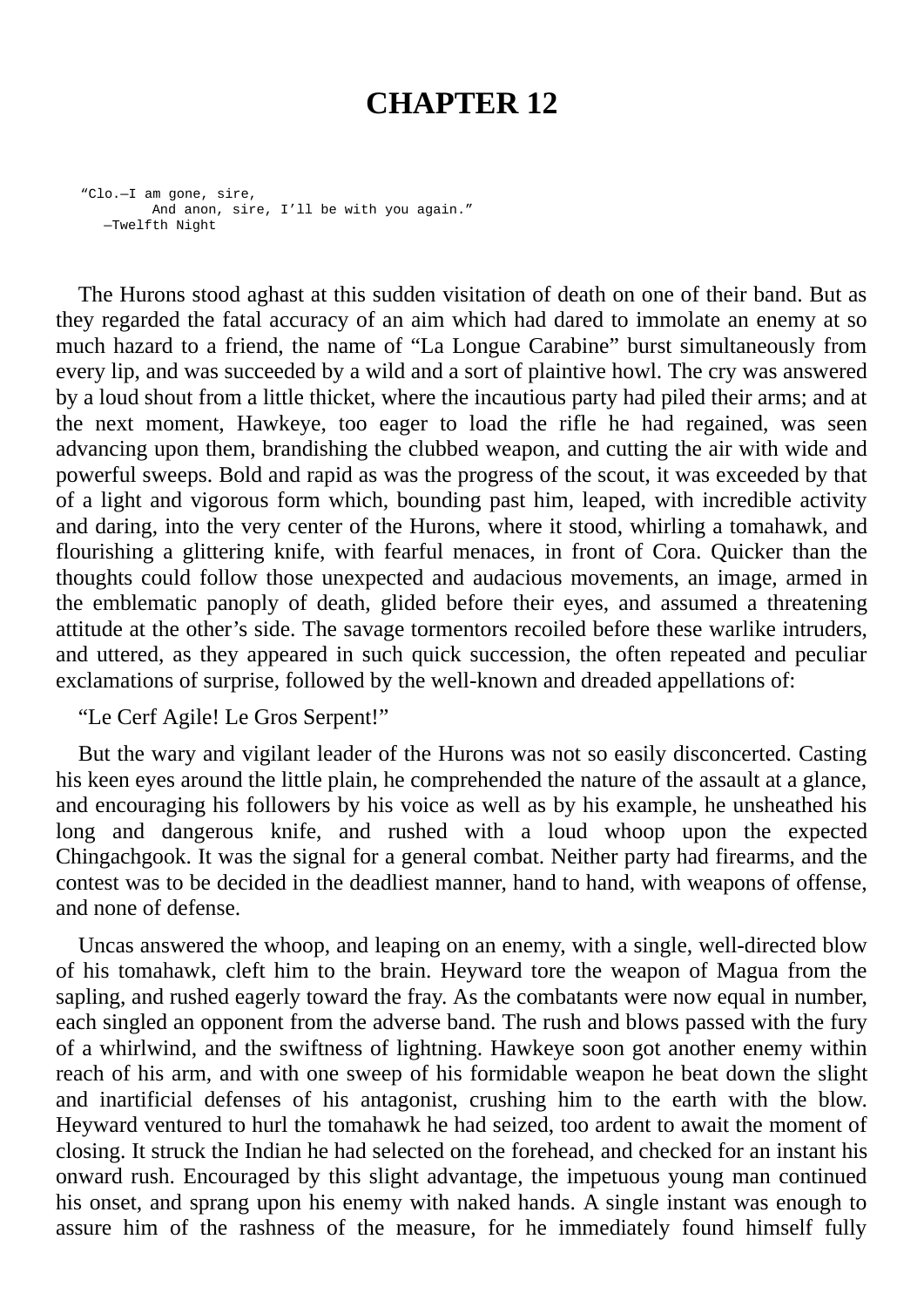engaged, with all his activity and courage, in endeavoring to ward the desperate thrusts made with the knife of the Huron. Unable longer to foil an enemy so alert and vigilant, he threw his arms about him, and succeeded in pinning the limbs of the other to his side, with an iron grasp, but one that was far too exhausting to himself to continue long. In this extremity he heard a voice near him, shouting:

"Extarminate the varlets! no quarter to an accursed Mingo!"

At the next moment, the breech of Hawkeye's rifle fell on the naked head of his adversary, whose muscles appeared to wither under the shock, as he sank from the arms of Duncan, flexible and motionless.

When Uncas had brained his first antagonist, he turned, like a hungry lion, to seek another. The fifth and only Huron disengaged at the first onset had paused a moment, and then seeing that all around him were employed in the deadly strife, he had sought, with hellish vengeance, to complete the baffled work of revenge. Raising a shout of triumph, he sprang toward the defenseless Cora, sending his keen axe as the dreadful precursor of his approach. The tomahawk grazed her shoulder, and cutting the withes which bound her to the tree, left the maiden at liberty to fly. She eluded the grasp of the savage, and reckless of her own safety, threw herself on the bosom of Alice, striving with convulsed and illdirected fingers, to tear asunder the twigs which confined the person of her sister. Any other than a monster would have relented at such an act of generous devotion to the best and purest affection; but the breast of the Huron was a stranger to sympathy. Seizing Cora by the rich tresses which fell in confusion about her form, he tore her from her frantic hold, and bowed her down with brutal violence to her knees. The savage drew the flowing curls through his hand, and raising them on high with an outstretched arm, he passed the knife around the exquisitely molded head of his victim, with a taunting and exulting laugh. But he purchased this moment of fierce gratification with the loss of the fatal opportunity. It was just then the sight caught the eye of Uncas. Bounding from his footsteps he appeared for an instant darting through the air and descending in a ball he fell on the chest of his enemy, driving him many yards from the spot, headlong and prostrate. The violence of the exertion cast the young Mohican at his side. They arose together, fought, and bled, each in his turn. But the conflict was soon decided; the tomahawk of Heyward and the rifle of Hawkeye descended on the skull of the Huron, at the same moment that the knife of Uncas reached his heart.

The battle was now entirely terminated with the exception of the protracted struggle between "Le Renard Subtil" and "Le Gros Serpent." Well did these barbarous warriors prove that they deserved those significant names which had been bestowed for deeds in former wars. When they engaged, some little time was lost in eluding the quick and vigorous thrusts which had been aimed at their lives. Suddenly darting on each other, they closed, and came to the earth, twisted together like twining serpents, in pliant and subtle folds. At the moment when the victors found themselves unoccupied, the spot where these experienced and desperate combatants lay could only be distinguished by a cloud of dust and leaves, which moved from the center of the little plain toward its boundary, as if raised by the passage of a whirlwind. Urged by the different motives of filial affection, friendship and gratitude, Heyward and his companions rushed with one accord to the place, encircling the little canopy of dust which hung above the warriors. In vain did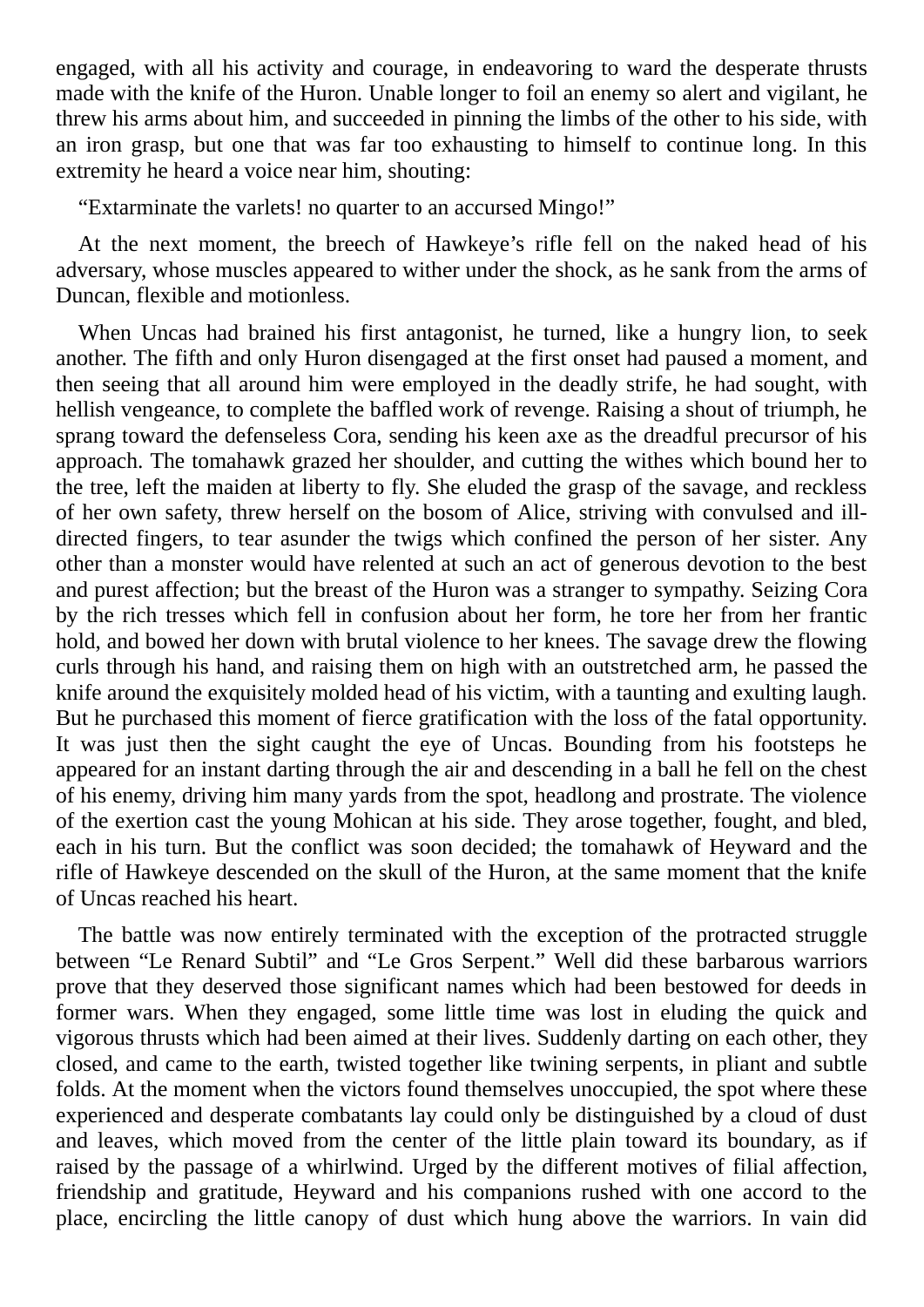Uncas dart around the cloud, with a wish to strike his knife into the heart of his father's foe; the threatening rifle of Hawkeye was raised and suspended in vain, while Duncan endeavored to seize the limbs of the Huron with hands that appeared to have lost their power. Covered as they were with dust and blood, the swift evolutions of the combatants seemed to incorporate their bodies into one. The death-like looking figure of the Mohican, and the dark form of the Huron, gleamed before their eyes in such quick and confused succession, that the friends of the former knew not where to plant the succoring blow. It is true there were short and fleeting moments, when the fiery eyes of Magua were seen glittering, like the fabled organs of the basilisk through the dusty wreath by which he was enveloped, and he read by those short and deadly glances the fate of the combat in the presence of his enemies; ere, however, any hostile hand could descend on his devoted head, its place was filled by the scowling visage of Chingachgook. In this manner the scene of the combat was removed from the center of the little plain to its verge. The Mohican now found an opportunity to make a powerful thrust with his knife; Magua suddenly relinquished his grasp, and fell backward without motion, and seemingly without life. His adversary leaped on his feet, making the arches of the forest ring with the sounds of triumph.

"Well done for the Delawares! victory to the Mohicans!" cried Hawkeye, once more elevating the butt of the long and fatal rifle; "a finishing blow from a man without a cross will never tell against his honor, nor rob him of his right to the scalp."

But at the very moment when the dangerous weapon was in the act of descending, the subtle Huron rolled swiftly from beneath the danger, over the edge of the precipice, and falling on his feet, was seen leaping, with a single bound, into the center of a thicket of low bushes, which clung along its sides. The Delawares, who had believed their enemy dead, uttered their exclamation of surprise, and were following with speed and clamor, like hounds in open view of the deer, when a shrill and peculiar cry from the scout instantly changed their purpose, and recalled them to the summit of the hill.

"'Twas like himself!" cried the inveterate forester, whose prejudices contributed so largely to veil his natural sense of justice in all matters which concerned the Mingoes; "a lying and deceitful varlet as he is. An honest Delaware now, being fairly vanquished, would have lain still, and been knocked on the head, but these knavish Maquas cling to life like so many cats-o'-the-mountain. Let him go—let him go; 'tis but one man, and he without rifle or bow, many a long mile from his French commerades; and like a rattler that lost his fangs, he can do no further mischief, until such time as he, and we too, may leave the prints of our moccasins over a long reach of sandy plain. See, Uncas," he added, in Delaware, "your father is flaying the scalps already. It may be well to go round and feel the vagabonds that are left, or we may have another of them loping through the woods, and screeching like a jay that has been winged."

So saying the honest but implacable scout made the circuit of the dead, into whose senseless bosoms he thrust his long knife, with as much coolness as though they had been so many brute carcasses. He had, however, been anticipated by the elder Mohican, who had already torn the emblems of victory from the unresisting heads of the slain.

But Uncas, denying his habits, we had almost said his nature, flew with instinctive delicacy, accompanied by Heyward, to the assistance of the females, and quickly releasing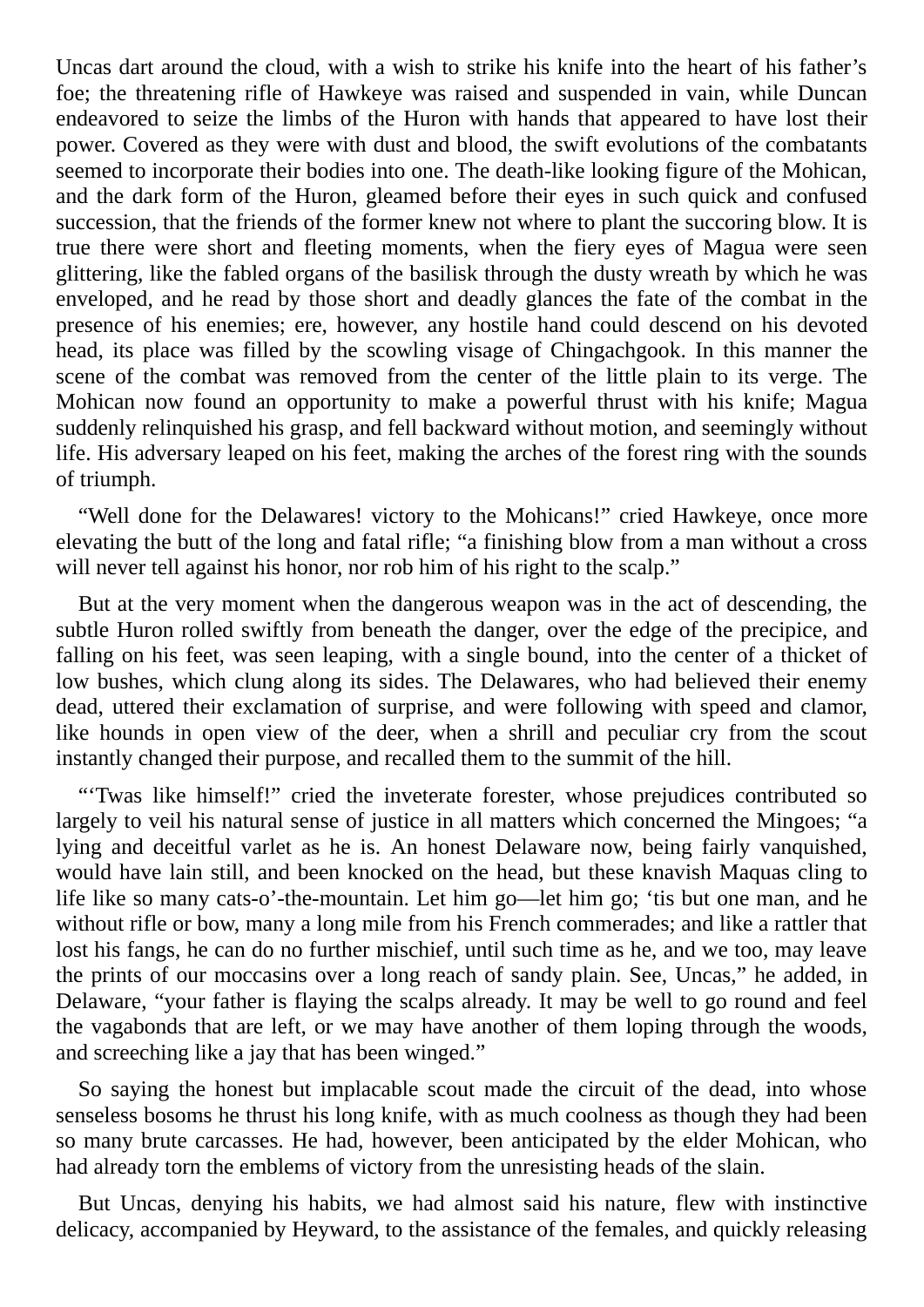Alice, placed her in the arms of Cora. We shall not attempt to describe the gratitude to the Almighty Disposer of Events which glowed in the bosoms of the sisters, who were thus unexpectedly restored to life and to each other. Their thanksgivings were deep and silent; the offerings of their gentle spirits burning brightest and purest on the secret altars of their hearts; and their renovated and more earthly feelings exhibiting themselves in long and fervent though speechless caresses. As Alice rose from her knees, where she had sunk by the side of Cora, she threw herself on the bosom of the latter, and sobbed aloud the name of their aged father, while her soft, dove-like eyes, sparkled with the rays of hope.

"We are saved! we are saved!" she murmured; "to return to the arms of our dear, dear father, and his heart will not be broken with grief. And you, too, Cora, my sister, my more than sister, my mother; you, too, are spared. And Duncan," she added, looking round upon the youth with a smile of ineffable innocence, "even our own brave and noble Duncan has escaped without a hurt."

To these ardent and nearly innocent words Cora made no other answer than by straining the youthful speaker to her heart, as she bent over her in melting tenderness. The manhood of Heyward felt no shame in dropping tears over this spectacle of affectionate rapture; and Uncas stood, fresh and blood-stained from the combat, a calm, and, apparently, an unmoved looker-on, it is true, but with eyes that had already lost their fierceness, and were beaming with a sympathy that elevated him far above the intelligence, and advanced him probably centuries before, the practises of his nation.

During this display of emotions so natural in their situation, Hawkeye, whose vigilant distrust had satisfied itself that the Hurons, who disfigured the heavenly scene, no longer possessed the power to interrupt its harmony, approached David, and liberated him from the bonds he had, until that moment, endured with the most exemplary patience.

"There," exclaimed the scout, casting the last withe behind him, "you are once more master of your own limbs, though you seem not to use them with much greater judgment than that in which they were first fashioned. If advice from one who is not older than yourself, but who, having lived most of his time in the wilderness, may be said to have experience beyond his years, will give no offense, you are welcome to my thoughts; and these are, to part with the little tooting instrument in your jacket to the first fool you meet with, and buy some we'pon with the money, if it be only the barrel of a horseman's pistol. By industry and care, you might thus come to some prefarment; for by this time, I should think, your eyes would plainly tell you that a carrion crow is a better bird than a mockingthresher. The one will, at least, remove foul sights from before the face of man, while the other is only good to brew disturbances in the woods, by cheating the ears of all that hear them."

"Arms and the clarion for the battle, but the song of thanksgiving to the victory!" answered the liberated David. "Friend," he added, thrusting forth his lean, delicate hand toward Hawkeye, in kindness, while his eyes twinkled and grew moist, "I thank thee that the hairs of my head still grow where they were first rooted by Providence; for, though those of other men may be more glossy and curling, I have ever found mine own well suited to the brain they shelter. That I did not join myself to the battle, was less owing to disinclination, than to the bonds of the heathen. Valiant and skillful hast thou proved thyself in the conflict, and I hereby thank thee, before proceeding to discharge other and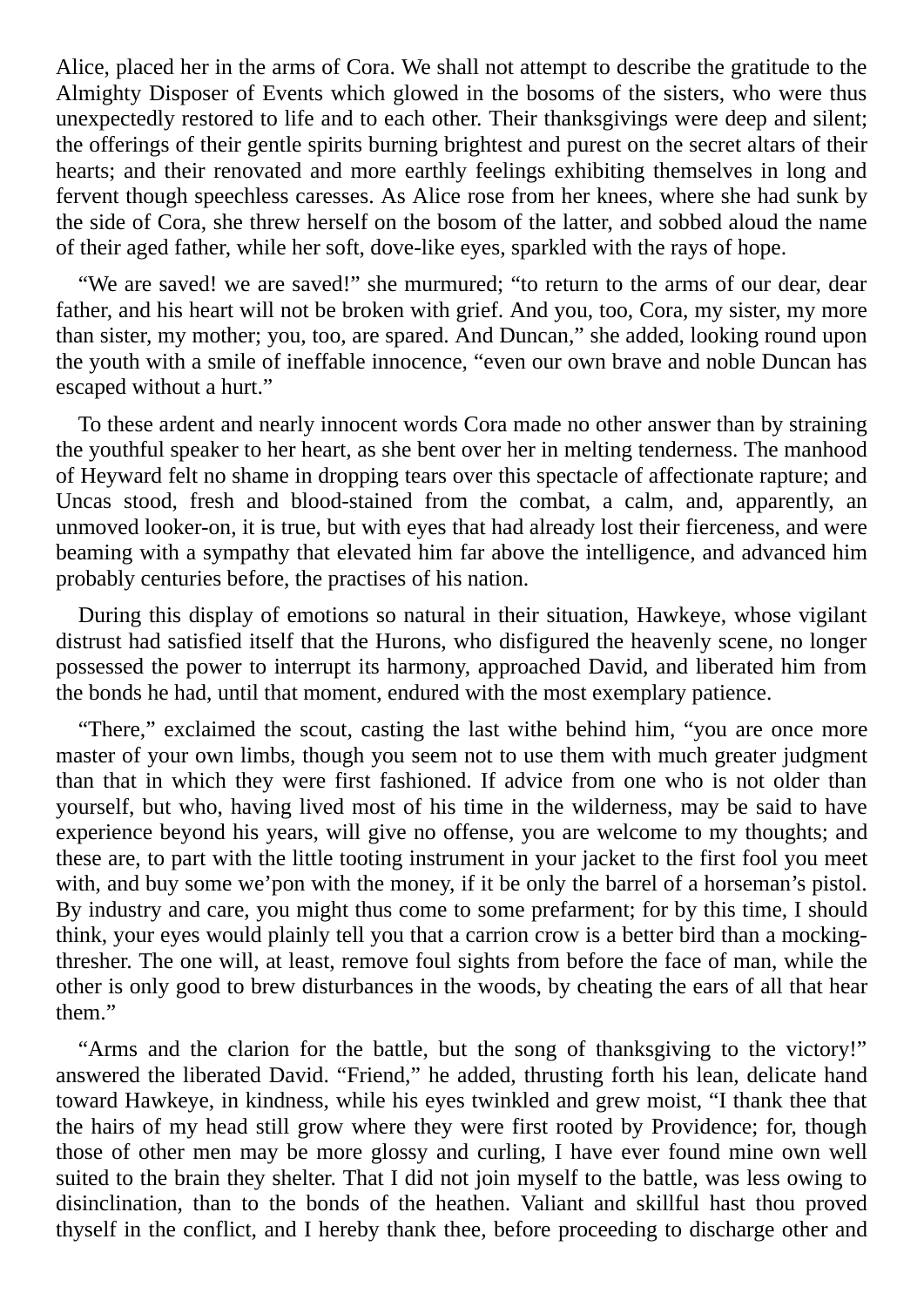more important duties, because thou hast proved thyself well worthy of a Christian's praise."

"The thing is but a trifle, and what you may often see if you tarry long among us," returned the scout, a good deal softened toward the man of song, by this unequivocal expression of gratitude. "I have got back my old companion, 'killdeer'," he added, striking his hand on the breech of his rifle; "and that in itself is a victory. These Iroquois are cunning, but they outwitted themselves when they placed their firearms out of reach; and had Uncas or his father been gifted with only their common Indian patience, we should have come in upon the knaves with three bullets instead of one, and that would have made a finish of the whole pack; yon loping varlet, as well as his commerades. But 'twas all fore-ordered, and for the best."

"Thou sayest well," returned David, "and hast caught the true spirit of Christianity. He that is to be saved will be saved, and he that is predestined to be damned will be damned. This is the doctrine of truth, and most consoling and refreshing it is to the true believer."

The scout, who by this time was seated, examining into the state of his rifle with a species of parental assiduity, now looked up at the other in a displeasure that he did not affect to conceal, roughly interrupting further speech.

"Doctrine or no doctrine," said the sturdy woodsman, "'tis the belief of knaves, and the curse of an honest man. I can credit that yonder Huron was to fall by my hand, for with my own eyes I have seen it; but nothing short of being a witness will cause me to think he has met with any reward, or that Chingachgook there will be condemned at the final day."

"You have no warranty for such an audacious doctrine, nor any covenant to support it," cried David who was deeply tinctured with the subtle distinctions which, in his time, and more especially in his province, had been drawn around the beautiful simplicity of revelation, by endeavoring to penetrate the awful mystery of the divine nature, supplying faith by self-sufficiency, and by consequence, involving those who reasoned from such human dogmas in absurdities and doubt; "your temple is reared on the sands, and the first tempest will wash away its foundation. I demand your authorities for such an uncharitable assertion (like other advocates of a system, David was not always accurate in his use of terms). Name chapter and verse; in which of the holy books do you find language to support you?"

"Book!" repeated Hawkeye, with singular and ill-concealed disdain; "do you take me for a whimpering boy at the apronstring of one of your old gals; and this good rifle on my knee for the feather of a goose's wing, my ox's horn for a bottle of ink, and my leathern pouch for a cross-barred handkercher to carry my dinner? Book! what have such as I, who am a warrior of the wilderness, though a man without a cross, to do with books? I never read but in one, and the words that are written there are too simple and too plain to need much schooling; though I may boast that of forty long and hard-working years."

"What call you the volume?" said David, misconceiving the other's meaning.

"'Tis open before your eyes," returned the scout; "and he who owns it is not a niggard of its use. I have heard it said that there are men who read in books to convince themselves there is a God. I know not but man may so deform his works in the settlement, as to leave that which is so clear in the wilderness a matter of doubt among traders and priests. If any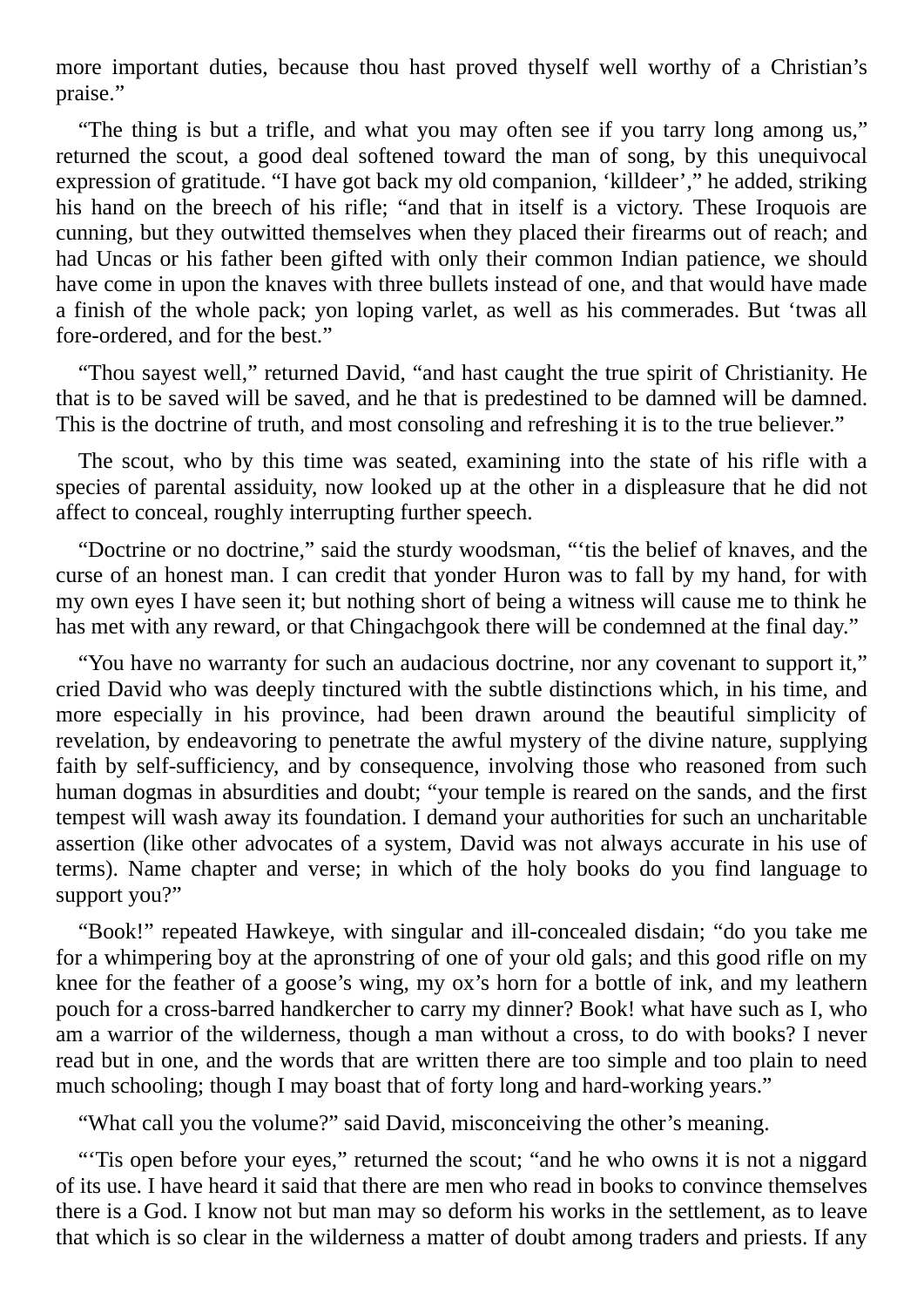such there be, and he will follow me from sun to sun, through the windings of the forest, he shall see enough to teach him that he is a fool, and that the greatest of his folly lies in striving to rise to the level of One he can never equal, be it in goodness, or be it in power."

The instant David discovered that he battled with a disputant who imbibed his faith from the lights of nature, eschewing all subtleties of doctrine, he willingly abandoned a controversy from which he believed neither profit nor credit was to be derived. While the scout was speaking, he had also seated himself, and producing the ready little volume and the iron-rimmed spectacles, he prepared to discharge a duty, which nothing but the unexpected assault he had received in his orthodoxy could have so long suspended. He was, in truth, a minstrel of the western continent—of a much later day, certainly, than those gifted bards, who formerly sang the profane renown of baron and prince, but after the spirit of his own age and country; and he was now prepared to exercise the cunning of his craft, in celebration of, or rather in thanksgiving for, the recent victory. He waited patiently for Hawkeye to cease, then lifting his eyes, together with his voice, he said, aloud:

"I invite you, friends, to join in praise for this signal deliverance from the hands of barbarians and infidels, to the comfortable and solemn tones of the tune called 'Northampton'."

He next named the page and verse where the rhymes selected were to be found, and applied the pitch-pipe to his lips, with the decent gravity that he had been wont to use in the temple. This time he was, however, without any accompaniment, for the sisters were just then pouring out those tender effusions of affection which have been already alluded to. Nothing deterred by the smallness of his audience, which, in truth, consisted only of the discontented scout, he raised his voice, commencing and ending the sacred song without accident or interruption of any kind.

Hawkeye listened while he coolly adjusted his flint and reloaded his rifle; but the sounds, wanting the extraneous assistance of scene and sympathy, failed to awaken his slumbering emotions. Never minstrel, or by whatever more suitable name David should be known, drew upon his talents in the presence of more insensible auditors; though considering the singleness and sincerity of his motive, it is probable that no bard of profane song ever uttered notes that ascended so near to that throne where all homage and praise is due. The scout shook his head, and muttering some unintelligible words, among which "throat" and "Iroquois" were alone audible, he walked away, to collect and to examine into the state of the captured arsenal of the Hurons. In this office he was now joined by Chingachgook, who found his own, as well as the rifle of his son, among the arms. Even Heyward and David were furnished with weapons; nor was ammunition wanting to render them all effectual.

When the foresters had made their selection, and distributed their prizes, the scout announced that the hour had arrived when it was necessary to move. By this time the song of Gamut had ceased, and the sisters had learned to still the exhibition of their emotions. Aided by Duncan and the younger Mohican, the two latter descended the precipitous sides of that hill which they had so lately ascended under so very different auspices, and whose summit had so nearly proved the scene of their massacre. At the foot they found the Narragansetts browsing the herbage of the bushes, and having mounted, they followed the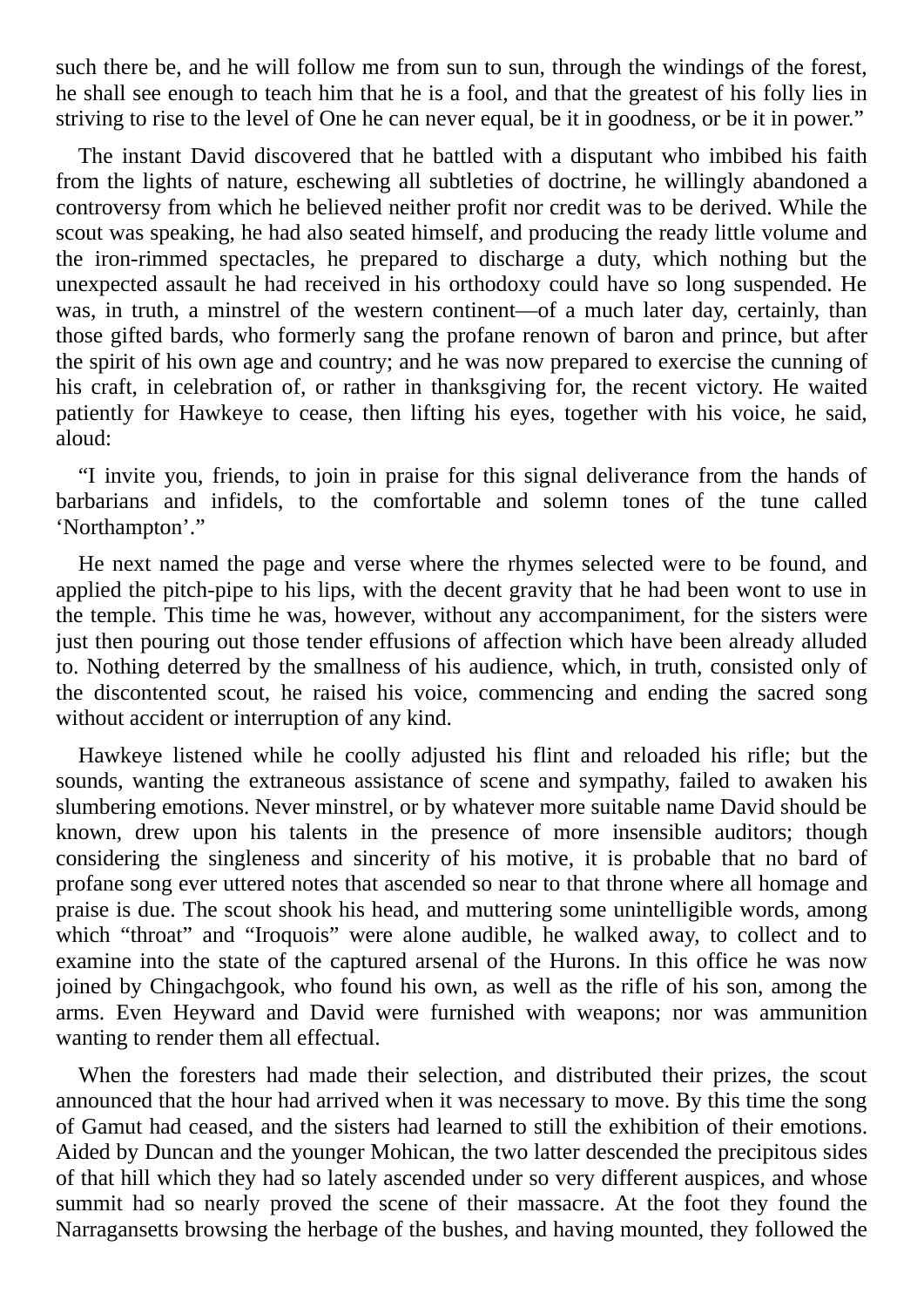movements of a guide, who, in the most deadly straits, had so often proved himself their friend. The journey was, however, short. Hawkeye, leaving the blind path that the Hurons had followed, turned short to his right, and entering the thicket, he crossed a babbling brook, and halted in a narrow dell, under the shade of a few water elms. Their distance from the base of the fatal hill was but a few rods, and the steeds had been serviceable only in crossing the shallow stream.

The scout and the Indians appeared to be familiar with the sequestered place where they now were; for, leaning their rifle against the trees, they commenced throwing aside the dried leaves, and opening the blue clay, out of which a clear and sparkling spring of bright, glancing water, quickly bubbled. The white man then looked about him, as though seeking for some object, which was not to be found as readily as he expected.

"Them careless imps, the Mohawks, with their Tuscarora and Onondaga brethren, have been here slaking their thirst," he muttered, "and the vagabonds have thrown away the gourd! This is the way with benefits, when they are bestowed on such disremembering hounds! Here has the Lord laid his hand, in the midst of the howling wilderness, for their good, and raised a fountain of water from the bowels of the 'arth, that might laugh at the richest shop of apothecary's ware in all the colonies; and see! the knaves have trodden in the clay, and deformed the cleanliness of the place, as though they were brute beasts, instead of human men."

Uncas silently extended toward him the desired gourd, which the spleen of Hawkeye had hitherto prevented him from observing on a branch of an elm. Filling it with water, he retired a short distance, to a place where the ground was more firm and dry; here he coolly seated himself, and after taking a long, and, apparently, a grateful draught, he commenced a very strict examination of the fragments of food left by the Hurons, which had hung in a wallet on his arm.

"Thank you, lad!" he continued, returning the empty gourd to Uncas; "now we will see how these rampaging Hurons lived, when outlying in ambushments. Look at this! The varlets know the better pieces of the deer; and one would think they might carve and roast a saddle, equal to the best cook in the land! But everything is raw, for the Iroquois are thorough savages. Uncas, take my steel and kindle a fire; a mouthful of a tender broil will give natur' a helping hand, after so long a trail."

Heyward, perceiving that their guides now set about their repast in sober earnest, assisted the ladies to alight, and placed himself at their side, not unwilling to enjoy a few moments of grateful rest, after the bloody scene he had just gone through. While the culinary process was in hand, curiosity induced him to inquire into the circumstances which had led to their timely and unexpected rescue:

"How is it that we see you so soon, my generous friend," he asked, "and without aid from the garrison of Edward?"

"Had we gone to the bend in the river, we might have been in time to rake the leaves over your bodies, but too late to have saved your scalps," coolly answered the scout. "No, no; instead of throwing away strength and opportunity by crossing to the fort, we lay by, under the bank of the Hudson, waiting to watch the movements of the Hurons."

"You were, then, witnesses of all that passed?"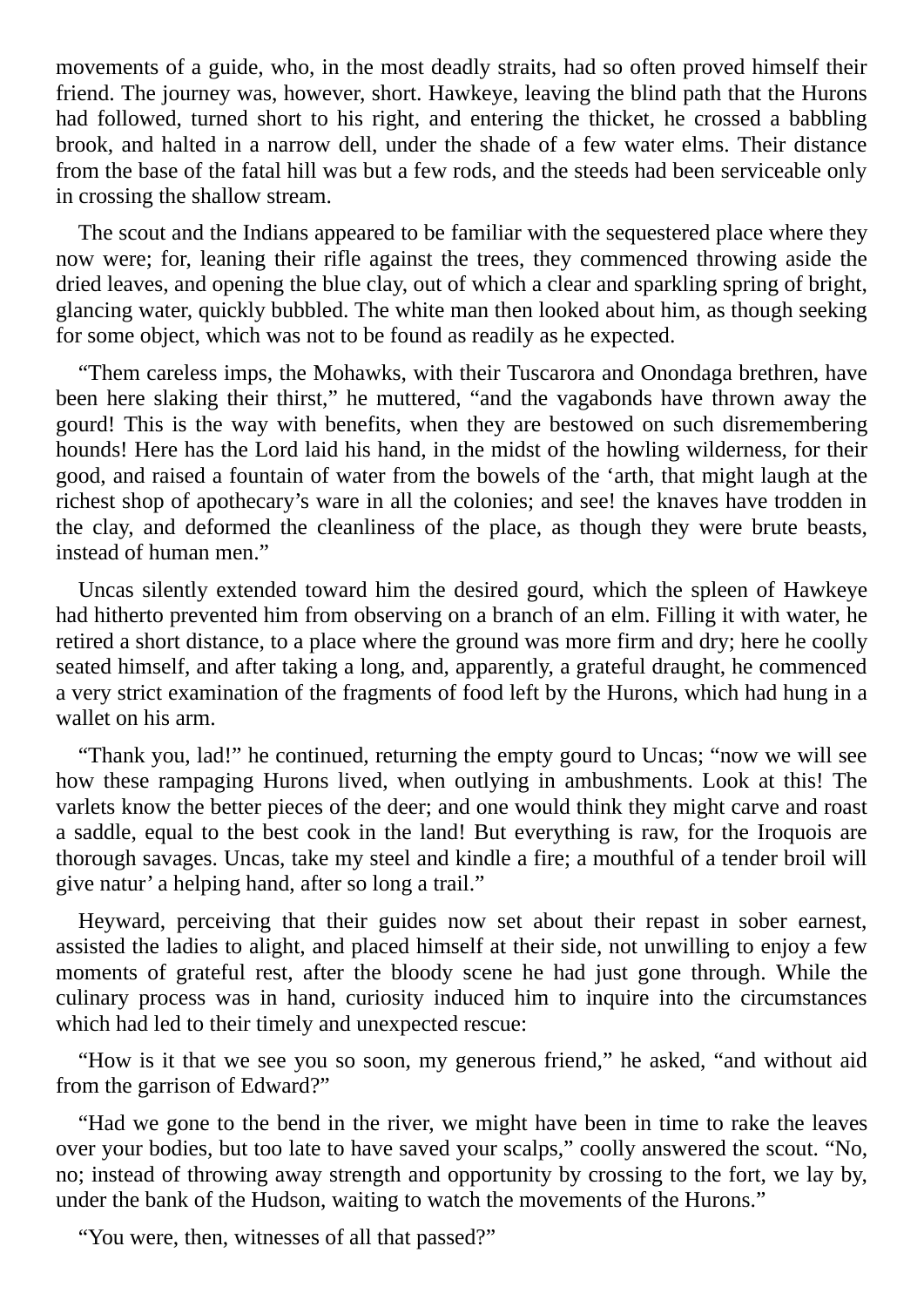"Not of all; for Indian sight is too keen to be easily cheated, and we kept close. A difficult matter it was, too, to keep this Mohican boy snug in the ambushment. Ah! Uncas, Uncas, your behavior was more like that of a curious woman than of a warrior on his scent."

Uncas permitted his eyes to turn for an instant on the sturdy countenance of the speaker, but he neither spoke nor gave any indication of repentance. On the contrary, Heyward thought the manner of the young Mohican was disdainful, if not a little fierce, and that he suppressed passions that were ready to explode, as much in compliment to the listeners, as from the deference he usually paid to his white associate.

"You saw our capture?" Heyward next demanded.

"We heard it," was the significant answer. "An Indian yell is plain language to men who have passed their days in the woods. But when you landed, we were driven to crawl like sarpents, beneath the leaves; and then we lost sight of you entirely, until we placed eyes on you again trussed to the trees, and ready bound for an Indian massacre."

"Our rescue was the deed of Providence. It was nearly a miracle that you did not mistake the path, for the Hurons divided, and each band had its horses."

"Ay! there we were thrown off the scent, and might, indeed, have lost the trail, had it not been for Uncas; we took the path, however, that led into the wilderness; for we judged, and judged rightly, that the savages would hold that course with their prisoners. But when we had followed it for many miles, without finding a single twig broken, as I had advised, my mind misgave me; especially as all the footsteps had the prints of moccasins."

"Our captors had the precaution to see us shod like themselves," said Duncan, raising a foot, and exhibiting the buckskin he wore.

"Aye, 'twas judgmatical and like themselves; though we were too expart to be thrown from a trail by so common an invention."

"To what, then, are we indebted for our safety?"

"To what, as a white man who has no taint of Indian blood, I should be ashamed to own; to the judgment of the young Mohican, in matters which I should know better than he, but which I can now hardly believe to be true, though my own eyes tell me it is so."

"'Tis extraordinary! will you not name the reason?"

"Uncas was bold enough to say, that the beasts ridden by the gentle ones," continued Hawkeye, glancing his eyes, not without curious interest, on the fillies of the ladies, "planted the legs of one side on the ground at the same time, which is contrary to the movements of all trotting four-footed animals of my knowledge, except the bear. And yet here are horses that always journey in this manner, as my own eyes have seen, and as their trail has shown for twenty long miles."

"'Tis the merit of the animal! They come from the shores of Narrangansett Bay, in the small province of Providence Plantations, and are celebrated for their hardihood, and the ease of this peculiar movement; though other horses are not unfrequently trained to the same."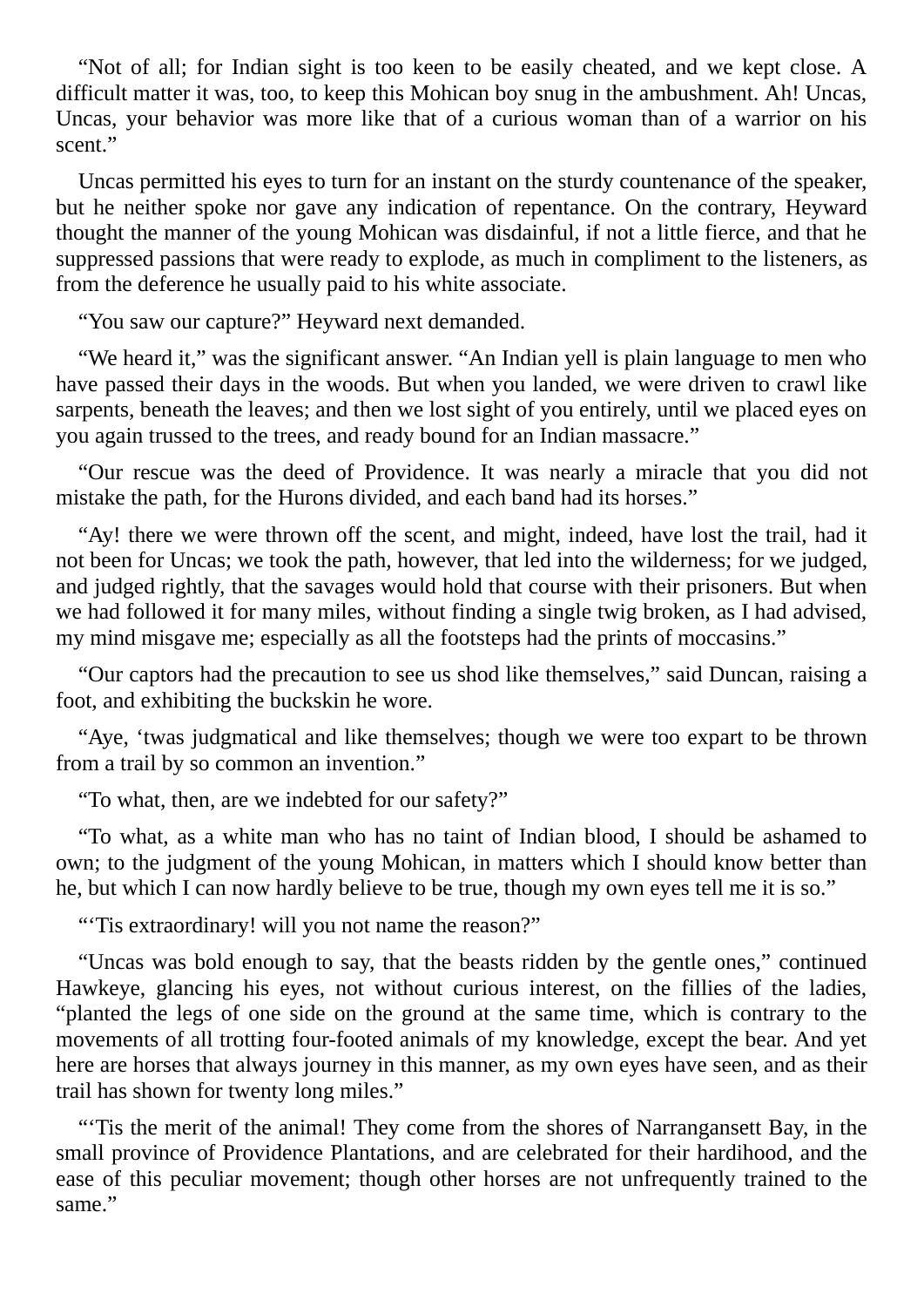"It may be—it may be," said Hawkeye, who had listened with singular attention to this explanation; "though I am a man who has the full blood of the whites, my judgment in deer and beaver is greater than in beasts of burden. Major Effingham has many noble chargers, but I have never seen one travel after such a sidling gait."

"True; for he would value the animals for very different properties. Still is this a breed highly esteemed and, as you witness, much honored with the burdens it is often destined to bear."

The Mohicans had suspended their operations about the glimmering fire to listen; and, when Duncan had done, they looked at each other significantly, the father uttering the never-failing exclamation of surprise. The scout ruminated, like a man digesting his newly-acquired knowledge, and once more stole a glance at the horses.

"I dare to say there are even stranger sights to be seen in the settlements!" he said, at length. "Natur' is sadly abused by man, when he once gets the mastery. But, go sidling or go straight, Uncas had seen the movement, and their trail led us on to the broken bush. The outer branch, near the prints of one of the horses, was bent upward, as a lady breaks a flower from its stem, but all the rest were ragged and broken down, as if the strong hand of a man had been tearing them! So I concluded that the cunning varments had seen the twig bent, and had torn the rest, to make us believe a buck had been feeling the boughs with his antlers."

"I do believe your sagacity did not deceive you; for some such thing occurred!"

"That was easy to see," added the scout, in no degree conscious of having exhibited any extraordinary sagacity; "and a very different matter it was from a waddling horse! It then struck me the Mingoes would push for this spring, for the knaves well know the vartue of its waters!"

"Is it, then, so famous?" demanded Heyward, examining, with a more curious eye, the secluded dell, with its bubbling fountain, surrounded, as it was, by earth of a deep, dingy brown.

"Few red-skins, who travel south and east of the great lakes but have heard of its qualities. Will you taste for yourself?"

Heyward took the gourd, and after swallowing a little of the water, threw it aside with grimaces of discontent. The scout laughed in his silent but heartfelt manner, and shook his head with vast satisfaction.

"Ah! you want the flavor that one gets by habit; the time was when I liked it as little as yourself; but I have come to my taste, and I now crave it, as a deer does the licks\*. Your high-spiced wines are not better liked than a red-skin relishes this water; especially when his natur' is ailing. But Uncas has made his fire, and it is time we think of eating, for our journey is long, and all before us."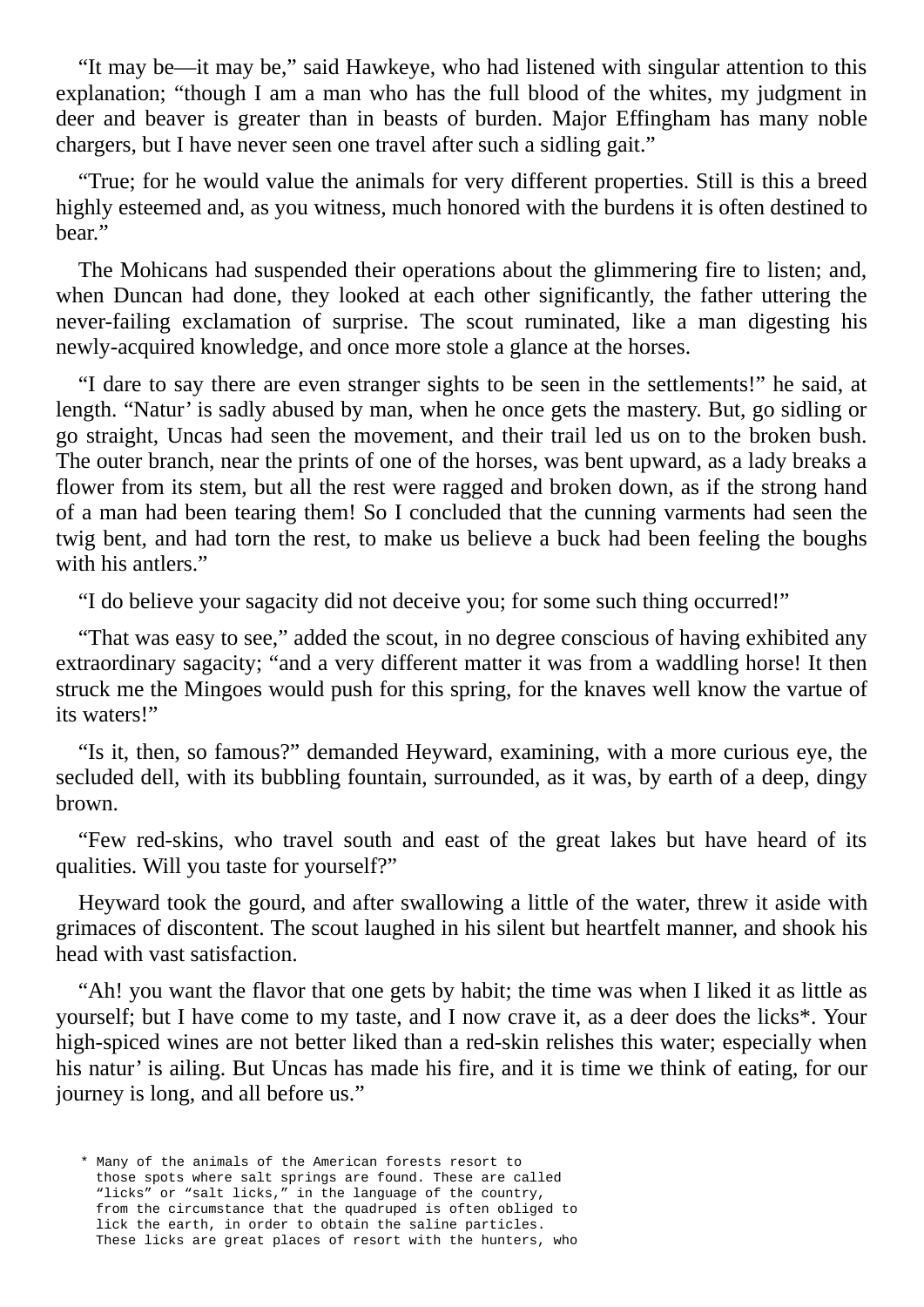Interrupting the dialogue by this abrupt transition, the scout had instant recourse to the fragments of food which had escaped the voracity of the Hurons. A very summary process completed the simple cookery, when he and the Mohicans commenced their humble meal, with the silence and characteristic diligence of men who ate in order to enable themselves to endure great and unremitting toil.

When this necessary, and, happily, grateful duty had been performed, each of the foresters stooped and took a long and parting draught at that solitary and silent spring\*, around which and its sister fountains, within fifty years, the wealth, beauty and talents of a hemisphere were to assemble in throngs, in pursuit of health and pleasure. Then Hawkeye announced his determination to proceed. The sisters resumed their saddles; Duncan and David grapsed their rifles, and followed on footsteps; the scout leading the advance, and the Mohicans bringing up the rear. The whole party moved swiftly through the narrow path, toward the north, leaving the healing waters to mingle unheeded with the adjacent brooks and the bodies of the dead to fester on the neighboring mount, without the rites of sepulture; a fate but too common to the warriors of the woods to excite either commiseration or comment.

\* The scene of the foregoing incidents is on the spot where the village of Ballston now stands; one of the two principal watering places of America.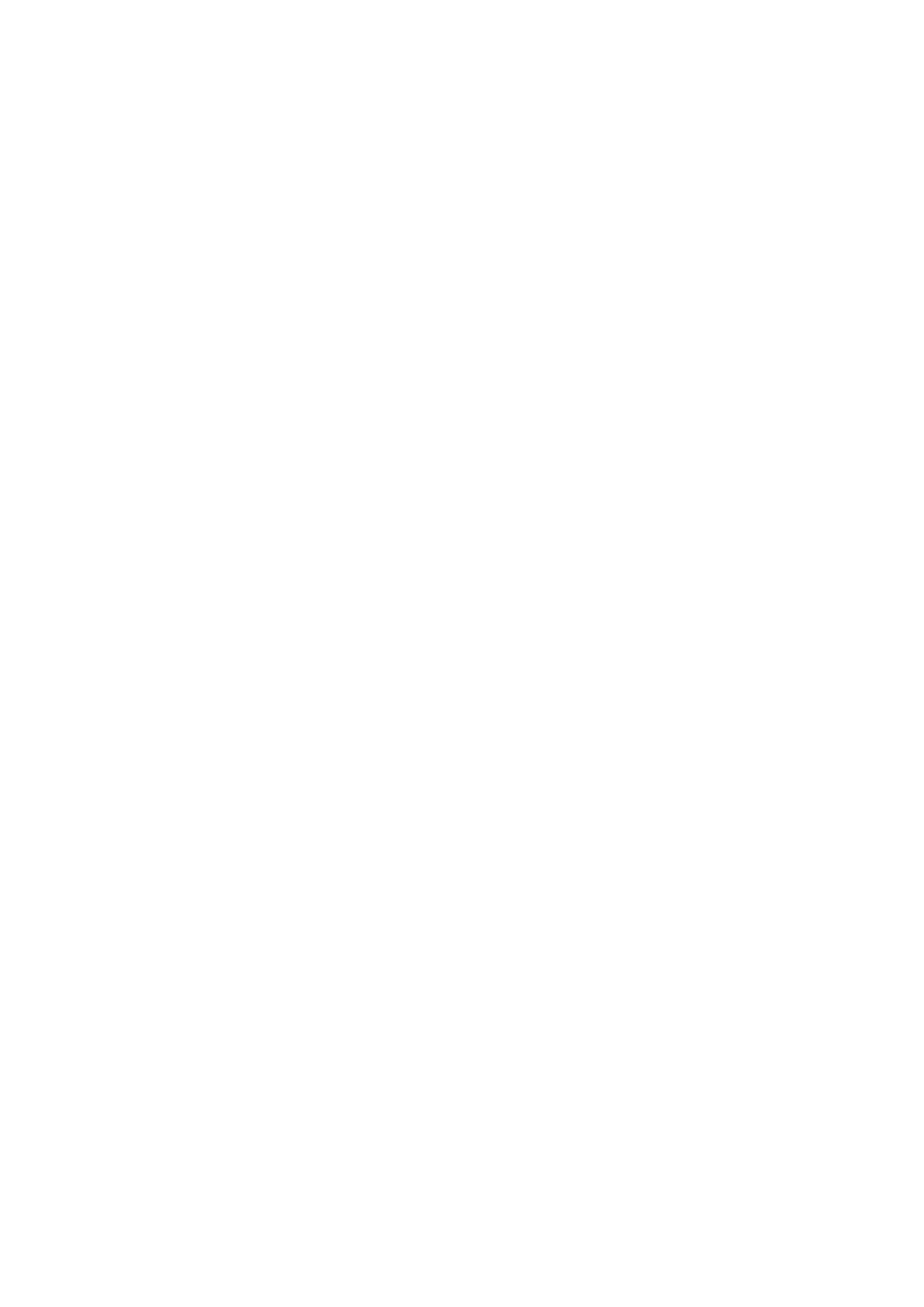## **CHAPTER 13**

"I'll seek a readier path." —Parnell

The route taken by Hawkeye lay across those sandy plains, relived by occasional valleys and swells of land, which had been traversed by their party on the morning of the same day, with the baffled Magua for their guide. The sun had now fallen low toward the distant mountains; and as their journey lay through the interminable forest, the heat was no longer oppressive. Their progress, in consequence, was proportionate; and long before the twilight gathered about them, they had made good many toilsome miles on their return.

The hunter, like the savage whose place he filled, seemed to select among the blind signs of their wild route, with a species of instinct, seldom abating his speed, and never pausing to deliberate. A rapid and oblique glance at the moss on the trees, with an occasional upward gaze toward the setting sun, or a steady but passing look at the direction of the numerous water courses, through which he waded, were sufficient to determine his path, and remove his greatest difficulties. In the meantime, the forest began to change its hues, losing that lively green which had embellished its arches, in the graver light which is the usual precursor of the close of day.

While the eyes of the sisters were endeavoring to catch glimpses through the trees, of the flood of golden glory which formed a glittering halo around the sun, tinging here and there with ruby streaks, or bordering with narrow edgings of shining yellow, a mass of clouds that lay piled at no great distance above the western hills, Hawkeye turned suddenly and pointing upward toward the gorgeous heavens, he spoke:

"Yonder is the signal given to man to seek his food and natural rest," he said; "better and wiser would it be, if he could understand the signs of nature, and take a lesson from the fowls of the air and the beasts of the field! Our night, however, will soon be over, for with the moon we must be up and moving again. I remember to have fou't the Maquas, hereaways, in the first war in which I ever drew blood from man; and we threw up a work of blocks, to keep the ravenous varmints from handling our scalps. If my marks do not fail me, we shall find the place a few rods further to our left."

Without waiting for an assent, or, indeed, for any reply, the sturdy hunter moved boldly into a dense thicket of young chestnuts, shoving aside the branches of the exuberant shoots which nearly covered the ground, like a man who expected, at each step, to discover some object he had formerly known. The recollection of the scout did not deceive him. After penetrating through the brush, matted as it was with briars, for a few hundred feet, he entered an open space, that surrounded a low, green hillock, which was crowned by the decayed blockhouse in question. This rude and neglected building was one of those deserted works, which, having been thrown up on an emergency, had been abandoned with the disappearance of danger, and was now quietly crumbling in the solitude of the forest, neglected and nearly forgotten, like the circumstances which had caused it to be reared.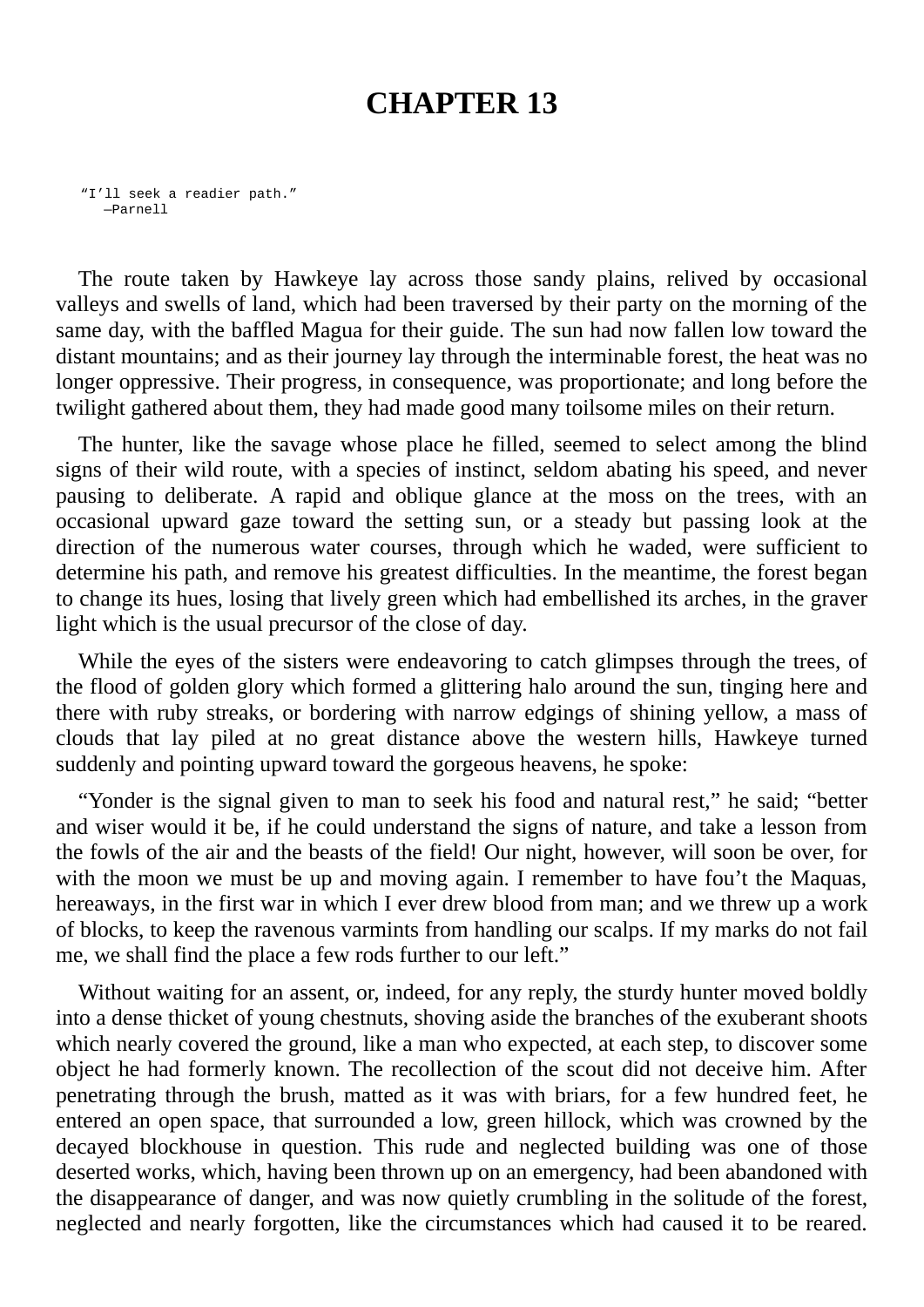Such memorials of the passage and struggles of man are yet frequent throughout the broad barrier of wilderness which once separated the hostile provinces, and form a species of ruins that are intimately associated with the recollections of colonial history, and which are in appropriate keeping with the gloomy character of the surrounding scenery. The roof of bark had long since fallen, and mingled with the soil, but the huge logs of pine, which had been hastily thrown together, still preserved their relative positions, though one angle of the work had given way under the pressure, and threatened a speedy downfall to the remainder of the rustic edifice. While Heyward and his companions hesitated to approach a building so decayed, Hawkeye and the Indians entered within the low walls, not only without fear, but with obvious interest. While the former surveyed the ruins, both internally and externally, with the curiosity of one whose recollections were reviving at each moment, Chingachgook related to his son, in the language of the Delawares, and with the pride of a conqueror, the brief history of the skirmish which had been fought, in his youth, in that secluded spot. A strain of melancholy, however, blended with his triumph, rendering his voice, as usual, soft and musical.

In the meantime, the sisters gladly dismounted, and prepared to enjoy their halt in the coolness of the evening, and in a security which they believed nothing but the beasts of the forest could invade.

"Would not our resting-place have been more retired, my worthy friend," demanded the more vigilant Duncan, perceiving that the scout had already finished his short survey, "had we chosen a spot less known, and one more rarely visited than this?"

"Few live who know the blockhouse was ever raised," was the slow and musing answer; "'tis not often that books are made, and narratives written of such a scrimmage as was here fou't atween the Mohicans and the Mohawks, in a war of their own waging. I was then a younker, and went out with the Delawares, because I know'd they were a scandalized and wronged race. Forty days and forty nights did the imps crave our blood around this pile of logs, which I designed and partly reared, being, as you'll remember, no Indian myself, but a man without a cross. The Delawares lent themselves to the work, and we made it good, ten to twenty, until our numbers were nearly equal, and then we sallied out upon the hounds, and not a man of them ever got back to tell the fate of his party. Yes, yes; I was then young, and new to the sight of blood; and not relishing the thought that creatures who had spirits like myself should lay on the naked ground, to be torn asunder by beasts, or to bleach in the rains, I buried the dead with my own hands, under that very little hillock where you have placed yourselves; and no bad seat does it make neither, though it be raised by the bones of mortal men."

Heyward and the sisters arose, on the instant, from the grassy sepulcher; nor could the two latter, notwithstanding the terrific scenes they had so recently passed through, entirely suppress an emotion of natural horror, when they found themselves in such familiar contact with the grave of the dead Mohawks. The gray light, the gloomy little area of dark grass, surrounded by its border of brush, beyond which the pines rose, in breathing silence, apparently into the very clouds, and the deathlike stillness of the vast forest, were all in unison to deepen such a sensation. "They are gone, and they are harmless," continued Hawkeye, waving his hand, with a melancholy smile at their manifest alarm; "they'll never shout the war-whoop nor strike a blow with the tomahawk again! And of all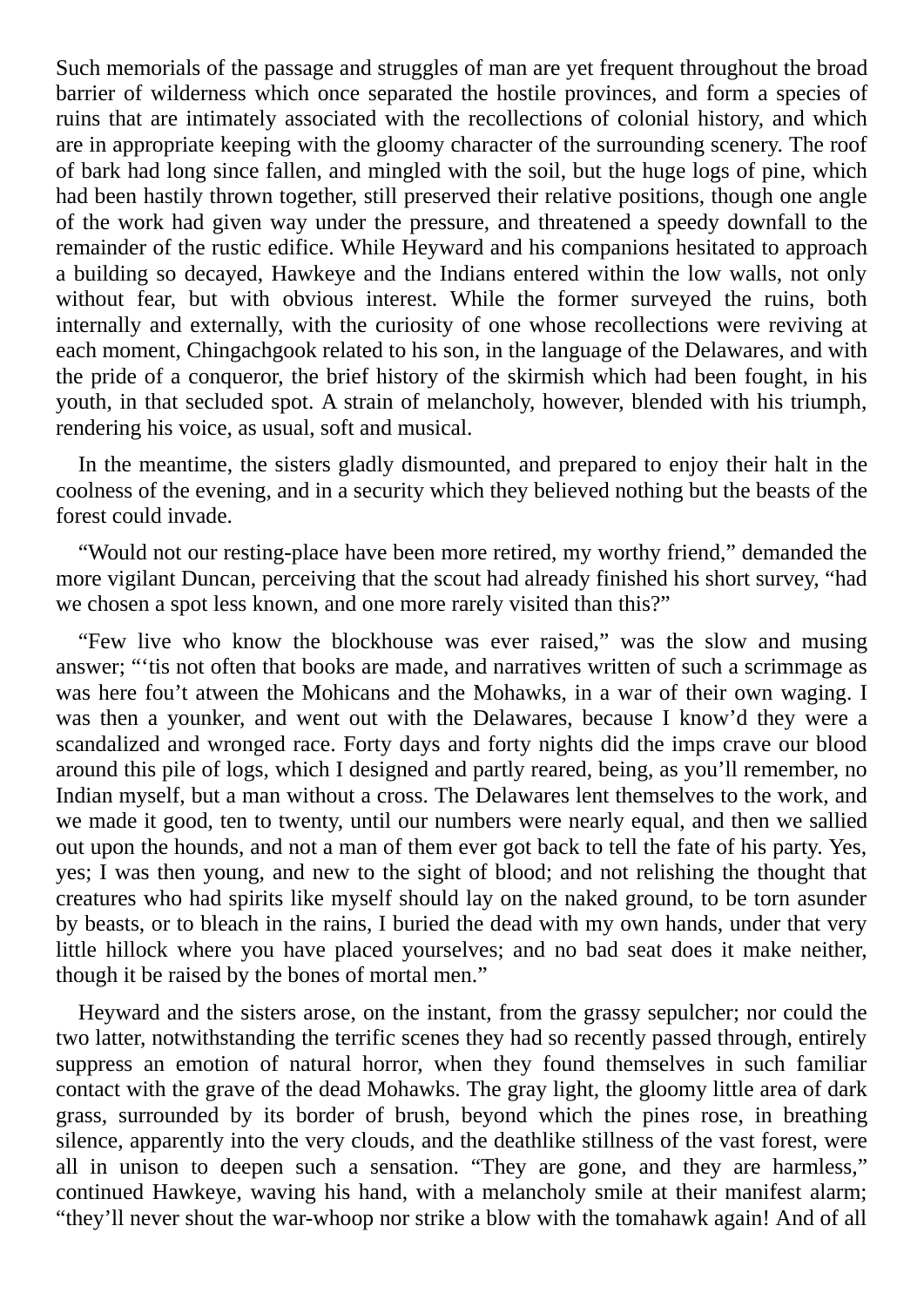those who aided in placing them where they lie, Chingachgook and I only are living! The brothers and family of the Mohican formed our war party; and you see before you all that are now left of his race."

The eyes of the listeners involuntarily sought the forms of the Indians, with a compassionate interest in their desolate fortune. Their dark persons were still to be seen within the shadows of the blockhouse, the son listening to the relation of his father with that sort of intenseness which would be created by a narrative that redounded so much to the honor of those whose names he had long revered for their courage and savage virtues.

"I had thought the Delawares a pacific people," said Duncan, "and that they never waged war in person; trusting the defense of their hands to those very Mohawks that you slew!"

"'Tis true in part," returned the scout, "and yet, at the bottom, 'tis a wicked lie. Such a treaty was made in ages gone by, through the deviltries of the Dutchers, who wished to disarm the natives that had the best right to the country, where they had settled themselves. The Mohicans, though a part of the same nation, having to deal with the English, never entered into the silly bargain, but kept to their manhood; as in truth did the Delawares, when their eyes were open to their folly. You see before you a chief of the great Mohican Sagamores! Once his family could chase their deer over tracts of country wider than that which belongs to the Albany Patteroon, without crossing brook or hill that was not their own; but what is left of their descendant? He may find his six feet of earth when God chooses, and keep it in peace, perhaps, if he has a friend who will take the pains to sink his head so low that the plowshares cannot reach it!"

"Enough!" said Heyward, apprehensive that the subject might lead to a discussion that would interrupt the harmony so necessary to the preservation of his fair companions; "we have journeyed far, and few among us are blessed with forms like that of yours, which seems to know neither fatigue nor weakness."

"The sinews and bones of a man carry me through it all," said the hunter, surveying his muscular limbs with a simplicity that betrayed the honest pleasure the compliment afforded him; "there are larger and heavier men to be found in the settlements, but you might travel many days in a city before you could meet one able to walk fifty miles without stopping to take breath, or who has kept the hounds within hearing during a chase of hours. However, as flesh and blood are not always the same, it is quite reasonable to suppose that the gentle ones are willing to rest, after all they have seen and done this day. Uncas, clear out the spring, while your father and I make a cover for their tender heads of these chestnut shoots, and a bed of grass and leaves."

The dialogue ceased, while the hunter and his companions busied themselves in preparations for the comfort and protection of those they guided. A spring, which many long years before had induced the natives to select the place for their temporary fortification, was soon cleared of leaves, and a fountain of crystal gushed from the bed, diffusing its waters over the verdant hillock. A corner of the building was then roofed in such a manner as to exclude the heavy dew of the climate, and piles of sweet shrubs and dried leaves were laid beneath it for the sisters to repose on.

While the diligent woodsmen were employed in this manner, Cora and Alice partook of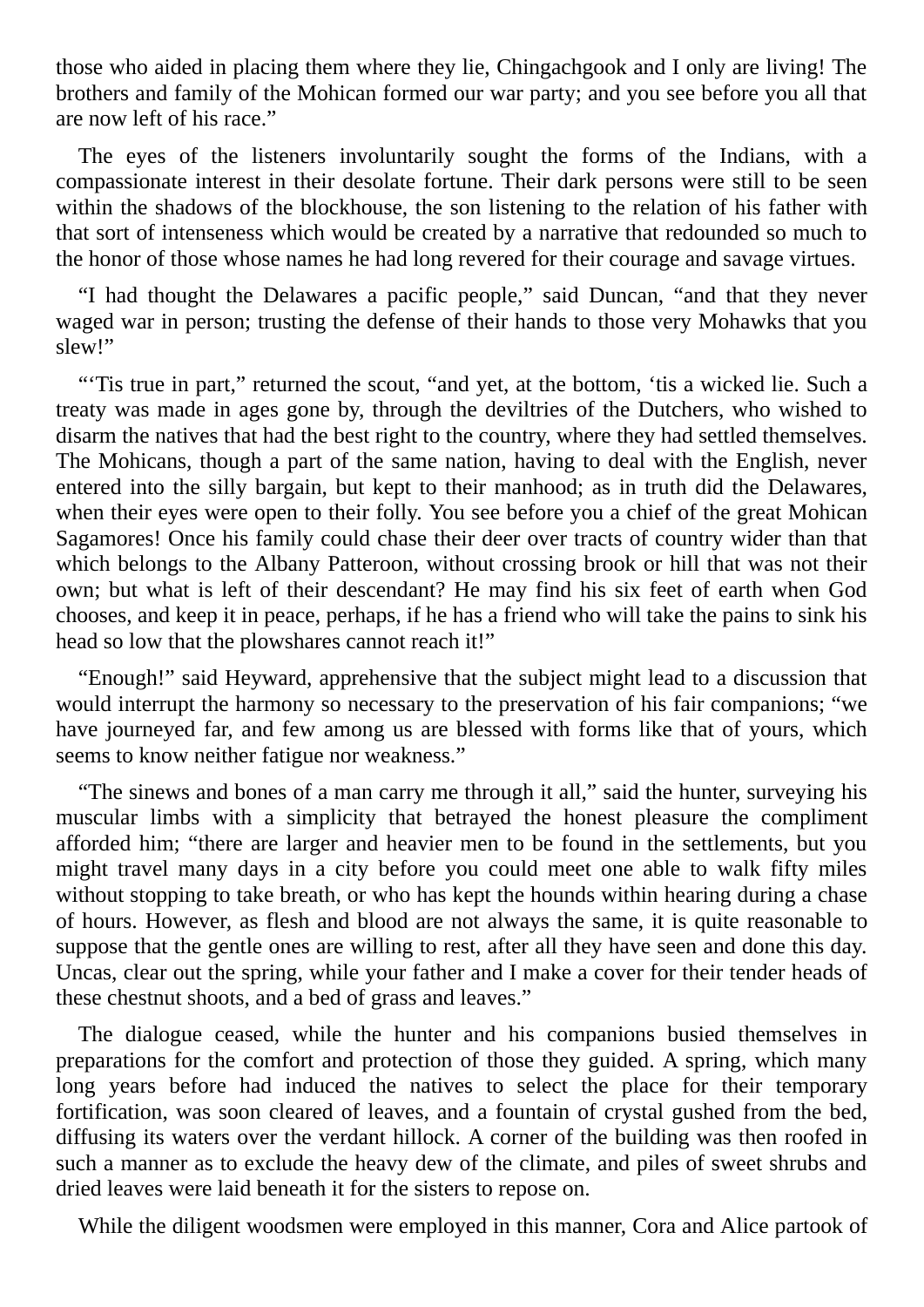that refreshment which duty required much more than inclination prompted them to accept. They then retired within the walls, and first offering up their thanksgivings for past mercies, and petitioning for a continuance of the Divine favor throughout the coming night, they laid their tender forms on the fragrant couch, and in spite of recollections and forebodings, soon sank into those slumbers which nature so imperiously demanded, and which were sweetened by hopes for the morrow. Duncan had prepared himself to pass the night in watchfulness near them, just without the ruin, but the scout, perceiving his intention, pointed toward Chingachgook, as he coolly disposed his own person on the grass, and said:

"The eyes of a white man are too heavy and too blind for such a watch as this! The Mohican will be our sentinel, therefore let us sleep."

"I proved myself a sluggard on my post during the past night," said Heyward, "and have less need of repose than you, who did more credit to the character of a soldier. Let all the party seek their rest, then, while I hold the guard."

"If we lay among the white tents of the Sixtieth, and in front of an enemy like the French, I could not ask for a better watchman," returned the scout; "but in the darkness and among the signs of the wilderness your judgment would be like the folly of a child, and your vigilance thrown away. Do then, like Uncas and myself, sleep, and sleep in safety."

Heyward perceived, in truth, that the younger Indian had thrown his form on the side of the hillock while they were talking, like one who sought to make the most of the time allotted to rest, and that his example had been followed by David, whose voice literally "clove to his jaws," with the fever of his wound, heightened, as it was, by their toilsome march. Unwilling to prolong a useless discussion, the young man affected to comply, by posting his back against the logs of the blockhouse, in a half recumbent posture, though resolutely determined, in his own mind, not to close an eye until he had delivered his precious charge into the arms of Munro himself. Hawkeye, believing he had prevailed, soon fell asleep, and a silence as deep as the solitude in which they had found it, pervaded the retired spot.

For many minutes Duncan succeeded in keeping his senses on the alert, and alive to every moaning sound that arose from the forest. His vision became more acute as the shades of evening settled on the place; and even after the stars were glimmering above his head, he was able to distinguish the recumbent forms of his companions, as they lay stretched on the grass, and to note the person of Chingachgook, who sat upright and motionless as one of the trees which formed the dark barrier on every side. He still heard the gentle breathings of the sisters, who lay within a few feet of him, and not a leaf was ruffled by the passing air of which his ear did not detect the whispering sound. At length, however, the mournful notes of a whip-poor-will became blended with the moanings of an owl; his heavy eyes occasionally sought the bright rays of the stars, and he then fancied he saw them through the fallen lids. At instants of momentary wakefulness he mistook a bush for his associate sentinel; his head next sank upon his shoulder, which, in its turn, sought the support of the ground; and, finally, his whole person became relaxed and pliant, and the young man sank into a deep sleep, dreaming that he was a knight of ancient chivalry, holding his midnight vigils before the tent of a recaptured princess, whose favor he did not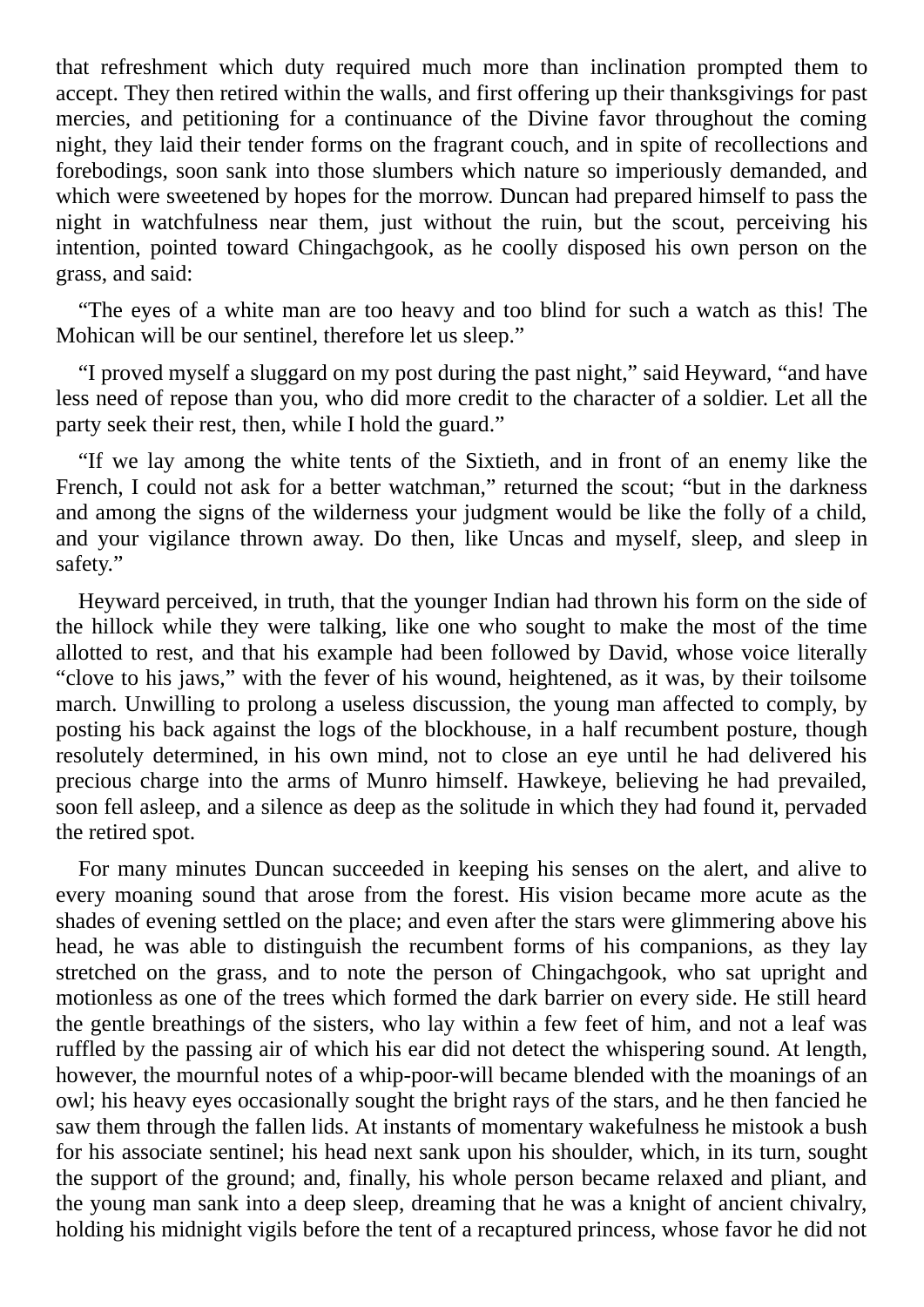despair of gaining, by such a proof of devotion and watchfulness.

How long the tired Duncan lay in this insensible state he never knew himself, but his slumbering visions had been long lost in total forgetfulness, when he was awakened by a light tap on the shoulder. Aroused by this signal, slight as it was, he sprang upon his feet with a confused recollection of the self-imposed duty he had assumed with the commencement of the night.

"Who comes?" he demanded, feeling for his sword, at the place where it was usually suspended. "Speak! friend or enemy?"

"Friend," replied the low voice of Chingachgook; who, pointing upward at the luminary which was shedding its mild light through the opening in the trees, directly in their bivouac, immediately added, in his rude English: "Moon comes and white man's fort far far off; time to move, when sleep shuts both eyes of the Frenchman!"

"You say true! Call up your friends, and bridle the horses while I prepare my own companions for the march!"

"We are awake, Duncan," said the soft, silvery tones of Alice within the building, "and ready to travel very fast after so refreshing a sleep; but you have watched through the tedious night in our behalf, after having endured so much fatigue the livelong day!"

"Say, rather, I would have watched, but my treacherous eyes betrayed me; twice have I proved myself unfit for the trust I bear."

"Nay, Duncan, deny it not," interrupted the smiling Alice, issuing from the shadows of the building into the light of the moon, in all the loveliness of her freshened beauty; "I know you to be a heedless one, when self is the object of your care, and but too vigilant in favor of others. Can we not tarry here a little longer while you find the rest you need? Cheerfully, most cheerfully, will Cora and I keep the vigils, while you and all these brave men endeavor to snatch a little sleep!"

"If shame could cure me of my drowsiness, I should never close an eye again," said the uneasy youth, gazing at the ingenuous countenance of Alice, where, however, in its sweet solicitude, he read nothing to confirm his half-awakened suspicion. "It is but too true, that after leading you into danger by my heedlessness, I have not even the merit of guarding your pillows as should become a soldier."

"No one but Duncan himself should accuse Duncan of such a weakness. Go, then, and sleep; believe me, neither of us, weak girls as we are, will betray our watch."

The young man was relieved from the awkwardness of making any further protestations of his own demerits, by an exclamation from Chingachgook, and the attitude of riveted attention assumed by his son.

"The Mohicans hear an enemy!" whispered Hawkeye, who, by this time, in common with the whole party, was awake and stirring. "They scent danger in the wind!"

"God forbid!" exclaimed Heyward. "Surely we have had enough of bloodshed!"

While he spoke, however, the young soldier seized his rifle, and advancing toward the front, prepared to atone for his venial remissness, by freely exposing his life in defense of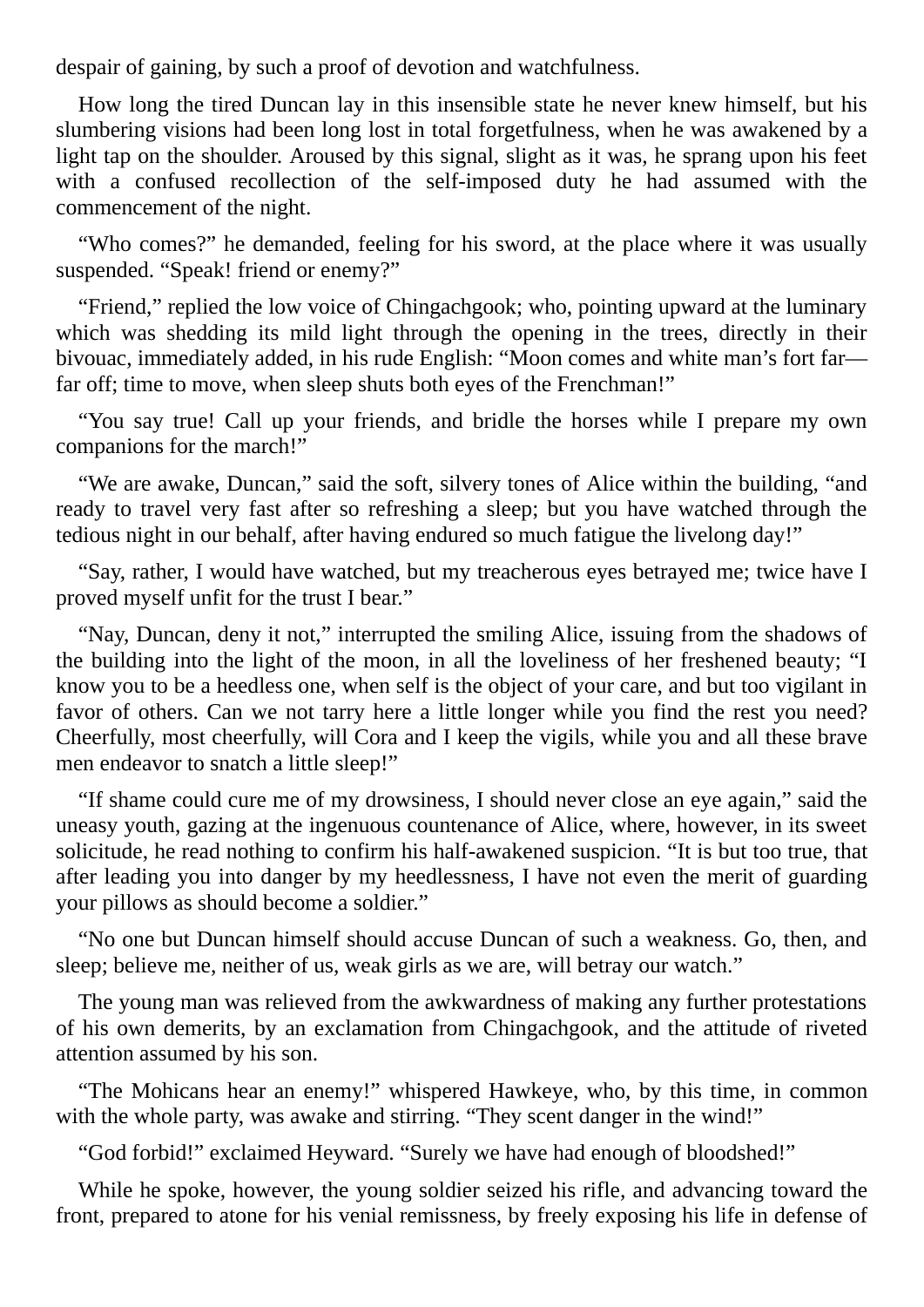those he attended.

"'Tis some creature of the forest prowling around us in quest of food," he said, in a whisper, as soon as the low, and apparently distant sounds, which had startled the Mohicans, reached his own ears.

"Hist!" returned the attentive scout; ""tis man; even I can now tell his tread, poor as my senses are when compared to an Indian's! That Scampering Huron has fallen in with one of Montcalm's outlying parties, and they have struck upon our trail. I shouldn't like, myself, to spill more human blood in this spot," he added, looking around with anxiety in his features, at the dim objects by which he was surrounded; "but what must be, must! Lead the horses into the blockhouse, Uncas; and, friends, do you follow to the same shelter. Poor and old as it is, it offers a cover, and has rung with the crack of a rifle afore to-night!"

He was instantly obeyed, the Mohicans leading the Narrangansetts within the ruin, whither the whole party repaired with the most guarded silence.

The sound of approaching footsteps were now too distinctly audible to leave any doubts as to the nature of the interruption. They were soon mingled with voices calling to each other in an Indian dialect, which the hunter, in a whisper, affirmed to Heyward was the language of the Hurons. When the party reached the point where the horses had entered the thicket which surrounded the blockhouse, they were evidently at fault, having lost those marks which, until that moment, had directed their pursuit.

It would seem by the voices that twenty men were soon collected at that one spot, mingling their different opinions and advice in noisy clamor.

"The knaves know our weakness," whispered Hawkeye, who stood by the side of Heyward, in deep shade, looking through an opening in the logs, "or they wouldn't indulge their idleness in such a squaw's march. Listen to the reptiles! each man among them seems to have two tongues, and but a single leg."

Duncan, brave as he was in the combat, could not, in such a moment of painful suspense, make any reply to the cool and characteristic remark of the scout. He only grasped his rifle more firmly, and fastened his eyes upon the narrow opening, through which he gazed upon the moonlight view with increasing anxiety. The deeper tones of one who spoke as having authority were next heard, amid a silence that denoted the respect with which his orders, or rather advice, was received. After which, by the rustling of leaves, and crackling of dried twigs, it was apparent the savages were separating in pursuit of the lost trail. Fortunately for the pursued, the light of the moon, while it shed a flood of mild luster upon the little area around the ruin, was not sufficiently strong to penetrate the deep arches of the forest, where the objects still lay in deceptive shadow. The search proved fruitless; for so short and sudden had been the passage from the faint path the travelers had journeyed into the thicket, that every trace of their footsteps was lost in the obscurity of the woods.

It was not long, however, before the restless savages were heard beating the brush, and gradually approaching the inner edge of that dense border of young chestnuts which encircled the little area.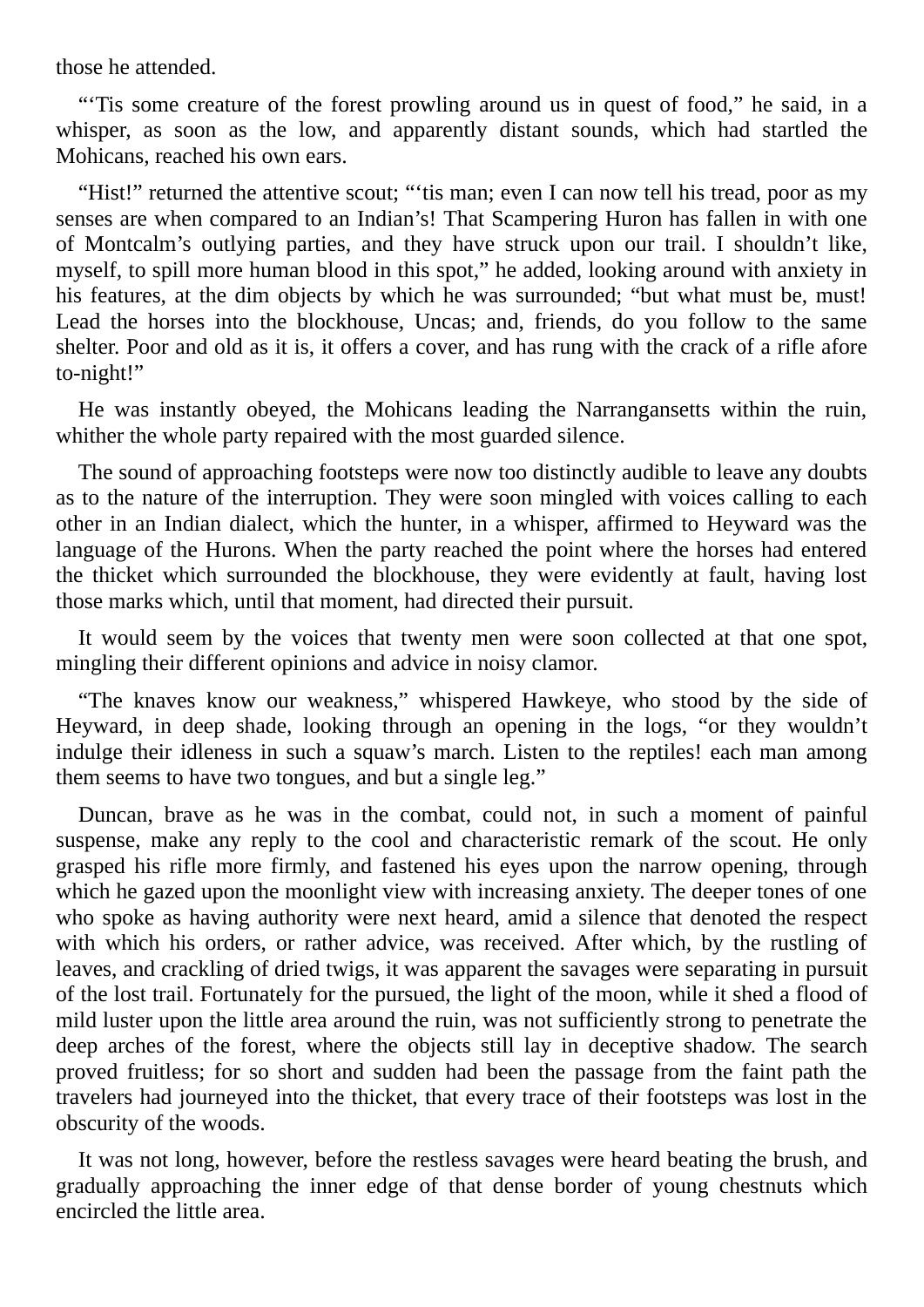"They are coming," muttered Heyward, endeavoring to thrust his rifle through the chink in the logs; "let us fire on their approach."

"Keep everything in the shade," returned the scout; "the snapping of a flint, or even the smell of a single karnel of the brimstone, would bring the hungry varlets upon us in a body. Should it please God that we must give battle for the scalps, trust to the experience of men who know the ways of the savages, and who are not often backward when the warwhoop is howled."

Duncan cast his eyes behind him, and saw that the trembling sisters were cowering in the far corner of the building, while the Mohicans stood in the shadow, like two upright posts, ready, and apparently willing, to strike when the blow should be needed. Curbing his impatience, he again looked out upon the area, and awaited the result in silence. At that instant the thicket opened, and a tall and armed Huron advanced a few paces into the open space. As he gazed upon the silent blockhouse, the moon fell upon his swarthy countenance, and betrayed its surprise and curiosity. He made the exclamation which usually accompanies the former emotion in an Indian, and, calling in a low voice, soon drew a companion to his side.

These children of the woods stood together for several moments pointing at the crumbling edifice, and conversing in the unintelligible language of their tribe. They then approached, though with slow and cautious steps, pausing every instant to look at the building, like startled deer whose curiosity struggled powerfully with their awakened apprehensions for the mastery. The foot of one of them suddenly rested on the mound, and he stopped to examine its nature. At this moment, Heyward observed that the scout loosened his knife in its sheath, and lowered the muzzle of his rifle. Imitating these movements, the young man prepared himself for the struggle which now seemed inevitable.

The savages were so near, that the least motion in one of the horses, or even a breath louder than common, would have betrayed the fugitives. But in discovering the character of the mound, the attention of the Hurons appeared directed to a different object. They spoke together, and the sounds of their voices were low and solemn, as if influenced by a reverence that was deeply blended with awe. Then they drew warily back, keeping their eyes riveted on the ruin, as if they expected to see the apparitions of the dead issue from its silent walls, until, having reached the boundary of the area, they moved slowly into the thicket and disappeared.

Hawkeye dropped the breech of his rifle to the earth, and drawing a long, free breath, exclaimed, in an audible whisper:

"Ay! they respect the dead, and it has this time saved their own lives, and, it may be, the lives of better men too."

Heyward lent his attention for a single moment to his companion, but without replying, he again turned toward those who just then interested him more. He heard the two Hurons leave the bushes, and it was soon plain that all the pursuers were gathered about them, in deep attention to their report. After a few minutes of earnest and solemn dialogue, altogether different from the noisy clamor with which they had first collected about the spot, the sounds grew fainter and more distant, and finally were lost in the depths of the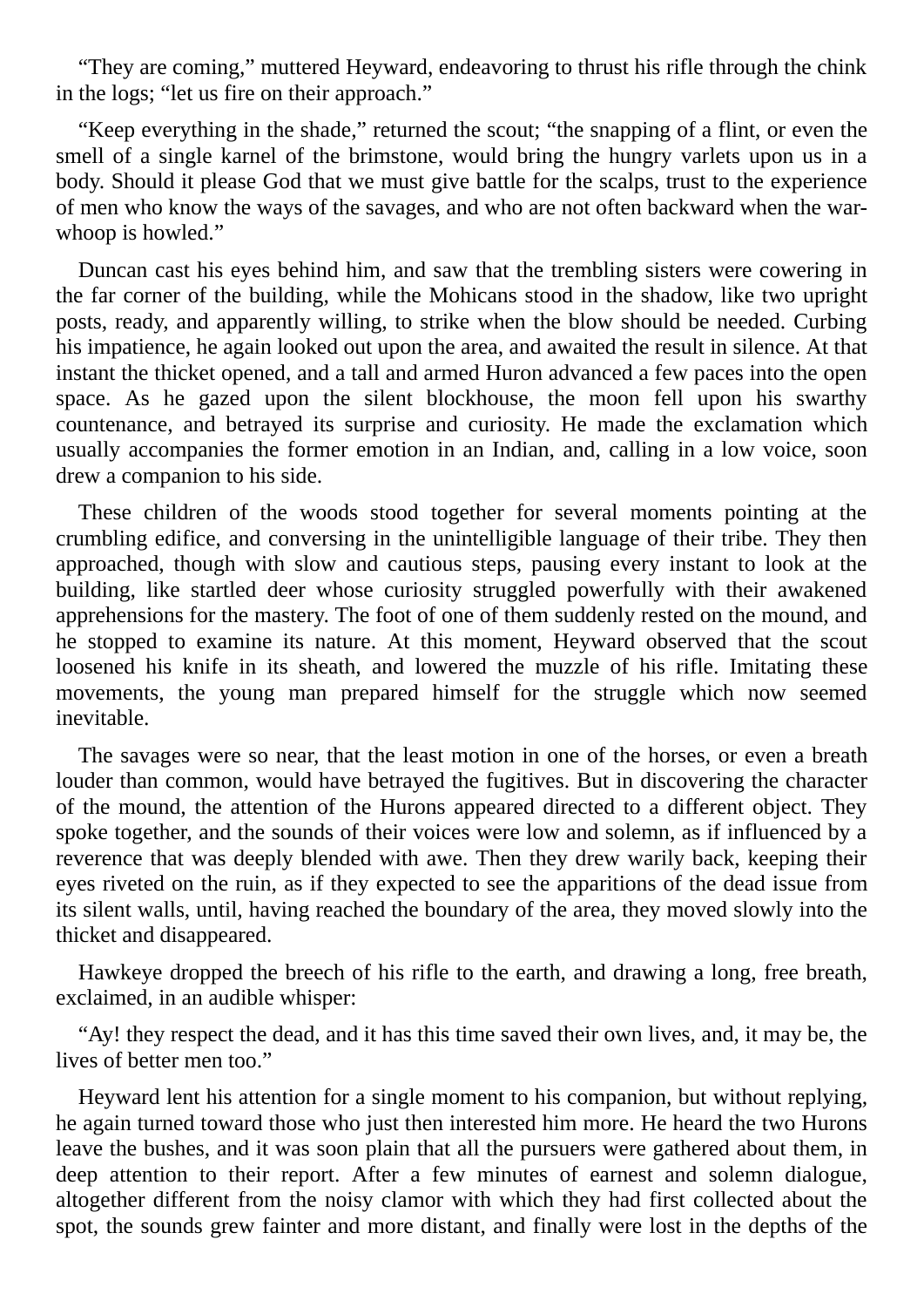forest.

Hawkeye waited until a signal from the listening Chingachgook assured him that every sound from the retiring party was completely swallowed by the distance, when he motioned to Heyward to lead forth the horses, and to assist the sisters into their saddles. The instant this was done they issued through the broken gateway, and stealing out by a direction opposite to the one by which they entered, they quitted the spot, the sisters casting furtive glances at the silent, grave and crumbling ruin, as they left the soft light of the moon, to bury themselves in the gloom of the woods.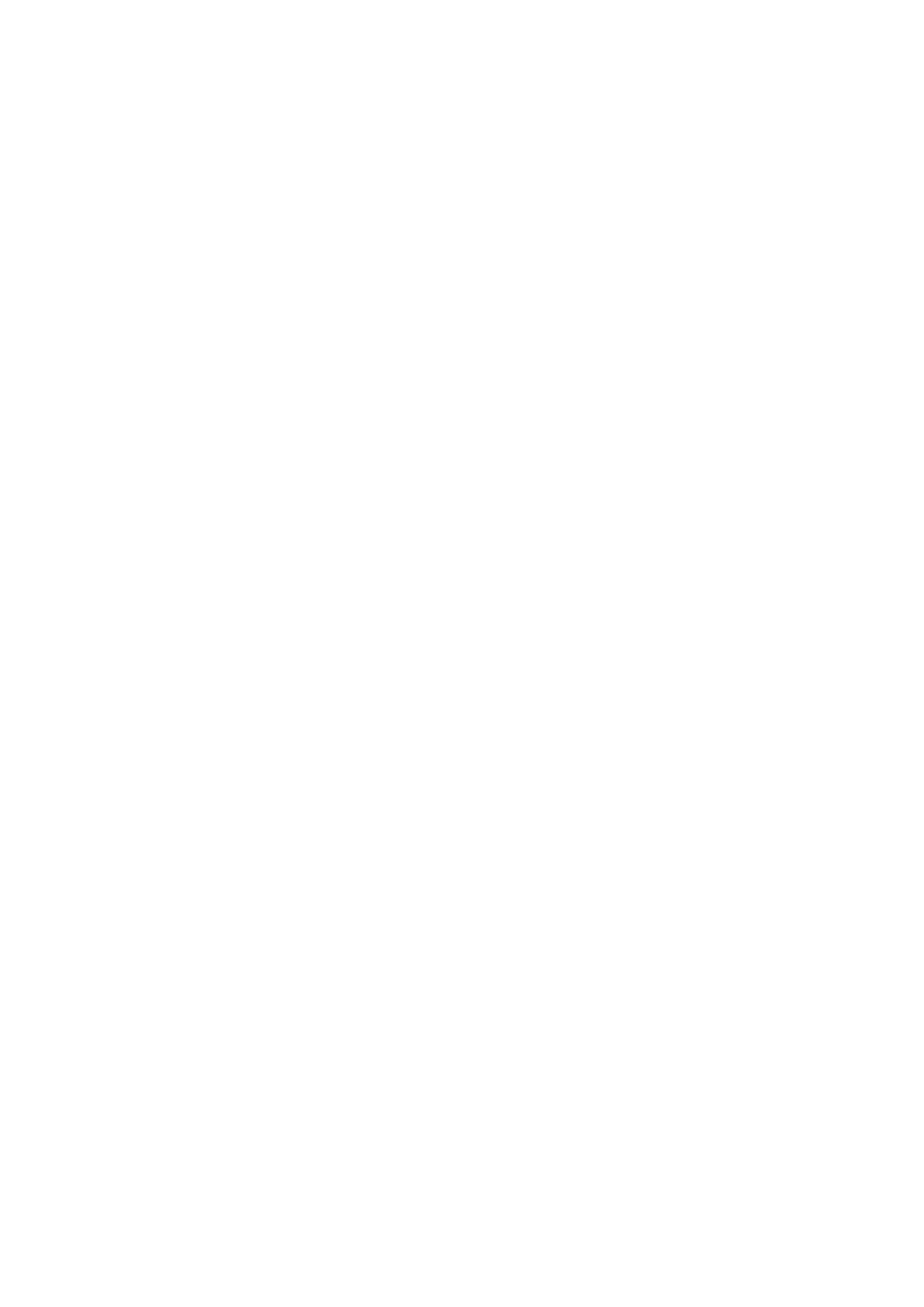## **CHAPTER 14**

"Guard.—Qui est la? Puc. —Paisans, pauvres gens de France." —King Henry VI

During the rapid movement from the blockhouse, and until the party was deeply buried in the forest, each individual was too much interested in the escape to hazard a word even in whispers. The scout resumed his post in advance, though his steps, after he had thrown a safe distance between himself and his enemies, were more deliberate than in their previous march, in consequence of his utter ignorance of the localities of the surrounding woods. More than once he halted to consult with his confederates, the Mohicans, pointing upward at the moon, and examining the barks of the trees with care. In these brief pauses, Heyward and the sisters listened, with senses rendered doubly acute by the danger, to detect any symptoms which might announce the proximity of their foes. At such moments, it seemed as if a vast range of country lay buried in eternal sleep; not the least sound arising from the forest, unless it was the distant and scarcely audible rippling of a watercourse. Birds, beasts, and man, appeared to slumber alike, if, indeed, any of the latter were to be found in that wide tract of wilderness. But the sounds of the rivulet, feeble and murmuring as they were, relieved the guides at once from no trifling embarrassment, and toward it they immediately held their way.

When the banks of the little stream were gained, Hawkeye made another halt; and taking the moccasins from his feet, he invited Heyward and Gamut to follow his example. He then entered the water, and for near an hour they traveled in the bed of the brook, leaving no trail. The moon had already sunk into an immense pile of black clouds, which lay impending above the western horizon, when they issued from the low and devious water-course to rise again to the light and level of the sandy but wooded plain. Here the scout seemed to be once more at home, for he held on this way with the certainty and diligence of a man who moved in the security of his own knowledge. The path soon became more uneven, and the travelers could plainly perceive that the mountains drew nigher to them on each hand, and that they were, in truth, about entering one of their gorges. Suddenly, Hawkeye made a pause, and, waiting until he was joined by the whole party, he spoke, though in tones so low and cautious, that they added to the solemnity of his words, in the quiet and darkness of the place.

"It is easy to know the pathways, and to find the licks and water-courses of the wilderness," he said; "but who that saw this spot could venture to say, that a mighty army was at rest among yonder silent trees and barren mountains?"

"We are, then, at no great distance from William Henry?" said Heyward, advancing nigher to the scout.

"It is yet a long and weary path, and when and where to strike it is now our greatest difficulty. See," he said, pointing through the trees toward a spot where a little basin of water reflected the stars from its placid bosom, "here is the 'bloody pond'; and I am on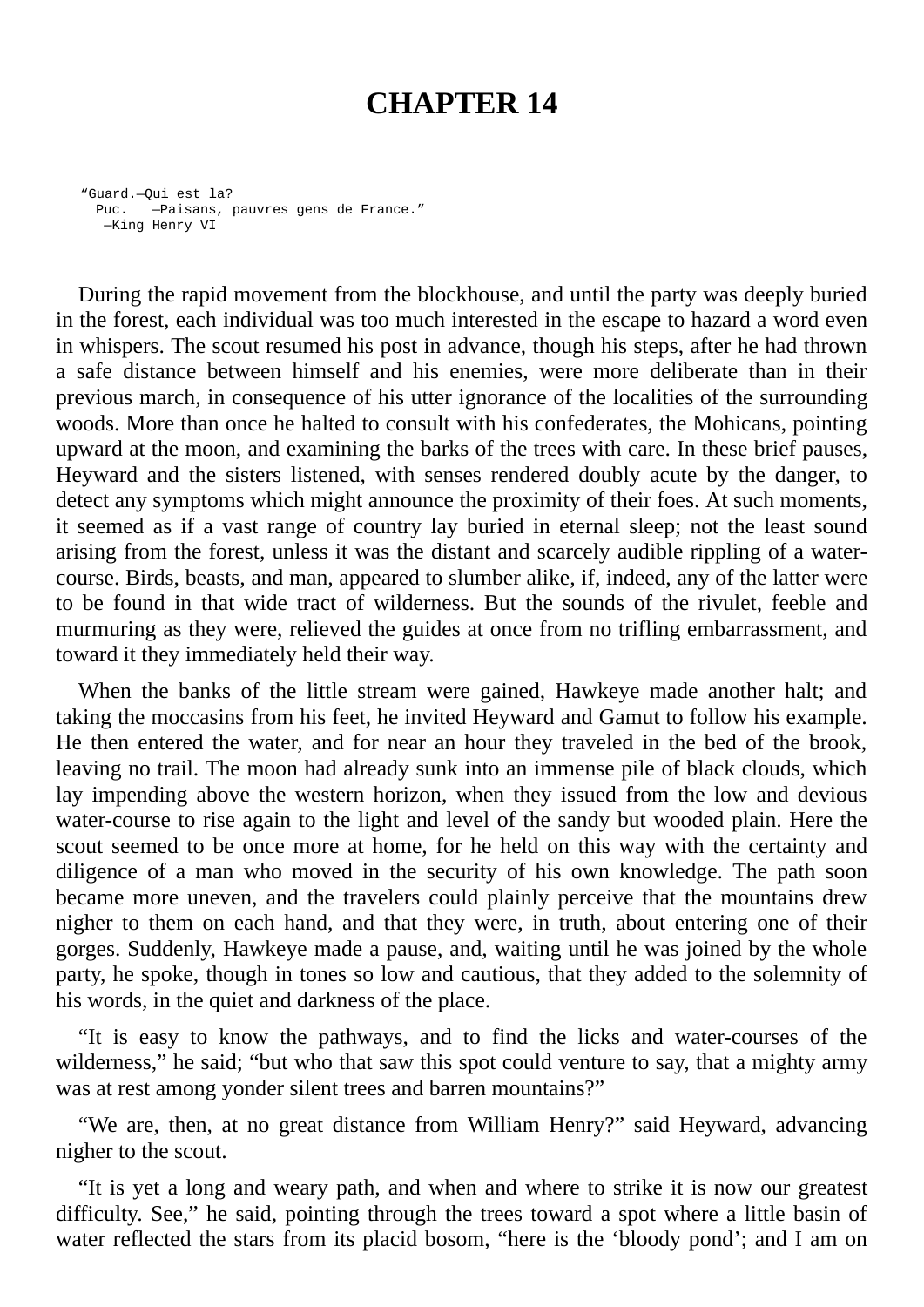ground that I have not only often traveled, but over which I have fou't the enemy, from the rising to the setting sun."

"Ha! that sheet of dull and dreary water, then, is the sepulcher of the brave men who fell in the contest. I have heard it named, but never have I stood on its banks before."

"Three battles did we make with the Dutch-Frenchman\* in a day," continued Hawkeye, pursuing the train of his own thoughts, rather than replying to the remark of Duncan. "He met us hard by, in our outward march to ambush his advance, and scattered us, like driven deer, through the defile, to the shores of Horican. Then we rallied behind our fallen trees, and made head against him, under Sir William—who was made Sir William for that very deed; and well did we pay him for the disgrace of the morning! Hundreds of Frenchmen saw the sun that day for the last time; and even their leader, Dieskau himself, fell into our hands, so cut and torn with the lead, that he has gone back to his own country, unfit for further acts in war."

\* Baron Dieskau, a German, in the service of France. A few years previously to the period of the tale, this officer was defeated by Sir William Johnson, of Johnstown, New York, on the shores of Lake George.

"'Twas a noble repulse!" exclaimed Heyward, in the heat of his youthful ardor; "the fame of it reached us early, in our southern army."

"Ay! but it did not end there. I was sent by Major Effingham, at Sir William's own bidding, to outflank the French, and carry the tidings of their disaster across the portage, to the fort on the Hudson. Just hereaway, where you see the trees rise into a mountain swell, I met a party coming down to our aid, and I led them where the enemy were taking their meal, little dreaming that they had not finished the bloody work of the day."

"And you surprised them?"

"If death can be a surprise to men who are thinking only of the cravings of their appetites. We gave them but little breathing time, for they had borne hard upon us in the fight of the morning, and there were few in our party who had not lost friend or relative by their hands."

"When all was over, the dead, and some say the dying, were cast into that little pond. These eyes have seen its waters colored with blood, as natural water never yet flowed from the bowels of the 'arth."

"It was a convenient, and, I trust, will prove a peaceful grave for a soldier. You have then seen much service on this frontier?"

"Ay!" said the scout, erecting his tall person with an air of military pride; "there are not many echoes among these hills that haven't rung with the crack of my rifle, nor is there the space of a square mile atwixt Horican and the river, that 'killdeer' hasn't dropped a living body on, be it an enemy or be it a brute beast. As for the grave there being as quiet as you mention, it is another matter. There are them in the camp who say and think, man, to lie still, should not be buried while the breath is in the body; and certain it is that in the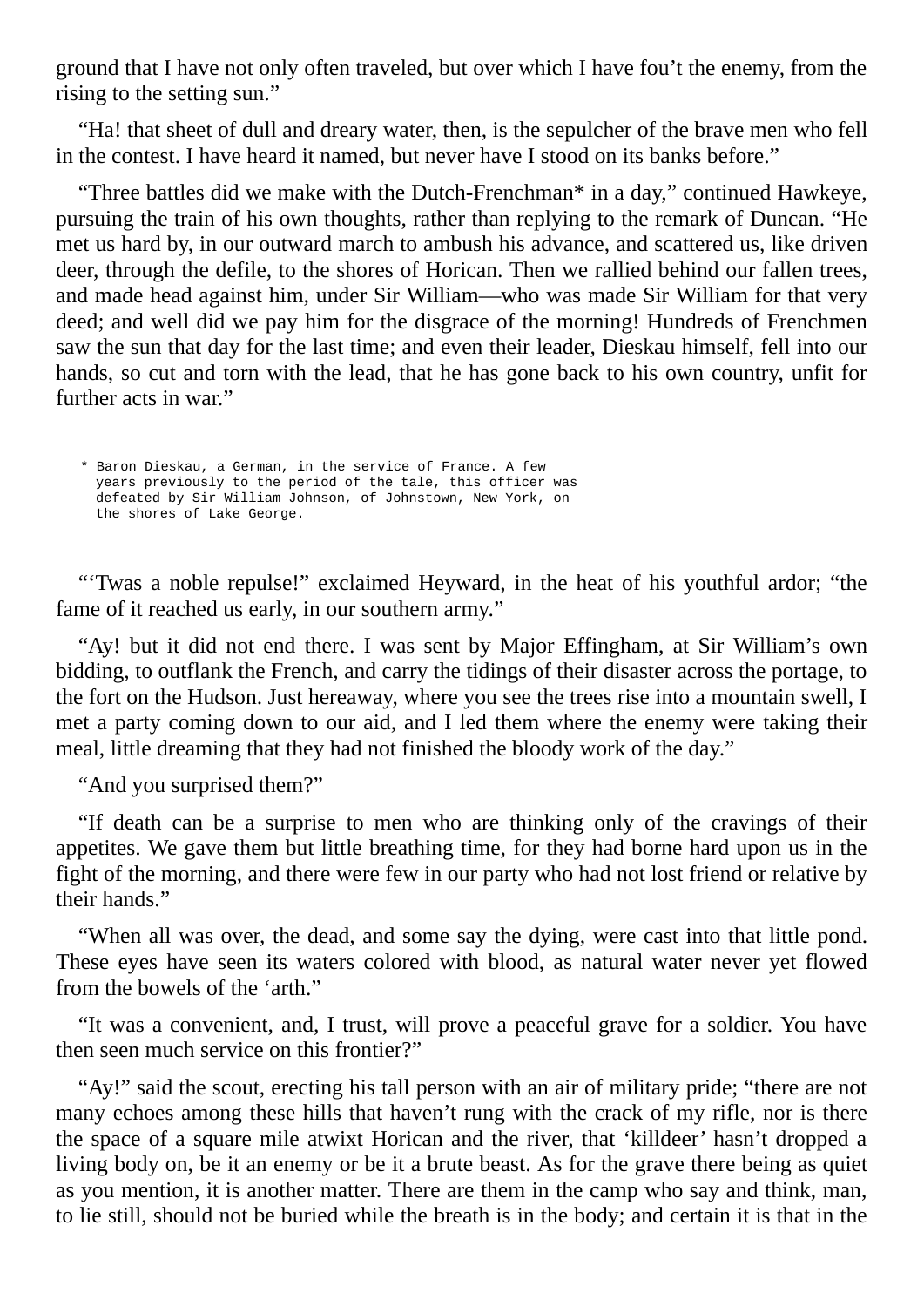hurry of that evening, the doctors had but little time to say who was living and who was dead. Hist! see you nothing walking on the shore of the pond?"

"'Tis not probable that any are as houseless as ourselves in this dreary forest."

"Such as he may care but little for house or shelter, and night dew can never wet a body that passes its days in the water," returned the scout, grasping the shoulder of Heyward with such convulsive strength as to make the young soldier painfully sensible how much superstitious terror had got the mastery of a man usually so dauntless.

"By heaven, there is a human form, and it approaches! Stand to your arms, my friends; for we know not whom we encounter."

"Qui vive?" demanded a stern, quick voice, which sounded like a challenge from another world, issuing out of that solitary and solemn place.

"What says it?" whispered the scout; "it speaks neither Indian nor English."

"Qui vive?" repeated the same voice, which was quickly followed by the rattling of arms, and a menacing attitude.

"France!" cried Heyward, advancing from the shadow of the trees to the shore of the pond, within a few yards of the sentinel.

"D'ou venez-vous—ou allez-vous, d'aussi bonne heure?" demanded the grenadier, in the language and with the accent of a man from old France.

"Je viens de la decouverte, et je vais me coucher."

"Etes-vous officier du roi?"

"Sans doute, mon camarade; me prends-tu pour un provincial! Je suis capitaine de chasseurs (Heyward well knew that the other was of a regiment in the line); j'ai ici, avec moi, les filles du commandant de la fortification. Aha! tu en as entendu parler! je les ai fait prisonnieres pres de l'autre fort, et je les conduis au general."

"Ma foi! mesdames; j'en suis fâche pour vous," exclaimed the young soldier, touching his cap with grace; "mais—fortune de guerre! vous trouverez notre general un brave homme, et bien poli avec les dames."

"C'est le caractere des gens de guerre," said Cora, with admirable self-possession. "Adieu, mon ami; je vous souhaiterais un devoir plus agreable a remplir."

The soldier made a low and humble acknowledgment for her civility; and Heyward adding a "Bonne nuit, mon camarade," they moved deliberately forward, leaving the sentinel pacing the banks of the silent pond, little suspecting an enemy of so much effrontery, and humming to himself those words which were recalled to his mind by the sight of women, and, perhaps, by recollections of his own distant and beautiful France: "Vive le vin, vive l'amour," etc., etc.

"'Tis well you understood the knave!" whispered the scout, when they had gained a little distance from the place, and letting his rifle fall into the hollow of his arm again; "I soon saw that he was one of them uneasy Frenchers; and well for him it was that his speech was friendly and his wishes kind, or a place might have been found for his bones among those of his countrymen."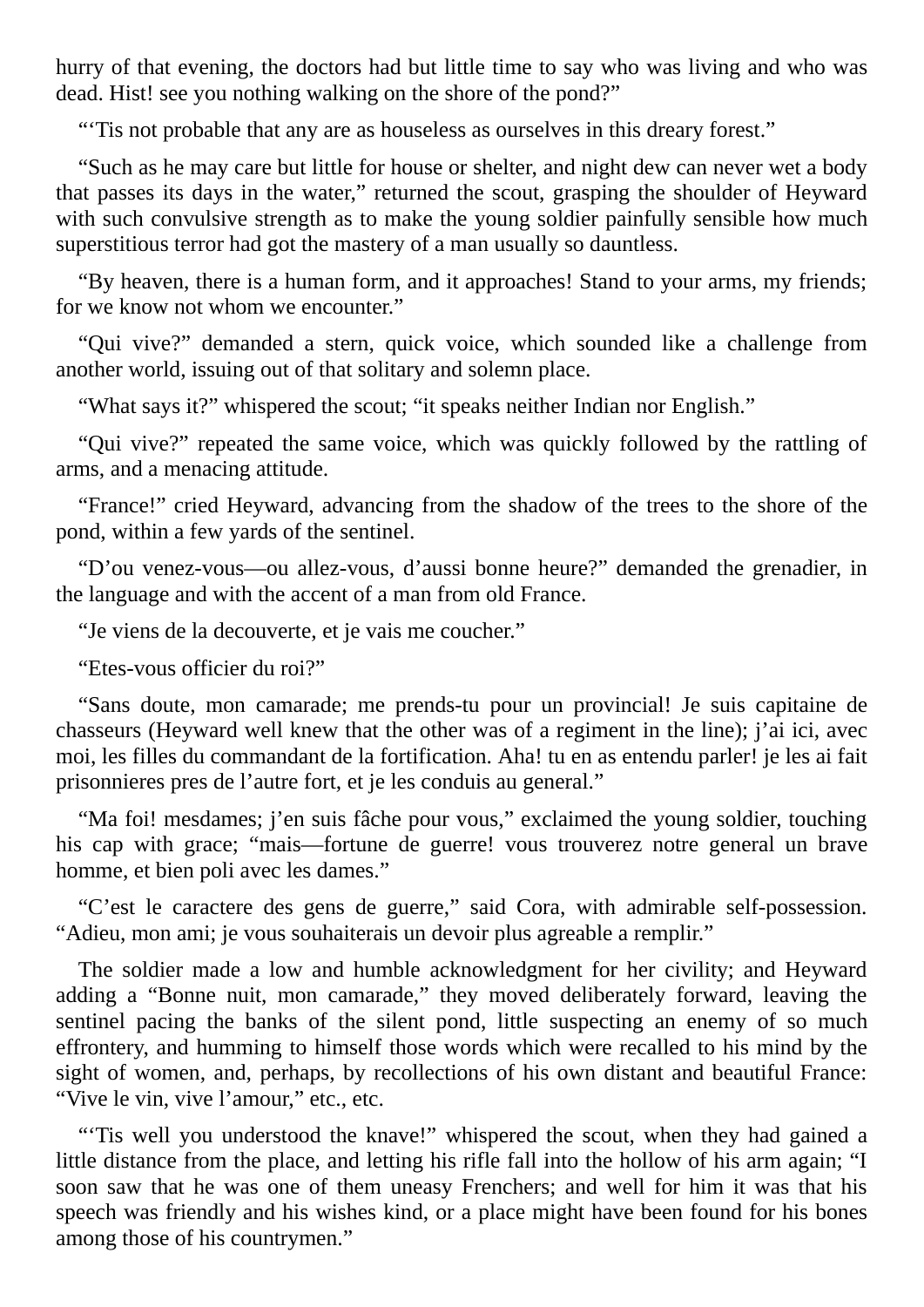He was interrupted by a long and heavy groan which arose from the little basin, as though, in truth, the spirits of the departed lingered about their watery sepulcher.

"Surely it was of flesh," continued the scout; "no spirit could handle its arms so steadily."

"It was of flesh; but whether the poor fellow still belongs to this world may well be doubted," said Heyward, glancing his eyes around him, and missing Chingachgook from their little band. Another groan more faint than the former was succeeded by a heavy and sullen plunge into the water, and all was still again as if the borders of the dreary pool had never been awakened from the silence of creation. While they yet hesitated in uncertainty, the form of the Indian was seen gliding out of the thicket. As the chief rejoined them, with one hand he attached the reeking scalp of the unfortunate young Frenchman to his girdle, and with the other he replaced the knife and tomahawk that had drunk his blood. He then took his wonted station, with the air of a man who believed he had done a deed of merit.

The scout dropped one end of his rifle to the earth, and leaning his hands on the other, he stood musing in profound silence. Then, shaking his head in a mournful manner, he muttered:

"'Twould have been a cruel and an unhuman act for a white-skin; but 'tis the gift and natur' of an Indian, and I suppose it should not be denied. I could wish, though, it had befallen an accursed Mingo, rather than that gay young boy from the old countries."

"Enough!" said Heyward, apprehensive the unconscious sisters might comprehend the nature of the detention, and conquering his disgust by a train of reflections very much like that of the hunter; "'tis done; and though better it were left undone, cannot be amended. You see, we are, too obviously within the sentinels of the enemy; what course do you propose to follow?"

"Yes," said Hawkeye, rousing himself again; "'tis as you say, too late to harbor further thoughts about it. Ay, the French have gathered around the fort in good earnest and we have a delicate needle to thread in passing them."

"And but little time to do it in," added Heyward, glancing his eyes upwards, toward the bank of vapor that concealed the setting moon.

"And little time to do it in!" repeated the scout. "The thing may be done in two fashions, by the help of Providence, without which it may not be done at all."

"Name them quickly for time presses."

"One would be to dismount the gentle ones, and let their beasts range the plain, by sending the Mohicans in front, we might then cut a lane through their sentries, and enter the fort over the dead bodies."

"It will not do—it will not do!" interrupted the generous Heyward; "a soldier might force his way in this manner, but never with such a convoy."

"'Twould be, indeed, a bloody path for such tender feet to wade in," returned the equally reluctant scout; "but I thought it befitting my manhood to name it. We must, then, turn in our trail and get without the line of their lookouts, when we will bend short to the west, and enter the mountains; where I can hide you, so that all the devil's hounds in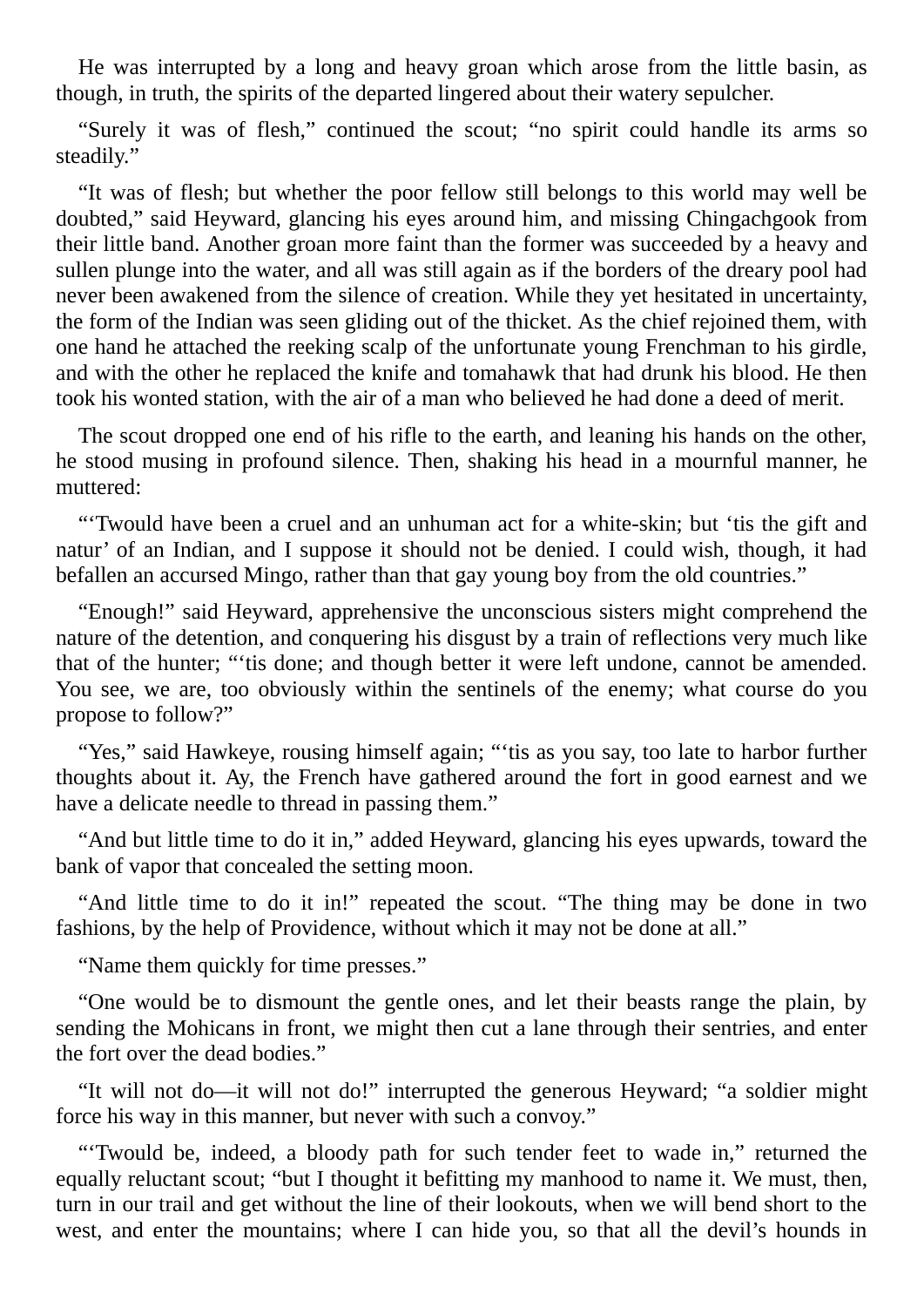Montcalm's pay would be thrown off the scent for months to come."

"Let it be done, and that instantly."

Further words were unnecessary; for Hawkeye, merely uttering the mandate to "follow," moved along the route by which they had just entered their present critical and even dangerous situation. Their progress, like their late dialogue, was guarded, and without noise; for none knew at what moment a passing patrol, or a crouching picket of the enemy, might rise upon their path. As they held their silent way along the margin of the pond, again Heyward and the scout stole furtive glances at its appalling dreariness. They looked in vain for the form they had so recently seen stalking along in silent shores, while a low and regular wash of the little waves, by announcing that the waters were not yet subsided, furnished a frightful memorial of the deed of blood they had just witnessed. Like all that passing and gloomy scene, the low basin, however, quickly melted in the darkness, and became blended with the mass of black objects in the rear of the travelers.

Hawkeye soon deviated from the line of their retreat, and striking off towards the mountains which form the western boundary of the narrow plain, he led his followers, with swift steps, deep within the shadows that were cast from their high and broken summits. The route was now painful; lying over ground ragged with rocks, and intersected with ravines, and their progress proportionately slow. Bleak and black hills lay on every side of them, compensating in some degree for the additional toil of the march by the sense of security they imparted. At length the party began slowly to rise a steep and rugged ascent, by a path that curiously wound among rocks and trees, avoiding the one and supported by the other, in a manner that showed it had been devised by men long practised in the arts of the wilderness. As they gradually rose from the level of the valleys, the thick darkness which usually precedes the approach of day began to disperse, and objects were seen in the plain and palpable colors with which they had been gifted by nature. When they issued from the stunted woods which clung to the barren sides of the mountain, upon a flat and mossy rock that formed its summit, they met the morning, as it came blushing above the green pines of a hill that lay on the opposite side of the valley of the Horican.

The scout now told the sisters to dismount; and taking the bridles from the mouths, and the saddles off the backs of the jaded beasts, he turned them loose, to glean a scanty subsistence among the shrubs and meager herbage of that elevated region.

"Go," he said, "and seek your food where natur' gives it to you; and beware that you become not food to ravenous wolves yourselves, among these hills."

"Have we no further need of them?" demanded Heyward.

"See, and judge with your own eyes," said the scout, advancing toward the eastern brow of the mountain, whither he beckoned for the whole party to follow; "if it was as easy to look into the heart of man as it is to spy out the nakedness of Montcalm's camp from this spot, hypocrites would grow scarce, and the cunning of a Mingo might prove a losing game, compared to the honesty of a Delaware."

When the travelers reached the verge of the precipices they saw, at a glance, the truth of the scout's declaration, and the admirable foresight with which he had led them to their commanding station.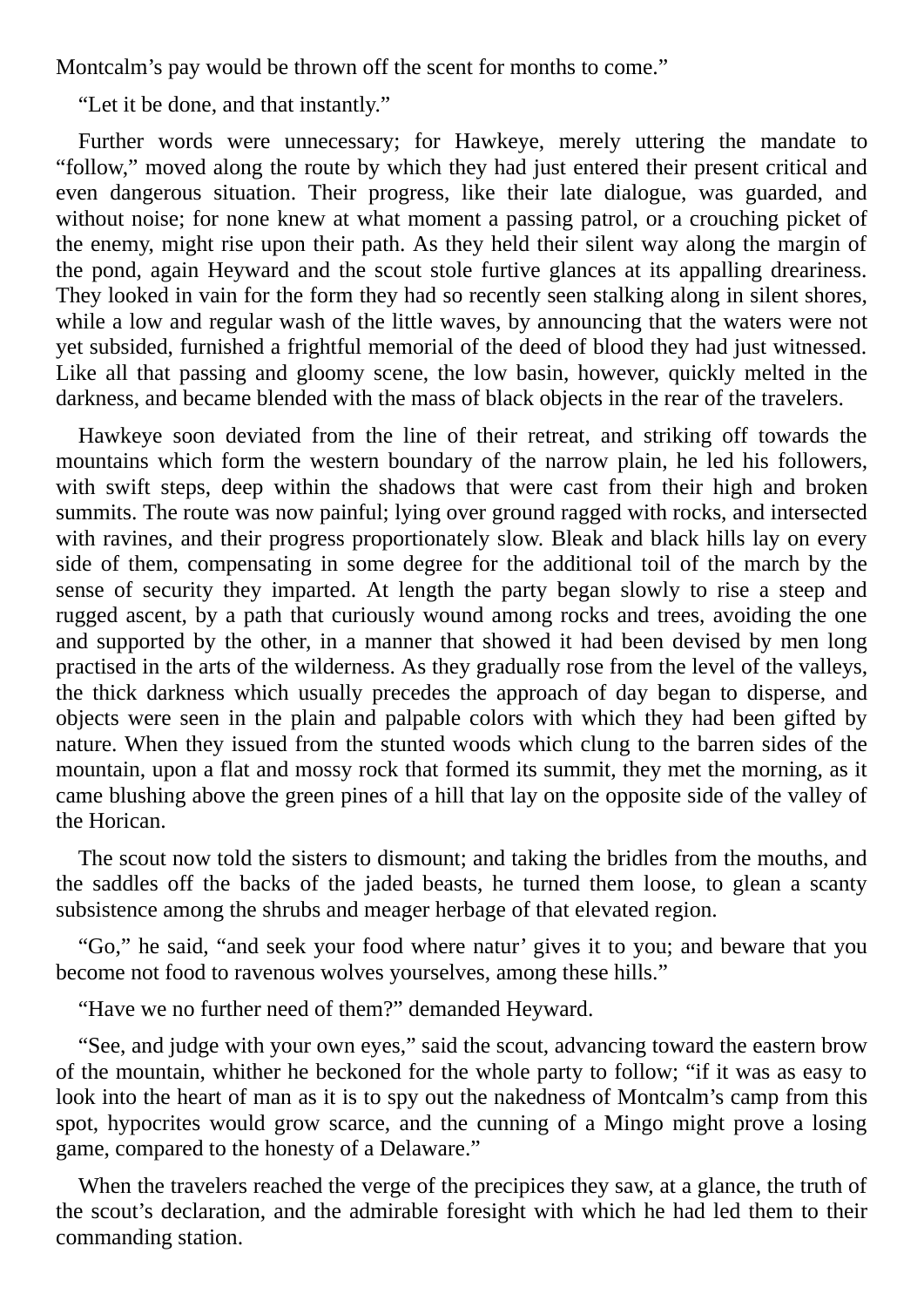The mountain on which they stood, elevated perhaps a thousand feet in the air, was a high cone that rose a little in advance of that range which stretches for miles along the western shores of the lake, until meeting its sisters miles beyond the water, it ran off toward the Canadas, in confused and broken masses of rock, thinly sprinkled with evergreens. Immediately at the feet of the party, the southern shore of the Horican swept in a broad semicircle from mountain to mountain, marking a wide strand, that soon rose into an uneven and somewhat elevated plain. To the north stretched the limpid, and, as it appeared from that dizzy height, the narrow sheet of the "holy lake," indented with numberless bays, embellished by fantastic headlands, and dotted with countless islands. At the distance of a few leagues, the bed of the water became lost among mountains, or was wrapped in the masses of vapor that came slowly rolling along their bosom, before a light morning air. But a narrow opening between the crests of the hills pointed out the passage by which they found their way still further north, to spread their pure and ample sheets again, before pouring out their tribute into the distant Champlain. To the south stretched the defile, or rather broken plain, so often mentioned. For several miles in this direction, the mountains appeared reluctant to yield their dominion, but within reach of the eye they diverged, and finally melted into the level and sandy lands, across which we have accompanied our adventurers in their double journey. Along both ranges of hills, which bounded the opposite sides of the lake and valley, clouds of light vapor were rising in spiral wreaths from the uninhabited woods, looking like the smoke of hidden cottages; or rolled lazily down the declivities, to mingle with the fogs of the lower land. A single, solitary, snow-white cloud floated above the valley, and marked the spot beneath which lay the silent pool of the "bloody pond."

Directly on the shore of the lake, and nearer to its western than to its eastern margin, lay the extensive earthen ramparts and low buildings of William Henry. Two of the sweeping bastions appeared to rest on the water which washed their bases, while a deep ditch and extensive morasses guarded its other sides and angles. The land had been cleared of wood for a reasonable distance around the work, but every other part of the scene lay in the green livery of nature, except where the limpid water mellowed the view, or the bold rocks thrust their black and naked heads above the undulating outline of the mountain ranges. In its front might be seen the scattered sentinels, who held a weary watch against their numerous foes; and within the walls themselves, the travelers looked down upon men still drowsy with a night of vigilance. Toward the southeast, but in immediate contact with the fort, was an entrenched camp, posted on a rocky eminence, that would have been far more eligible for the work itself, in which Hawkeye pointed out the presence of those auxiliary regiments that had so recently left the Hudson in their company. From the woods, a little further to the south, rose numerous dark and lurid smokes, that were easily to be distinguished from the purer exhalations of the springs, and which the scout also showed to Heyward, as evidences that the enemy lay in force in that direction.

But the spectacle which most concerned the young soldier was on the western bank of the lake, though quite near to its southern termination. On a strip of land, which appeared from his stand too narrow to contain such an army, but which, in truth, extended many hundreds of yards from the shores of the Horican to the base of the mountain, were to be seen the white tents and military engines of an encampment of ten thousand men. Batteries were already thrown up in their front, and even while the spectators above them were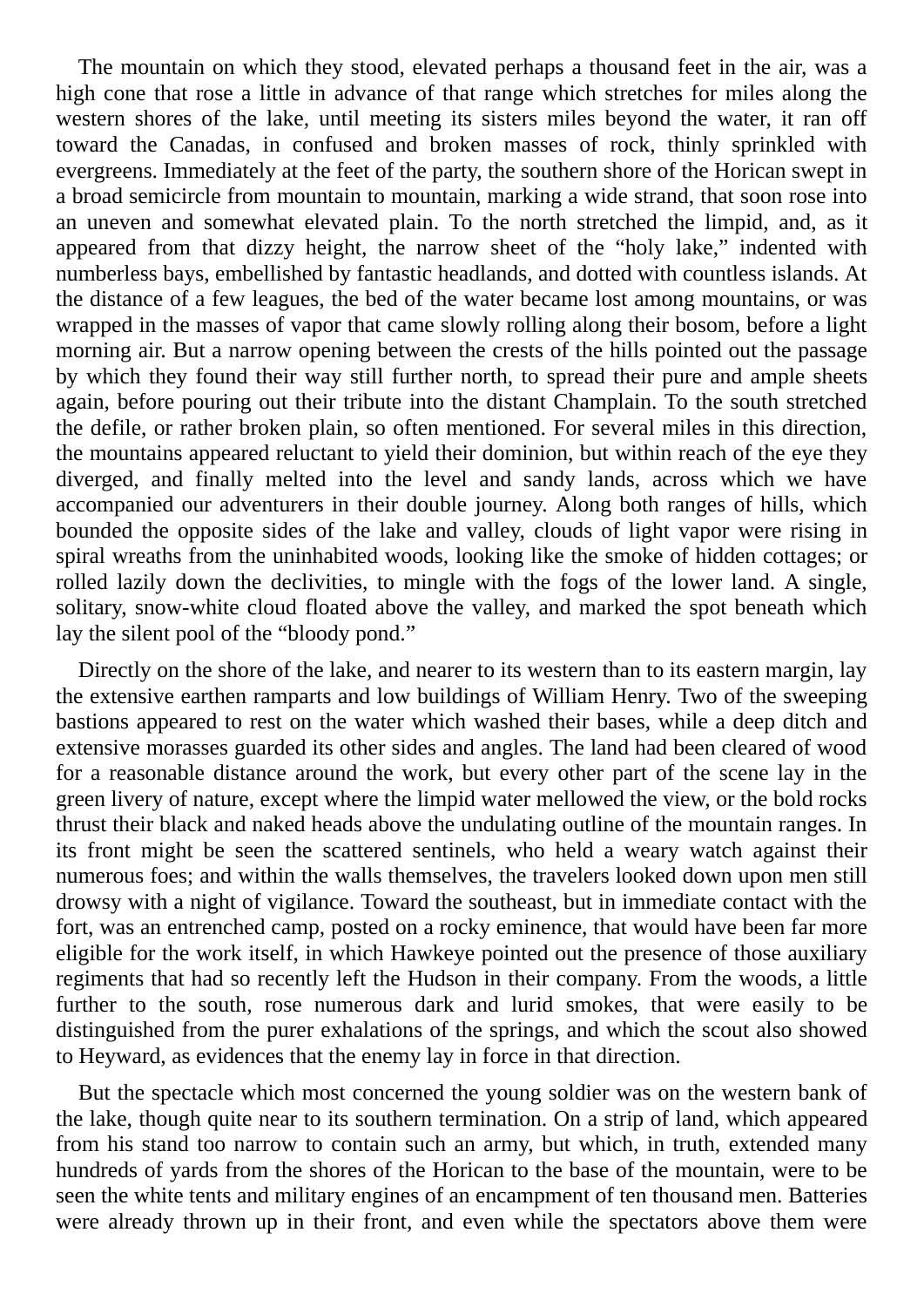looking down, with such different emotions, on a scene which lay like a map beneath their feet, the roar of artillery rose from the valley, and passed off in thundering echoes along the eastern hills.

"Morning is just touching them below," said the deliberate and musing scout, "and the watchers have a mind to wake up the sleepers by the sound of cannon. We are a few hours too late! Montcalm has already filled the woods with his accursed Iroquois."

"The place is, indeed, invested," returned Duncan; "but is there no expedient by which we may enter? capture in the works would be far preferable to falling again into the hands of roving Indians."

"See!" exclaimed the scout, unconsciously directing the attention of Cora to the quarters of her own father, "how that shot has made the stones fly from the side of the commandant's house! Ay! these Frenchers will pull it to pieces faster than it was put together, solid and thick though it be!"

"Heyward, I sicken at the sight of danger that I cannot share," said the undaunted but anxious daughter. "Let us go to Montcalm, and demand admission: he dare not deny a child the boon."

"You would scarce find the tent of the Frenchman with the hair on your head"; said the blunt scout. "If I had but one of the thousand boats which lie empty along that shore, it might be done! Ha! here will soon be an end of the firing, for yonder comes a fog that will turn day to night, and make an Indian arrow more dangerous than a molded cannon. Now, if you are equal to the work, and will follow, I will make a push; for I long to get down into that camp, if it be only to scatter some Mingo dogs that I see lurking in the skirts of yonder thicket of birch."

"We are equal," said Cora, firmly; "on such an errand we will follow to any danger."

The scout turned to her with a smile of honest and cordial approbation, as he answered:

"I would I had a thousand men, of brawny limbs and quick eyes, that feared death as little as you! I'd send them jabbering Frenchers back into their den again, afore the week was ended, howling like so many fettered hounds or hungry wolves. But, sir," he added, turning from her to the rest of the party, "the fog comes rolling down so fast, we shall have but just the time to meet it on the plain, and use it as a cover. Remember, if any accident should befall me, to keep the air blowing on your left cheeks—or, rather, follow the Mohicans; they'd scent their way, be it in day or be it at night."

He then waved his hand for them to follow, and threw himself down the steep declivity, with free, but careful footsteps. Heyward assisted the sisters to descend, and in a few minutes they were all far down a mountain whose sides they had climbed with so much toil and pain.

The direction taken by Hawkeye soon brought the travelers to the level of the plain, nearly opposite to a sally-port in the western curtain of the fort, which lay itself at the distance of about half a mile from the point where he halted to allow Duncan to come up with his charge. In their eagerness, and favored by the nature of the ground, they had anticipated the fog, which was rolling heavily down the lake, and it became necessary to pause, until the mists had wrapped the camp of the enemy in their fleecy mantle. The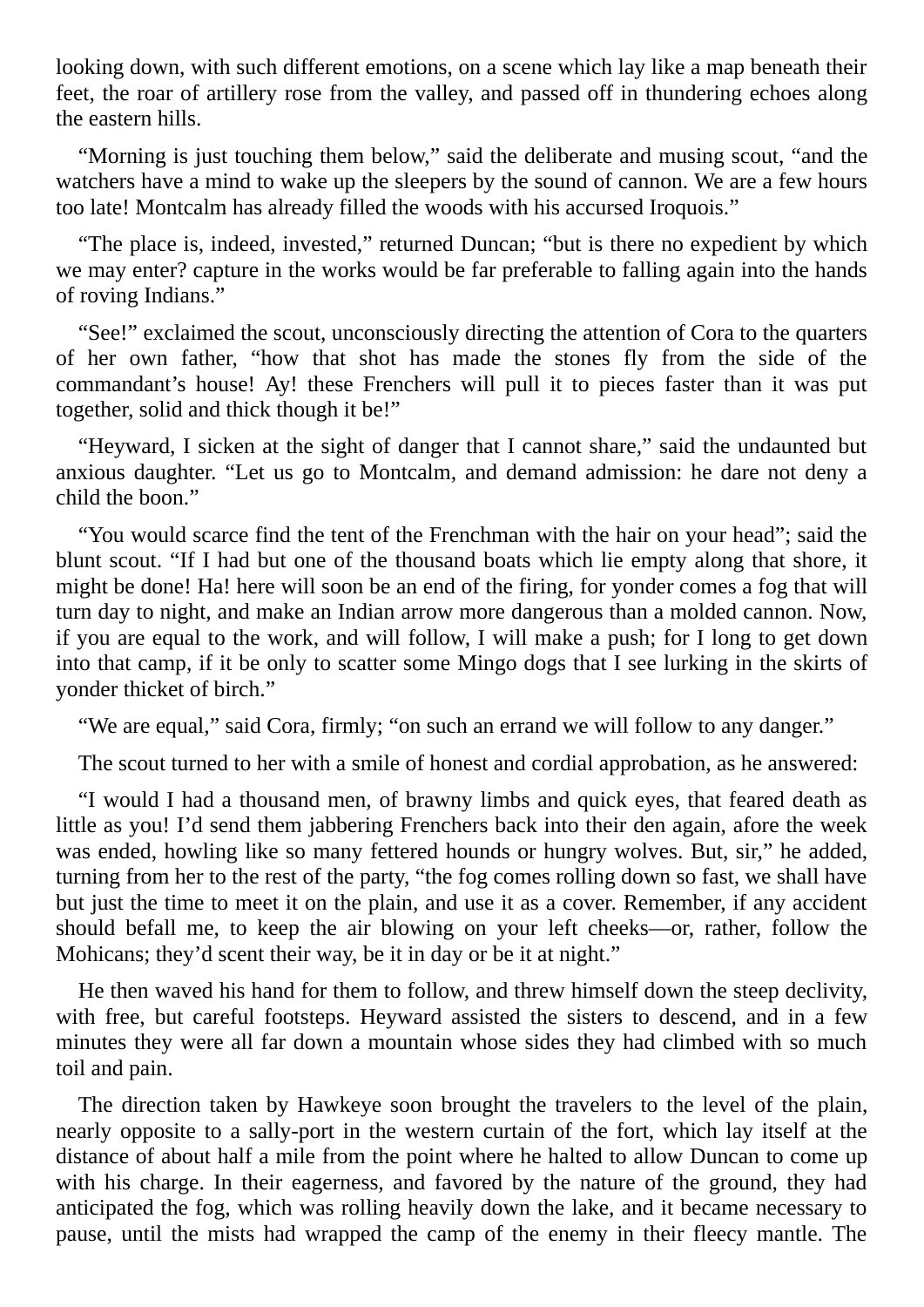Mohicans profited by the delay, to steal out of the woods, and to make a survey of surrounding objects. They were followed at a little distance by the scout, with a view to profit early by their report, and to obtain some faint knowledge for himself of the more immediate localities.

In a very few moments he returned, his face reddened with vexation, while he muttered his disappointment in words of no very gentle import.

"Here has the cunning Frenchman been posting a picket directly in our path," he said; "red-skins and whites; and we shall be as likely to fall into their midst as to pass them in the fog!"

"Cannot we make a circuit to avoid the danger," asked Heyward, "and come into our path again when it is passed?"

"Who that once bends from the line of his march in a fog can tell when or how to find it again! The mists of Horican are not like the curls from a peace-pipe, or the smoke which settles above a mosquito fire."

He was yet speaking, when a crashing sound was heard, and a cannon-ball entered the thicket, striking the body of a sapling, and rebounding to the earth, its force being much expended by previous resistance. The Indians followed instantly like busy attendants on the terrible messenger, and Uncas commenced speaking earnestly and with much action, in the Delaware tongue.

"It may be so, lad," muttered the scout, when he had ended; "for desperate fevers are not to be treated like a toothache. Come, then, the fog is shutting in."

"Stop!" cried Heyward; "first explain your expectations."

"'Tis soon done, and a small hope it is; but it is better than nothing. This shot that you see," added the scout, kicking the harmless iron with his foot, "has plowed the 'arth in its road from the fort, and we shall hunt for the furrow it has made, when all other signs may fail. No more words, but follow, or the fog may leave us in the middle of our path, a mark for both armies to shoot at."

Heyward perceiving that, in fact, a crisis had arrived, when acts were more required than words, placed himself between the sisters, and drew them swiftly forward, keeping the dim figure of their leader in his eye. It was soon apparent that Hawkeye had not magnified the power of the fog, for before they had proceeded twenty yards, it was difficult for the different individuals of the party to distinguish each other in the vapor.

They had made their little circuit to the left, and were already inclining again toward the right, having, as Heyward thought, got over nearly half the distance to the friendly works, when his ears were saluted with the fierce summons, apparently within twenty feet of them, of:

"Qui va la?"

"Push on!" whispered the scout, once more bending to the left.

"Push on!" repeated Heyward; when the summons was renewed by a dozen voices, each of which seemed charged with menace.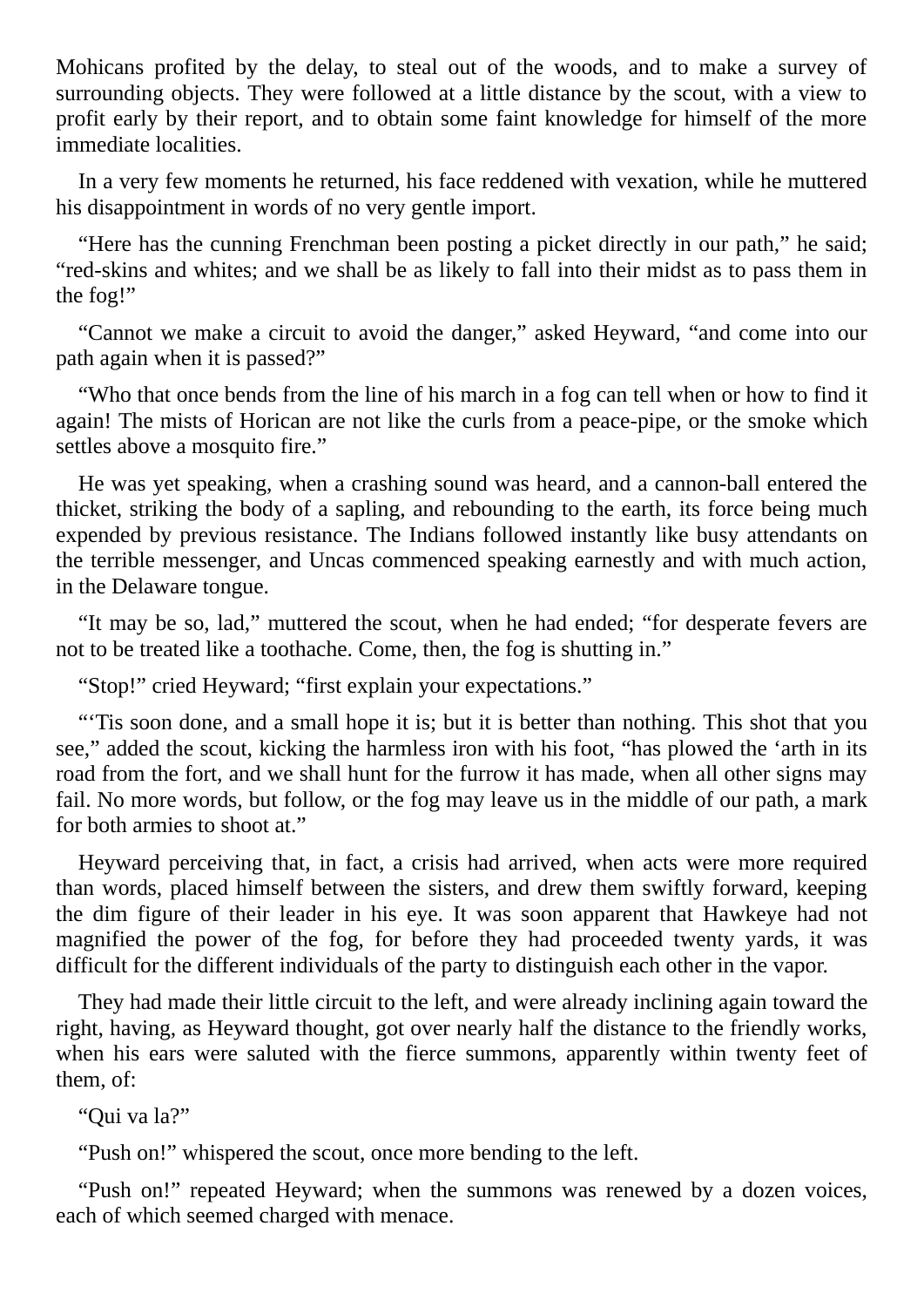"C'est moi," cried Duncan, dragging rather than leading those he supported swiftly onward.

"Bete!—qui?—moi!"

"Ami de la France."

"Tu m'as plus l'air d'un ennemi de la France; arrete ou pardieu je te ferai ami du diable. Non! feu, camarades, feu!"

The order was instantly obeyed, and the fog was stirred by the explosion of fifty muskets. Happily, the aim was bad, and the bullets cut the air in a direction a little different from that taken by the fugitives; though still so nigh them, that to the unpractised ears of David and the two females, it appeared as if they whistled within a few inches of the organs. The outcry was renewed, and the order, not only to fire again, but to pursue, was too plainly audible. When Heyward briefly explained the meaning of the words they heard, Hawkeye halted and spoke with quick decision and great firmness.

"Let us deliver our fire," he said; "they will believe it a sortie, and give way, or they will wait for reinforcements."

The scheme was well conceived, but failed in its effects. The instant the French heard the pieces, it seemed as if the plain was alive with men, muskets rattling along its whole extent, from the shores of the lake to the furthest boundary of the woods.

"We shall draw their entire army upon us, and bring on a general assault," said Duncan: "lead on, my friend, for your own life and ours."

The scout seemed willing to comply; but, in the hurry of the moment, and in the change of position, he had lost the direction. In vain he turned either cheek toward the light air; they felt equally cool. In this dilemma, Uncas lighted on the furrow of the cannon ball, where it had cut the ground in three adiacent ant-hills.

"Give me the range!" said Hawkeye, bending to catch a glimpse of the direction, and then instantly moving onward.

Cries, oaths, voices calling to each other, and the reports of muskets, were now quick and incessant, and, apparently, on every side of them. Suddenly a strong glare of light flashed across the scene, the fog rolled upward in thick wreaths, and several cannons belched across the plain, and the roar was thrown heavily back from the bellowing echoes of the mountain.

"'Tis from the fort!" exclaimed Hawkeye, turning short on his tracks; "and we, like stricken fools, were rushing to the woods, under the very knives of the Maquas."

The instant their mistake was rectified, the whole party retraced the error with the utmost diligence. Duncan willingly relinquished the support of Cora to the arm of Uncas and Cora as readily accepted the welcome assistance. Men, hot and angry in pursuit, were evidently on their footsteps, and each instant threatened their capture, if not their destruction.

"Point de quartier aux coquins!" cried an eager pursuer, who seemed to direct the operations of the enemy.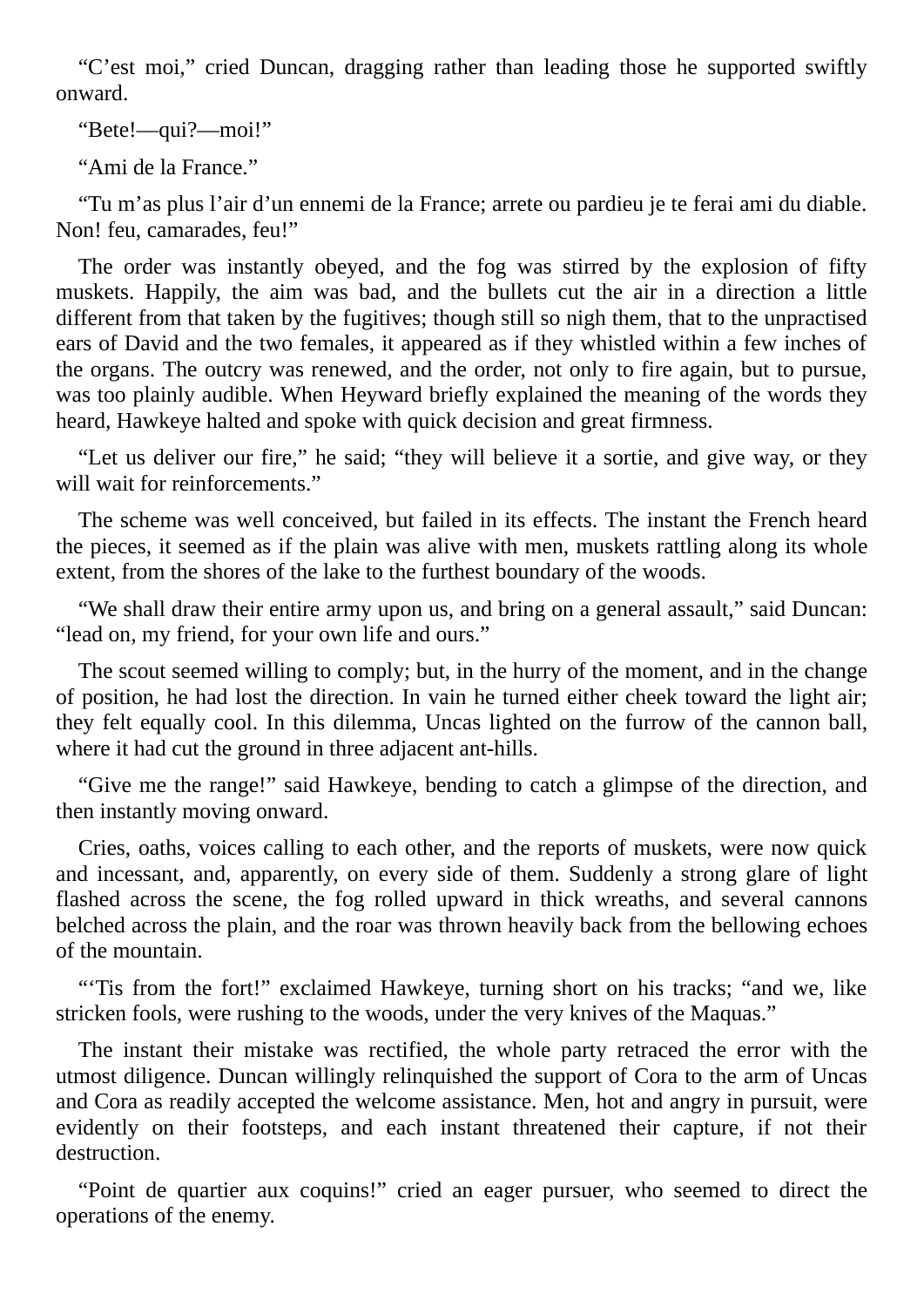"Stand firm, and be ready, my gallant Sixtieths!" suddenly exclaimed a voice above them; "wait to see the enemy, fire low and sweep the glacis."

"Father! father!" exclaimed a piercing cry from out the mist: "it is I! Alice! thy own Elsie! Spare, oh! save your daughters!"

"Hold!" shouted the former speaker, in the awful tones of parental agony, the sound reaching even to the woods, and rolling back in solemn echo. "'Tis she! God has restored me to my children! Throw open the sally-port; to the field, Sixtieths, to the field; pull not a trigger, lest ye kill my lambs! Drive off these dogs of France with your steel."

Duncan heard the grating of the rusty hinges, and darting to the spot, directed by the sound, he met a long line of dark red warriors, passing swiftly toward the glacis. He knew them for his own battalion of the Royal Americans, and flying to their head, soon swept every trace of his pursuers from before the works.

For an instant, Cora and Alice had stood trembling and bewildered by this unexpected desertion; but before either had leisure for speech, or even thought, an officer of gigantic frame, whose locks were bleached with years and service, but whose air of military grandeur had been rather softened than destroyed by time, rushed out of the body of mist, and folded them to his bosom, while large scalding tears rolled down his pale and wrinkled cheeks, and he exclaimed, in the peculiar accent of Scotland:

"For this I thank thee, Lord! Let danger come as it will, thy servant is now prepared!"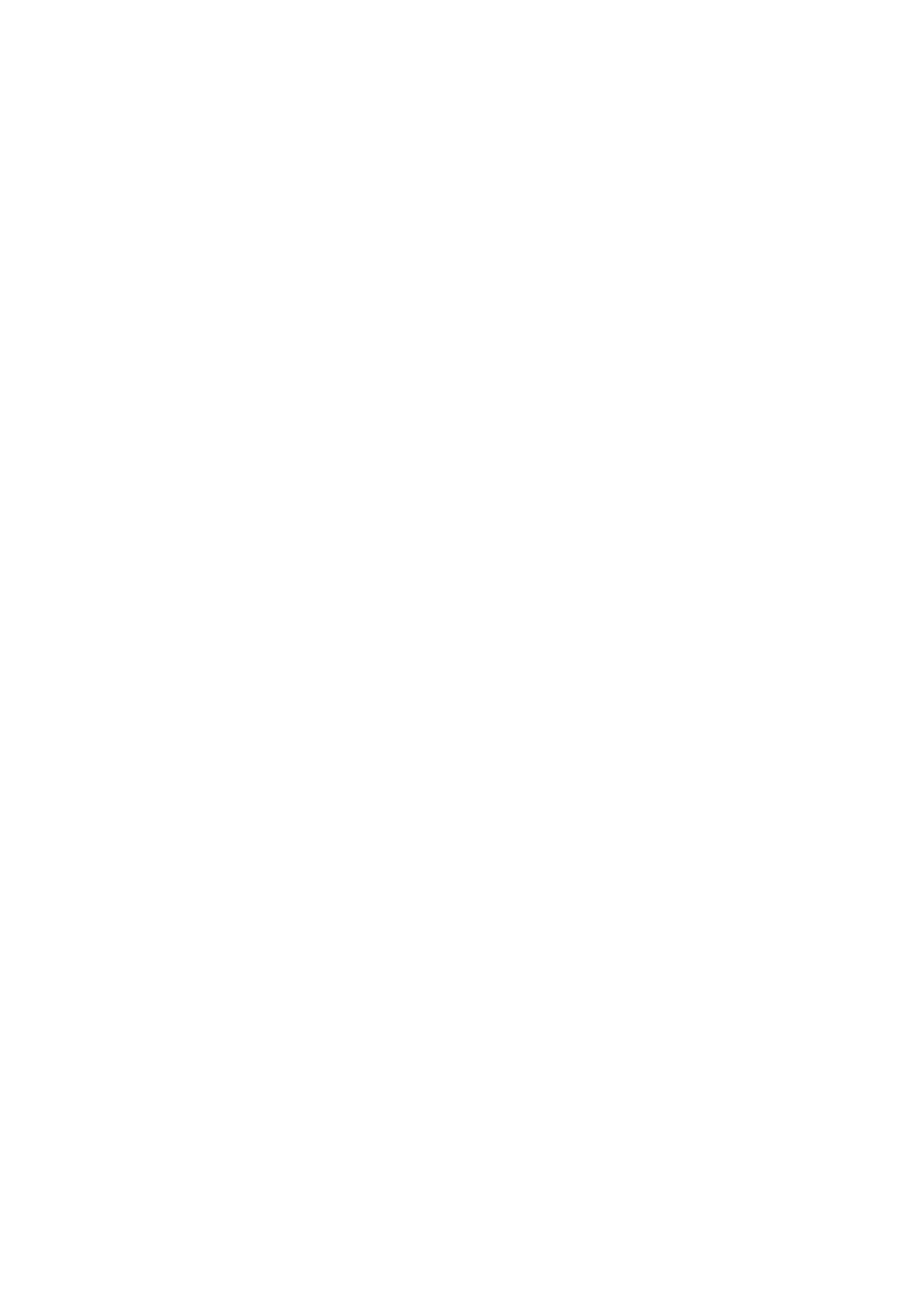## **CHAPTER 15**

"Then go we in, to know his embassy; Which I could, with ready guess, declare, Before the Frenchmen speak a word of it." —King Henry V

A few succeeding days were passed amid the privations, the uproar, and the dangers of the siege, which was vigorously pressed by a power, against whose approaches Munro possessed no competent means of resistance. It appeared as if Webb, with his army, which lay slumbering on the banks of the Hudson, had utterly forgotten the strait to which his countrymen were reduced. Montcalm had filled the woods of the portage with his savages, every yell and whoop from whom rang through the British encampment, chilling the hearts of men who were already but too much disposed to magnify the danger.

Not so, however, with the besieged. Animated by the words, and stimulated by the examples of their leaders, they had found their courage, and maintained their ancient reputation, with a zeal that did justice to the stern character of their commander. As if satisfied with the toil of marching through the wilderness to encounter his enemy, the French general, though of approved skill, had neglected to seize the adjacent mountains; whence the besieged might have been exterminated with impunity, and which, in the more modern warfare of the country, would not have been neglected for a single hour. This sort of contempt for eminences, or rather dread of the labor of ascending them, might have been termed the besetting weakness of the warfare of the period. It originated in the simplicity of the Indian contests, in which, from the nature of the combats, and the density of the forests, fortresses were rare, and artillery next to useless. The carelessness engendered by these usages descended even to the war of the Revolution and lost the States the important fortress of Ticonderoga opening a way for the army of Burgoyne into what was then the bosom of the country. We look back at this ignorance, or infatuation, whichever it may be called, with wonder, knowing that the neglect of an eminence, whose difficulties, like those of Mount Defiance, have been so greatly exaggerated, would, at the present time, prove fatal to the reputation of the engineer who had planned the works at their base, or to that of the general whose lot it was to defend them.

The tourist, the valetudinarian, or the amateur of the beauties of nature, who, in the train of his four-in-hand, now rolls through the scenes we have attempted to describe, in quest of information, health, or pleasure, or floats steadily toward his object on those artificial waters which have sprung up under the administration of a statesman\* who has dared to stake his political character on the hazardous issue, is not to suppose that his ancestors traversed those hills, or struggled with the same currents with equal facility. The transportation of a single heavy gun was often considered equal to a victory gained; if happily, the difficulties of the passage had not so far separated it from its necessary concomitant, the ammunition, as to render it no more than a useless tube of unwieldy iron.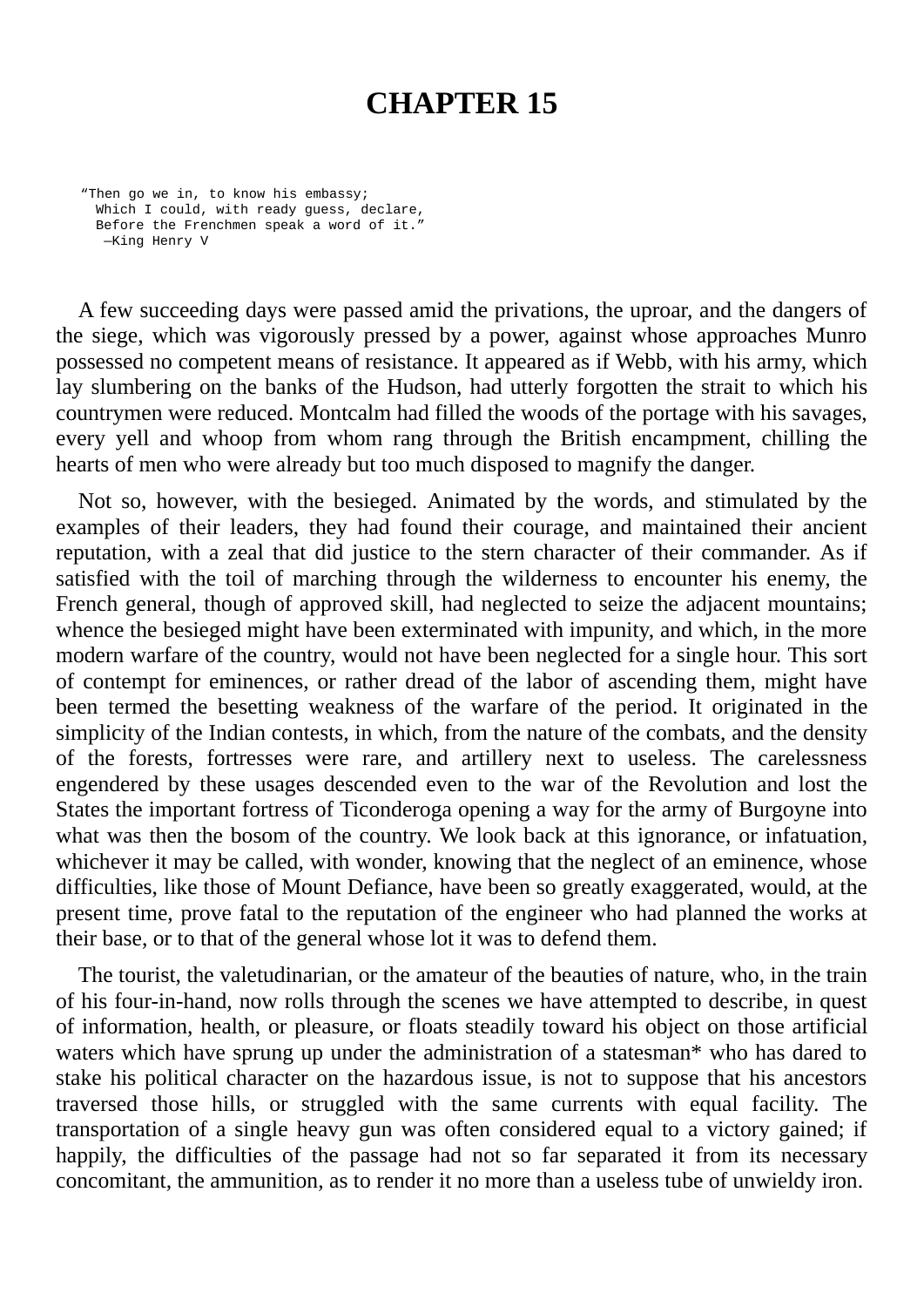\* Evidently the late De Witt Clinton, who died governor of New York in 1828.

The evils of this state of things pressed heavily on the fortunes of the resolute Scotsman who now defended William Henry. Though his adversary neglected the hills, he had planted his batteries with judgment on the plain, and caused them to be served with vigor and skill. Against this assault, the besieged could only oppose the imperfect and hasty preparations of a fortress in the wilderness.

It was in the afternoon of the fifth day of the siege, and the fourth of his own service in it, that Major Heyward profited by a parley that had just been beaten, by repairing to the ramparts of one of the water bastions, to breathe the cool air from the lake, and to take a survey of the progress of the siege. He was alone, if the solitary sentinel who paced the mound be excepted; for the artillerists had hastened also to profit by the temporary suspension of their arduous duties. The evening was delightfully calm, and the light air from the limpid water fresh and soothing. It seemed as if, with the termination of the roar of artillery and the plunging of shot, nature had also seized the moment to assume her mildest and most captivating form. The sun poured down his parting glory on the scene, without the oppression of those fierce rays that belong to the climate and the season. The mountains looked green, and fresh, and lovely, tempered with the milder light, or softened in shadow, as thin vapors floated between them and the sun. The numerous islands rested on the bosom of the Horican, some low and sunken, as if embedded in the waters, and others appearing to hover about the element, in little hillocks of green velvet; among which the fishermen of the beleaguering army peacefully rowed their skiffs, or floated at rest on the glassy mirror in quiet pursuit of their employment.

The scene was at once animated and still. All that pertained to nature was sweet, or simply grand; while those parts which depended on the temper and movements of man were lively and playful.

Two little spotless flags were abroad, the one on a salient angle of the fort, and the other on the advanced battery of the besiegers; emblems of the truth which existed, not only to the acts, but it would seem, also, to the enmity of the combatants.

Behind these again swung, heavily opening and closing in silken folds, the rival standards of England and France.

A hundred gay and thoughtless young Frenchmen were drawing a net to the pebbly beach, within dangerous proximity to the sullen but silent cannon of the fort, while the eastern mountain was sending back the loud shouts and gay merriment that attended their sport. Some were rushing eagerly to enjoy the aquatic games of the lake, and others were already toiling their way up the neighboring hills, with the restless curiosity of their nation. To all these sports and pursuits, those of the enemy who watched the besieged, and the besieged themselves, were, however, merely the idle though sympathizing spectators. Here and there a picket had, indeed, raised a song, or mingled in a dance, which had drawn the dusky savages around them, from their lairs in the forest. In short, everything wore rather the appearance of a day of pleasure, than of an hour stolen from the dangers and toil of a bloody and vindictive warfare.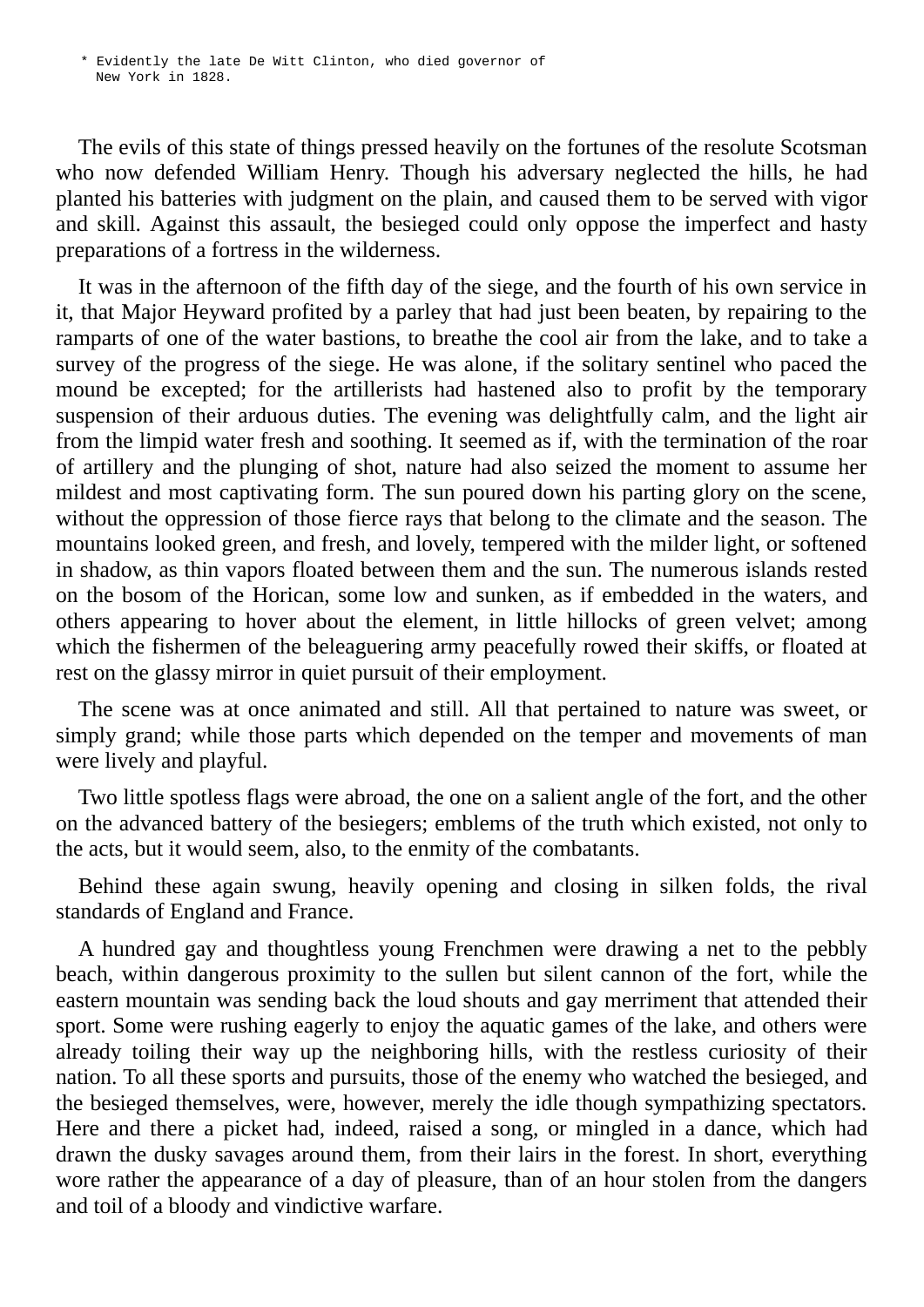Duncan had stood in a musing attitude, contemplating this scene a few minutes, when his eyes were directed to the glacis in front of the sally-port already mentioned, by the sounds of approaching footsteps. He walked to an angle of the bastion, and beheld the scout advancing, under the custody of a French officer, to the body of the fort. The countenance of Hawkeye was haggard and careworn, and his air dejected, as though he felt the deepest degradation at having fallen into the power of his enemies. He was without his favorite weapon, and his arms were even bound behind him with thongs, made of the skin of a deer. The arrival of flags to cover the messengers of summons, had occurred so often of late, that when Heyward first threw his careless glance on this group, he expected to see another of the officers of the enemy, charged with a similar office but the instant he recognized the tall person and still sturdy though downcast features of his friend, the woodsman, he started with surprise, and turned to descend from the bastion into the bosom of the work.

The sounds of other voices, however, caught his attention, and for a moment caused him to forget his purpose. At the inner angle of the mound he met the sisters, walking along the parapet, in search, like himself, of air and relief from confinement. They had not met from that painful moment when he deserted them on the plain, only to assure their safety. He had parted from them worn with care, and jaded with fatigue; he now saw them refreshed and blooming, though timid and anxious. Under such an inducement it will cause no surprise that the young man lost sight for a time, of other objects in order to address them. He was, however, anticipated by the voice of the ingenuous and youthful Alice.

"Ah! thou tyrant! thou recreant knight! he who abandons his damsels in the very lists," she cried; "here have we been days, nay, ages, expecting you at our feet, imploring mercy and forgetfulness of your craven backsliding, or I should rather say, backrunning—for verily you fled in the manner that no stricken deer, as our worthy friend the scout would say, could equal!"

"You know that Alice means our thanks and our blessings," added the graver and more thoughtful Cora. "In truth, we have a little wonder why you should so rigidly absent yourself from a place where the gratitude of the daughters might receive the support of a parent's thanks."

"Your father himself could tell you, that, though absent from your presence, I have not been altogether forgetful of your safety," returned the young man; "the mastery of yonder village of huts," pointing to the neighboring entrenched camp, "has been keenly disputed; and he who holds it is sure to be possessed of this fort, and that which it contains. My days and nights have all been passed there since we separated, because I thought that duty called me thither. But," he added, with an air of chagrin, which he endeavored, though unsuccessfully, to conceal, "had I been aware that what I then believed a soldier's conduct could be so construed, shame would have been added to the list of reasons."

"Heyward! Duncan!" exclaimed Alice, bending forward to read his half-averted countenance, until a lock of her golden hair rested on her flushed cheek, and nearly concealed the tear that had started to her eye; "did I think this idle tongue of mine had pained you, I would silence it forever. Cora can say, if Cora would, how justly we have prized your services, and how deep—I had almost said, how fervent—is our gratitude."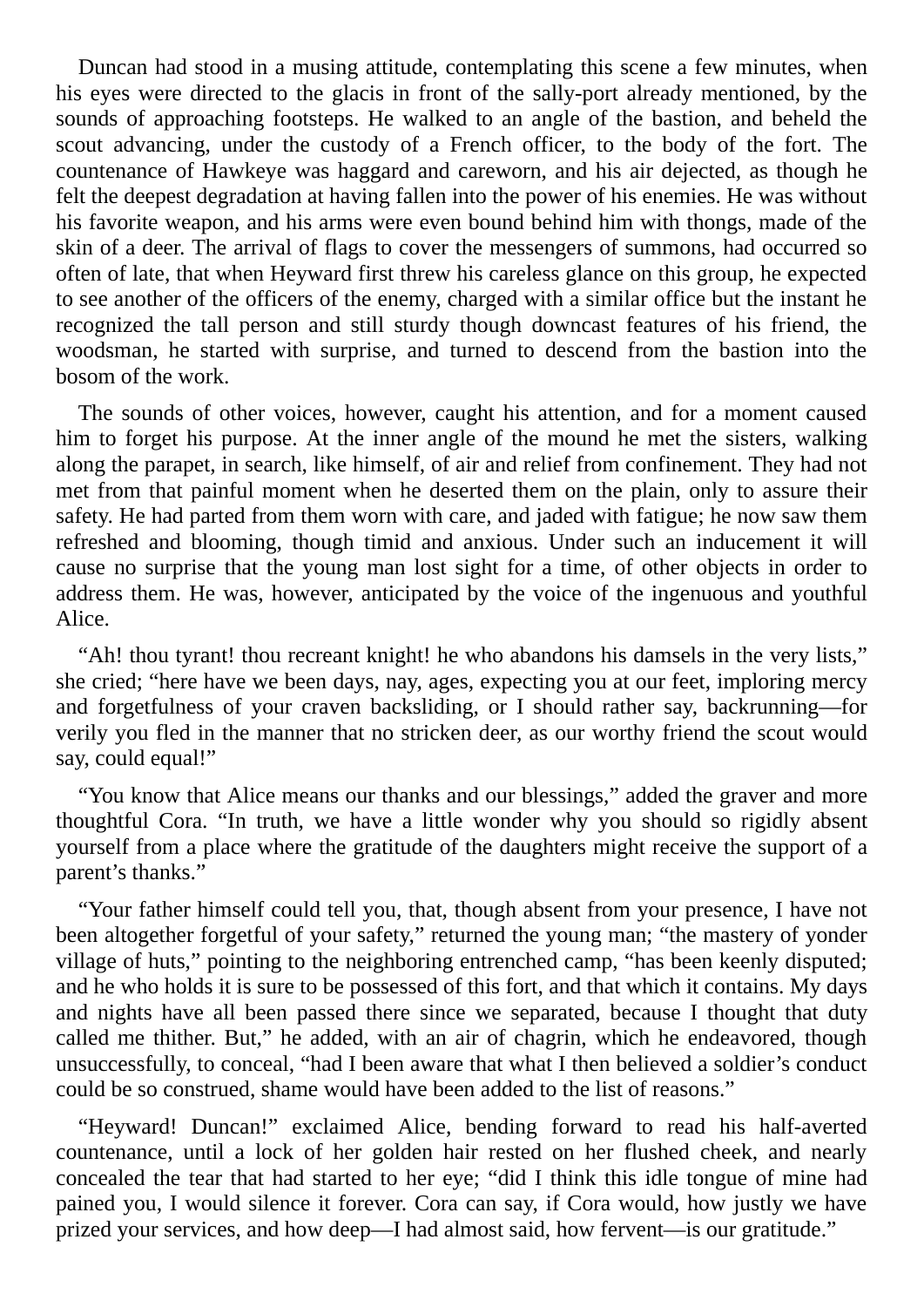"And will Cora attest the truth of this?" cried Duncan, suffering the cloud to be chased from his countenance by a smile of open pleasure. "What says our graver sister? Will she find an excuse for the neglect of the knight in the duty of a soldier?"

Cora made no immediate answer, but turned her face toward the water, as if looking on the sheet of the Horican. When she did bend her dark eyes on the young man, they were yet filled with an expression of anguish that at once drove every thought but that of kind solicitude from his mind.

"You are not well, dearest Miss Munro!" he exclaimed; "we have trifled while you are in suffering!"

"'Tis nothing," she answered, refusing his support with feminine reserve. "That I cannot see the sunny side of the picture of life, like this artless but ardent enthusiast," she added, laying her hand lightly, but affectionately, on the arm of her sister, "is the penalty of experience, and, perhaps, the misfortune of my nature. See," she continued, as if determined to shake off infirmity, in a sense of duty; "look around you, Major Heyward, and tell me what a prospect is this for the daughter of a soldier whose greatest happiness is his honor and his military renown."

"Neither ought nor shall be tarnished by circumstances over which he has had no control," Duncan warmly replied. "But your words recall me to my own duty. I go now to your gallant father, to hear his determination in matters of the last moment to the defense. God bless you in every fortune, noble—Cora—I may and must call you." She frankly gave him her hand, though her lip quivered, and her cheeks gradually became of ashly paleness. "In every fortune, I know you will be an ornament and honor to your sex. Alice, adieu"—his voice changed from admiration to tenderness—"adieu, Alice; we shall soon meet again; as conquerors, I trust, and amid rejoicings!"

Without waiting for an answer from either, the young man threw himself down the grassy steps of the bastion, and moving rapidly across the parade, he was quickly in the presence of their father. Munro was pacing his narrow apartment with a disturbed air and gigantic strides as Duncan entered.

"You have anticipated my wishes, Major Heyward," he said; "I was about to request this favor."

"I am sorry to see, sir, that the messenger I so warmly recommended has returned in custody of the French! I hope there is no reason to distrust his fidelity?"

"The fidelity of 'The Long Rifle' is well known to me," returned Munro, "and is above suspicion; though his usual good fortune seems, at last, to have failed. Montcalm has got him, and with the accursed politeness of his nation, he has sent him in with a doleful tale, of 'knowing how I valued the fellow, he could not think of retaining him.' A Jesuitical way that, Major Duncan Heyward, of telling a man of his misfortunes!"

"But the general and his succor?"

"Did ye look to the south as ye entered, and could ye not see them?" said the old soldier, laughing bitterly.

"Hoot! hoot! you're an impatient boy, sir, and cannot give the gentlemen leisure for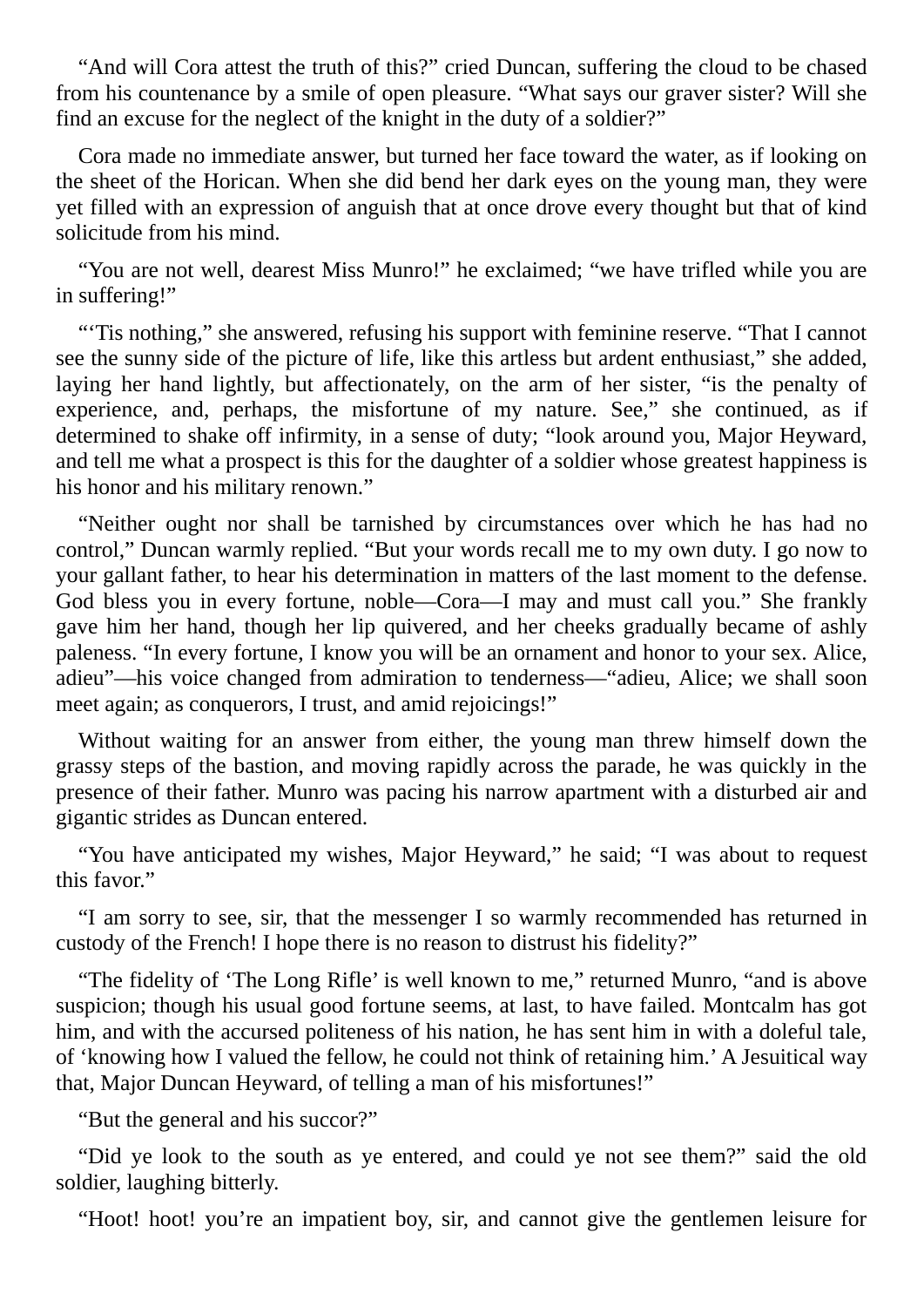their march!"

"They are coming, then? The scout has said as much?"

"When? and by what path? for the dunce has omitted to tell me this. There is a letter, it would seem, too; and that is the only agreeable part of the matter. For the customary attentions of your Marquis of Montcalm—I warrant me, Duncan, that he of Lothian would buy a dozen such marquisates—but if the news of the letter were bad, the gentility of this French monsieur would certainly compel him to let us know it."

"He keeps the letter, then, while he releases the messenger?"

"Ay, that does he, and all for the sake of what you call your 'bonhommie' I would venture, if the truth was known, the fellow's grandfather taught the noble science of dancing."

"But what says the scout? he has eyes and ears, and a tongue. What verbal report does he make?"

"Oh! sir, he is not wanting in natural organs, and he is free to tell all that he has seen and heard. The whole amount is this; there is a fort of his majesty's on the banks of the Hudson, called Edward, in honor of his gracious highness of York, you'll know; and it is well filled with armed men, as such a work should be."

"But was there no movement, no signs of any intention to advance to our relief?"

"There were the morning and evening parades; and when one of the provincial loons you'll know, Duncan, you're half a Scotsman yourself—when one of them dropped his powder over his porretch, if it touched the coals, it just burned!" Then, suddenly changing his bitter, ironical manner, to one more grave and thoughtful, he continued: "and yet there might, and must be, something in that letter which it would be well to know!"

"Our decision should be speedy," said Duncan, gladly availing himself of this change of humor, to press the more important objects of their interview; "I cannot conceal from you, sir, that the camp will not be much longer tenable; and I am sorry to add, that things appear no better in the fort; more than half the guns are bursted."

"And how should it be otherwise? Some were fished from the bottom of the lake; some have been rusting in woods since the discovery of the country; and some were never guns at all—mere privateersmen's playthings! Do you think, sir, you can have Woolwich Warren in the midst of a wilderness, three thousand miles from Great Britain?"

"The walls are crumbling about our ears, and provisions begin to fail us," continued Heyward, without regarding the new burst of indignation; "even the men show signs of discontent and alarm."

"Major Heyward," said Munro, turning to his youthful associate with the dignity of his years and superior rank; "I should have served his majesty for half a century, and earned these gray hairs in vain, were I ignorant of all you say, and of the pressing nature of our circumstances; still, there is everything due to the honor of the king's arms, and something to ourselves. While there is hope of succor, this fortress will I defend, though it be to be done with pebbles gathered on the lake shore. It is a sight of the letter, therefore, that we want, that we may know the intentions of the man the earl of Loudon has left among us as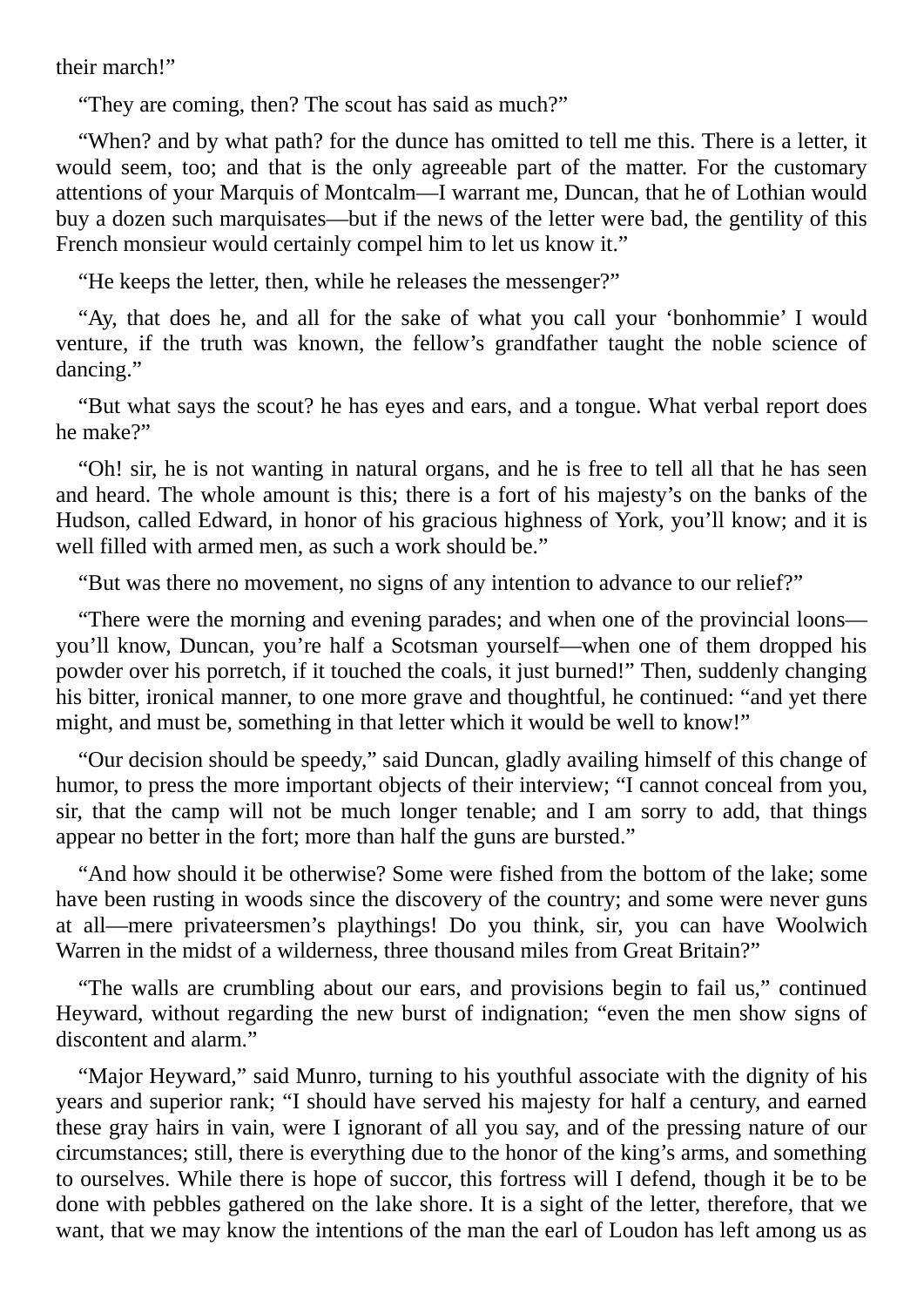his substitute."

"And can I be of service in the matter?"

"Sir, you can; the marquis of Montcalm has, in addition to his other civilities, invited me to a personal interview between the works and his own camp; in order, as he says, to impart some additional information. Now, I think it would not be wise to show any undue solicitude to meet him, and I would employ you, an officer of rank, as my substitute; for it would but ill comport with the honor of Scotland to let it be said one of her gentlemen was outdone in civility by a native of any other country on earth."

Without assuming the supererogatory task of entering into a discussion of the comparative merits of national courtesy, Duncan cheerfully assented to supply the place of the veteran in the approaching interview. A long and confidential communication now succeeded, during which the young man received some additional insight into his duty, from the experience and native acuteness of his commander, and then the former took his leave.

As Duncan could only act as the representative of the commandant of the fort, the ceremonies which should have accompanied a meeting between the heads of the adverse forces were, of course, dispensed with. The truce still existed, and with a roll and beat of the drum, and covered by a little white flag, Duncan left the sally-port, within ten minutes after his instructions were ended. He was received by the French officer in advance with the usual formalities, and immediately accompanied to a distant marquee of the renowned soldier who led the forces of France.

The general of the enemy received the youthful messenger, surrounded by his principal officers, and by a swarthy band of the native chiefs, who had followed him to the field, with the warriors of their several tribes. Heyward paused short, when, in glancing his eyes rapidly over the dark group of the latter, he beheld the malignant countenance of Magua, regarding him with the calm but sullen attention which marked the expression of that subtle savage. A slight exclamation of surprise even burst from the lips of the young man, but instantly, recollecting his errand, and the presence in which he stood, he suppressed every appearance of emotion, and turned to the hostile leader, who had already advanced a step to receive him.

The marquis of Montcalm was, at the period of which we write, in the flower of his age, and, it may be added, in the zenith of his fortunes. But even in that enviable situation, he was affable, and distinguished as much for his attention to the forms of courtesy, as for that chivalrous courage which, only two short years afterward, induced him to throw away his life on the plains of Abraham. Duncan, in turning his eyes from the malign expression of Magua, suffered them to rest with pleasure on the smiling and polished features, and the noble military air, of the French general.

"Monsieur," said the latter, "j'ai beaucoup de plaisir a—bah!—ou est cet interprete?"

"Je crois, monsieur, qu'il ne sear pas necessaire," Heyward modestly replied; "je parle un peu francais."

"Ah! j'en suis bien aise," said Montcalm, taking Duncan familiarly by the arm, and leading him deep into the marquee, a little out of earshot; "je deteste ces fripons-la; on ne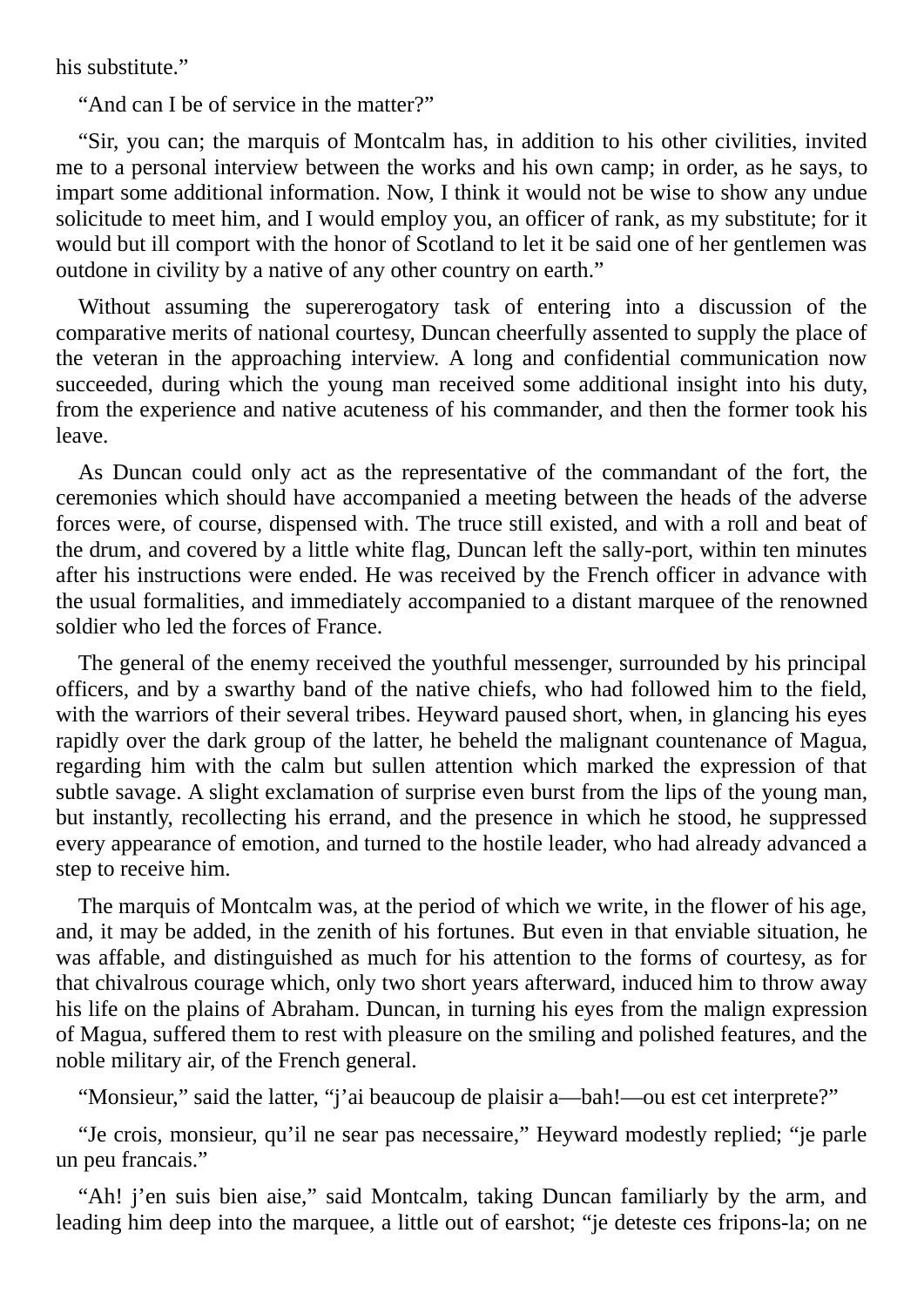sait jamais sur quel pie on est avec eux. Eh, bien! monsieur," he continued still speaking in French; "though I should have been proud of receiving your commandant, I am very happy that he has seen proper to employ an officer so distinguished, and who, I am sure, is so amiable, as yourself."

Duncan bowed low, pleased with the compliment, in spite of a most heroic determination to suffer no artifice to allure him into forgetfulness of the interest of his prince; and Montcalm, after a pause of a moment, as if to collect his thoughts, proceeded:

"Your commandant is a brave man, and well qualified to repel my assault. Mais, monsieur, is it not time to begin to take more counsel of humanity, and less of your courage? The one as strongly characterizes the hero as the other."

"We consider the qualities as inseparable," returned Duncan, smiling; "but while we find in the vigor of your excellency every motive to stimulate the one, we can, as yet, see no particular call for the exercise of the other."

Montcalm, in his turn, slightly bowed, but it was with the air of a man too practised to remember the language of flattery. After musing a moment, he added:

"It is possible my glasses have deceived me, and that your works resist our cannon better than I had supposed. You know our force?"

"Our accounts vary," said Duncan, carelessly; "the highest, however, has not exceeded twenty thousand men."

The Frenchman bit his lip, and fastened his eyes keenly on the other as if to read his thoughts; then, with a readiness peculiar to himself, he continued, as if assenting to the truth of an enumeration which quite doubled his army:

"It is a poor compliment to the vigilance of us soldiers, monsieur, that, do what we will, we never can conceal our numbers. If it were to be done at all, one would believe it might succeed in these woods. Though you think it too soon to listen to the calls of humanity," he added, smiling archly, "I may be permitted to believe that gallantry is not forgotten by one so young as yourself. The daughters of the commandant, I learn, have passed into the fort since it was invested?"

"It is true, monsieur; but, so far from weakening our efforts, they set us an example of courage in their own fortitude. Were nothing but resolution necessary to repel so accomplished a soldier as M. de Montcalm, I would gladly trust the defense of William Henry to the elder of those ladies."

"We have a wise ordinance in our Salique laws, which says, 'The crown of France shall never degrade the lance to the distaff'," said Montcalm, dryly, and with a little hauteur; but instantly adding, with his former frank and easy air: "as all the nobler qualities are hereditary, I can easily credit you; though, as I said before, courage has its limits, and humanity must not be forgotten. I trust, monsieur, you come authorized to treat for the surrender of the place?"

"Has your excellency found our defense so feeble as to believe the measure necessary?"

"I should be sorry to have the defense protracted in such a manner as to irritate my red friends there," continued Montcalm, glancing his eyes at the group of grave and attentive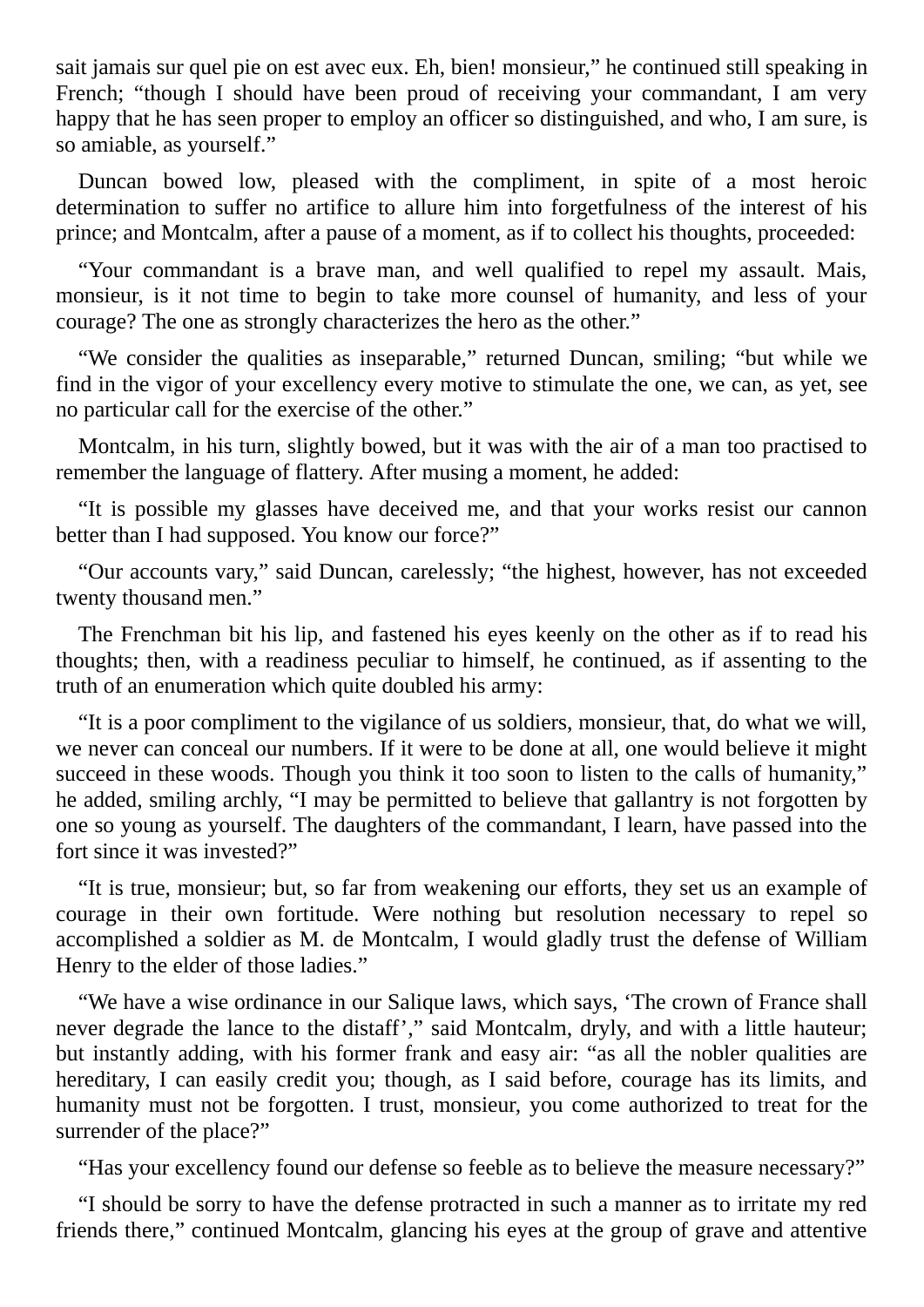Indians, without attending to the other's questions; "I find it difficult, even now, to limit them to the usages of war."

Heyward was silent; for a painful recollection of the dangers he had so recently escaped came over his mind, and recalled the images of those defenseless beings who had shared in all his sufferings.

"Ces messieurs-la," said Montcalm, following up the advantage which he conceived he had gained, "are most formidable when baffled; and it is unnecessary to tell you with what difficulty they are restrained in their anger. Eh bien, monsieur! shall we speak of the terms?"

"I fear your excellency has been deceived as to the strength of William Henry, and the resources of its garrison!"

"I have not sat down before Quebec, but an earthen work, that is defended by twentythree hundred gallant men," was the laconic reply.

"Our mounds are earthen, certainly—nor are they seated on the rocks of Cape Diamond; but they stand on that shore which proved so destructive to Dieskau and his army. There is also a powerful force within a few hours' march of us, which we account upon as a part of our means."

"Some six or eight thousand men," returned Montcalm, with much apparent indifference, "whom their leader wisely judges to be safer in their works than in the field."

It was now Heyward's turn to bite his lip with vexation as the other so coolly alluded to a force which the young man knew to be overrated. Both mused a little while in silence, when Montcalm renewed the conversation, in a way that showed he believed the visit of his guest was solely to propose terms of capitulation. On the other hand, Heyward began to throw sundry inducements in the way of the French general, to betray the discoveries he had made through the intercepted letter. The artifice of neither, however, succeeded; and after a protracted and fruitless interview, Duncan took his leave, favorably impressed with an opinion of the courtesy and talents of the enemy's captain, but as ignorant of what he came to learn as when he arrived. Montcalm followed him as far as the entrance of the marquee, renewing his invitations to the commandant of the fort to give him an immediate meeting in the open ground between the two armies.

There they separated, and Duncan returned to the advanced post of the French, accompanied as before; whence he instantly proceeded to the fort, and to the quarters of his own commander.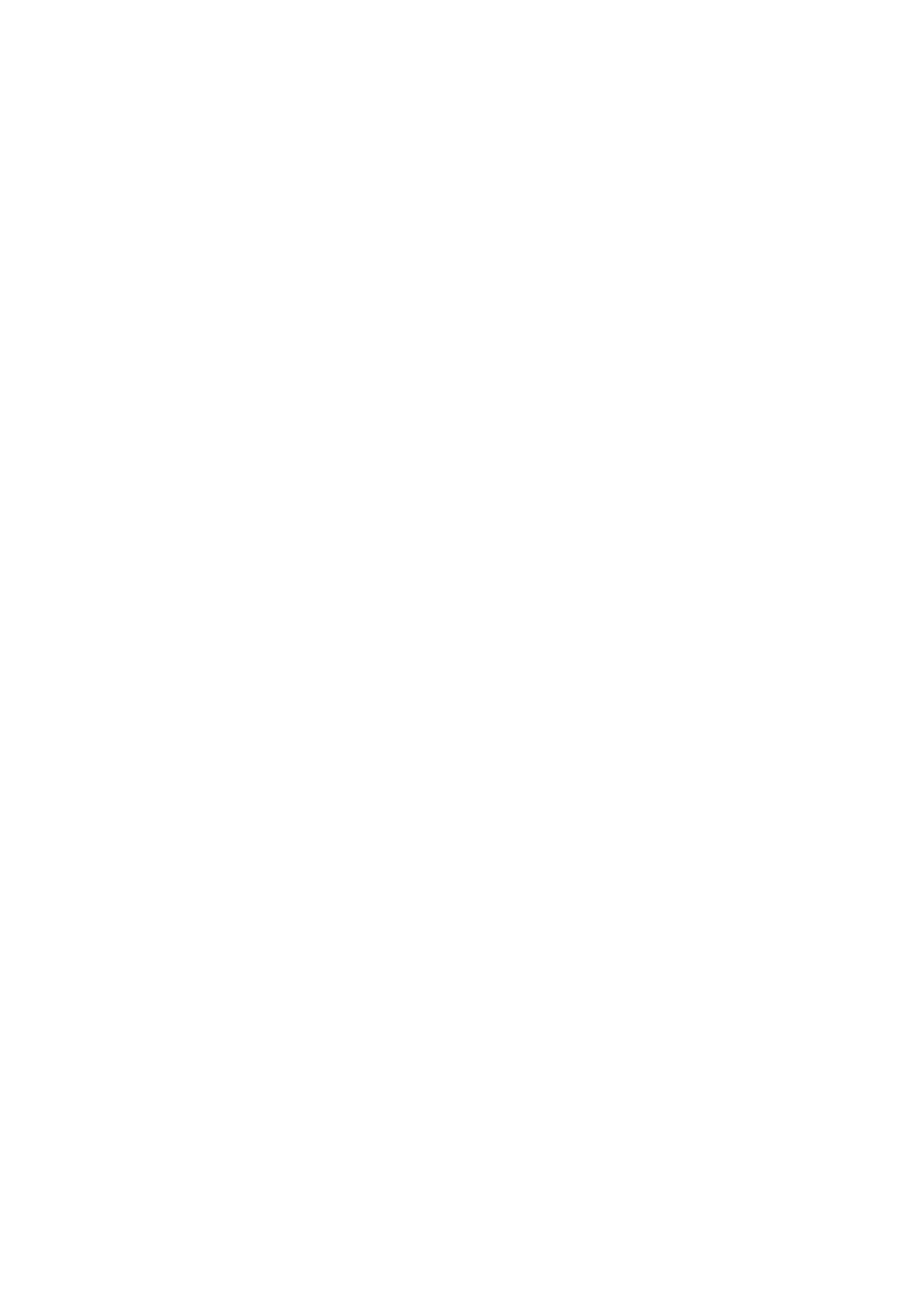## **CHAPTER 16**

"EDG.—Before you fight the battle ope this letter."  $-I$  ear

Major Heyward found Munro attended only by his daughters. Alice sat upon his knee, parting the gray hairs on the forehead of the old man with her delicate fingers; and whenever he affected to frown on her trifling, appeasing his assumed anger by pressing her ruby lips fondly on his wrinkled brow. Cora was seated nigh them, a calm and amused looker-on; regarding the wayward movements of her more youthful sister with that species of maternal fondness which characterized her love for Alice. Not only the dangers through which they had passed, but those which still impended above them, appeared to be momentarily forgotten, in the soothing indulgence of such a family meeting. It seemed as if they had profited by the short truce, to devote an instant to the purest and best affection; the daughters forgetting their fears, and the veteran his cares, in the security of the moment. Of this scene, Duncan, who, in his eagerness to report his arrival, had entered unannounced, stood many moments an unobserved and a delighted spectator. But the quick and dancing eyes of Alice soon caught a glimpse of his figure reflected from a glass, and she sprang blushing from her father's knee, exclaiming aloud:

"Major Heyward!"

"What of the lad?" demanded her father; "I have sent him to crack a little with the Frenchman. Ha, sir, you are young, and you're nimble! Away with you, ye baggage; as if there were not troubles enough for a soldier, without having his camp filled with such prattling hussies as yourself!"

Alice laughingly followed her sister, who instantly led the way from an apartment where she perceived their presence was no longer desirable. Munro, instead of demanding the result of the young man's mission, paced the room for a few moments, with his hands behind his back, and his head inclined toward the floor, like a man lost in thought. At length he raised his eyes, glistening with a father's fondness, and exclaimed:

"They are a pair of excellent girls, Heyward, and such as any one may boast of."

"You are not now to learn my opinion of your daughters, Colonel Munro."

"True, lad, true," interrupted the impatient old man; "you were about opening your mind more fully on that matter the day you got in, but I did not think it becoming in an old soldier to be talking of nuptial blessings and wedding jokes when the enemies of his king were likely to be unbidden guests at the feast. But I was wrong, Duncan, boy, I was wrong there; and I am now ready to hear what you have to say."

"Notwithstanding the pleasure your assurance gives me, dear sir, I have just now, a message from Montcalm—"

"Let the Frenchman and all his host go to the devil, sir!" exclaimed the hasty veteran.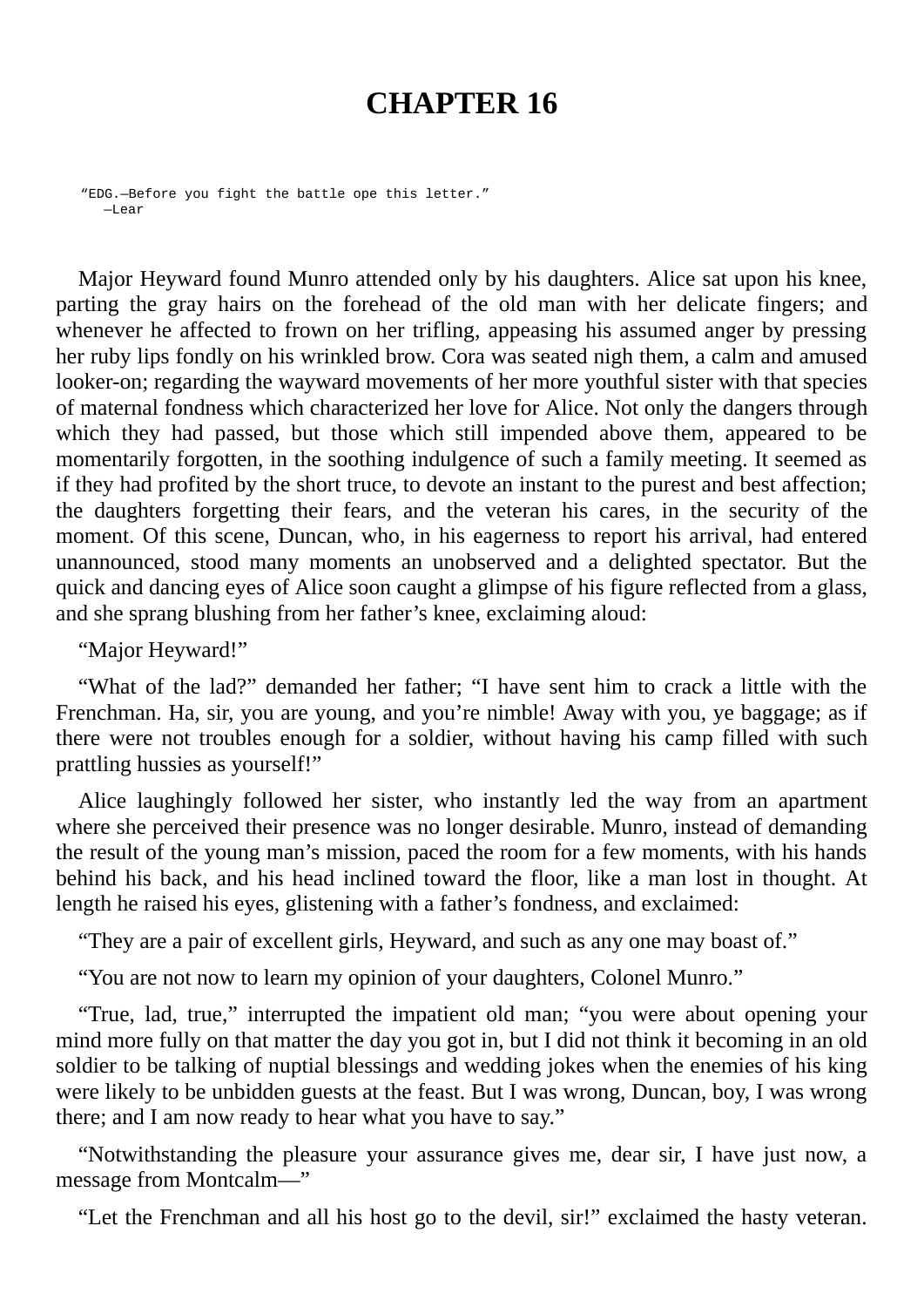"He is not yet master of William Henry, nor shall he ever be, provided Webb proves himself the man he should. No, sir, thank Heaven we are not yet in such a strait that it can be said Munro is too much pressed to discharge the little domestic duties of his own family. Your mother was the only child of my bosom friend, Duncan; and I'll just give you a hearing, though all the knights of St. Louis were in a body at the sally-port, with the French saint at their head, crying to speak a word under favor. A pretty degree of knighthood, sir, is that which can be bought with sugar hogsheads! and then your twopenny marquisates. The thistle is the order for dignity and antiquity; the veritable 'nemo me impune lacessit' of chivalry. Ye had ancestors in that degree, Duncan, and they were an ornament to the nobles of Scotland."

Heyward, who perceived that his superior took a malicious pleasure in exhibiting his contempt for the message of the French general, was fain to humor a spleen that he knew would be short-lived; he therefore, replied with as much indifference as he could assume on such a subject:

"My request, as you know, sir, went so far as to presume to the honor of being your son."

"Ay, boy, you found words to make yourself very plainly comprehended. But, let me ask ye, sir, have you been as intelligible to the girl?"

"On my honor, no," exclaimed Duncan, warmly; "there would have been an abuse of a confided trust, had I taken advantage of my situation for such a purpose."

"Your notions are those of a gentleman, Major Heyward, and well enough in their place. But Cora Munro is a maiden too discreet, and of a mind too elevated and improved, to need the guardianship even of a father."

"Cora!"

"Ay—Cora! we are talking of your pretensions to Miss Munro, are we not, sir?"

"I—I—I was not conscious of having mentioned her name," said Duncan, stammering.

"And to marry whom, then, did you wish my consent, Major Heyward?" demanded the old soldier, erecting himself in the dignity of offended feeling.

"You have another, and not less lovely child."

"Alice!" exclaimed the father, in an astonishment equal to that with which Duncan had just repeated the name of her sister.

"Such was the direction of my wishes, sir."

The young man awaited in silence the result of the extraordinary effect produced by a communication, which, as it now appeared, was so unexpected. For several minutes Munro paced the chamber with long and rapid strides, his rigid features working convulsively, and every faculty seemingly absorbed in the musings of his own mind. At length, he paused directly in front of Heyward, and riveting his eyes upon those of the other, he said, with a lip that quivered violently:

"Duncan Heyward, I have loved you for the sake of him whose blood is in your veins; I have loved you for your own good qualities; and I have loved you, because I thought you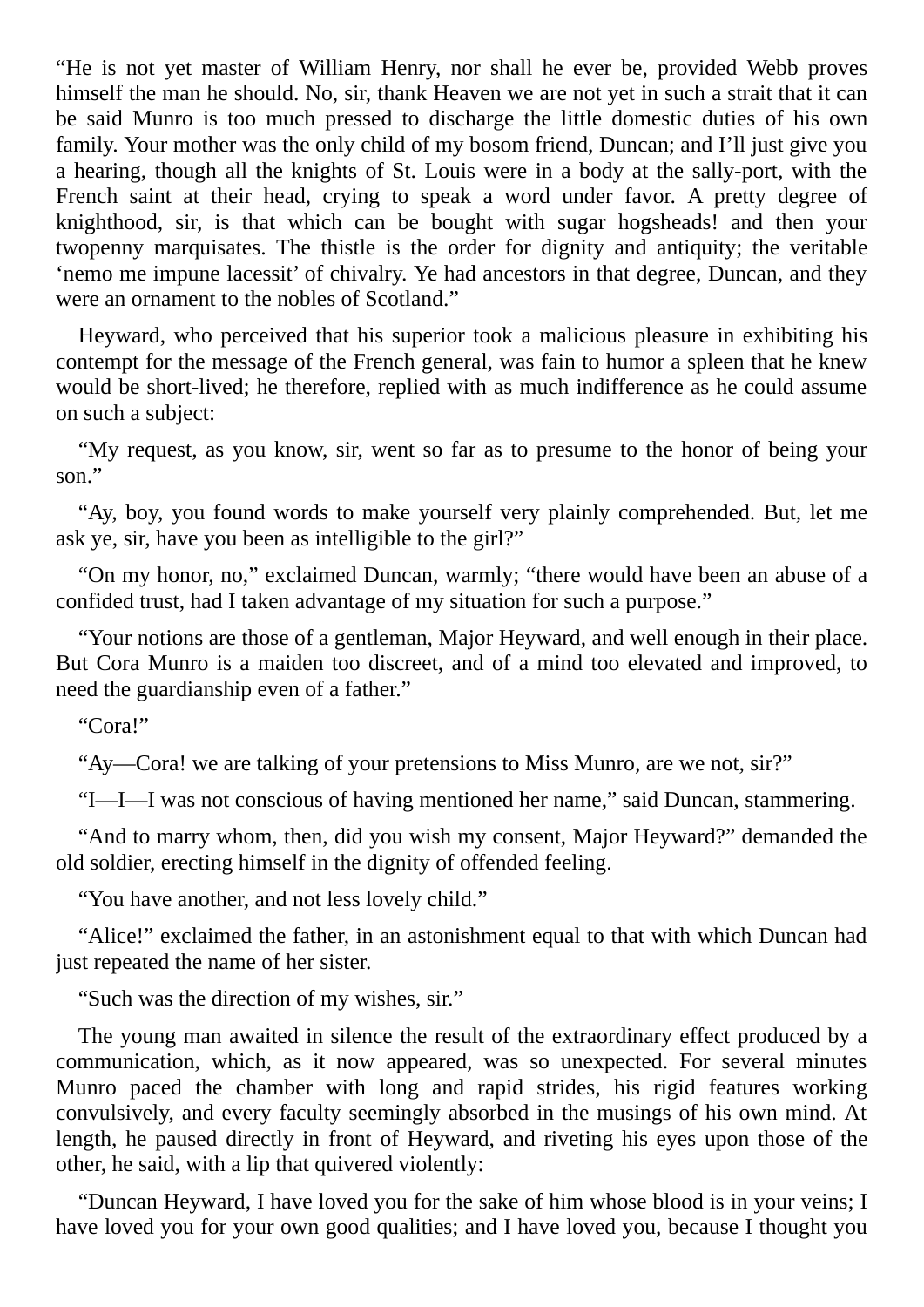would contribute to the happiness of my child. But all this love would turn to hatred, were I assured that what I so much apprehend is true."

"God forbid that any act or thought of mine should lead to such a change!" exclaimed the young man, whose eye never quailed under the penetrating look it encountered. Without adverting to the impossibility of the other's comprehending those feelings which were hid in his own bosom, Munro suffered himself to be appeased by the unaltered countenance he met, and with a voice sensibly softened, he continued:

"You would be my son, Duncan, and you're ignorant of the history of the man you wish to call your father. Sit ye down, young man, and I will open to you the wounds of a seared heart, in as few words as may be suitable."

By this time, the message of Montcalm was as much forgotten by him who bore it as by the man for whose ears it was intended. Each drew a chair, and while the veteran communed a few moments with his own thoughts, apparently in sadness, the youth suppressed his impatience in a look and attitude of respectful attention. At length, the former spoke:

"You'll know, already, Major Heyward, that my family was both ancient and honorable," commenced the Scotsman; "though it might not altogether be endowed with that amount of wealth that should correspond with its degree. I was, maybe, such an one as yourself when I plighted my faith to Alice Graham, the only child of a neighboring laird of some estate. But the connection was disagreeable to her father, on more accounts than my poverty. I did, therefore, what an honest man should—restored the maiden her troth, and departed the country in the service of my king. I had seen many regions, and had shed much blood in different lands, before duty called me to the islands of the West Indies. There it was my lot to form a connection with one who in time became my wife, and the mother of Cora. She was the daughter of a gentleman of those isles, by a lady whose misfortune it was, if you will," said the old man, proudly, "to be descended, remotely, from that unfortunate class who are so basely enslaved to administer to the wants of a luxurious people. Ay, sir, that is a curse, entailed on Scotland by her unnatural union with a foreign and trading people. But could I find a man among them who would dare to reflect on my child, he should feel the weight of a father's anger! Ha! Major Heyward, you are yourself born at the south, where these unfortunate beings are considered of a race inferior to your own."

"'Tis most unfortunately true, sir," said Duncan, unable any longer to prevent his eyes from sinking to the floor in embarrassment.

"And you cast it on my child as a reproach! You scorn to mingle the blood of the Heywards with one so degraded—lovely and virtuous though she be?" fiercely demanded the jealous parent.

"Heaven protect me from a prejudice so unworthy of my reason!" returned Duncan, at the same time conscious of such a feeling, and that as deeply rooted as if it had been ingrafted in his nature. "The sweetness, the beauty, the witchery of your younger daughter, Colonel Munro, might explain my motives without imputing to me this injustice."

"Ye are right, sir," returned the old man, again changing his tones to those of gentleness, or rather softness; "the girl is the image of what her mother was at her years, and before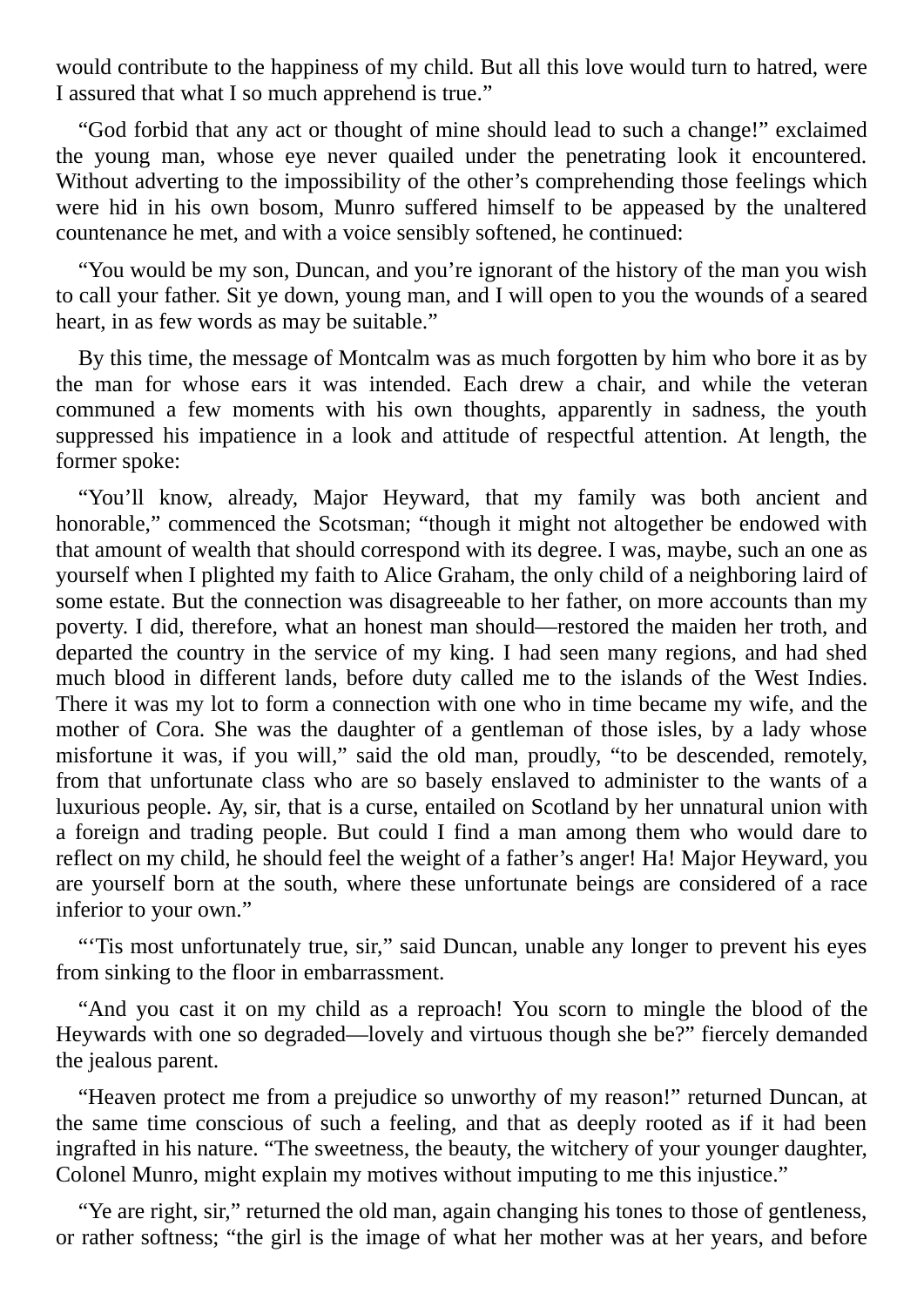she had become acquainted with grief. When death deprived me of my wife I returned to Scotland, enriched by the marriage; and, would you think it, Duncan! the suffering angel had remained in the heartless state of celibacy twenty long years, and that for the sake of a man who could forget her! She did more, sir; she overlooked my want of faith, and, all difficulties being now removed, she took me for her husband."

"And became the mother of Alice?" exclaimed Duncan, with an eagerness that might have proved dangerous at a moment when the thoughts of Munro were less occupied that at present.

"She did, indeed," said the old man, "and dearly did she pay for the blessing she bestowed. But she is a saint in heaven, sir; and it ill becomes one whose foot rests on the grave to mourn a lot so blessed. I had her but a single year, though; a short term of happiness for one who had seen her youth fade in hopeless pining."

There was something so commanding in the distress of the old man, that Heyward did not dare to venture a syllable of consolation. Munro sat utterly unconscious of the other's presence, his features exposed and working with the anguish of his regrets, while heavy tears fell from his eyes, and rolled unheeded from his cheeks to the floor. At length he moved, and as if suddenly recovering his recollection; when he arose, and taking a single turn across the room, he approached his companion with an air of military grandeur, and demanded:

"Have you not, Major Heyward, some communication that I should hear from the marquis de Montcalm?"

Duncan started in his turn, and immediately commenced in an embarrassed voice, the half-forgotten message. It is unnecessary to dwell upon the evasive though polite manner with which the French general had eluded every attempt of Heyward to worm from him the purport of the communication he had proposed making, or on the decided, though still polished message, by which he now gave his enemy to understand, that, unless he chose to receive it in person, he should not receive it at all. As Munro listened to the detail of Duncan, the excited feelings of the father gradually gave way before the obligations of his station, and when the other was done, he saw before him nothing but the veteran, swelling with the wounded feelings of a soldier.

"You have said enough, Major Heyward," exclaimed the angry old man; "enough to make a volume of commentary on French civility. Here has this gentleman invited me to a conference, and when I send him a capable substitute, for ye're all that, Duncan, though your years are but few, he answers me with a riddle."

"He may have thought less favorably of the substitute, my dear sir; and you will remember that the invitation, which he now repeats, was to the commandant of the works, and not to his second."

"Well, sir, is not a substitute clothed with all the power and dignity of him who grants the commission? He wishes to confer with Munro! Faith, sir, I have much inclination to indulge the man, if it should only be to let him behold the firm countenance we maintain in spite of his numbers and his summons. There might be not bad policy in such a stroke, young man."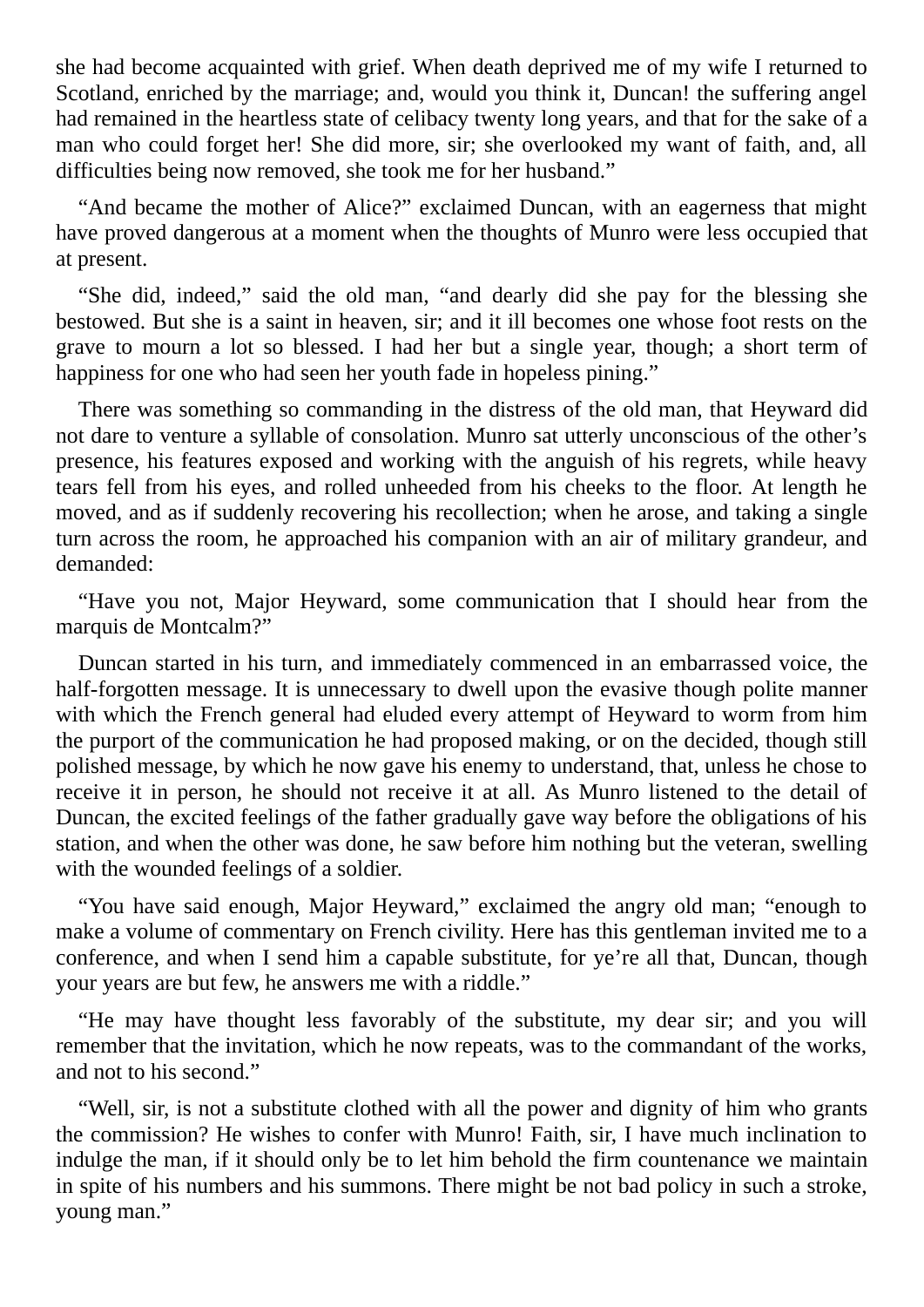Duncan, who believed it of the last importance that they should speedily come to the contents of the letter borne by the scout, gladly encouraged this idea.

"Without doubt, he could gather no confidence by witnessing our indifference," he said.

"You never said truer word. I could wish, sir, that he would visit the works in open day, and in the form of a storming party; that is the least failing method of proving the countenance of an enemy, and would be far preferable to the battering system he has chosen. The beauty and manliness of warfare has been much deformed, Major Heyward, by the arts of your Monsieur Vauban. Our ancestors were far above such scientific cowardice!"

"It may be very true, sir; but we are now obliged to repel art by art. What is your pleasure in the matter of the interview?"

"I will meet the Frenchman, and that without fear or delay; promptly, sir, as becomes a servant of my royal master. Go, Major Heyward, and give them a flourish of the music; and send out a messenger to let them know who is coming. We will follow with a small guard, for such respect is due to one who holds the honor of his king in keeping; and hark'ee, Duncan," he added, in a half whisper, though they were alone, "it may be prudent to have some aid at hand, in case there should be treachery at the bottom of it all."

The young man availed himself of this order to quit the apartment; and, as the day was fast coming to a close, he hastened without delay, to make the necessary arrangements. A very few minutes only were necessary to parade a few files, and to dispatch an orderly with a flag to announce the approach of the commandant of the fort. When Duncan had done both these, he led the guard to the sally-port, near which he found his superior ready, waiting his appearance. As soon as the usual ceremonials of a military departure were observed, the veteran and his more youthful companion left the fortress, attended by the escort.

They had proceeded only a hundred yards from the works, when the little array which attended the French general to the conference was seen issuing from the hollow way which formed the bed of a brook that ran between the batteries of the besiegers and the fort. From the moment that Munro left his own works to appear in front of his enemy's, his air had been grand, and his step and countenance highly military. The instant he caught a glimpse of the white plume that waved in the hat of Montcalm, his eye lighted, and age no longer appeared to possess any influence over his vast and still muscular person.

"Speak to the boys to be watchful, sir," he said, in an undertone, to Duncan; "and to look well to their flints and steel, for one is never safe with a servant of these Louis's; at the same time, we shall show them the front of men in deep security. Ye'll understand me, Major Heyward!"

He was interrupted by the clamor of a drum from the approaching Frenchmen, which was immediately answered, when each party pushed an orderly in advance, bearing a white flag, and the wary Scotsman halted with his guard close at his back. As soon as this slight salutation had passed, Montcalm moved toward them with a quick but graceful step, baring his head to the veteran, and dropping his spotless plume nearly to the earth in courtesy. If the air of Munro was more commanding and manly, it wanted both the ease and insinuating polish of that of the Frenchman. Neither spoke for a few moments, each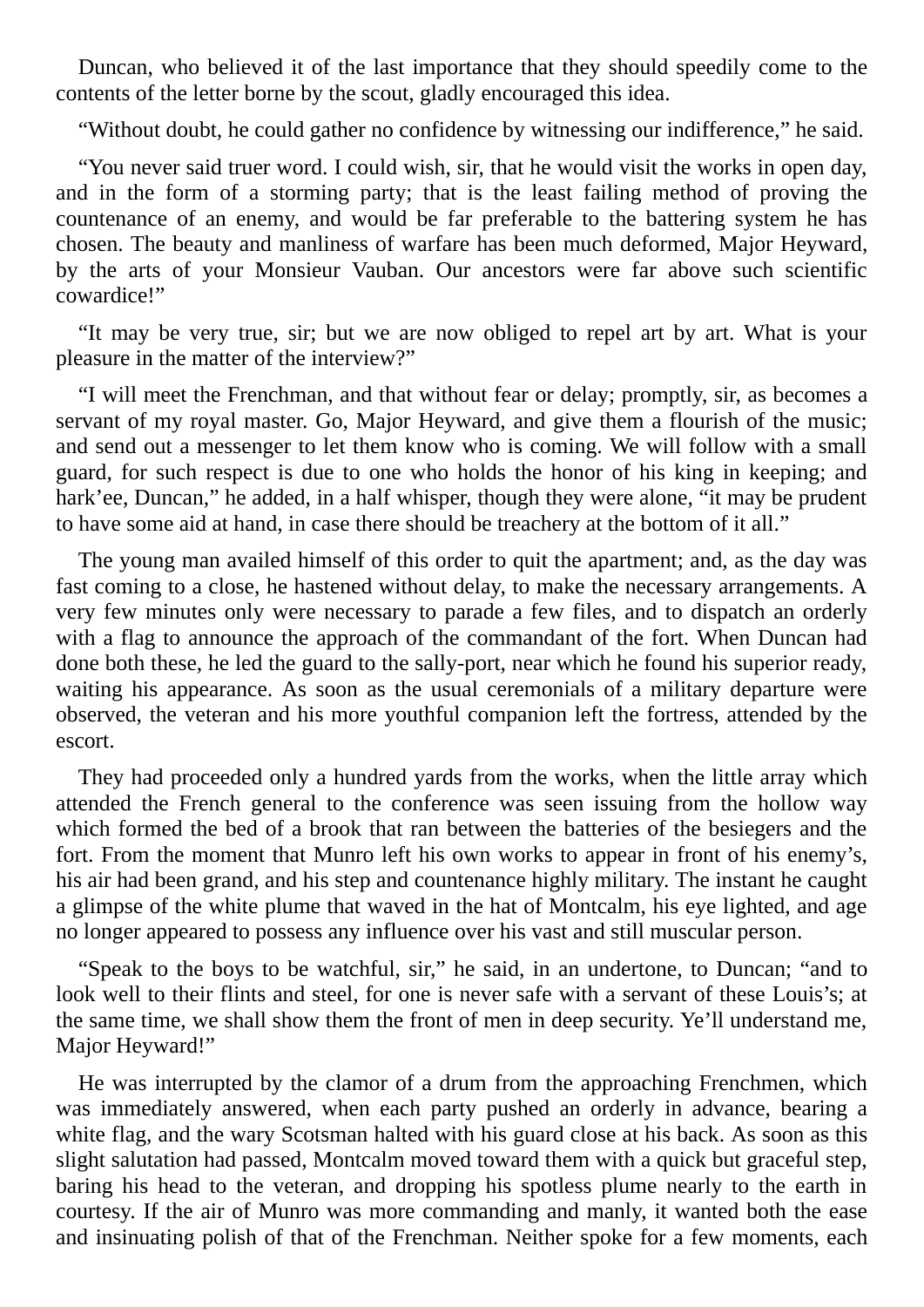regarding the other with curious and interested eyes. Then, as became his superior rank and the nature of the interview, Montcalm broke the silence. After uttering the usual words of greeting, he turned to Duncan, and continued, with a smile of recognition, speaking always in French:

"I am rejoiced, monsieur, that you have given us the pleasure of your company on this occasion. There will be no necessity to employ an ordinary interpreter; for, in your hands, I feel the same security as if I spoke your language myself."

Duncan acknowledged the compliment, when Montcalm, turning to his guard, which in imitation of that of their enemies, pressed close upon him, continued:

"En arriere, mes enfants—il fait chaud—-retirez-vous un peu."

Before Major Heyward would imitate this proof of confidence, he glanced his eyes around the plain, and beheld with uneasiness the numerous dusky groups of savages, who looked out from the margin of the surrounding woods, curious spectators of the interview.

"Monsieur de Montcalm will readily acknowledge the difference in our situation," he said, with some embarrassment, pointing at the same time toward those dangerous foes, who were to be seen in almost every direction. "Were we to dismiss our guard, we should stand here at the mercy of our enemies."

"Monsieur, you have the plighted faith of 'un gentilhomme Francais', for your safety," returned Montcalm, laying his hand impressively on his heart; "it should suffice."

"It shall. Fall back," Duncan added to the officer who led the escort; "fall back, sir, beyond hearing, and wait for orders."

Munro witnessed this movement with manifest uneasiness; nor did he fail to demand an instant explanation.

"Is it not our interest, sir, to betray distrust?" retorted Duncan. "Monsieur de Montcalm pledges his word for our safety, and I have ordered the men to withdraw a little, in order to prove how much we depend on his assurance."

"It may be all right, sir, but I have no overweening reliance on the faith of these marquesses, or marquis, as they call themselves. Their patents of nobility are too common to be certain that they bear the seal of true honor."

"You forget, dear sir, that we confer with an officer, distinguished alike in Europe and America for his deeds. From a soldier of his reputation we can have nothing to apprehend."

The old man made a gesture of resignation, though his rigid features still betrayed his obstinate adherence to a distrust, which he derived from a sort of hereditary contempt of his enemy, rather than from any present signs which might warrant so uncharitable a feeling. Montcalm waited patiently until this little dialogue in demi-voice was ended, when he drew nigher, and opened the subject of their conference.

"I have solicited this interview from your superior, monsieur," he said, "because I believe he will allow himself to be persuaded that he has already done everything which is necessary for the honor of his prince, and will now listen to the admonitions of humanity. I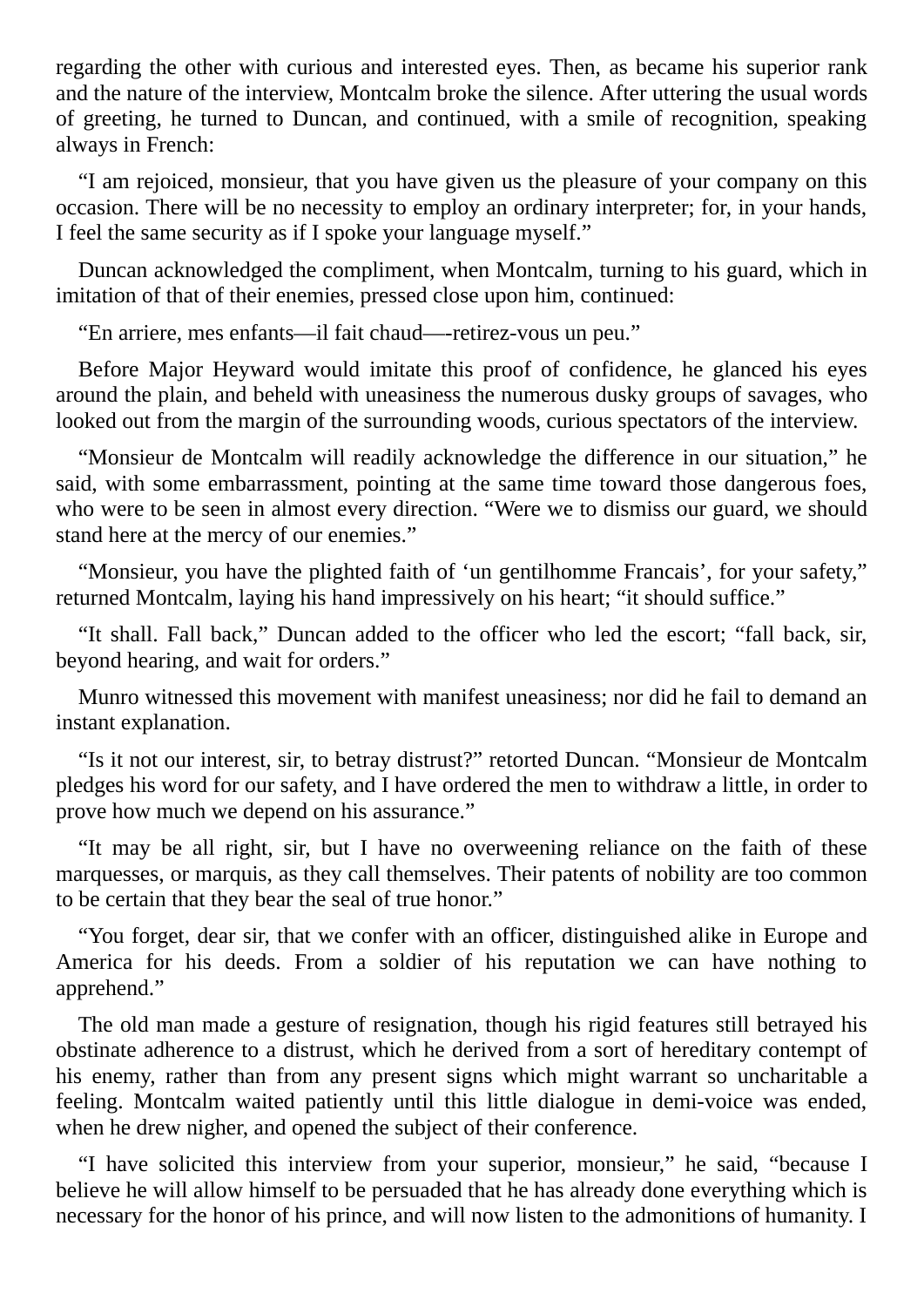will forever bear testimony that his resistance has been gallant, and was continued as long as there was hope."

When this opening was translated to Munro, he answered with dignity, but with sufficient courtesy:

"However I may prize such testimony from Monsieur Montcalm, it will be more valuable when it shall be better merited."

The French general smiled, as Duncan gave him the purport of this reply, and observed:

"What is now so freely accorded to approved courage, may be refused to useless obstinacy. Monsieur would wish to see my camp, and witness for himself our numbers, and the impossibility of his resisting them with success?"

"I know that the king of France is well served," returned the unmoved Scotsman, as soon as Duncan ended his translation; "but my own royal master has as many and as faithful troops."

"Though not at hand, fortunately for us," said Montcalm, without waiting, in his ardor, for the interpreter. "There is a destiny in war, to which a brave man knows how to submit with the same courage that he faces his foes."

"Had I been conscious that Monsieur Montcalm was master of the English, I should have spared myself the trouble of so awkward a translation," said the vexed Duncan, dryly; remembering instantly his recent by-play with Munro.

"Your pardon, monsieur," rejoined the Frenchman, suffering a slight color to appear on his dark cheek. "There is a vast difference between understanding and speaking a foreign tongue; you will, therefore, please to assist me still." Then, after a short pause, he added: "These hills afford us every opportunity of reconnoitering your works, messieurs, and I am possibly as well acquainted with their weak condition as you can be yourselves."

"Ask the French general if his glasses can reach to the Hudson," said Munro, proudly; "and if he knows when and where to expect the army of Webb."

"Let General Webb be his own interpreter," returned the politic Montcalm, suddenly extending an open letter toward Munro as he spoke; "you will there learn, monsieur, that his movements are not likely to prove embarrassing to my army."

The veteran seized the offered paper, without waiting for Duncan to translate the speech, and with an eagerness that betrayed how important he deemed its contents. As his eye passed hastily over the words, his countenance changed from its look of military pride to one of deep chagrin; his lip began to quiver; and suffering the paper to fall from his hand, his head dropped upon his chest, like that of a man whose hopes were withered at a single blow. Duncan caught the letter from the ground, and without apology for the liberty he took, he read at a glance its cruel purport. Their common superior, so far from encouraging them to resist, advised a speedy surrender, urging in the plainest language, as a reason, the utter impossibility of his sending a single man to their rescue.

"Here is no deception!" exclaimed Duncan, examining the billet both inside and out; "this is the signature of Webb, and must be the captured letter."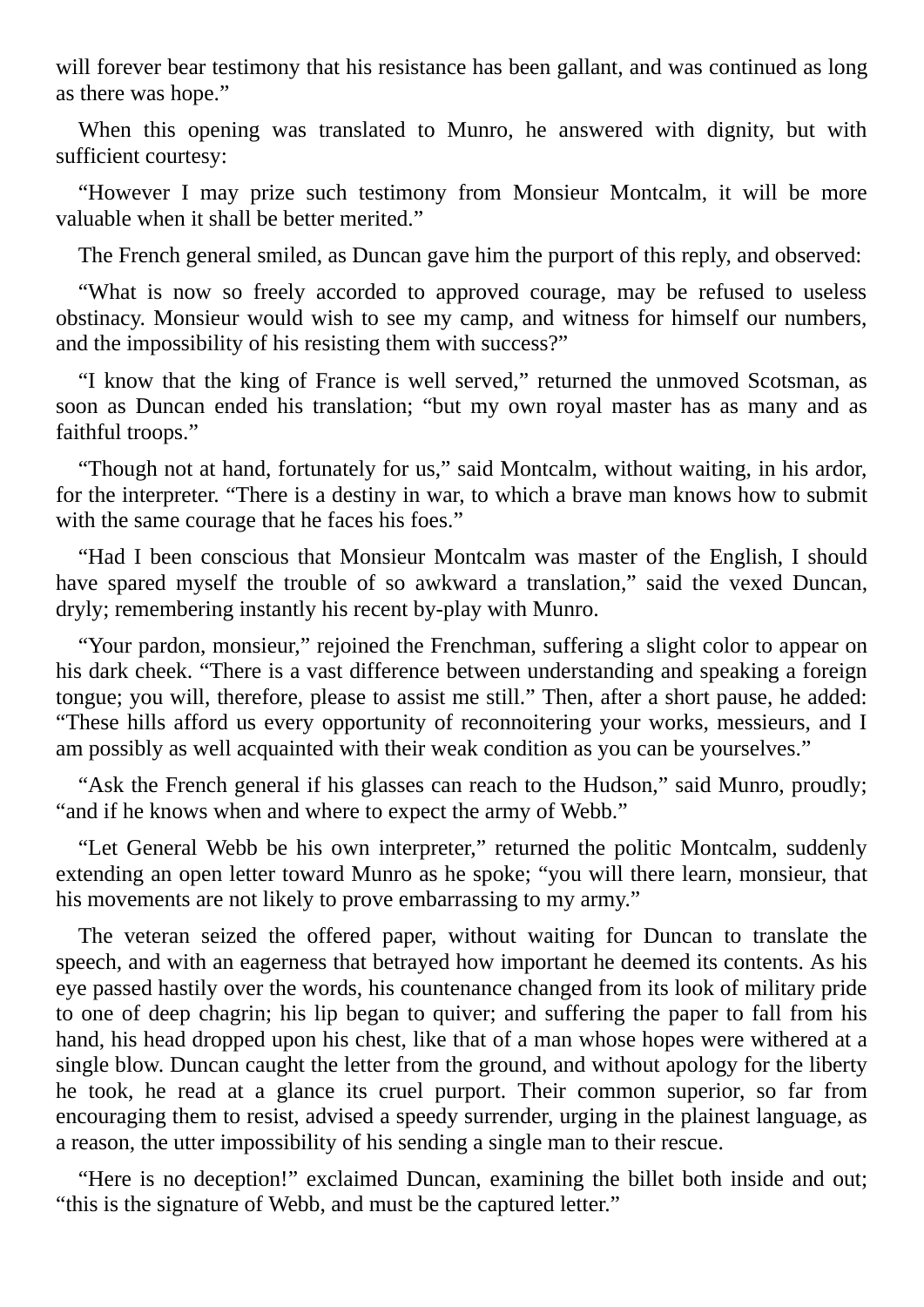"The man has betrayed me!" Munro at length bitterly exclaimed; "he has brought dishonor to the door of one where disgrace was never before known to dwell, and shame has he heaped heavily on my gray hairs."

"Say not so," cried Duncan; "we are yet masters of the fort, and of our honor. Let us, then, sell our lives at such a rate as shall make our enemies believe the purchase too dear."

"Boy, I thank thee," exclaimed the old man, rousing himself from his stupor; "you have, for once, reminded Munro of his duty. We will go back, and dig our graves behind those ramparts."

"Messieurs," said Montcalm, advancing toward them a step, in generous interest, "you little know Louis de St. Veran if you believe him capable of profiting by this letter to humble brave men, or to build up a dishonest reputation for himself. Listen to my terms before you leave me."

"What says the Frenchman?" demanded the veteran, sternly; "does he make a merit of having captured a scout, with a note from headquarters? Sir, he had better raise this siege, to go and sit down before Edward if he wishes to frighten his enemy with words."

Duncan explained the other's meaning.

"Monsieur de Montcalm, we will hear you," the veteran added, more calmly, as Duncan ended.

"To retain the fort is now impossible," said his liberal enemy; "it is necessary to the interests of my master that it should be destroyed; but as for yourselves and your brave comrades, there is no privilege dear to a soldier that shall be denied."

"Our colors?" demanded Heyward.

"Carry them to England, and show them to your king."

"Our arms?"

"Keep them; none can use them better."

"Our march; the surrender of the place?"

"Shall all be done in a way most honorable to yourselves."

Duncan now turned to explain these proposals to his commander, who heard him with amazement, and a sensibility that was deeply touched by so unusual and unexpected generosity.

"Go you, Duncan," he said; "go with this marquess, as, indeed, marquess he should be; go to his marquee and arrange it all. I have lived to see two things in my old age that never did I expect to behold. An Englishman afraid to support a friend, and a Frenchman too honest to profit by his advantage."

So saying, the veteran again dropped his head to his chest, and returned slowly toward the fort, exhibiting, by the dejection of his air, to the anxious garrison, a harbinger of evil tidings.

From the shock of this unexpected blow the haughty feelings of Munro never recovered; but from that moment there commenced a change in his determined character,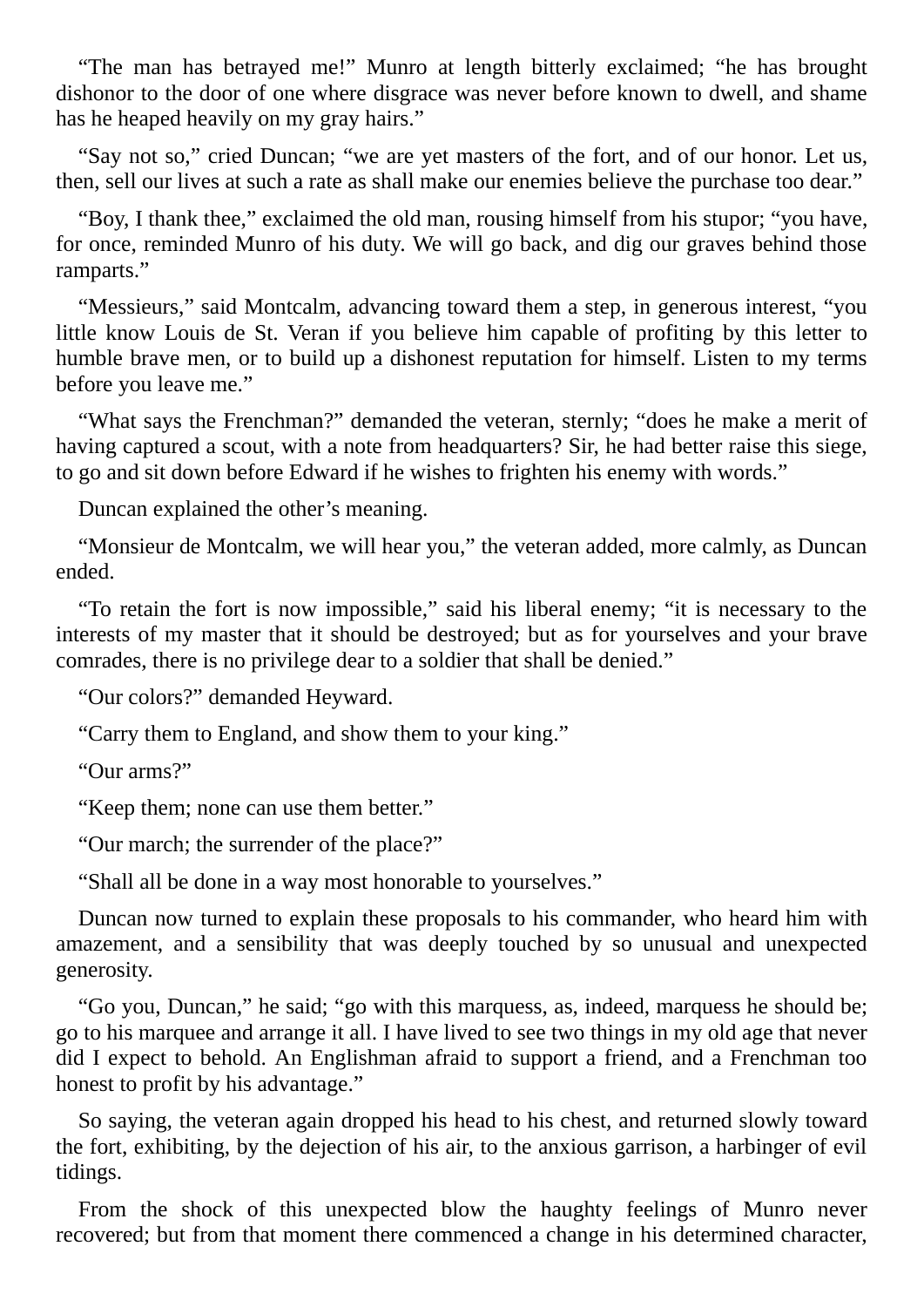which accompanied him to a speedy grave. Duncan remained to settle the terms of the capitulation. He was seen to re-enter the works during the first watches of the night, and immediately after a private conference with the commandant, to leave them again. It was then openly announced that hostilities must cease—Munro having signed a treaty by which the place was to be yielded to the enemy, with the morning; the garrison to retain their arms, the colors and their baggage, and, consequently, according to military opinion, their honor.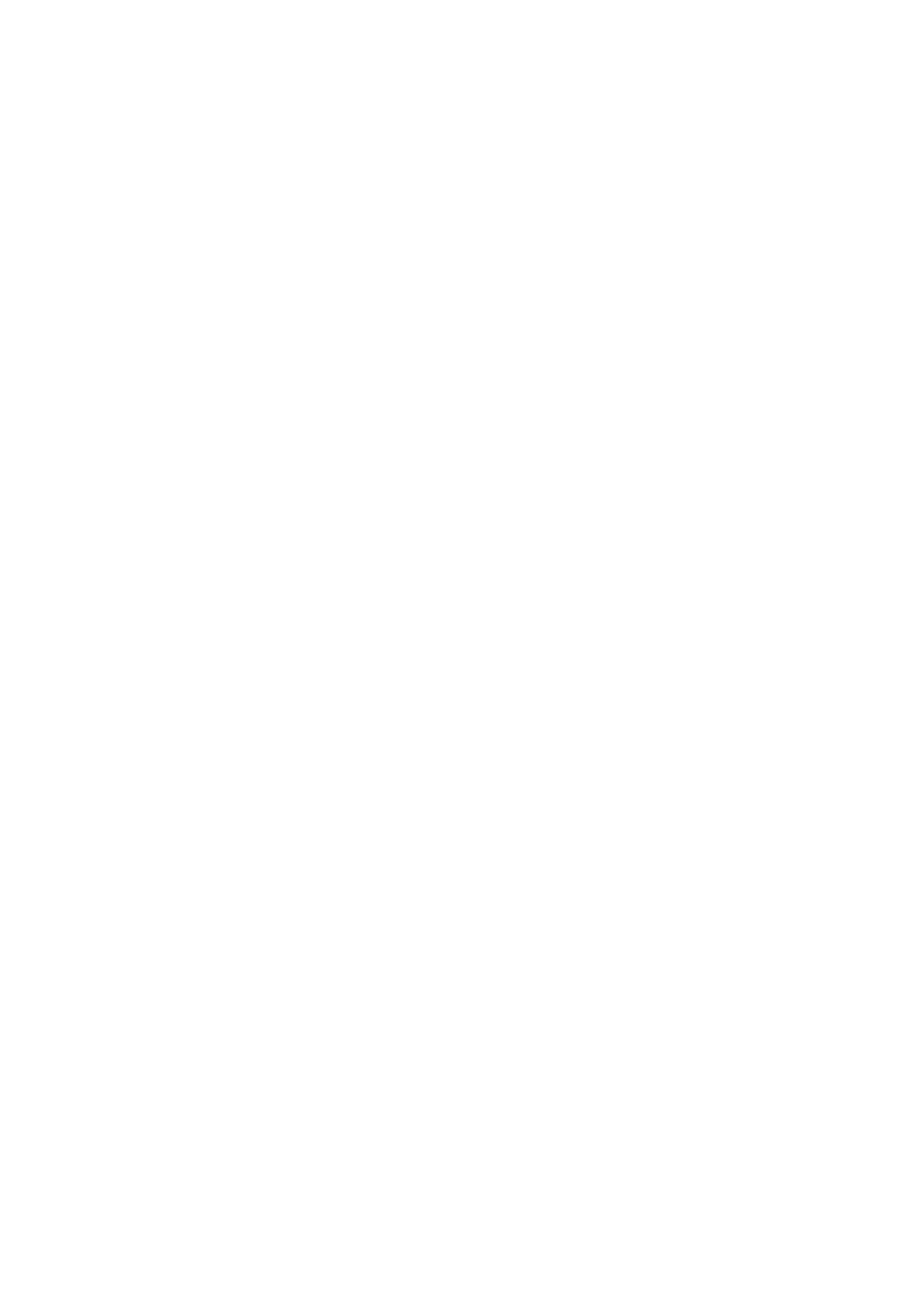## **CHAPTER 17**

"Weave we the woof. The thread is spun. The web is wove. The work is done."—Gray

The hostile armies, which lay in the wilds of the Horican, passed the night of the ninth of August, 1757, much in the manner they would, had they encountered on the fairest field of Europe. While the conquered were still, sullen, and dejected, the victors triumphed. But there are limits alike to grief and joy; and long before the watches of the morning came the stillness of those boundless woods was only broken by a gay call from some exulting young Frenchman of the advanced pickets, or a menacing challenge from the fort, which sternly forbade the approach of any hostile footsteps before the stipulated moment. Even these occasional threatening sounds ceased to be heard in that dull hour which precedes the day, at which period a listener might have sought in vain any evidence of the presence of those armed powers that then slumbered on the shores of the "holy lake."

It was during these moments of deep silence that the canvas which concealed the entrance to a spacious marquee in the French encampment was shoved aside, and a man issued from beneath the drapery into the open air. He was enveloped in a cloak that might have been intended as a protection from the chilling damps of the woods, but which served equally well as a mantle to conceal his person. He was permitted to pass the grenadier, who watched over the slumbers of the French commander, without interruption, the man making the usual salute which betokens military deference, as the other passed swiftly through the little city of tents, in the direction of William Henry. Whenever this unknown individual encountered one of the numberless sentinels who crossed his path, his answer was prompt, and, as it appeared, satisfactory; for he was uniformly allowed to proceed without further interrogation.

With the exception of such repeated but brief interruptions, he had moved silently from the center of the camp to its most advanced outposts, when he drew nigh the soldier who held his watch nearest to the works of the enemy. As he approached he was received with the usual challenge:

"Qui vive?"

"France," was the reply.

"Le mot d'ordre?"

"La victorie," said the other, drawing so nigh as to be heard in a loud whisper.

"C'est bien," returned the sentinel, throwing his musket from the charge to his shoulder; "vous promenez bien matin, monsieur!"

"Il est necessaire d'etre vigilant, mon enfant," the other observed, dropping a fold of his cloak, and looking the soldier close in the face as he passed him, still continuing his way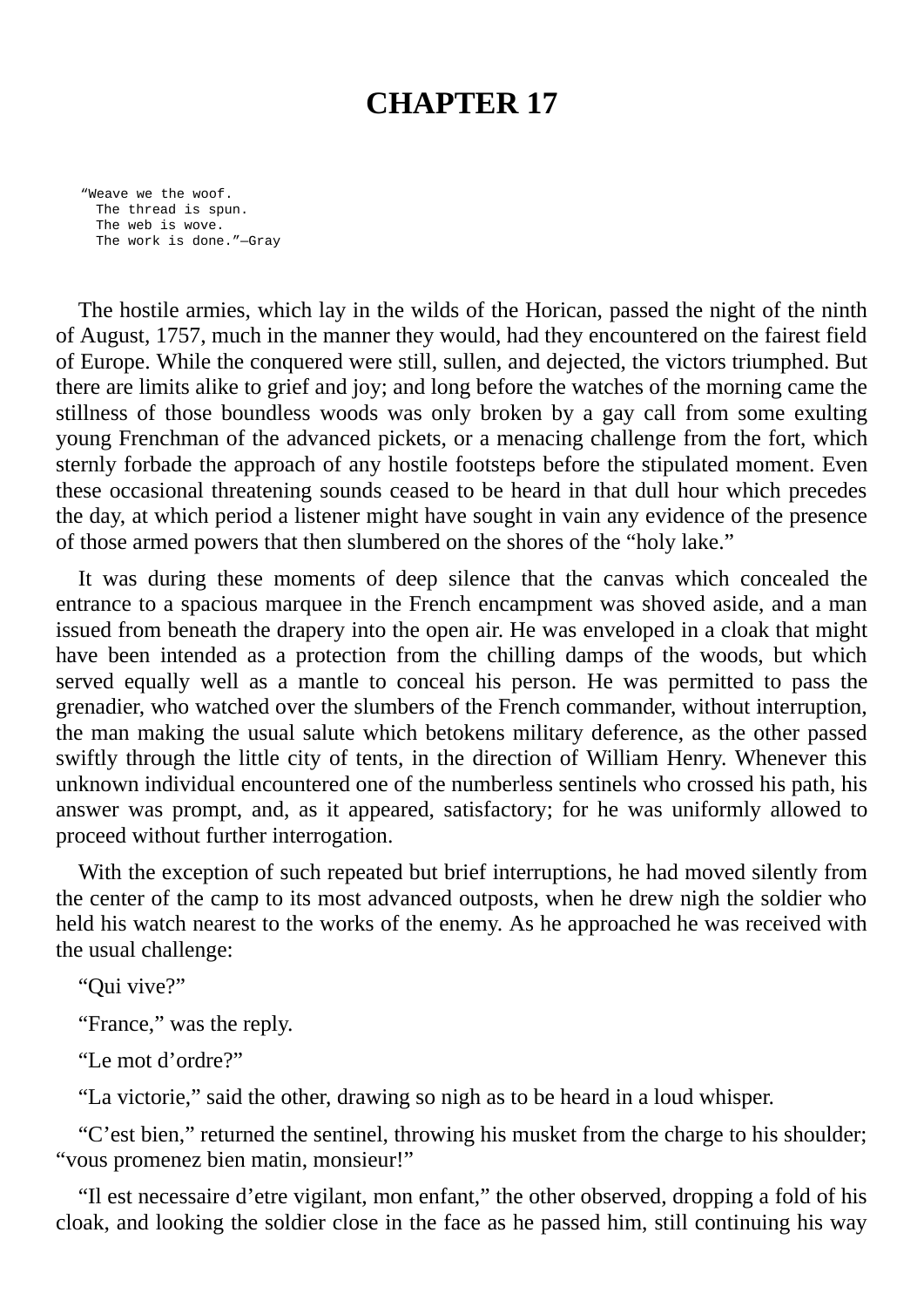toward the British fortification. The man started; his arms rattled heavily as he threw them forward in the lowest and most respectful salute; and when he had again recovered his piece, he turned to walk his post, muttering between his teeth:

"Il faut etre vigilant, en verite! je crois que nous avons la, un caporal qui ne dort iamais!"

The officer proceeded, without affecting to hear the words which escaped the sentinel in his surprise; nor did he again pause until he had reached the low strand, and in a somewhat dangerous vicinity to the western water bastion of the fort. The light of an obscure moon was just sufficient to render objects, though dim, perceptible in their outlines. He, therefore, took the precaution to place himself against the trunk of a tree, where he leaned for many minutes, and seemed to contemplate the dark and silent mounds of the English works in profound attention. His gaze at the ramparts was not that of a curious or idle spectator; but his looks wandered from point to point, denoting his knowledge of military usages, and betraying that his search was not unaccompanied by distrust. At length he appeared satisfied; and having cast his eyes impatiently upward toward the summit of the eastern mountain, as if anticipating the approach of the morning, he was in the act of turning on his footsteps, when a light sound on the nearest angle of the bastion caught his ear, and induced him to remain.

Just then a figure was seen to approach the edge of the rampart, where it stood, apparently contemplating in its turn the distant tents of the French encampment. Its head was then turned toward the east, as though equally anxious for the appearance of light, when the form leaned against the mound, and seemed to gaze upon the glassy expanse of the waters, which, like a submarine firmament, glittered with its thousand mimic stars. The melancholy air, the hour, together with the vast frame of the man who thus leaned, musing, against the English ramparts, left no doubt as to his person in the mind of the observant spectator. Delicacy, no less than prudence, now urged him to retire; and he had moved cautiously round the body of the tree for that purpose, when another sound drew his attention, and once more arrested his footsteps. It was a low and almost inaudible movement of the water, and was succeeded by a grating of pebbles one against the other. In a moment he saw a dark form rise, as it were, out of the lake, and steal without further noise to the land, within a few feet of the place where he himself stood. A rifle next slowly rose between his eyes and the watery mirror; but before it could be discharged his own hand was on the lock.

"Hugh!" exclaimed the savage, whose treacherous aim was so singularly and so unexpectedly interrupted.

Without making any reply, the French officer laid his hand on the shoulder of the Indian, and led him in profound silence to a distance from the spot, where their subsequent dialogue might have proved dangerous, and where it seemed that one of them, at least, sought a victim. Then throwing open his cloak, so as to expose his uniform and the cross of St. Louis which was suspended at his breast, Montcalm sternly demanded:

"What means this? Does not my son know that the hatchet is buried between the English and his Canadian Father?"

"What can the Hurons do?" returned the savage, speaking also, though imperfectly, in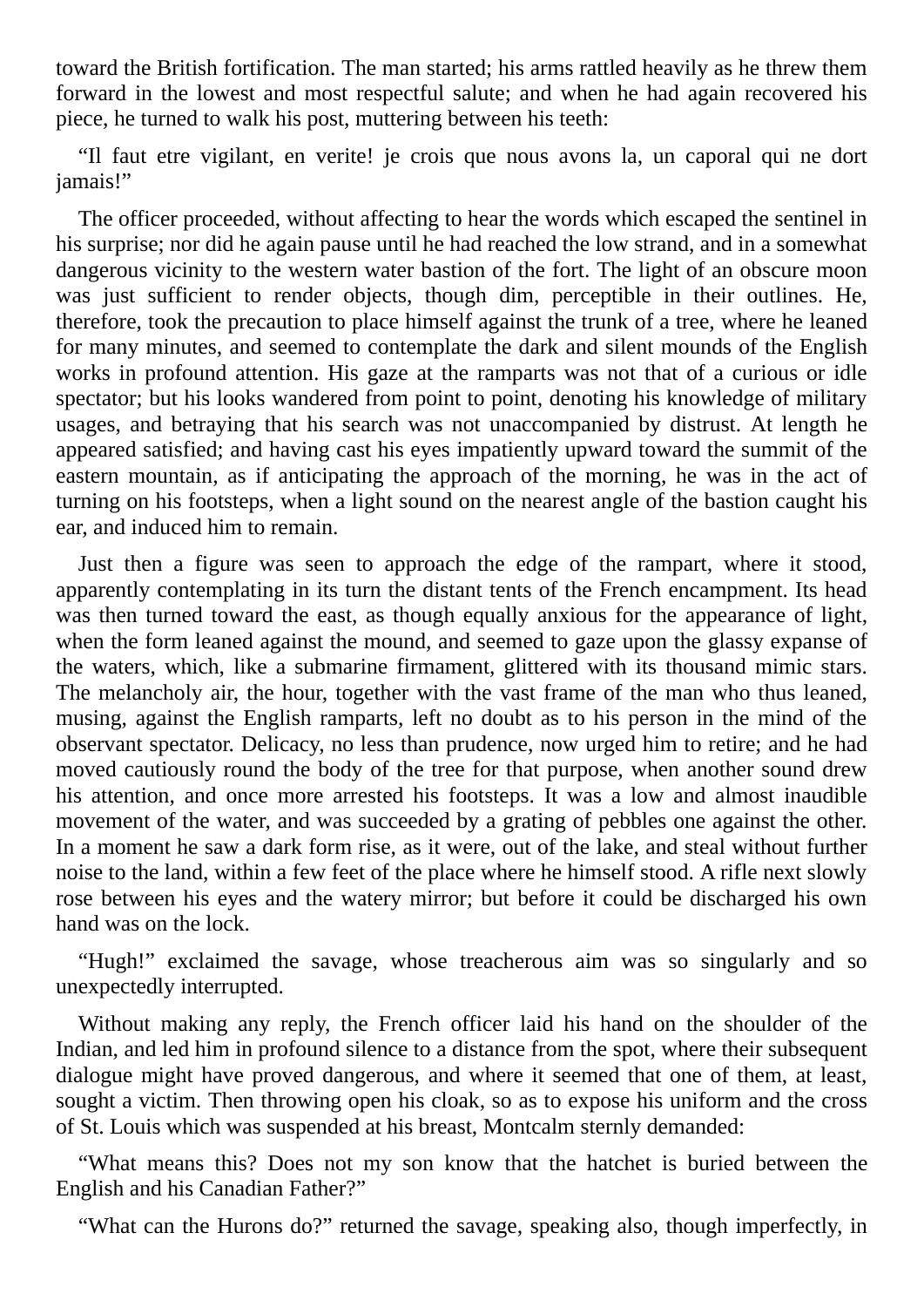the French language.

"Not a warrior has a scalp, and the pale faces make friends!"

"Ha, Le Renard Subtil! Methinks this is an excess of zeal for a friend who was so late an enemy! How many suns have set since Le Renard struck the war-post of the English?"

"Where is that sun?" demanded the sullen savage. "Behind the hill; and it is dark and cold. But when he comes again, it will be bright and warm. Le Subtil is the sun of his tribe. There have been clouds, and many mountains between him and his nation; but now he shines and it is a clear sky!"

"That Le Renard has power with his people, I well know," said Montcalm; "for yesterday he hunted for their scalps, and to-day they hear him at the council-fire."

"Magua is a great chief."

"Let him prove it, by teaching his nation how to conduct themselves toward our new friends."

"Why did the chief of the Canadas bring his young men into the woods, and fire his cannon at the earthen house?" demanded the subtle Indian.

"To subdue it. My master owns the land, and your father was ordered to drive off these English squatters. They have consented to go, and now he calls them enemies no longer."

"'Tis well. Magua took the hatchet to color it with blood. It is now bright; when it is red, it shall be buried."

"But Magua is pledged not to sully the lilies of France. The enemies of the great king across the salt lake are his enemies; his friends, the friends of the Hurons."

"Friends!" repeated the Indian in scorn. "Let his father give Magua a hand."

Montcalm, who felt that his influence over the warlike tribes he had gathered was to be maintained by concession rather than by power, complied reluctantly with the other's request. The savage placed the fingers of the French commander on a deep scar in his bosom, and then exultingly demanded:

"Does my father know that?"

"What warrior does not? 'Tis where a leaden bullet has cut."

"And this?" continued the Indian, who had turned his naked back to the other, his body being without its usual calico mantle.

"This!—my son has been sadly injured here; who has done this?"

"Magua slept hard in the English wigwams, and the sticks have left their mark," returned the savage, with a hollow laugh, which did not conceal the fierce temper that nearly choked him. Then, recollecting himself, with sudden and native dignity, he added: "Go; teach your young men it is peace. Le Renard Subtil knows how to speak to a Huron warrior."

Without deigning to bestow further words, or to wait for any answer, the savage cast his rifle into the hollow of his arm, and moved silently through the encampment toward the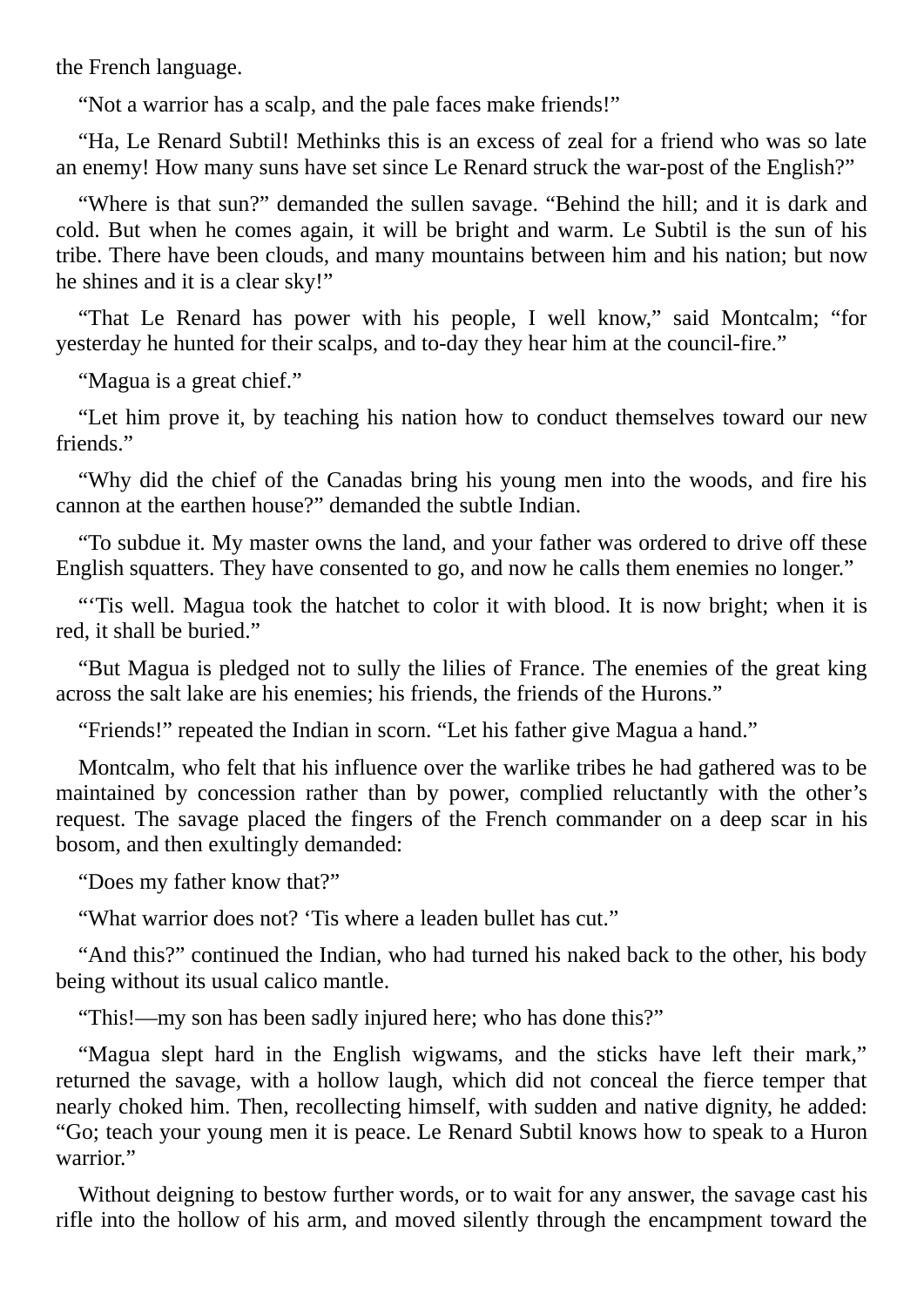woods where his own tribe was known to lie. Every few yards as he proceeded he was challenged by the sentinels; but he stalked sullenly onward, utterly disregarding the summons of the soldiers, who only spared his life because they knew the air and tread no less than the obstinate daring of an Indian.

Montcalm lingered long and melancholy on the strand where he had been left by his companion, brooding deeply on the temper which his ungovernable ally had just discovered. Already had his fair fame been tarnished by one horrid scene, and in circumstances fearfully resembling those under which he now found himself. As he mused he became keenly sensible of the deep responsibility they assume who disregard the means to attain the end, and of all the danger of setting in motion an engine which it exceeds human power to control. Then shaking off a train of reflections that he accounted a weakness in such a moment of triumph, he retraced his steps toward his tent, giving the order as he passed to make the signal that should arouse the army from its slumbers.

The first tap of the French drums was echoed from the bosom of the fort, and presently the valley was filled with the strains of martial music, rising long, thrilling and lively above the rattling accompaniment. The horns of the victors sounded merry and cheerful flourishes, until the last laggard of the camp was at his post; but the instant the British fifes had blown their shrill signal, they became mute. In the meantime the day had dawned, and when the line of the French army was ready to receive its general, the rays of a brilliant sun were glancing along the glittering array. Then that success, which was already so well known, was officially announced; the favored band who were selected to guard the gates of the fort were detailed, and defiled before their chief; the signal of their approach was given, and all the usual preparations for a change of masters were ordered and executed directly under the guns of the contested works.

A very different scene presented itself within the lines of the Anglo-American army. As soon as the warning signal was given, it exhibited all the signs of a hurried and forced departure. The sullen soldiers shouldered their empty tubes and fell into their places, like men whose blood had been heated by the past contest, and who only desired the opportunity to revenge an indignity which was still wounding to their pride, concealed as it was under the observances of military etiquette.

Women and children ran from place to place, some bearing the scanty remnants of their baggage, and others searching in the ranks for those countenances they looked up to for protection.

Munro appeared among his silent troops firm but dejected. It was evident that the unexpected blow had struck deep into his heart, though he struggled to sustain his misfortune with the port of a man.

Duncan was touched at the quiet and impressive exhibition of his grief. He had discharged his own duty, and he now pressed to the side of the old man, to know in what particular he might serve him.

"My daughters," was the brief but expressive reply.

"Good heavens! are not arrangements already made for their convenience?"

"To-day I am only a soldier, Major Heyward," said the veteran. "All that you see here,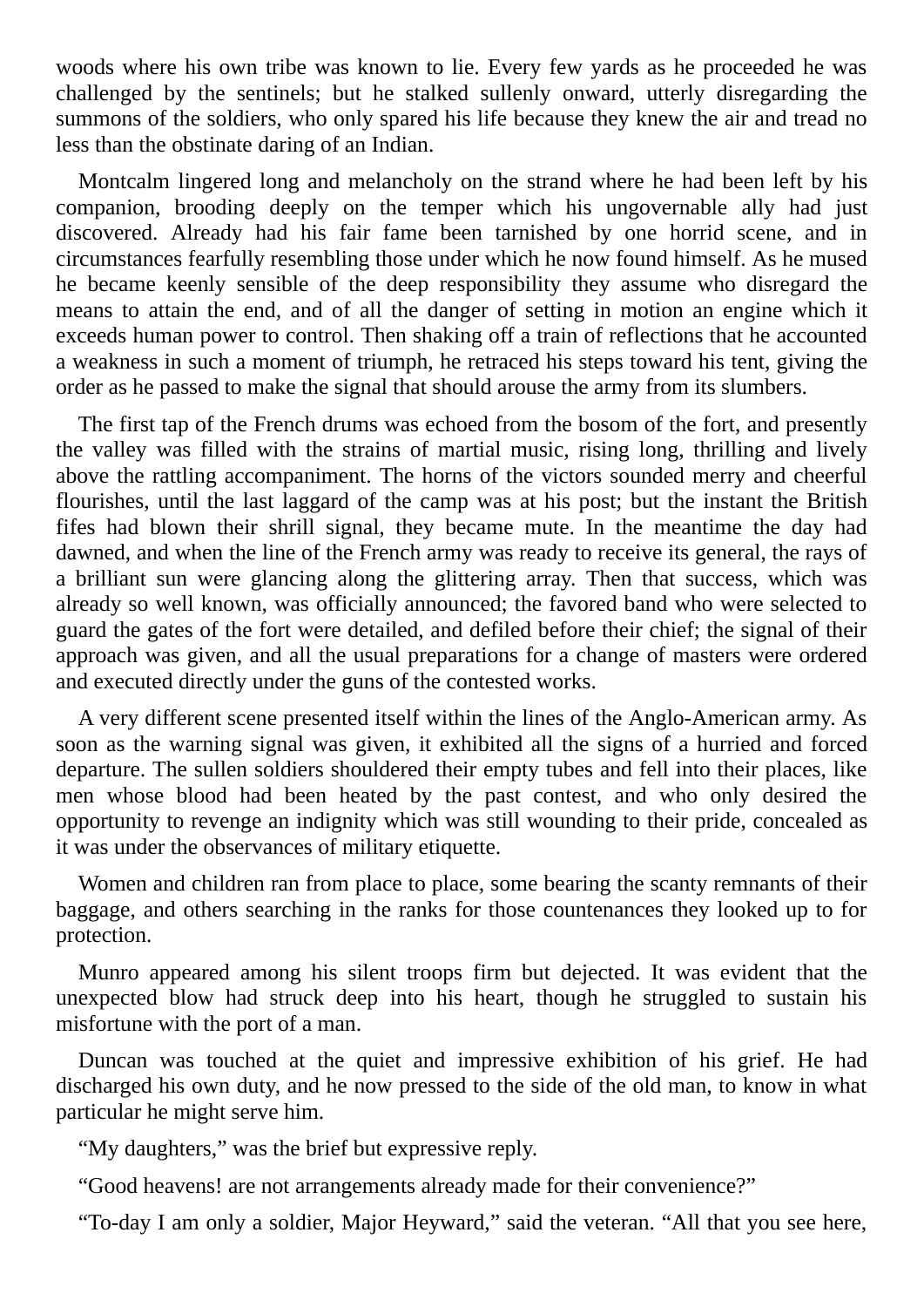claim alike to be my children."

Duncan had heard enough. Without losing one of those moments which had now become so precious, he flew toward the quarters of Munro, in quest of the sisters. He found them on the threshold of the low edifice, already prepared to depart, and surrounded by a clamorous and weeping assemblage of their own sex, that had gathered about the place, with a sort of instinctive consciousness that it was the point most likely to be protected. Though the cheeks of Cora were pale and her countenance anxious, she had lost none of her firmness; but the eyes of Alice were inflamed, and betrayed how long and bitterly she had wept. They both, however, received the young man with undisguised pleasure; the former, for a novelty, being the first to speak.

"The fort is lost," she said, with a melancholy smile; "though our good name, I trust, remains."

"'Tis brighter than ever. But, dearest Miss Munro, it is time to think less of others, and to make some provision for yourself. Military usage—pride—that pride on which you so much value yourself, demands that your father and I should for a little while continue with the troops. Then where to seek a proper protector for you against the confusion and chances of such a scene?"

"None is necessary," returned Cora; "who will dare to injure or insult the daughter of such a father, at a time like this?"

"I would not leave you alone," continued the youth, looking about him in a hurried manner, "for the command of the best regiment in the pay of the king. Remember, our Alice is not gifted with all your firmness, and God only knows the terror she might endure."

"You may be right," Cora replied, smiling again, but far more sadly than before. "Listen! chance has already sent us a friend when he is most needed."

Duncan did listen, and on the instant comprehended her meaning. The low and serious sounds of the sacred music, so well known to the eastern provinces, caught his ear, and instantly drew him to an apartment in an adjacent building, which had already been deserted by its customary tenants. There he found David, pouring out his pious feelings through the only medium in which he ever indulged. Duncan waited, until, by the cessation of the movement of the hand, he believed the strain was ended, when, by touching his shoulder, he drew the attention of the other to himself, and in a few words explained his wishes.

"Even so," replied the single-minded disciple of the King of Israel, when the young man had ended; "I have found much that is comely and melodious in the maidens, and it is fitting that we who have consorted in so much peril, should abide together in peace. I will attend them, when I have completed my morning praise, to which nothing is now wanting but the doxology. Wilt thou bear a part, friend? The meter is common, and the tune 'Southwell'."

Then, extending the little volume, and giving the pitch of the air anew with considerate attention, David recommenced and finished his strains, with a fixedness of manner that it was not easy to interrupt. Heyward was fain to wait until the verse was ended; when,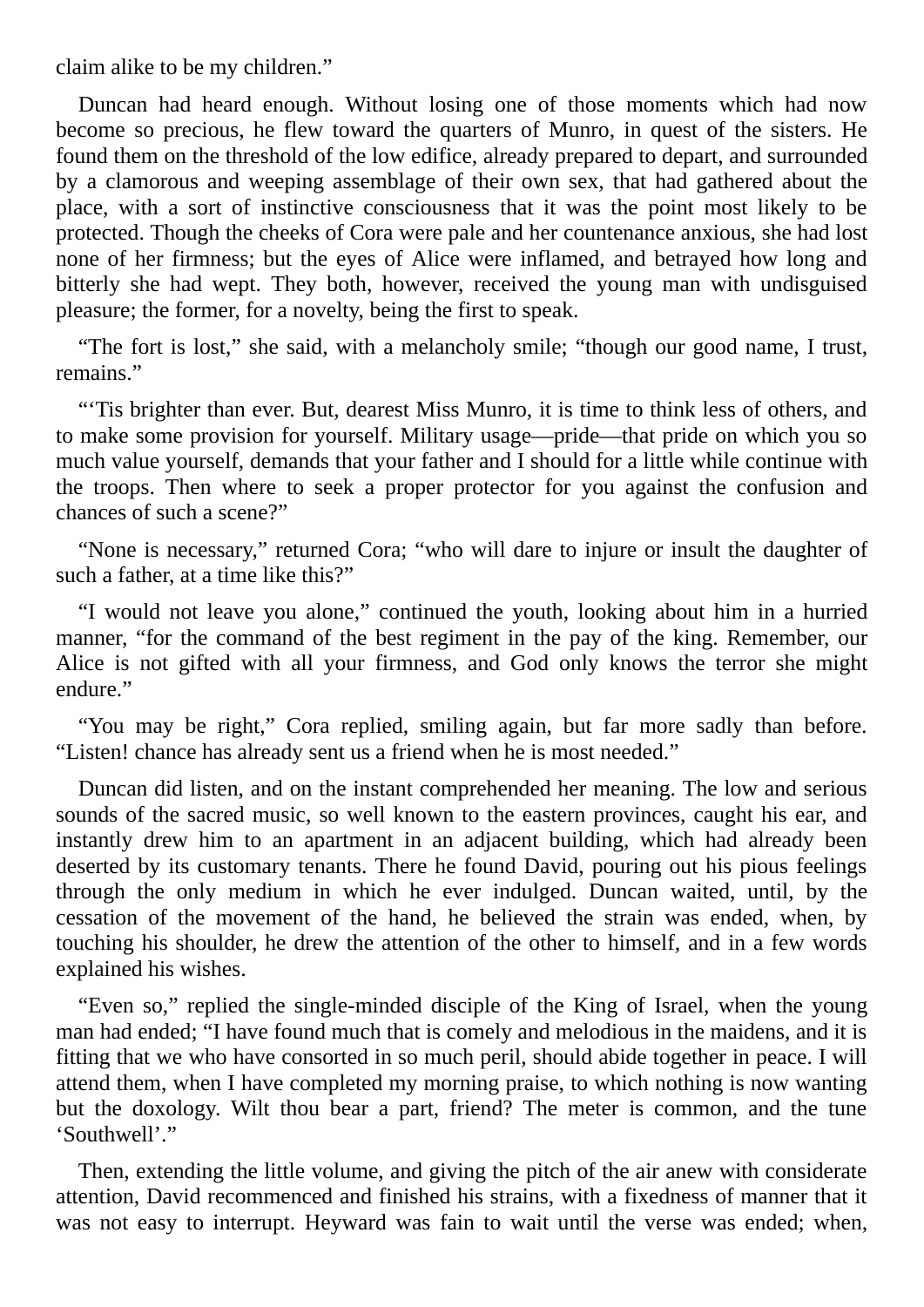seeing David relieving himself from the spectacles, and replacing the book, he continued.

"It will be your duty to see that none dare to approach the ladies with any rude intention, or to offer insult or taunt at the misfortune of their brave father. In this task you will be seconded by the domestics of their household."

"Even so."

"It is possible that the Indians and stragglers of the enemy may intrude, in which case you will remind them of the terms of the capitulation, and threaten to report their conduct to Montcalm. A word will suffice."

"If not, I have that here which shall," returned David, exhibiting his book, with an air in which meekness and confidence were singularly blended. Here are words which, uttered, or rather thundered, with proper emphasis, and in measured time, shall quiet the most unruly temper:

"'Why rage the heathen furiously'?"

"Enough," said Heyward, interrupting the burst of his musical invocation; "we understand each other; it is time that we should now assume our respective duties."

Gamut cheerfully assented, and together they sought the females. Cora received her new and somewhat extraordinary protector courteously, at least; and even the pallid features of Alice lighted again with some of their native archness as she thanked Heyward for his care. Duncan took occasion to assure them he had done the best that circumstances permitted, and, as he believed, quite enough for the security of their feelings; of danger there was none. He then spoke gladly of his intention to rejoin them the moment he had led the advance a few miles toward the Hudson, and immediately took his leave.

By this time the signal for departure had been given, and the head of the English column was in motion. The sisters started at the sound, and glancing their eyes around, they saw the white uniforms of the French grenadiers, who had already taken possession of the gates of the fort. At that moment an enormous cloud seemed to pass suddenly above their heads, and, looking upward, they discovered that they stood beneath the wide folds of the standard of France.

"Let us go," said Cora; "this is no longer a fit place for the children of an English officer."

Alice clung to the arm of her sister, and together they left the parade, accompanied by the moving throng that surrounded them.

As they passed the gates, the French officers, who had learned their rank, bowed often and low, forbearing, however, to intrude those attentions which they saw, with peculiar tact, might not be agreeable. As every vehicle and each beast of burden was occupied by the sick and wounded, Cora had decided to endure the fatigues of a foot march, rather than interfere with their comforts. Indeed, many a maimed and feeble soldier was compelled to drag his exhausted limbs in the rear of the columns, for the want of the necessary means of conveyance in that wilderness. The whole, however, was in motion; the weak and wounded, groaning and in suffering; their comrades silent and sullen; and the women and children in terror, they knew not of what.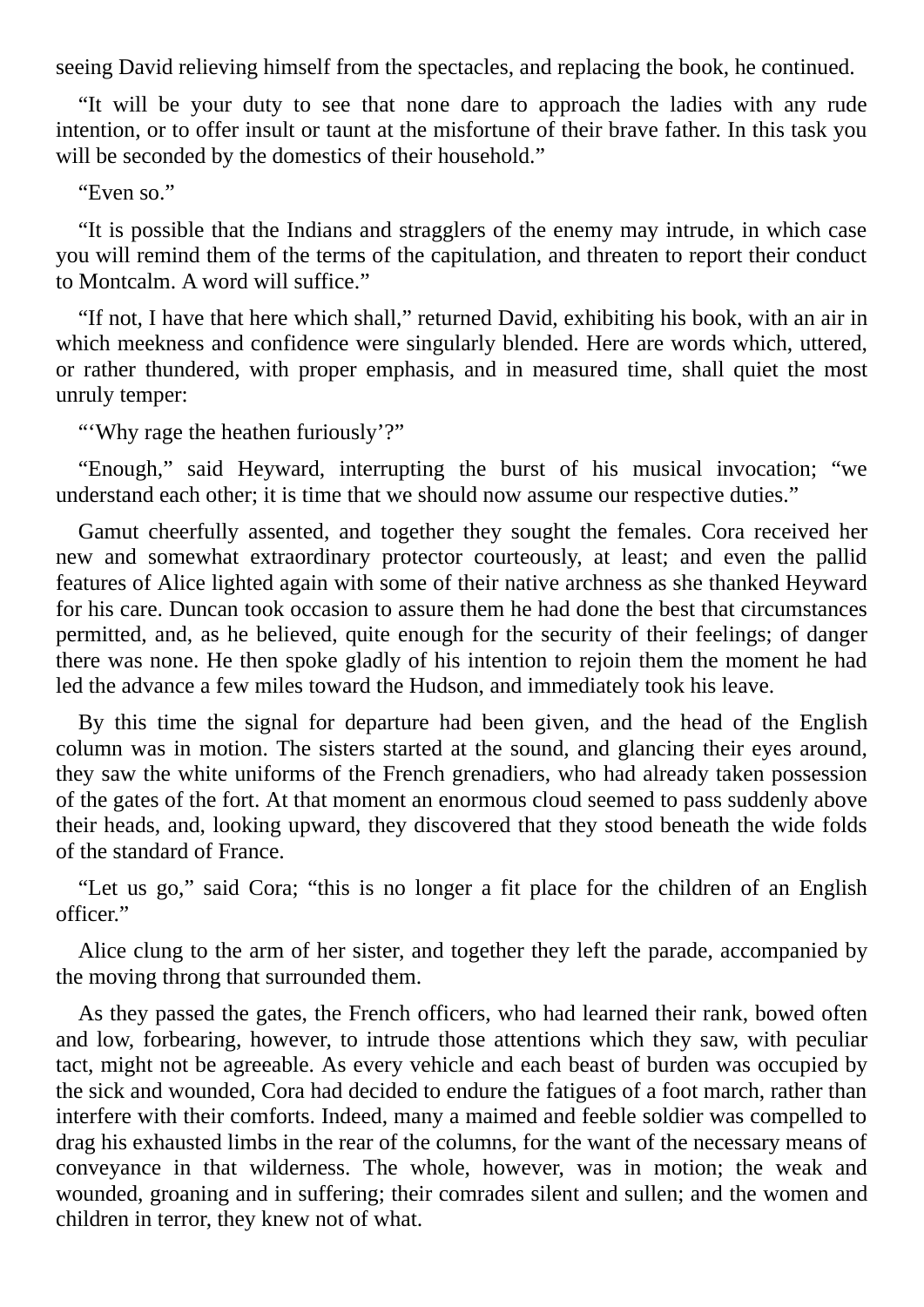As the confused and timid throng left the protecting mounds of the fort, and issued on the open plain, the whole scene was at once presented to their eyes. At a little distance on the right, and somewhat in the rear, the French army stood to their arms, Montcalm having collected his parties, so soon as his guards had possession of the works. They were attentive but silent observers of the proceedings of the vanquished, failing in none of the stipulated military honors, and offering no taunt or insult, in their success, to their less fortunate foes. Living masses of the English, to the amount, in the whole, of near three thousand, were moving slowly across the plain, toward the common center, and gradually approached each other, as they converged to the point of their march, a vista cut through the lofty trees, where the road to the Hudson entered the forest. Along the sweeping borders of the woods hung a dark cloud of savages, eyeing the passage of their enemies, and hovering at a distance, like vultures who were only kept from swooping on their prey by the presence and restraint of a superior army. A few had straggled among the conquered columns, where they stalked in sullen discontent; attentive, though, as yet, passive observers of the moving multitude.

The advance, with Heyward at its head, had already reached the defile, and was slowly disappearing, when the attention of Cora was drawn to a collection of stragglers by the sounds of contention. A truant provincial was paying the forfeit of his disobedience, by being plundered of those very effects which had caused him to desert his place in the ranks. The man was of powerful frame, and too avaricious to part with his goods without a struggle. Individuals from either party interfered; the one side to prevent and the other to aid in the robbery. Voices grew loud and angry, and a hundred savages appeared, as it were, by magic, where a dozen only had been seen a minute before. It was then that Cora saw the form of Magua gliding among his countrymen, and speaking with his fatal and artful eloquence. The mass of women and children stopped, and hovered together like alarmed and fluttering birds. But the cupidity of the Indian was soon gratified, and the different bodies again moved slowly onward.

The savages now fell back, and seemed content to let their enemies advance without further molestation. But, as the female crowd approached them, the gaudy colors of a shawl attracted the eyes of a wild and untutored Huron. He advanced to seize it without the least hesitation. The woman, more in terror than through love of the ornament, wrapped her child in the coveted article, and folded both more closely to her bosom. Cora was in the act of speaking, with an intent to advise the woman to abandon the trifle, when the savage relinquished his hold of the shawl, and tore the screaming infant from her arms. Abandoning everything to the greedy grasp of those around her, the mother darted, with distraction in her mien, to reclaim her child. The Indian smiled grimly, and extended one hand, in sign of a willingness to exchange, while, with the other, he flourished the babe over his head, holding it by the feet as if to enhance the value of the ransom.

"Here—here—there—all—any—everything!" exclaimed the breathless woman, tearing the lighter articles of dress from her person with ill-directed and trembling fingers; "take all, but give me my babe!"

The savage spurned the worthless rags, and perceiving that the shawl had already become a prize to another, his bantering but sullen smile changing to a gleam of ferocity, he dashed the head of the infant against a rock, and cast its quivering remains to her very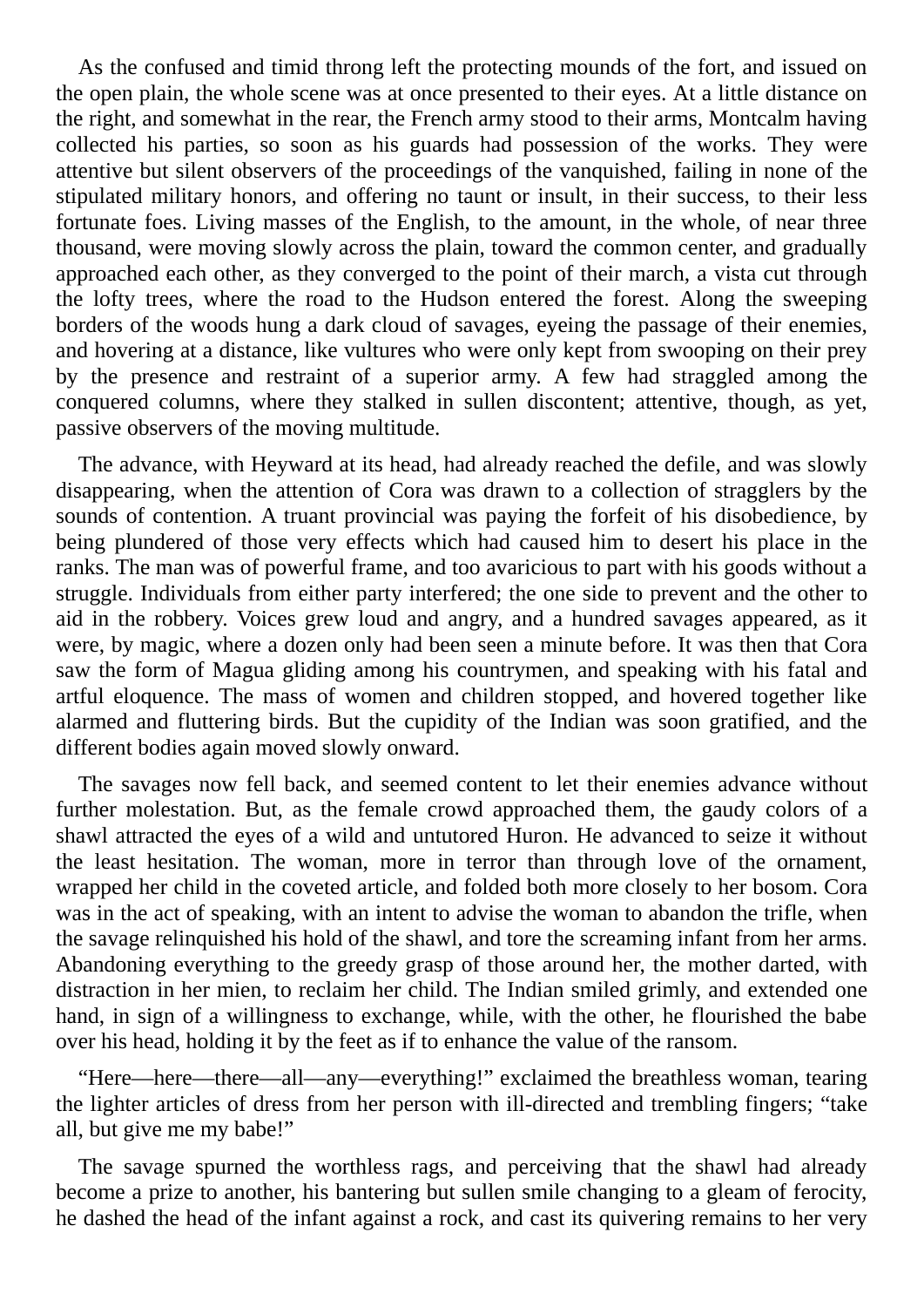feet. For an instant the mother stood, like a statue of despair, looking wildly down at the unseemly object, which had so lately nestled in her bosom and smiled in her face; and then she raised her eyes and countenance toward heaven, as if calling on God to curse the perpetrator of the foul deed. She was spared the sin of such a prayer for, maddened at his disappointment, and excited at the sight of blood, the Huron mercifully drove his tomahawk into her own brain. The mother sank under the blow, and fell, grasping at her child, in death, with the same engrossing love that had caused her to cherish it when living.

At that dangerous moment, Magua placed his hands to his mouth, and raised the fatal and appalling whoop. The scattered Indians started at the well-known cry, as coursers bound at the signal to quit the goal; and directly there arose such a yell along the plain, and through the arches of the wood, as seldom burst from human lips before. They who heard it listened with a curdling horror at the heart, little inferior to that dread which may be expected to attend the blasts of the final summons.

More than two thousand raving savages broke from the forest at the signal, and threw themselves across the fatal plain with instinctive alacrity. We shall not dwell on the revolting horrors that succeeded. Death was everywhere, and in his most terrific and disgusting aspects. Resistance only served to inflame the murderers, who inflicted their furious blows long after their victims were beyond the power of their resentment. The flow of blood might be likened to the outbreaking of a torrent; and as the natives became heated and maddened by the sight, many among them even kneeled to the earth, and drank freely, exultingly, hellishly, of the crimson tide.

The trained bodies of the troops threw themselves quickly into solid masses, endeavoring to awe their assailants by the imposing appearance of a military front. The experiment in some measure succeeded, though far too many suffered their unloaded muskets to be torn from their hands, in the vain hope of appeasing the savages.

In such a scene none had leisure to note the fleeting moments. It might have been ten minutes (it seemed an age) that the sisters had stood riveted to one spot, horror-stricken and nearly helpless. When the first blow was struck, their screaming companions had pressed upon them in a body, rendering flight impossible; and now that fear or death had scattered most, if not all, from around them, they saw no avenue open, but such as conducted to the tomahawks of their foes. On every side arose shrieks, groans, exhortations and curses. At this moment, Alice caught a glimpse of the vast form of her father, moving rapidly across the plain, in the direction of the French army. He was, in truth, proceeding to Montcalm, fearless of every danger, to claim the tardy escort for which he had before conditioned. Fifty glittering axes and barbed spears were offered unheeded at his life, but the savages respected his rank and calmness, even in their fury. The dangerous weapons were brushed aside by the still nervous arm of the veteran, or fell of themselves, after menacing an act that it would seem no one had courage to perform. Fortunately, the vindictive Magua was searching for his victim in the very band the veteran had just quitted.

"Father—father—we are here!" shrieked Alice, as he passed, at no great distance, without appearing to heed them. "Come to us, father, or we die!"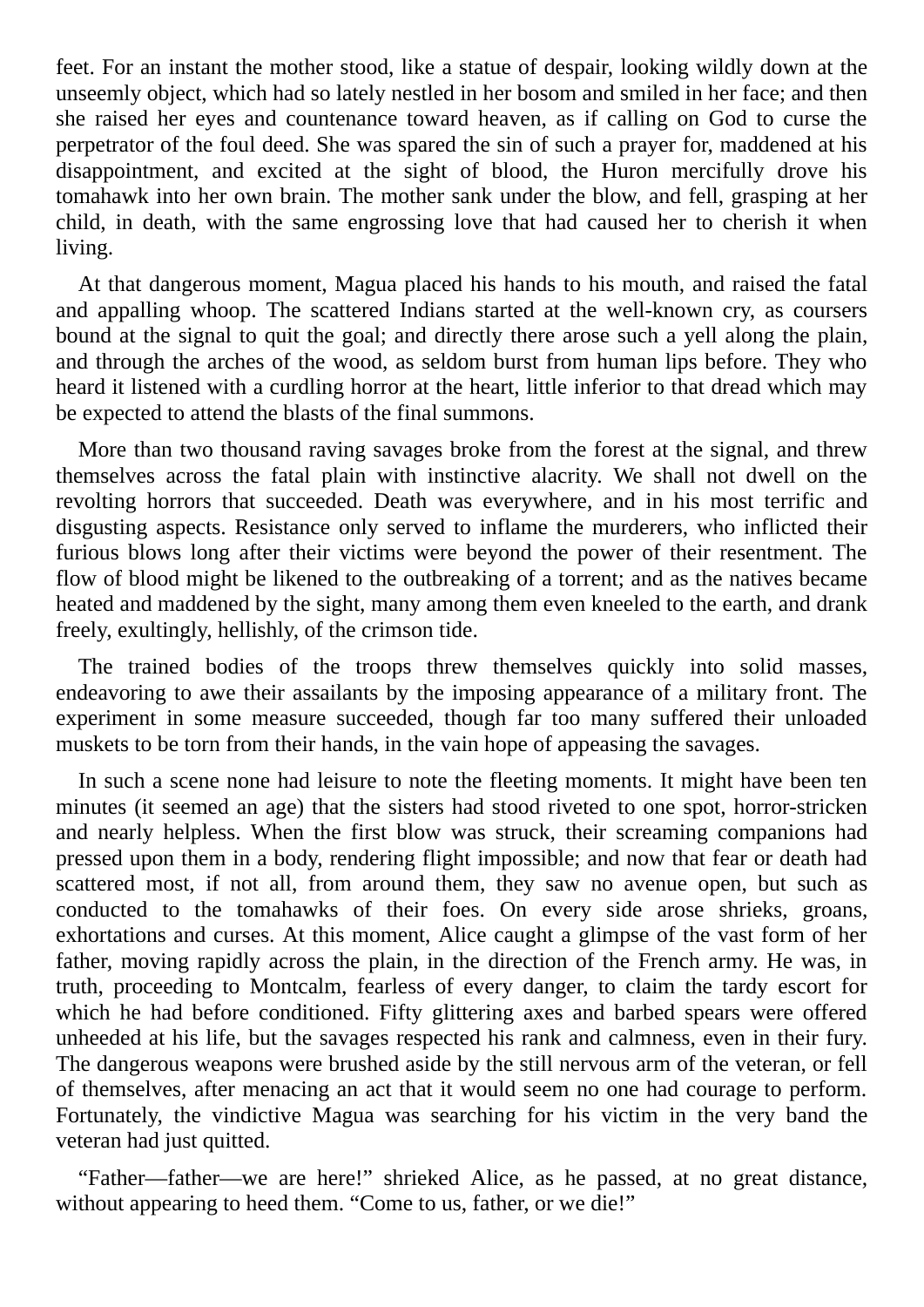The cry was repeated, and in terms and tones that might have melted a heart of stone, but it was unanswered. Once, indeed, the old man appeared to catch the sound, for he paused and listened; but Alice had dropped senseless on the earth, and Cora had sunk at her side, hovering in untiring tenderness over her lifeless form. Munro shook his head in disappointment, and proceeded, bent on the high duty of his station.

"Lady," said Gamut, who, helpless and useless as he was, had not yet dreamed of deserting his trust, "it is the jubilee of the devils, and this is not a meet place for Christians to tarry in. Let us up and fly."

"Go," said Cora, still gazing at her unconscious sister; "save thyself. To me thou canst not be of further use."

David comprehended the unyielding character of her resolution, by the simple but expressive gesture that accompanied her words. He gazed for a moment at the dusky forms that were acting their hellish rites on every side of him, and his tall person grew more erect while his chest heaved, and every feature swelled, and seemed to speak with the power of the feelings by which he was governed.

"If the Jewish boy might tame the great spirit of Saul by the sound of his harp, and the words of sacred song, it may not be amiss," he said, "to try the potency of music here."

Then raising his voice to its highest tone, he poured out a strain so powerful as to be heard even amid the din of that bloody field. More than one savage rushed toward them, thinking to rifle the unprotected sisters of their attire, and bear away their scalps; but when they found this strange and unmoved figure riveted to his post, they paused to listen. Astonishment soon changed to admiration, and they passed on to other and less courageous victims, openly expressing their satisfaction at the firmness with which the white warrior sang his death song. Encouraged and deluded by his success, David exerted all his powers to extend what he believed so holy an influence. The unwonted sounds caught the ears of a distant savage, who flew raging from group to group, like one who, scorning to touch the vulgar herd, hunted for some victim more worthy of his renown. It was Magua, who uttered a yell of pleasure when he beheld his ancient prisoners again at his mercy.

"Come," he said, laying his soiled hands on the dress of Cora, "the wigwam of the Huron is still open. Is it not better than this place?"

"Away!" cried Cora, veiling her eyes from his revolting aspect.

The Indian laughed tauntingly, as he held up his reeking hand, and answered: "It is red, but it comes from white veins!"

"Monster! there is blood, oceans of blood, upon thy soul; thy spirit has moved this scene."

"Magua is a great chief!" returned the exulting savage, "will the dark-hair go to his tribe?"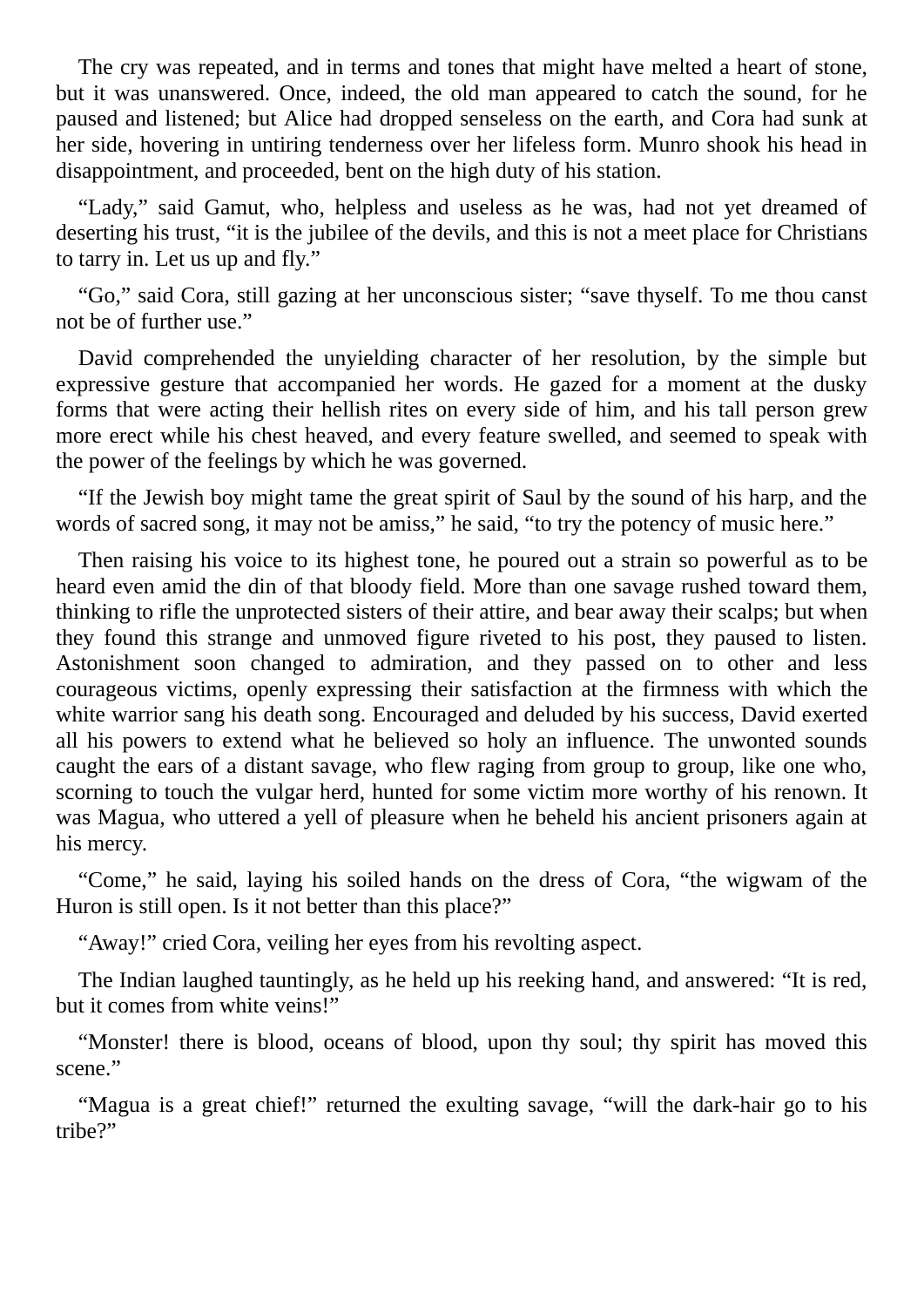"Never! strike if thou wilt, and complete thy revenge." He hesitated a moment, and then catching the light and senseless form of Alice in his arms, the subtle Indian moved swiftly across the plain toward the woods.

"Hold!" shrieked Cora, following wildly on his footsteps; "release the child! wretch! what is't you do?"

But Magua was deaf to her voice; or, rather, he knew his power, and was determined to maintain it.

"Stay—lady—stay," called Gamut, after the unconscious Cora. "The holy charm is beginning to be felt, and soon shalt thou see this horrid tumult stilled."

Perceiving that, in his turn, he was unheeded, the faithful David followed the distracted sister, raising his voice again in sacred song, and sweeping the air to the measure, with his long arm, in diligent accompaniment. In this manner they traversed the plain, through the flying, the wounded and the dead. The fierce Huron was, at any time, sufficient for himself and the victim that he bore; though Cora would have fallen more than once under the blows of her savage enemies, but for the extraordinary being who stalked in her rear, and who now appeared to the astonished natives gifted with the protecting spirit of madness.

Magua, who knew how to avoid the more pressing dangers, and also to elude pursuit, entered the woods through a low ravine, where he quickly found the Narragansetts, which the travelers had abandoned so shortly before, awaiting his appearance, in custody of a savage as fierce and malign in his expression as himself. Laying Alice on one of the horses, he made a sign to Cora to mount the other.

Notwithstanding the horror excited by the presence of her captor, there was a present relief in escaping from the bloody scene enacting on the plain, to which Cora could not be altogether insensible. She took her seat, and held forth her arms for her sister, with an air of entreaty and love that even the Huron could not deny. Placing Alice, then, on the same animal with Cora, he seized the bridle, and commenced his route by plunging deeper into the forest. David, perceiving that he was left alone, utterly disregarded as a subject too worthless even to destroy, threw his long limb across the saddle of the beast they had deserted, and made such progress in the pursuit as the difficulties of the path permitted.

They soon began to ascend; but as the motion had a tendency to revive the dormant faculties of her sister, the attention of Cora was too much divided between the tenderest solicitude in her behalf, and in listening to the cries which were still too audible on the plain, to note the direction in which they journeyed. When, however, they gained the flattened surface of the mountain-top, and approached the eastern precipice, she recognized the spot to which she had once before been led under the more friendly auspices of the scout. Here Magua suffered them to dismount; and notwithstanding their own captivity, the curiosity which seems inseparable from horror, induced them to gaze at the sickening sight below.

The cruel work was still unchecked. On every side the captured were flying before their relentless persecutors, while the armed columns of the Christian king stood fast in an apathy which has never been explained, and which has left an immovable blot on the